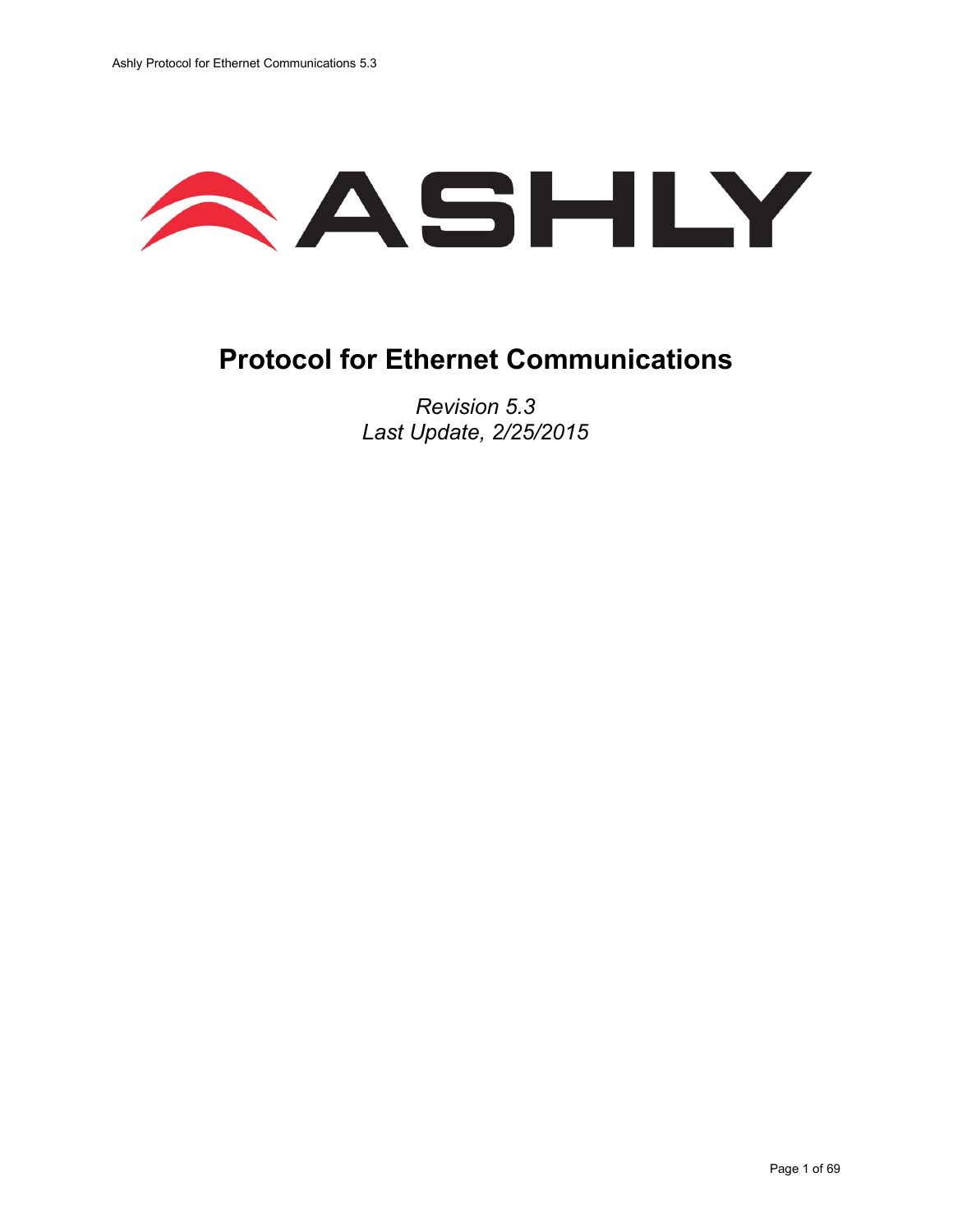## **Table of Contents**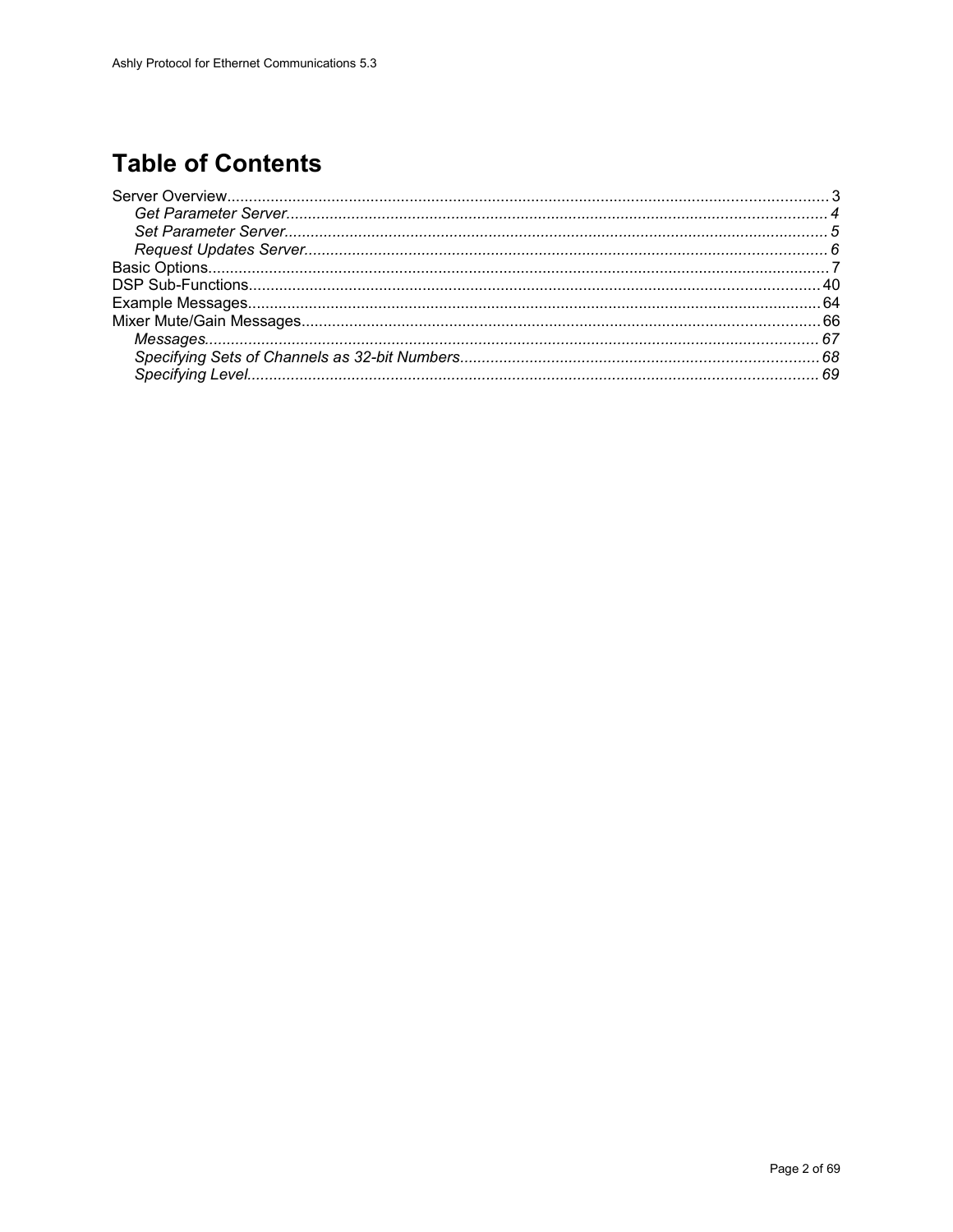## **Server Overview**

This document defines the Communications protocol used by Ashly Audio Ethernet Devices, such as the PE Series Amplifiers, to communicate over a standard UDP/ IP network. The Protocol will sit atop the UDP protocol on a typical IP Stack (this is the application layer). This allows PCs and other devices to communicate with the Ashly Device without specialized hardware or software/firmware. Software that can use UDP can communicate with the device. The specific ports for the UDP protocol are defined in the various Protocol definitions.

#### **Unit Identification**

Each unit is identified on the network by its "MAC" Address. This value is set by the factory and cannot be changed. This value is purchased from IEEE and guarantees there are no duplicates in the world. Also, the unit will require other configuration parameters as defined by the TCP/IP protocol, such as an IP address. Configuration of these parameters is discussed in section, "Configuring and establishing Communications."

#### **Initial State**

The initial state of a device will have DHCP enabled as well as the IP Parameters cleared. Thus it will require IP Configuration.

#### **Configuring and Establishing Communications**

Although each device is shipped with a predefined MAC Address, specific parameters for IP communications must be set by the end user. The Ashly Device provides several ways to do this: Manually using Ashly System software, Automatically using Ashly System Software or by a DHCP server. To use Ashly System Software to configure a device's IP Parameters, the PC hosting the software "MUST" be connected to the network. Typically, this means that the PC must be connected to the same "Subnet". However, if this is not possible, the PC may also be connected to the Ashly Device directly via "Crossover Cable." IP parameters may be preset in this manner prior to connecting the device to a network.

If a simple connection between a PC and a device is desired this may be accomplished with a "Crossover Cable." For this type of connection IP Configuration is not necessary. Leaving the parameters set blank (0.0.0.0) will allow the software and device to communicate.

#### **Protocol Breakdown**

The Ashly Protocol can broken down into several smaller protocols. Each is associated with a specific server that exists on the Ashly Device. These servers are the "Get Parameter Server", "Set Parameter Server" and "Update Request Server." These specific protocols define the Transport Layer (UDP) information as well as its purpose and message structure. Although the Header information varies between protocols, the "Options" or data payloads carried by the protocols is standardized. This is defined in the Section titled, "Ashly Options." It is worth noting that each protocol may define the way in which the option is used as well as if the option is used at all. The receiving server will ignore any Option that is not understood (or used) by a particular server. This allows for flexibility as well as future expansion of the protocol. It is also worth noting that more than one option may be used in any given message up to a defined maximum length (MTU) defined by the Ethernet network or 1200 bytes whichever is smaller.

> *NOTE: The protocol described here uses UDP, not TCP. TCP clients will not work. If support for TCP is required, please contact Ashly Audio and describe your needs.*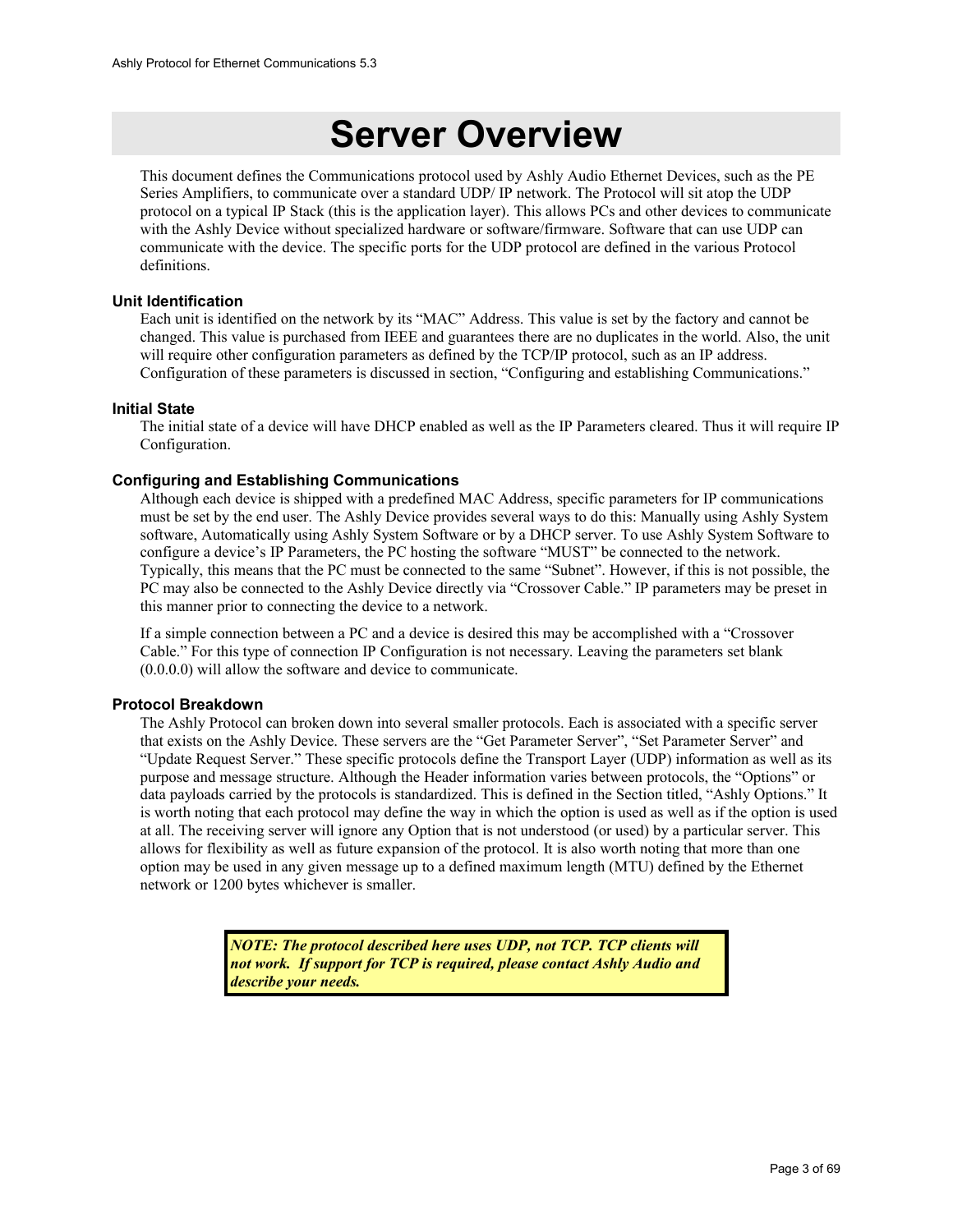### **Get Parameter Server**

This server handles any requests for the current state of parameters within the device, such as the current mute state of channel one. To accomplish this, a PC must send this message to a device with the request/reply byte set to "request," as well as a payload containing all requested options. Since these options contain no data, it is acceptable to set their length to 0 and not include dummy data (Some Parameters Such as Channel number may be required). The device server will respond to the sending server with the reply message containing the options with their correct data.

#### **Dynamic Update Overview**

This protocol also supports dynamic updates. These are updates that are sent out when a device's parameters change (excluding meters). Two servers handle dynamic updates. The "Request Updates Server" handles administration of who wishes to receive updates, while the "Get Parameter Server" is used to send the updates. Any PC that has requested updates will receive a Get Parameter reply containing updates every time a device parameter changes. Note that changes made from a PC will not be updated on that PC. This is to avoid jitter in the controls.

#### **Heartbeat Overview**

This protocol also supports a heartbeat. The heartbeat is a request reply mechanism to ensure a device is still functional. To accomplish this, send a Request Parameter message with no options (except the end option). The server will reply with no options (except the end option). If this is done periodically it achieves the functionality of a heartbeat for the device.

#### **Transport Layer**

This server will listen for requests on Port number 3100. Responses to requests received are sent back to the originating port and IP/MAC). Any parameters requested that are not available will be ignored.

#### **Message Structure**

This structure supports both the request and reply. A Request message may set the length of all options to 0 and thus omit the option data fields. The reply message should not do this. In a request message the options denote request information where in the reply message the options correspond to the current state of the device.

| Byte#    | Value     | <b>Description</b>                                                |
|----------|-----------|-------------------------------------------------------------------|
| $1 - 4$  | 0x8F      | Header Identifier                                                 |
| $5 - 10$ | <b>XX</b> | Destination MAC Address (XX-XX-XX-XX-XX-XX)                       |
| 11       | 0٧        | Request/reply $(0 =$ request, $1 =$ reply)                        |
| 12       | <b>XX</b> | Source 00 – Default (working Settings), 1 to $X =$ Presets 1 to X |
| 13       | 0x00      | Reserved, Inter-box Communications                                |
| 14       | 0x00      | Reserved, Value ignored should be set to 0x00                     |
| $15-??$  | $ -$      | Option Payload must be terminated with END OPT (0xFF)             |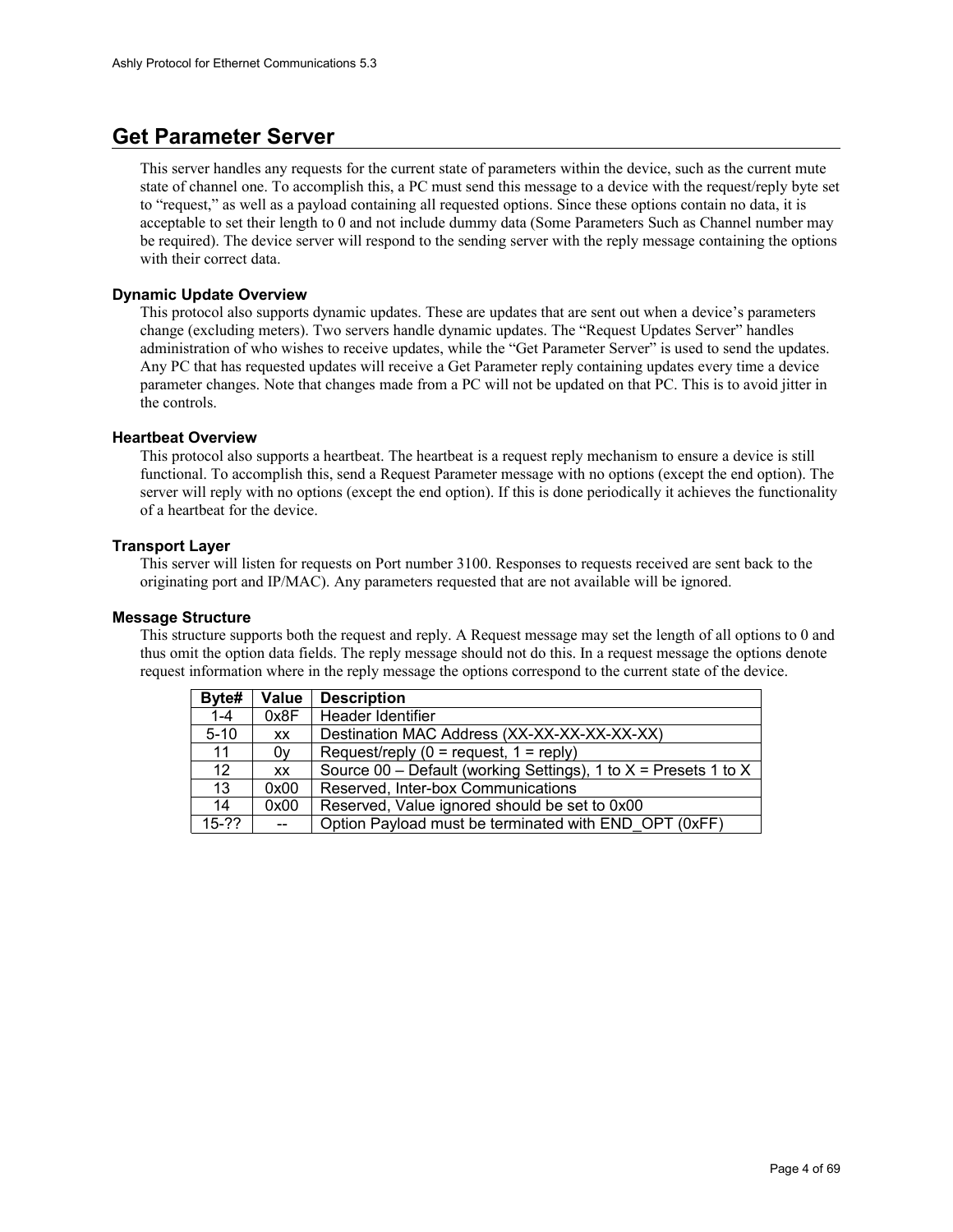### **Set Parameter Server**

The Set Parameter Server is a password secured server that is used to remotely modify the state of a device. The user must know a user name and password to use this protocol. Also, this protocol uses an acknowledgment to guarantee arrival of messages.

#### **Transport Layer**

This server will use UDP port number 3100. All servers using this protocol must listen for updates on Port 3100. When an update message is received the device will update its parameters and send an acknowledgment back to the originating server and port number.

#### **Message Structure**

For this message any option that does not pertain to a device will be ignored. If a message fails, a special security failure acknowledgment will be returned.

| Byte#     | Value  | <b>Description</b>                                    |
|-----------|--------|-------------------------------------------------------|
| $1 - 4$   | 0xAA   | Header Identifier                                     |
| $5 - 10$  | XX     | Destination MAC Address (XX-XX-XX-XX-XX-XX)           |
| $11 - 18$ | ٧V     | User Name                                             |
| 19-26     | ٧V     | Password                                              |
| 27        | ZZ     | Message Number (byte 1)                               |
| 28        | ZZ     | Message Number (byte 2)                               |
| 29        | aa     | Acknowledgment status                                 |
| 30        | 0x00   | Reserved                                              |
| $31 - ??$ | $\sim$ | Option Payload must be terminated with END OPT (0xFF) |

#### **Message Number**

A number associated with a message. This should be implemented as a circular counter between 0 and 65535. For correct messages received the acknowledgment may contain only the Header information sent.

#### **Acknowledgment Status**

The status of the acknowledgment may be any of the following:

- 0 indicates that it is the original message (not the acknowledgment)
- 1 indicates the message was received okay
- 2 indicates the message was not passed due to insufficient security

3 – indicates that at least one parameter in the previous message was not accepted due to insufficient resources (namely DSP horsepower)

- 4 indicates a DSP Error has occurred (reserved byte 31 indicates the Error Code)
- 5 indicates that it is already in bulk update mode (returned only for OPT\_BULK\_UPDATE)

16 – Save to Temp Buffer (original message) (Processed)

#### **User Name and Password**

These two fields denote the user name a password to be used when determining the security of a message. If the message contains parameters for which it does not have security the entire message is ignored and an acknowledgment stating security failure is sent. For the default user, the user name should equal "default". For the Administrative user, the user name should equal "admin". Also note, the password field is ignored for the default user. Any characters in the name not used should be set to 0x00.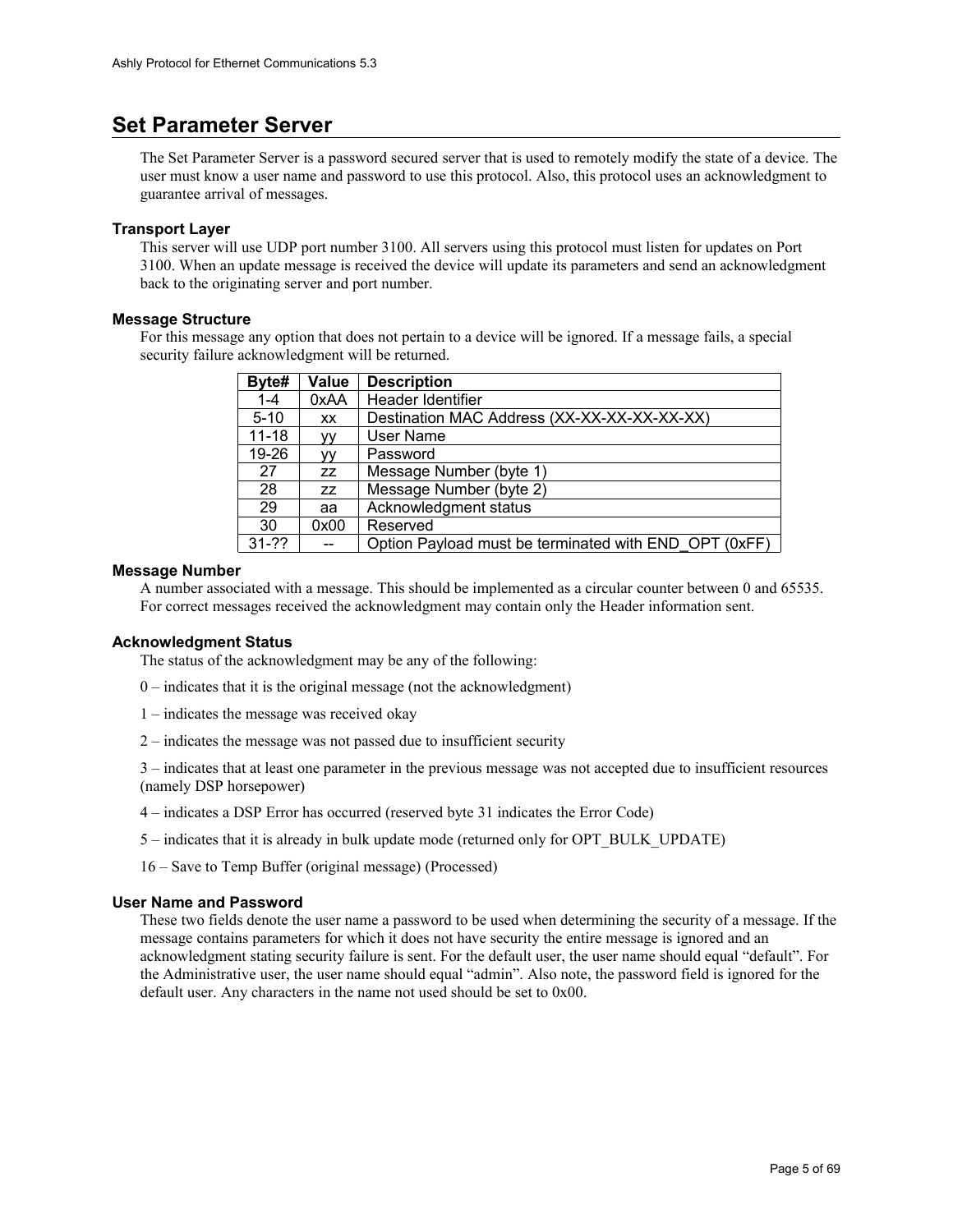### **Request Updates Server**

#### **Overview**

The Request Updates Server allows a PC to subscribe to changes in the Ashly device. A PC, or other device, can request to be updated for a specific amount of time (specified by a timeout). This ensures that the number of PCs does not grow due to PCs that have changed IP's or gone offline. When this timeout expires, the Ashly device will send a message using this structure to the receiving PC's IP/Port specified for the updates. All data in this message may be ignored except the Destination MAC, which will contain the MAC Address of the Device requesting the PC to re-login. At this point, the PC should request Updates again if it is still alive.

#### **Transport Layer**

This Protocol will use UDP port number 3100. All servers using this protocol must listen for Client Requests on UDP port 3100.

#### **Message Structure**

This structure is used by a PC to request dynamic updates from a device. In this message, the Timeout specifies the amount of time for which the device will update the PC before the device will ask the PC to re-request updates. The Port Number specifies the UDP Port number to which to send updates. The payload is not used by this message. However, as a matter of convention the END\_OPT should still be appended to the message. The IP to which the updates will be sent is the message source IP received by the device. This means that if it goes through a firewall, it will correctly use the firewall's IP (NOT the local IP). When an update is sent from a device, it will use the Get Parameter format and be sent to the port specified in this message (its header info will be 0x8F).

| Byte#             | Value     | <b>Description</b>                                    |
|-------------------|-----------|-------------------------------------------------------|
| $1 - 4$           | 0x55      | Header Identifier                                     |
| $5 - 10$          | <b>XX</b> | Destination MAC Address (XX-XX-XX-XX-XX-XX)           |
| 11                | ۷V        | Timeout (byte 1) MSB                                  |
| $12 \overline{ }$ | ٧V        | Timeout (byte 2) LSB                                  |
| $13 - 16$         | 0x00      | Reserved                                              |
| 17                | aa        | Port (byte 1) MSB                                     |
| 18                | aa        | Port (byte 2) LSB                                     |
| 19-20             | 0x00      | Reserved, Value ignored should be set to 0x00         |
| $21 - 22$         |           | Option Payload must be terminated with END OPT (0xFF) |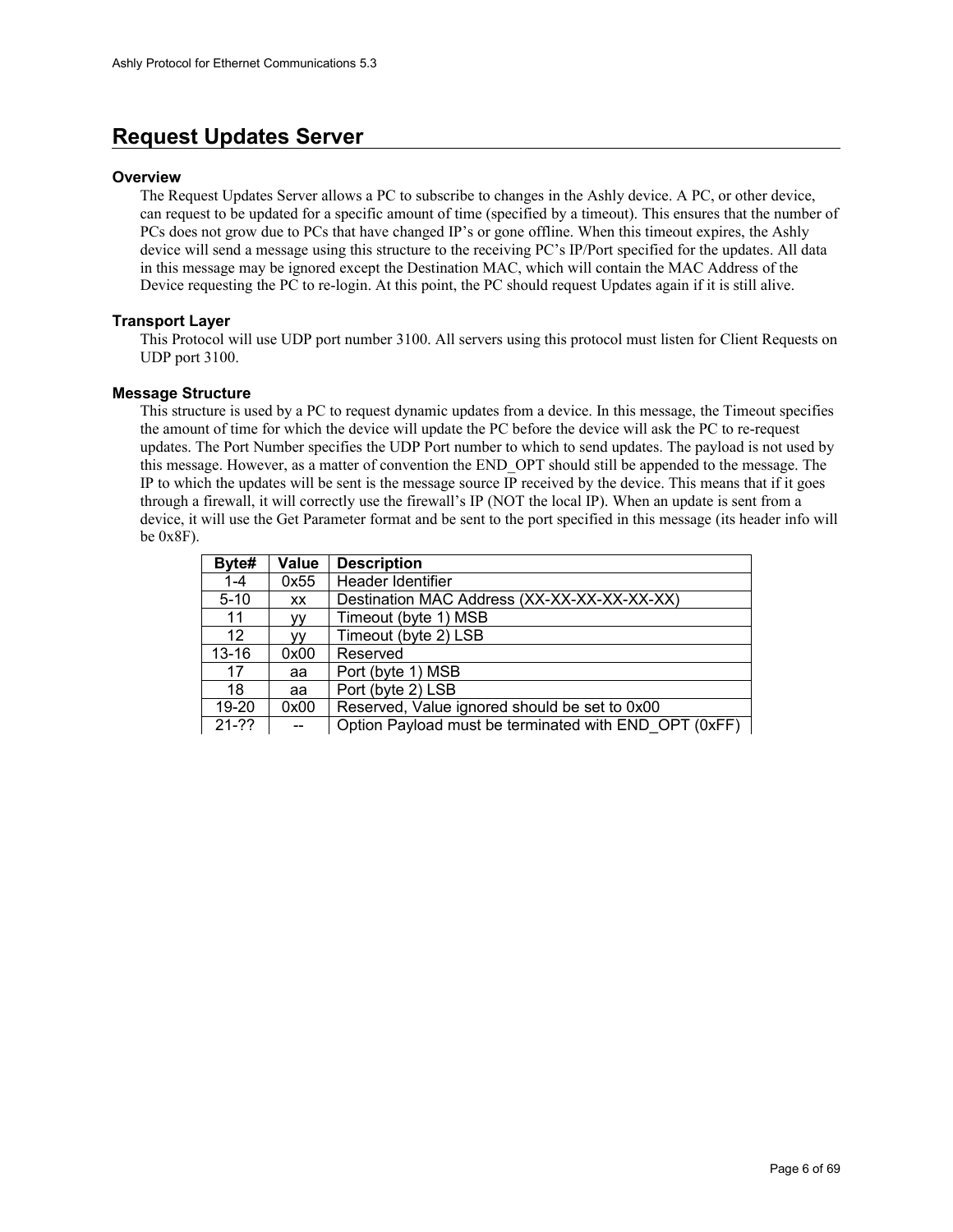# **Basic Options**

The following are a standard set of Options that may be used in Ethernet communications with Ashly products. All Options follow the convention of Identifier followed by length (excluding identifier and length byte) followed by any channel or card identifiers followed by data. The start of the options is specified by the particular protocols. To parse, read the identifier and length. If the option is not understood skip the specified length to read the next option. The END\_OPT signifies the end of the options field.

| 0x02 | OPT MUTE                             |
|------|--------------------------------------|
| 0x04 | <b>CHANNEL NAME</b><br>OPT           |
| 0x05 | <b>AMP MODE</b><br>OPT               |
| 0x06 | <b>POWER STATUS</b><br><b>OPT</b>    |
| 0x09 | <b>ATTENUATION</b><br>OPT.           |
| 0x0A | <b>GAIN INC DEC</b><br>OPT           |
| 0x0D | <b>STANDBY</b><br><b>OPT</b>         |
| 0x0F | OPT INPUT CONFIG                     |
| 0x10 | <b>DVCA LEVEL</b><br>OPT.            |
| 0x11 | <b>DVCA LINK GROUP</b><br>OPT        |
| 0x12 | <b>DVCA NAME</b><br>OPT              |
| 0x16 | <b>COBRANET RECEIVER</b><br>OPT      |
| 0x17 | <b>COBRANET RECEIVER MAP</b><br>OPT  |
| 0x18 | <b>INPUT SOURCE</b><br>OPT.          |
| 0x19 | <b>LOGIC BLOCK</b><br>OPT.           |
| 0x1A | <b>COBRANET TX</b><br><b>OPT</b>     |
| 0x1B | <b>COBRANET TX MAP</b><br><b>OPT</b> |
| 0x1C | <b>LOGIC PIN</b><br>OPT              |
| 0x25 | <b>FR CONFIG</b><br>OPT.             |
| 0x26 | FR FADER CONFIG<br>OPT               |
| 0x2D | OPT RTC                              |
| 0x2E | <b>RTC EVENT</b><br>OPT.             |
| 0x2F | <b>FAULT LOG</b><br>OPT              |
| 0x30 | <b>PRESET INFO</b><br><b>OPT</b>     |
| 0x31 | <b>PRESET</b><br><b>SAVE</b><br>OPT  |
| 0x32 | <b>PRESET RECALL</b><br>OPT          |
| 0x33 | <b>DEVICE MODIFIED</b><br>OPT        |
| 0x34 | OPT TOTAL PRESETS                    |
| 0x35 |                                      |

| 0x40 | <b>METER INPUT</b><br>OP.            |
|------|--------------------------------------|
| 0x41 | <b>OUTPUT</b><br>ΩP<br>MFTFR         |
| 0x42 | METER TEMP                           |
| 0x43 | <b>CURRENT</b><br>METFR<br>ΩP        |
| 0x45 | METER ATTENS                         |
| 0x46 | CHANNEL PROTECT                      |
| 0x47 | AES RECEIVER<br>OP                   |
| 0x48 | <b>OGIC STATE</b>                    |
| 0x49 | WORDCLOCK STATUS                     |
| 0x4A | <b>METER PROTECT</b><br>AMP<br>ΩP    |
| 0x4B | <b>SETTING</b><br>AMP<br><b>GAIN</b> |
| 0x50 | RD <sub>8</sub> C<br>REMOTE          |
| 0x53 | .EVEL<br>REMOTE                      |
| 0x6F | <b>NAMF</b><br><b>EVICE</b><br>ΩP    |
| 0x6F | <b>GROUP</b><br>VICE                 |
| 0x70 | <b>FRONT</b><br>OP.<br>88 E B        |
| 0x71 | <b>FVICE INFO</b>                    |
| 0x78 | <b>COBRANET INFO</b>                 |
| 0x79 | <b>STATUS</b><br><b>DBRANET</b>      |
| 0x7A | RX STATUS<br><b>COBRANET</b><br>NΡ   |
| 0x81 | <b>FUNC</b><br><b>PARAMS</b><br>ISP. |
| 0x82 | <b>FUNC METERS</b><br>DSP<br>OΡ      |
| 0x88 | <b>CHANNEL METER</b><br>DSP          |
| 0xF9 | PAD<br>OP1.                          |
| 0xFF | END                                  |
|      |                                      |

**Note: "0x" indicates a hexadecimal value.**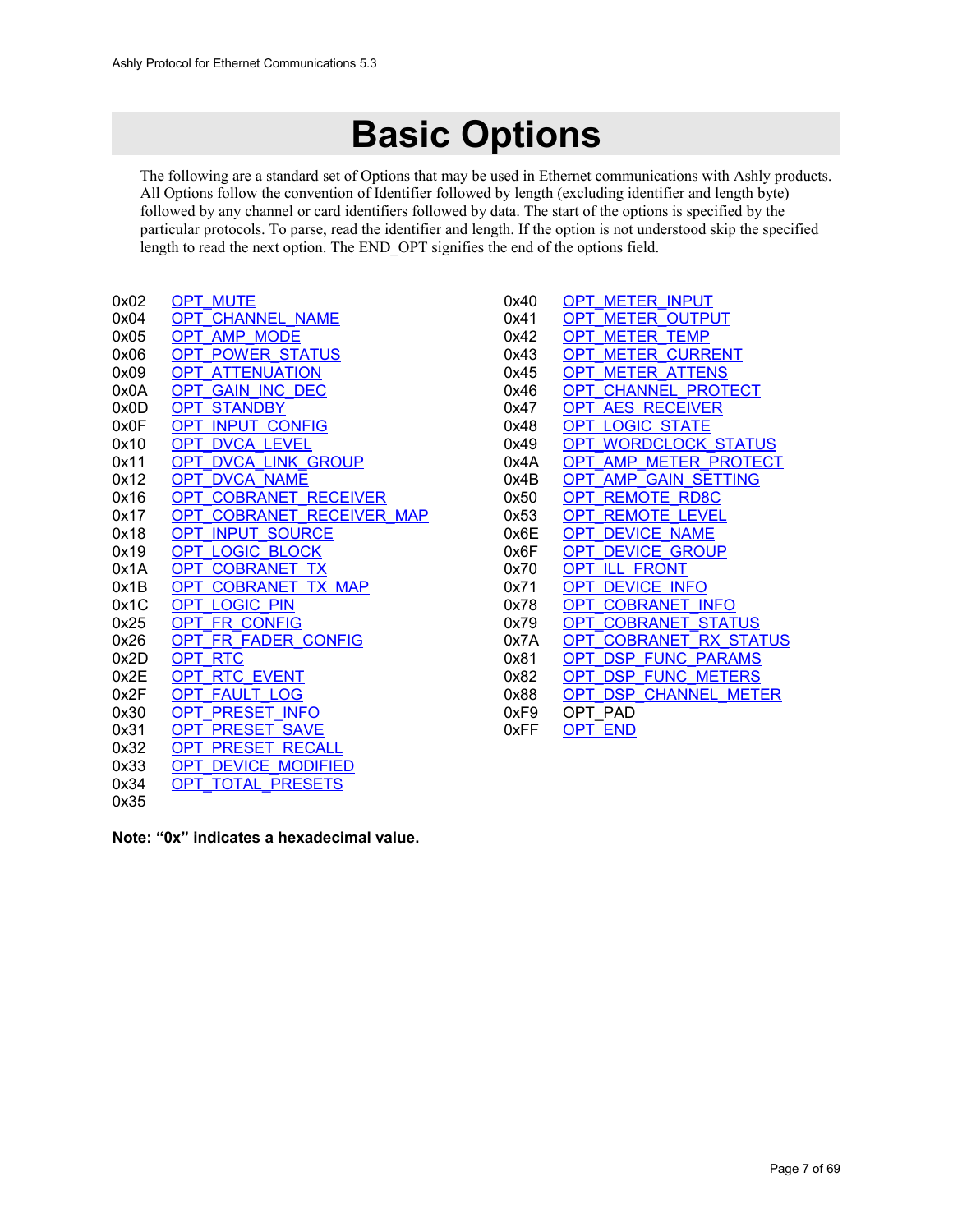<span id="page-7-0"></span>

| <b>Name</b>                 | OPT MUTE                                                                                                                                                                                       |  |  |  |  |
|-----------------------------|------------------------------------------------------------------------------------------------------------------------------------------------------------------------------------------------|--|--|--|--|
| Option #                    | 0x02                                                                                                                                                                                           |  |  |  |  |
| <b>Description</b>          | Mute control from Protea NE Products. Will Mute/Unmute an Input or Output<br>Channel as selected. Will mute only one channel. If more than one channel<br>must be muted, use multiple Options. |  |  |  |  |
|                             | Channel Type (byte aa)<br>0 = Output Channel (Amplifier Channels are Outputs)<br>$1 =$ Input Channel                                                                                           |  |  |  |  |
|                             | Channel Number (byte bb)<br>0 to $23$ = Channels 1 to $24$                                                                                                                                     |  |  |  |  |
|                             | Mute Status (byte cc)<br>$0x00$ = Mute Off (unmuted)<br>$0x01$ = Mute On (muted)                                                                                                               |  |  |  |  |
|                             | For Example to Mute PE Amplifier Channel 1 the option would be<br>0x02 0x03 0x00 0x00 0x01                                                                                                     |  |  |  |  |
| <b>Implemented Products</b> | All<br>The maximum Input and output Channels do change per product.<br>Unimplemented channels will be ignored.                                                                                 |  |  |  |  |
| <b>Attributes</b>           | Read/Write                                                                                                                                                                                     |  |  |  |  |
| <b>Byte Description</b>     | Value<br>Description<br>Byte $#$<br>0x02<br>Option<br>2<br>3<br>Bytes to follow<br>$\overline{3}$<br>Channel Type<br>aa<br>4<br><b>Channel Number</b><br>bb<br>5<br>Mute status<br>CC.         |  |  |  |  |

<span id="page-7-1"></span>

| <b>Name</b>                 | OPT CHANNEL NAME                                                                                                                                                                                                    |  |  |  |  |
|-----------------------------|---------------------------------------------------------------------------------------------------------------------------------------------------------------------------------------------------------------------|--|--|--|--|
| Option #                    | 0x04                                                                                                                                                                                                                |  |  |  |  |
| <b>Description</b>          | Channel Name for a particular Channel. Can be written to if a channel<br>name needs to be changed.                                                                                                                  |  |  |  |  |
|                             | Channel Type (byte aa)<br>0 = Output Channel (Amplifier Channels are Outputs)<br>$1 =$ Input Channel                                                                                                                |  |  |  |  |
|                             | Channel Number (byte bb)<br>0 to $23$ = Channels 1 to $24$                                                                                                                                                          |  |  |  |  |
|                             | Channel Name (20 character string cc)<br>Valid ASCII Characters 0x20 to 0x7A and 0x00<br>Fill (pad) unused characters with 0x00<br>String should be left justified (MSB justified)                                  |  |  |  |  |
| <b>Implemented Products</b> | All<br>Note: Not All Protea products have 24 inputs or 24 outputs                                                                                                                                                   |  |  |  |  |
| <b>Attributes</b>           | <b>Read Write</b>                                                                                                                                                                                                   |  |  |  |  |
| <b>Byte Description</b>     | Description<br>Byte $#$<br>Value<br>0x04<br>Option<br>$\overline{2}$<br><b>Bytes to Follow</b><br>22<br>3<br>Channel Type<br>aa<br>4<br><b>Channel Number</b><br>bb<br>$5 - 25$<br><b>Channel Name</b><br><b>CC</b> |  |  |  |  |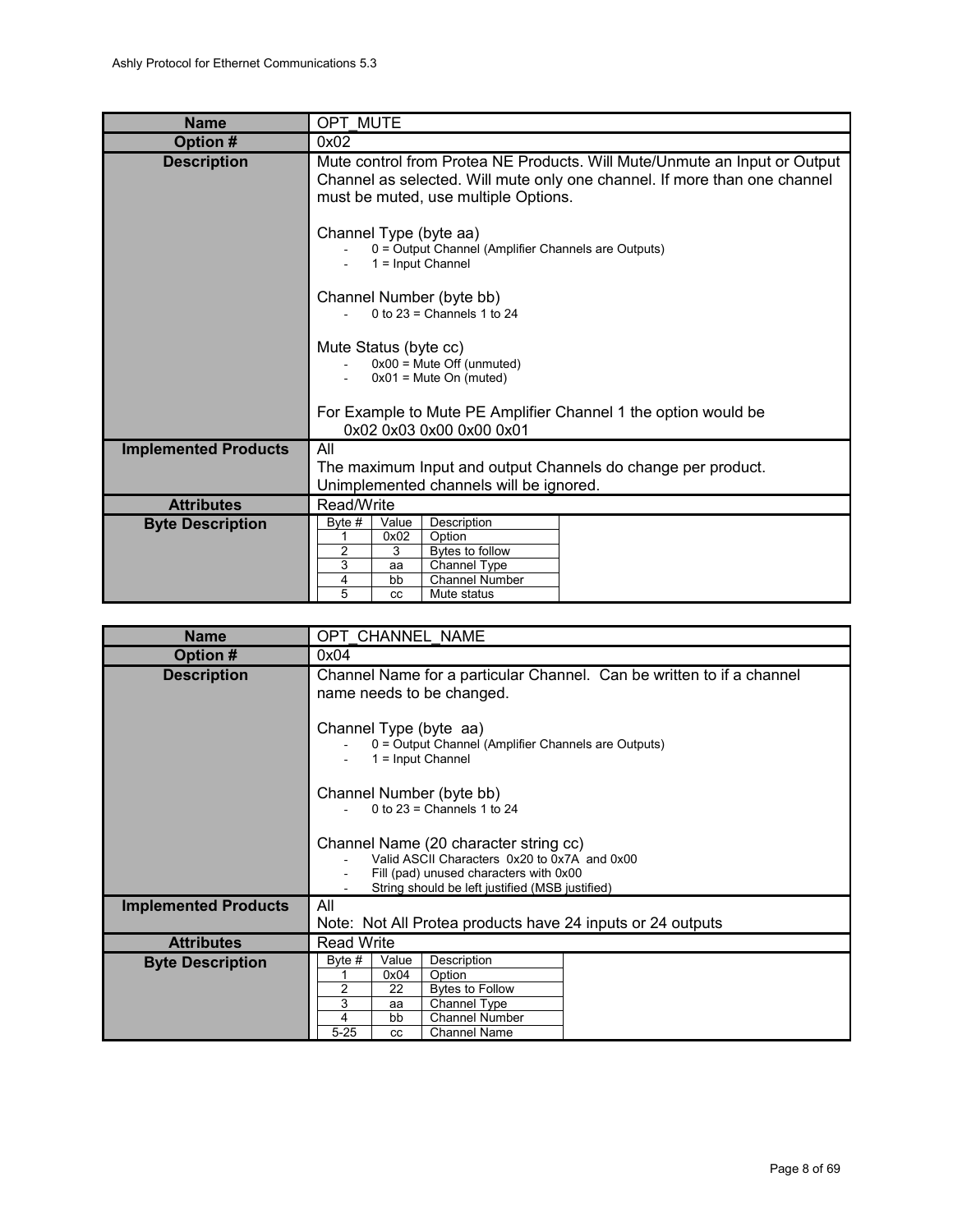<span id="page-8-1"></span>

| <b>Name</b>                 | OPT AMP MODE                                                                                                                                                                                                                                                                                                                                               |  |  |  |  |
|-----------------------------|------------------------------------------------------------------------------------------------------------------------------------------------------------------------------------------------------------------------------------------------------------------------------------------------------------------------------------------------------------|--|--|--|--|
| Option #                    | 0x05                                                                                                                                                                                                                                                                                                                                                       |  |  |  |  |
| <b>Description</b>          | Amp Mode allows the Amplifier Model and Amplifier Mode to be read.<br>However these values cannot be changed via software. The Amplifier<br>Mode may be changed via a switch on the rear of the Amplifier<br>Amp Model (byte aa)                                                                                                                           |  |  |  |  |
|                             | Valid Models<br>$(1 = 800, 2 = 1200, 3 = 1800, 4 = 2400, 5 = 3000, 6 = 3800)$<br>$*(7 = 4250, 8 = 8250, 9 = 4070, 10 = 8070)$<br>Can not be changed                                                                                                                                                                                                        |  |  |  |  |
|                             | Amp Mode (byte bb)<br>Valid Modes<br>$(0 = Stereo, 1 = Bridged Mono, 2 = Parallel Mono)$<br>*Bitwise for additional channels<br>$(4 = BM 3 & 4, 8 = BM 5 & 6, 16 = BM 7 & 8)$<br>PM is NOT VALID for a MultiChannel Amplifier<br>Can only be changed via physical switch on rear of amplifier.<br>Programmable in software in some amplifiers (Zone Mixer) |  |  |  |  |
|                             | * Valid only for MultiChannel (>2) PE Series Amplifiers)                                                                                                                                                                                                                                                                                                   |  |  |  |  |
| <b>Implemented Products</b> | All PE, NE Series Amplifiers Inputs, Standard, DSP, CobraNet                                                                                                                                                                                                                                                                                               |  |  |  |  |
| <b>Attributes</b>           | Read Only<br>(Read/ Write in Zone Mixer)                                                                                                                                                                                                                                                                                                                   |  |  |  |  |
| <b>Byte Description</b>     | Description<br>Byte $#$<br>Value<br>0x05<br>Option<br>2<br>Bytes to follow<br>$\overline{2}$<br>3<br>Amp Model<br>aa<br>4<br>bb<br>Amp Mode                                                                                                                                                                                                                |  |  |  |  |

<span id="page-8-0"></span>

| <b>Name</b>                 | OPT POWER STATUS                                                                                                                                                                                       |                     |                                                                  |  |  |
|-----------------------------|--------------------------------------------------------------------------------------------------------------------------------------------------------------------------------------------------------|---------------------|------------------------------------------------------------------|--|--|
| Option #                    | 0x06                                                                                                                                                                                                   |                     |                                                                  |  |  |
| <b>Description</b>          | Power Status of an Amplifier. This indicates if the Amplifier section is<br>currently powered On or not (standby). This is read only.<br>Status: (byte xx)<br>1 = Standby Power Only<br>$0 = Power On$ |                     |                                                                  |  |  |
| <b>Implemented Products</b> | All PE Series Amplifiers Inputs, Standard, DSP, CobraNet                                                                                                                                               |                     |                                                                  |  |  |
| <b>Attributes</b>           | Read Only                                                                                                                                                                                              |                     |                                                                  |  |  |
| <b>Byte Description</b>     | Byte #<br>2<br>3                                                                                                                                                                                       | Value<br>0x06<br>XX | Description<br>Option<br><b>Bytes to Follow</b><br><b>Status</b> |  |  |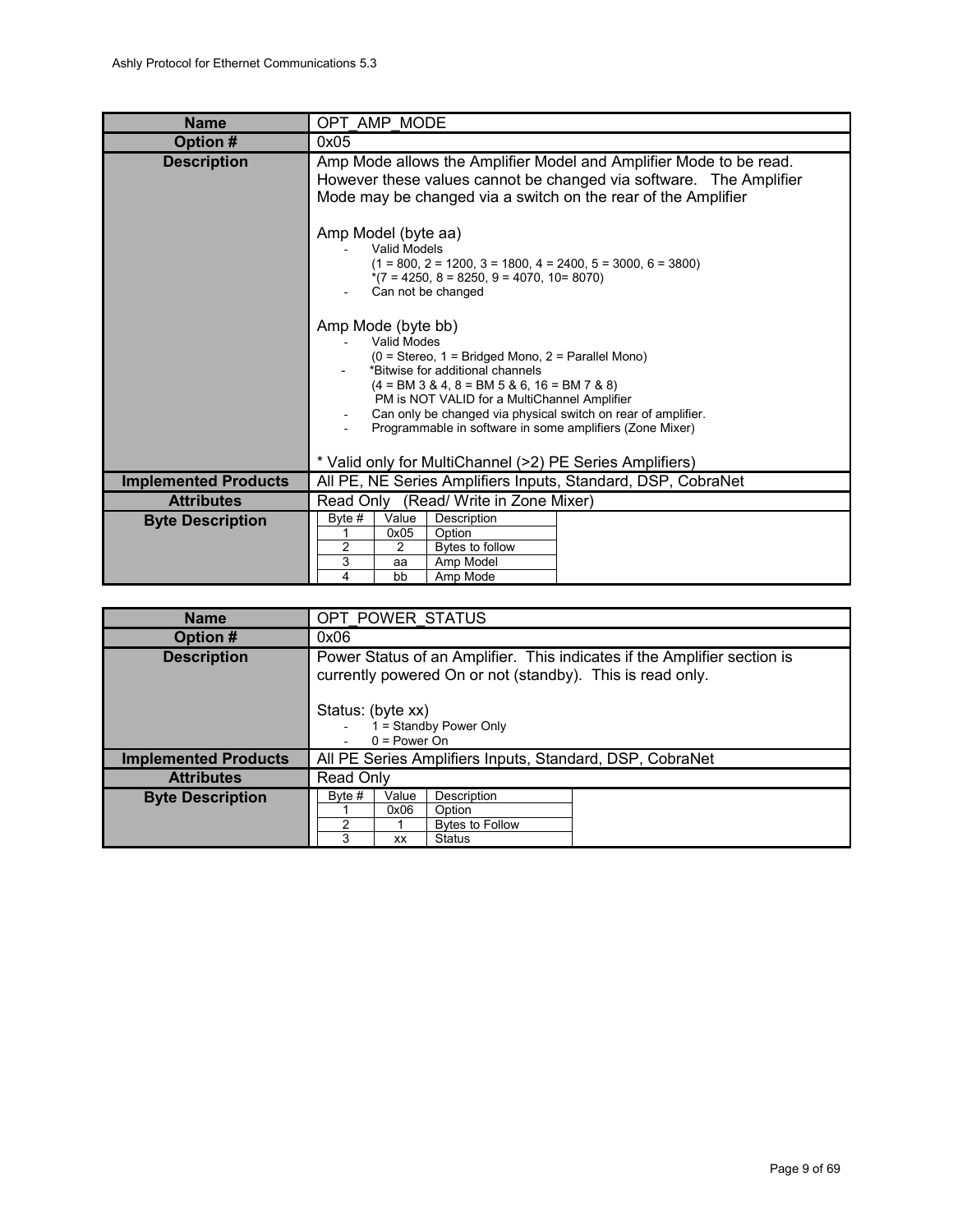<span id="page-9-0"></span>

| <b>Name</b>                 | OPT ATTENUATION                                                                                                                                                                                                |  |  |  |  |
|-----------------------------|----------------------------------------------------------------------------------------------------------------------------------------------------------------------------------------------------------------|--|--|--|--|
| Option #                    | 0x09                                                                                                                                                                                                           |  |  |  |  |
| <b>Description</b>          | The Attenuation Option allows the Amplifier's Digitally Controlled Analog<br>attenuators to be set for each Amplifier Channel                                                                                  |  |  |  |  |
|                             | Channel Type (byte aa)<br>0 = Amp Channel (currently only supported channel Type)<br>$1-255 -$ ignored                                                                                                         |  |  |  |  |
|                             | Channel (byte bb)<br>Amplifier Channel Number to modify<br>0 to 1 = Amplifier Channels 1 & 2                                                                                                                   |  |  |  |  |
|                             | Attenuation (byte cc)<br>0 to 40 = 0dB to $-40$ dB in 1dB steps<br>41 to $255$ = off (typically 255 used as OFF)                                                                                               |  |  |  |  |
|                             | Polarity (byte dd)<br>$0 = normal$ .<br>1 to $255$ = inverted                                                                                                                                                  |  |  |  |  |
|                             | Link Group (byte ee)<br>Link Group for Offset Linking<br>$\sim$<br>$0 = None$<br>$1-8$ = Link Group $1-8$                                                                                                      |  |  |  |  |
|                             | Offset (byte ff)<br><b>Offset Linking Attenuation</b><br>0 to $40 = 0dB$ to $-40dB$ in 1dB steps<br>41 to $255$ = off (typically 255 used as OFF)                                                              |  |  |  |  |
| <b>Implemented Products</b> | All PE Series Amplifiers Inputs, Standard, DSP, CobraNet                                                                                                                                                       |  |  |  |  |
| <b>Attributes</b>           | Read/Write                                                                                                                                                                                                     |  |  |  |  |
| <b>Byte Description</b>     | Description<br>Byte #<br>Value<br>0x09<br>Option<br>1<br>2<br>6<br><b>Bytes to Follow</b><br>3<br>Channel Type<br>aa<br>4<br>Channel<br>bb<br>5<br>Attenuation<br>cc<br>6<br>Polarity<br>dd<br>7<br>Link Group |  |  |  |  |
|                             | ee<br>8<br>ff<br>Offset                                                                                                                                                                                        |  |  |  |  |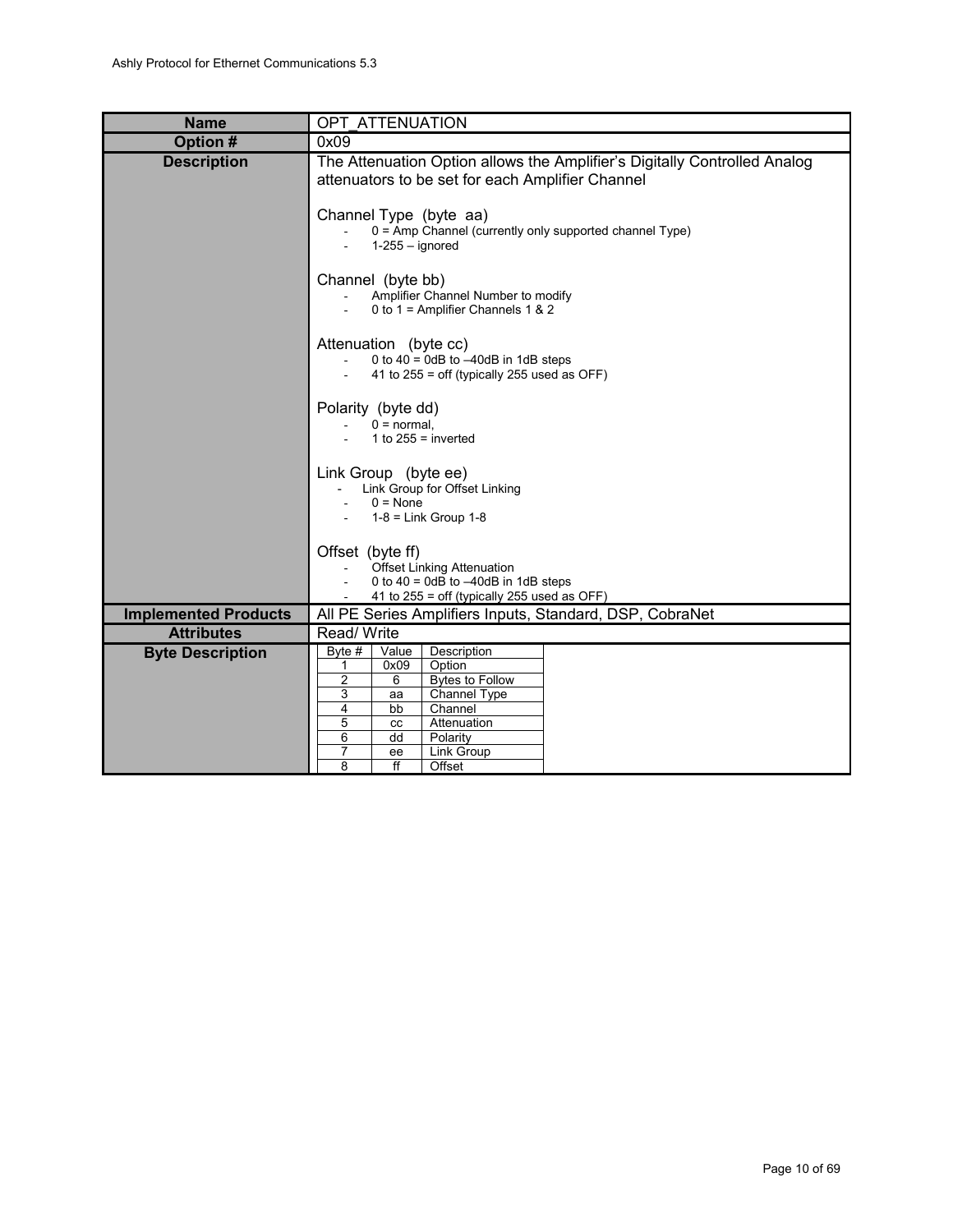<span id="page-10-0"></span>

| <b>Name</b>                 | OPT GAIN INC DEC                                                                                                                                                                                                                                                       |  |  |  |  |
|-----------------------------|------------------------------------------------------------------------------------------------------------------------------------------------------------------------------------------------------------------------------------------------------------------------|--|--|--|--|
| Option #                    | 0x0A                                                                                                                                                                                                                                                                   |  |  |  |  |
| <b>Description</b>          | Function that allows Gain Increment/Decrement Commands.                                                                                                                                                                                                                |  |  |  |  |
|                             | In PE Products this will modify the attenuators Only. It does not affect the<br>DSP Gain settings.                                                                                                                                                                     |  |  |  |  |
|                             | In NE Products this will modify the attenuators if No DSP is installed. If a<br>DSP is installed this will affect the DSP Gain Block. For this function to<br>have any affect in a NE Product with DSP the DSP Gain Block must be<br>inserted on the channel adjusted. |  |  |  |  |
|                             | This Command can be modified to adjust the amount in dB of the change as<br>well as the direction                                                                                                                                                                      |  |  |  |  |
|                             | cc - Increment/ Decrement:<br>0 - Decrement (Decrease Gain, Increase Attenuation). Quieter<br>1 - Increment (Increase Gain, Decrease Attenuation). Louder                                                                                                              |  |  |  |  |
|                             | dd - Amount of Change<br>Will determine how large of a change to make<br>$0 = 0.5dB$ – Not Valid for Attenuators which only support whole dB changes<br>$1 = 1.0dB$<br>$2 = 2.0dB$<br>$3 = 3.0dB$                                                                      |  |  |  |  |
| <b>Implemented Products</b> | Other values - Not Supported.<br>All PE Series Amplifiers Inputs (Amplifier Channels Only), Standard, DSP,                                                                                                                                                             |  |  |  |  |
|                             | CobraNet, All NE Series Products (Amplifiers & Signal Processors)                                                                                                                                                                                                      |  |  |  |  |
| <b>Attributes</b>           | Write Only                                                                                                                                                                                                                                                             |  |  |  |  |
| <b>Byte Description</b>     | Description<br>Byte #<br>Value                                                                                                                                                                                                                                         |  |  |  |  |
|                             | 0x0A<br>Option<br>1                                                                                                                                                                                                                                                    |  |  |  |  |
|                             | $\overline{c}$<br>$\overline{4}$<br>Length of data field<br>Channel Type (0 = Amp Channel/Output, 1 = Input)<br>3<br>aa                                                                                                                                                |  |  |  |  |
|                             | Channel<br>4<br>bb                                                                                                                                                                                                                                                     |  |  |  |  |
|                             | 5<br>Increment/ Decrement $(1 = Inc., 0 = Dec.)$<br>cc<br>6<br>amount of Change $(0-3 = .5dB, 1dB, 2dB, 3dB)$<br>dd                                                                                                                                                    |  |  |  |  |
|                             |                                                                                                                                                                                                                                                                        |  |  |  |  |
|                             | Note: For PE Series Amplifiers this will change the Attenuation set via                                                                                                                                                                                                |  |  |  |  |
|                             | Software.                                                                                                                                                                                                                                                              |  |  |  |  |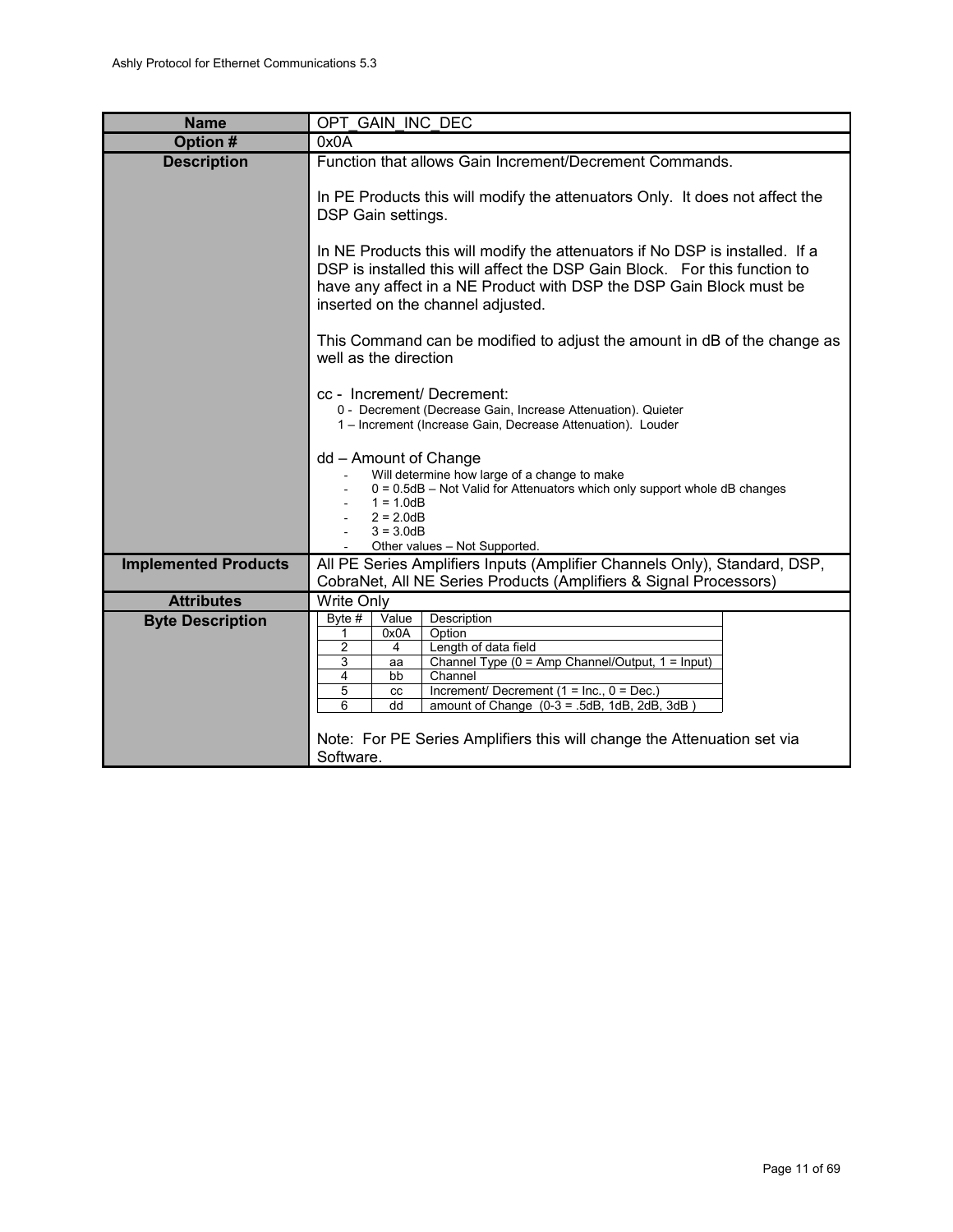<span id="page-11-2"></span>

| <b>Name</b>                 | <b>OPT STANDBY</b>                                                                                                                                                                                                                                                                                                                                                                                                                            |  |  |  |
|-----------------------------|-----------------------------------------------------------------------------------------------------------------------------------------------------------------------------------------------------------------------------------------------------------------------------------------------------------------------------------------------------------------------------------------------------------------------------------------------|--|--|--|
| Option #                    | 0x0D                                                                                                                                                                                                                                                                                                                                                                                                                                          |  |  |  |
| <b>Description</b>          | Option to read/set the standby state of the amplifier and front-panel disable.                                                                                                                                                                                                                                                                                                                                                                |  |  |  |
|                             | When used as part of a "set" message, the length may be either one or two.<br>If the length is one, the front-panel disable state is not sent (and not<br>modified). If the length is two, the front-panel disable state provided is used<br>to set the target device.<br>When used as part of a "get" message, the target device will always send<br>both the standby state and front-panel disable state (thus, the length will be<br>two). |  |  |  |
| <b>Implemented Products</b> | All PE Series Amplifiers Inputs                                                                                                                                                                                                                                                                                                                                                                                                               |  |  |  |
|                             | Standard, DSP, CobraNet                                                                                                                                                                                                                                                                                                                                                                                                                       |  |  |  |
|                             | <b>NE Amplifiers</b>                                                                                                                                                                                                                                                                                                                                                                                                                          |  |  |  |
| <b>Attributes</b>           | Read/Write                                                                                                                                                                                                                                                                                                                                                                                                                                    |  |  |  |
| <b>Byte Description</b>     | Byte $#$<br>Description<br>Value                                                                                                                                                                                                                                                                                                                                                                                                              |  |  |  |
|                             | 0x0D<br>Option<br>2<br>Length of following data<br>1 or 2                                                                                                                                                                                                                                                                                                                                                                                     |  |  |  |
|                             | 3<br>Standby state ( $0 = On$ , $1 =$ standby)<br>XX                                                                                                                                                                                                                                                                                                                                                                                          |  |  |  |
|                             | OPTIONAL: Front-panel disable state $(0 =$ enabled, $1 =$ disabled)<br>4<br><b>VV</b>                                                                                                                                                                                                                                                                                                                                                         |  |  |  |

<span id="page-11-1"></span>

| <b>Name</b>                 | OPT INPUT CONFIG                                                                                                                                                                                                                                                                                  |  |  |  |  |
|-----------------------------|---------------------------------------------------------------------------------------------------------------------------------------------------------------------------------------------------------------------------------------------------------------------------------------------------|--|--|--|--|
| Option #                    | 0x0F                                                                                                                                                                                                                                                                                              |  |  |  |  |
| <b>Description</b>          | Option allows the Input Configuration to be set. This includes the sampling<br>rate as well as the source.                                                                                                                                                                                        |  |  |  |  |
|                             | Input Configuration<br>$-$ 0 = Analog Input 48Khz<br>$-1$ = Analog Input 96Khz<br>- $2 = AES3/EBU$ Input 44.1Khz<br>$-$ 3 = AES3/EBU Input 48Khz<br>$-4$ = AES3/EBU Input 88.2Khz<br>- 5 = AES3/EBU Input 96Khz<br>- 6 = AES3/EBU w/ Analog Backup 48Khz<br>- 7 = AES3/EBU w/ Analog Backup 96Khz |  |  |  |  |
| <b>Implemented Products</b> | PE Series DSP Input (NOT Supported in NE Series)                                                                                                                                                                                                                                                  |  |  |  |  |
| <b>Attributes</b>           | Read/Write                                                                                                                                                                                                                                                                                        |  |  |  |  |
| <b>Byte Description</b>     | Description<br>Byte #<br>Value<br>0x0F<br>Option<br>2<br>Length of data field<br>3<br>Input Configuration<br>XX                                                                                                                                                                                   |  |  |  |  |

<span id="page-11-0"></span>

| <b>Name</b>                 | OPT DVCA LEVEL                                                                                   |                                                                                                                                                                                                                                                                                    |  |  |
|-----------------------------|--------------------------------------------------------------------------------------------------|------------------------------------------------------------------------------------------------------------------------------------------------------------------------------------------------------------------------------------------------------------------------------------|--|--|
| Option #                    | 0x10                                                                                             |                                                                                                                                                                                                                                                                                    |  |  |
| <b>Description</b>          | Option to set the current DVCA Level for a given DVCA. Current products<br>support only 4 DVCA's |                                                                                                                                                                                                                                                                                    |  |  |
| <b>Implemented Products</b> | PE DSP Input Card, NE Series.                                                                    |                                                                                                                                                                                                                                                                                    |  |  |
| <b>Attributes</b>           | Read/Write                                                                                       |                                                                                                                                                                                                                                                                                    |  |  |
| <b>Byte Description</b>     | Byte $#$<br>2<br>3<br>4<br>$5-6$                                                                 | Description<br>Value<br>0x10<br>Option<br>Length of data field<br>4<br>DVCA Num $(0-3 = DVCAs 1-4)$<br>XX<br>DVCA Mute ( $0 =$ Unmuted, $1$ -FF = Muted)<br><b>VV</b><br>VCA Gain $(-50 \text{ to } +12 = 7792 \text{ to } 8312, \text{ Off} = 0)$ (.1dB Step size)<br><b>XXXX</b> |  |  |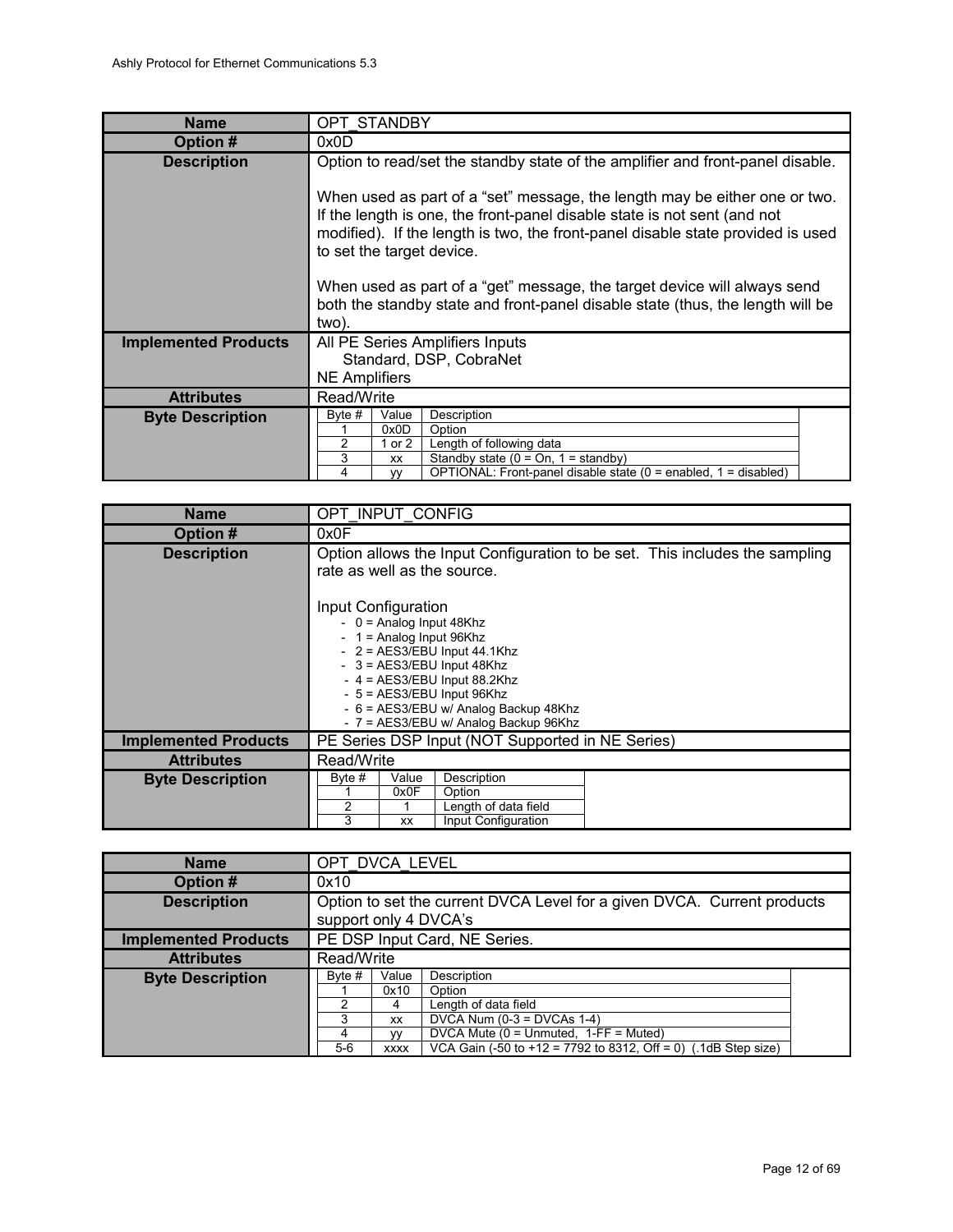<span id="page-12-2"></span>

| <b>Name</b>                 |                              |                                     | OPT DVCA LINK GROUP                                                                                                                     |  |  |
|-----------------------------|------------------------------|-------------------------------------|-----------------------------------------------------------------------------------------------------------------------------------------|--|--|
| Option #                    | 0x11                         |                                     |                                                                                                                                         |  |  |
| <b>Description</b>          |                              |                                     |                                                                                                                                         |  |  |
| <b>Implemented Products</b> | PE DSP Input Card, NE Series |                                     |                                                                                                                                         |  |  |
| <b>Attributes</b>           | Read / Write                 |                                     |                                                                                                                                         |  |  |
| <b>Byte Description</b>     | Byte $#$<br>2<br>3<br>3      | Value<br>0x11<br>XX<br>$\mathsf{w}$ | Description<br>Option<br>Length of data field<br>DVCA Num $(0-3 = DVCAs 1-4)$<br>DVCA Link Group ( $0 =$ None, $1-8 =$ Link Groups 1-8) |  |  |

<span id="page-12-1"></span>

| <b>Name</b>                 | OPT DVCA NAME                                                                                                                                                                  |            |  |  |  |
|-----------------------------|--------------------------------------------------------------------------------------------------------------------------------------------------------------------------------|------------|--|--|--|
| Option #                    | 0x12                                                                                                                                                                           |            |  |  |  |
| <b>Description</b>          |                                                                                                                                                                                |            |  |  |  |
| <b>Implemented Products</b> | PE DSP Input Card, NE Series                                                                                                                                                   |            |  |  |  |
| <b>Attributes</b>           |                                                                                                                                                                                | Read/Write |  |  |  |
| <b>Byte Description</b>     | Description<br>Value<br>Byte #<br>0x12<br>Option<br>Length of data field<br>2<br>21<br>DVCA Num $(0-3 = DVCAs 1-4)$<br>3<br>XX<br>DVCA Name (20 char length)<br>$4 - 23$<br>ZZ |            |  |  |  |

<span id="page-12-0"></span>

| <b>Name</b>                 | OPT COBRANET RECEIVER                                                                                                                                                                               |                                              |                                                                                                     |  |
|-----------------------------|-----------------------------------------------------------------------------------------------------------------------------------------------------------------------------------------------------|----------------------------------------------|-----------------------------------------------------------------------------------------------------|--|
| Option #                    | 0x16                                                                                                                                                                                                |                                              |                                                                                                     |  |
| <b>Description</b>          | CobraNet Receiver Option will allow each CobraNet Receiver's bundle to be<br>configured. The Bundle specifies which bundle on a CobraNet net the<br>Receiver will request and receive if available. |                                              |                                                                                                     |  |
|                             | Bundles < 255 are broadcast on network and not normally recommended<br>unless your application needs to send audio to multiple receivers.                                                           |                                              |                                                                                                     |  |
|                             | Receiver Number (byte xx)<br>$0-3$ = Receivers A to D<br>Not all receivers need be configured only those to be used.<br>All other receiver numbers ignored.                                         |                                              |                                                                                                     |  |
|                             | Receiver Bundle (16 bit unsigned integer yy)<br>Valid Range = $0$ to 65535.<br>$0 = \text{None}$                                                                                                    |                                              |                                                                                                     |  |
|                             | 1-255 are Multicast (not recommended)<br>256-65279 Unicast (typical usage)<br>65280-65535 Private (see CobraNet Programmer's Reference, page 10)                                                    |                                              |                                                                                                     |  |
| <b>Implemented Products</b> | PE CobraNet Input Card, NE Series                                                                                                                                                                   |                                              |                                                                                                     |  |
| <b>Attributes</b>           | Read/Write                                                                                                                                                                                          |                                              |                                                                                                     |  |
| <b>Byte Description</b>     | Byte $#$<br>2<br>3<br>$4 - 5$                                                                                                                                                                       | Value<br>0x16<br>3<br><b>XX</b><br><b>VV</b> | Description<br>Option<br><b>Bytes to Follow</b><br><b>Receiver Number</b><br><b>Receiver Bundle</b> |  |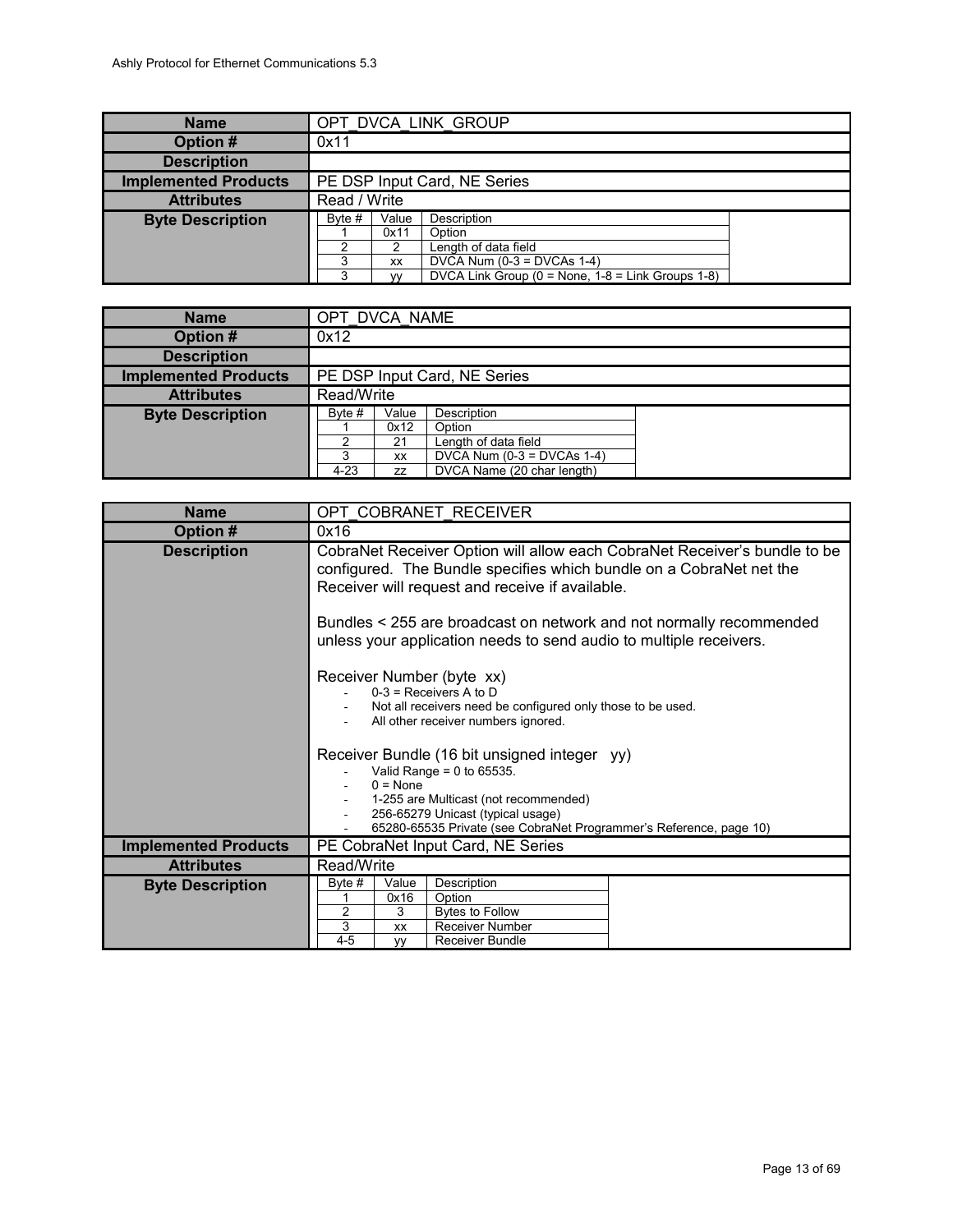<span id="page-13-0"></span>

| <b>Name</b>                 | OPT COBRANET RECEIVER MAP                                                                                                                                                                                                                                                                                                                   |  |  |  |  |
|-----------------------------|---------------------------------------------------------------------------------------------------------------------------------------------------------------------------------------------------------------------------------------------------------------------------------------------------------------------------------------------|--|--|--|--|
| Option #                    | 0x17                                                                                                                                                                                                                                                                                                                                        |  |  |  |  |
| <b>Description</b>          | Option to get/set the Receiver Mapping. This mapping allows a particular<br>Receiver sub Channel to be mapped to a Specific Audio Routing Channel<br>Number. The "Audio Routing Channel Number" Channel on a Protea<br>Device. Typically Audio Routing channels are Mapped<br>1 to $x =$ Channels 1 to $x =$<br><b>Audio Output Channel</b> |  |  |  |  |
|                             | CobraNet Audio Output Channel (ARChannel + 33)<br>For PE Amplifier use 0 & 1 as Channels 1 & 2                                                                                                                                                                                                                                              |  |  |  |  |
|                             | <b>Receiver Number</b><br>0 = None Assigned to channel<br>$1-8$ = Receivers 1 to 8                                                                                                                                                                                                                                                          |  |  |  |  |
|                             | <b>Bundle Sub Index</b><br>$0-7$ = Sub Index 1 to 8                                                                                                                                                                                                                                                                                         |  |  |  |  |
| <b>Implemented Products</b> | PE CobraNet Input Card, NE Series                                                                                                                                                                                                                                                                                                           |  |  |  |  |
| <b>Attributes</b>           | Read/Write                                                                                                                                                                                                                                                                                                                                  |  |  |  |  |
| <b>Byte Description</b>     | Description<br>Byte $#$<br>Value<br>0x17<br>Option<br>2<br>3<br><b>Bytes to Follow</b><br>3<br>Audio Output Channel<br>aa<br>4<br>Receiver Number $(0-3 = 1-4)$<br>CC                                                                                                                                                                       |  |  |  |  |
|                             | $\overline{5}$<br>dd<br><b>Bundle Sub Channel</b>                                                                                                                                                                                                                                                                                           |  |  |  |  |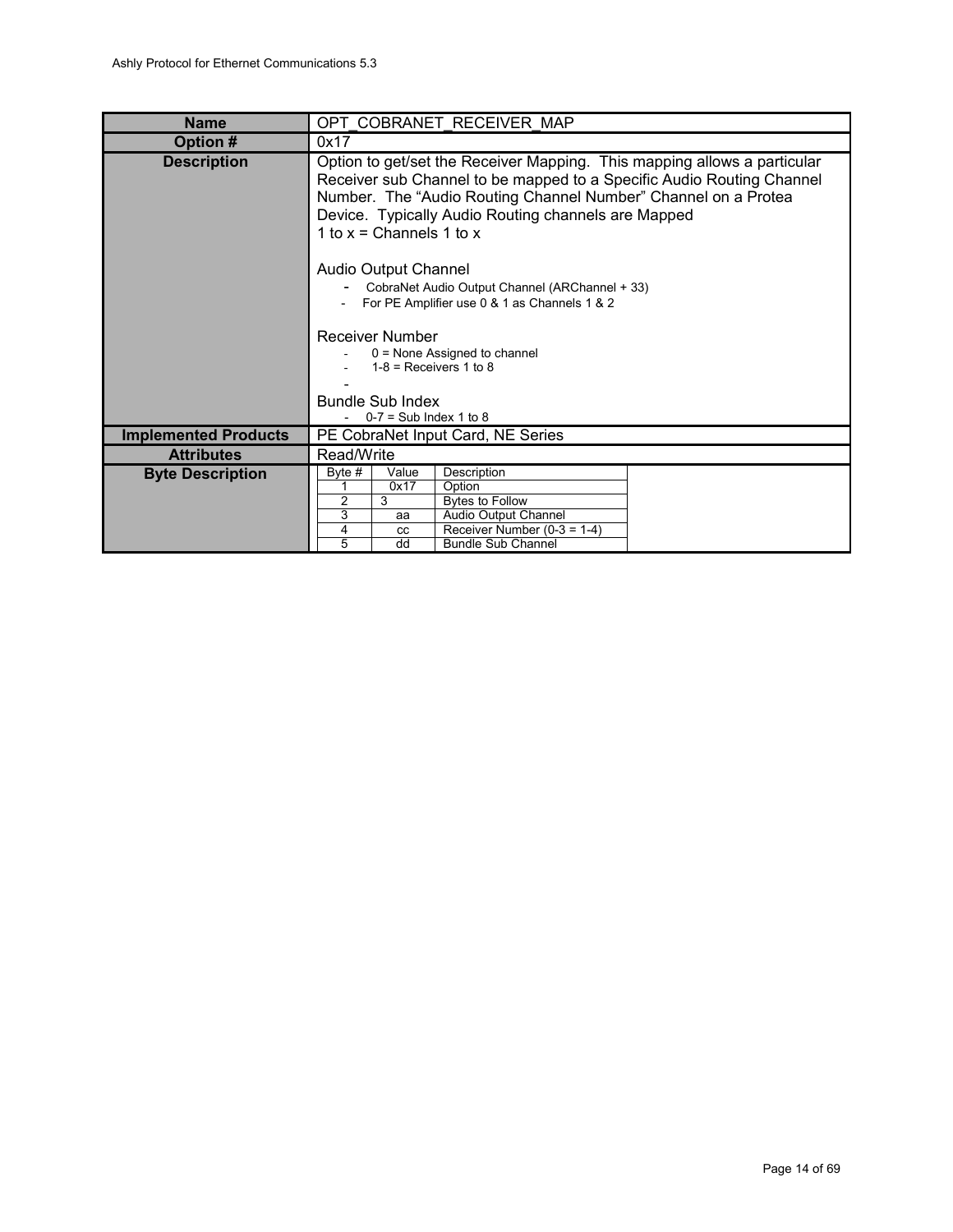<span id="page-14-0"></span>

| <b>Name</b>                 | OPT INPUT SOURCE                                                                                                                                                                                                                                                                                                                                                                                                                                                 |  |  |  |
|-----------------------------|------------------------------------------------------------------------------------------------------------------------------------------------------------------------------------------------------------------------------------------------------------------------------------------------------------------------------------------------------------------------------------------------------------------------------------------------------------------|--|--|--|
| Option #                    | 0x18                                                                                                                                                                                                                                                                                                                                                                                                                                                             |  |  |  |
| <b>Description</b>          | Option to get/set the Audio Source for a particular Channel.<br>Channel Type (aa)<br>Set to 0 for PE Amplifiers<br>$0 = Outputs$ .<br>$1 =$ Inputs<br>Audio Channel<br>$0 & 1 =$ Channels $1 & 2$<br>0 to x-1, where $x =$ number of inputs or outputs in the device.                                                                                                                                                                                            |  |  |  |
|                             | Values greater than the number of inputs $-1$ are ignored.<br>Audio Source<br>$0 = None$<br>$1 =$ Analog<br>$2 = AES$<br>3 = Network Audio (CobraNet)<br>16 = AES w/ Analog Backup<br>17 = CobraNet w/ Analog Backup<br>32 = Auto Mode (Net, AES, Analog)                                                                                                                                                                                                        |  |  |  |
|                             | Current Audio Source (dd)**<br>Supported by PE MultiChannel & NE Rackmount Only<br>Only Valid on Reads, Should not be included on Writes<br>Will Cause Bytes to Follow to be Adjusted to 4<br>Contains the Current Source for the specific channel.<br>This is normally the same as the Audio Source Except in Auto Modes. Where this<br>will the selected source.<br>Will also be sent with Updates.<br>$0 =$ None, 1 = Analog, 2 = AES3/EBU, 3 = Network Audio |  |  |  |
| <b>Implemented Products</b> | PE CobraNet Input Card, NE MultiChannel Amplifiers, NE Rackmount                                                                                                                                                                                                                                                                                                                                                                                                 |  |  |  |
| <b>Attributes</b>           | Read/Write                                                                                                                                                                                                                                                                                                                                                                                                                                                       |  |  |  |
| <b>Byte Description</b>     | Description<br>Byte #<br>Value<br>Option<br>0x18<br>1<br>Bytes to Follow **<br>2<br>3(4)<br>3<br>Channel Type<br>aa<br>Audio Input Channel<br>4<br><b>Bb</b><br>5<br>Audio Source<br><b>CC</b><br>6<br>dd<br>Current Audio Source **                                                                                                                                                                                                                             |  |  |  |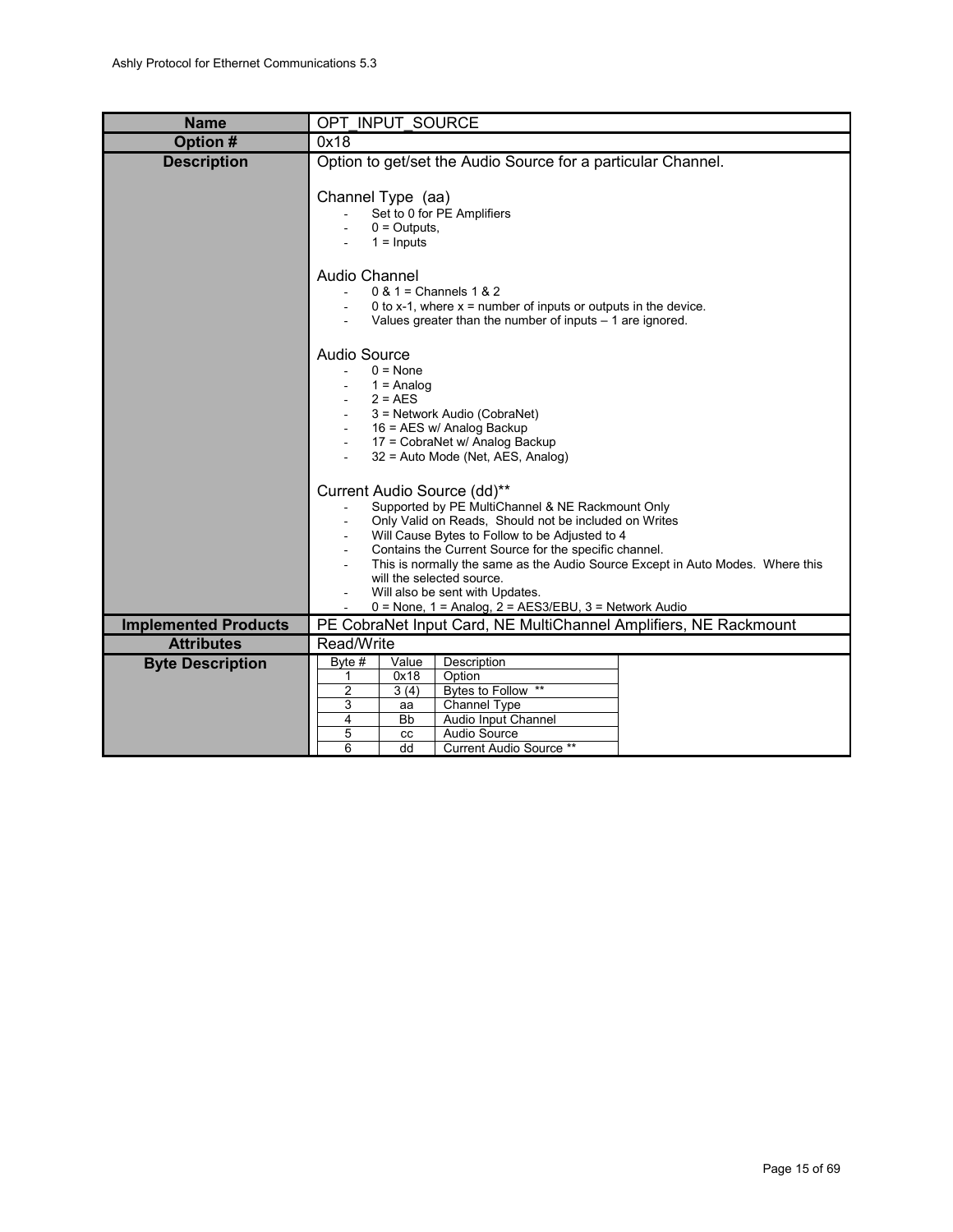<span id="page-15-0"></span>

| <b>Name</b>                 | OPT LOGIC BLOCK                                                                                                                                                                                                                                                                                                                                                                                                                                                                                                                                                                                      |  |  |  |  |
|-----------------------------|------------------------------------------------------------------------------------------------------------------------------------------------------------------------------------------------------------------------------------------------------------------------------------------------------------------------------------------------------------------------------------------------------------------------------------------------------------------------------------------------------------------------------------------------------------------------------------------------------|--|--|--|--|
| Option #                    | 0x19                                                                                                                                                                                                                                                                                                                                                                                                                                                                                                                                                                                                 |  |  |  |  |
| <b>Description</b>          | Option to Setup a Logic Block. A logic Block may have several Logic I/O<br>Pins. However, all the Pins in the Logic Block are of the same direction.<br>The length of this message is dependent on the number of pins in the logic<br>I/O Block.<br>Logic I/O Block Number<br>Block Number of the logic I/O block this represents<br>Logic I/O Block Direction<br>A logic I/O Block may be configured either as an input or and output<br>0 = Logic Direction Output<br>1 = Logic Direction Input<br>Logic IO Pin Function<br>$0 = NO$ Function<br>1 = Input Function preset, or Output Function GPO |  |  |  |  |
|                             | Logic IO Pin Parameter<br>Parameter defined by the function                                                                                                                                                                                                                                                                                                                                                                                                                                                                                                                                          |  |  |  |  |
| <b>Implemented Products</b> | <b>NE Rackmount</b>                                                                                                                                                                                                                                                                                                                                                                                                                                                                                                                                                                                  |  |  |  |  |
| <b>Attributes</b>           | Read/Write                                                                                                                                                                                                                                                                                                                                                                                                                                                                                                                                                                                           |  |  |  |  |
| <b>Byte Description</b>     | Description<br>Byte #<br>Value<br>0x16<br>Option<br>1<br>2<br><b>Bytes to Follow</b><br>10<br>3<br>Logic I/O Block Number<br>aa<br>4<br>Logic I/O Block Direction<br>bb<br>5<br>Logic I/O Pin 1 Function<br>CC<br>6<br>dd<br>Logic I/O Pin 1 Parameter<br>$\overline{7}$<br>Logic I/O Pin 2 Function<br>CC<br>8<br>Logic I/O Pin 2 Parameter<br>dd<br>9<br>Logic I/O Pin 3 Function<br>cc<br>Logic I/O Pin 3 Parameter<br>10<br>dd<br>11<br>Logic I/O Pin 4 Function<br>cc<br>12<br>dd<br>Logic I/O Pin 4 Parameter                                                                                  |  |  |  |  |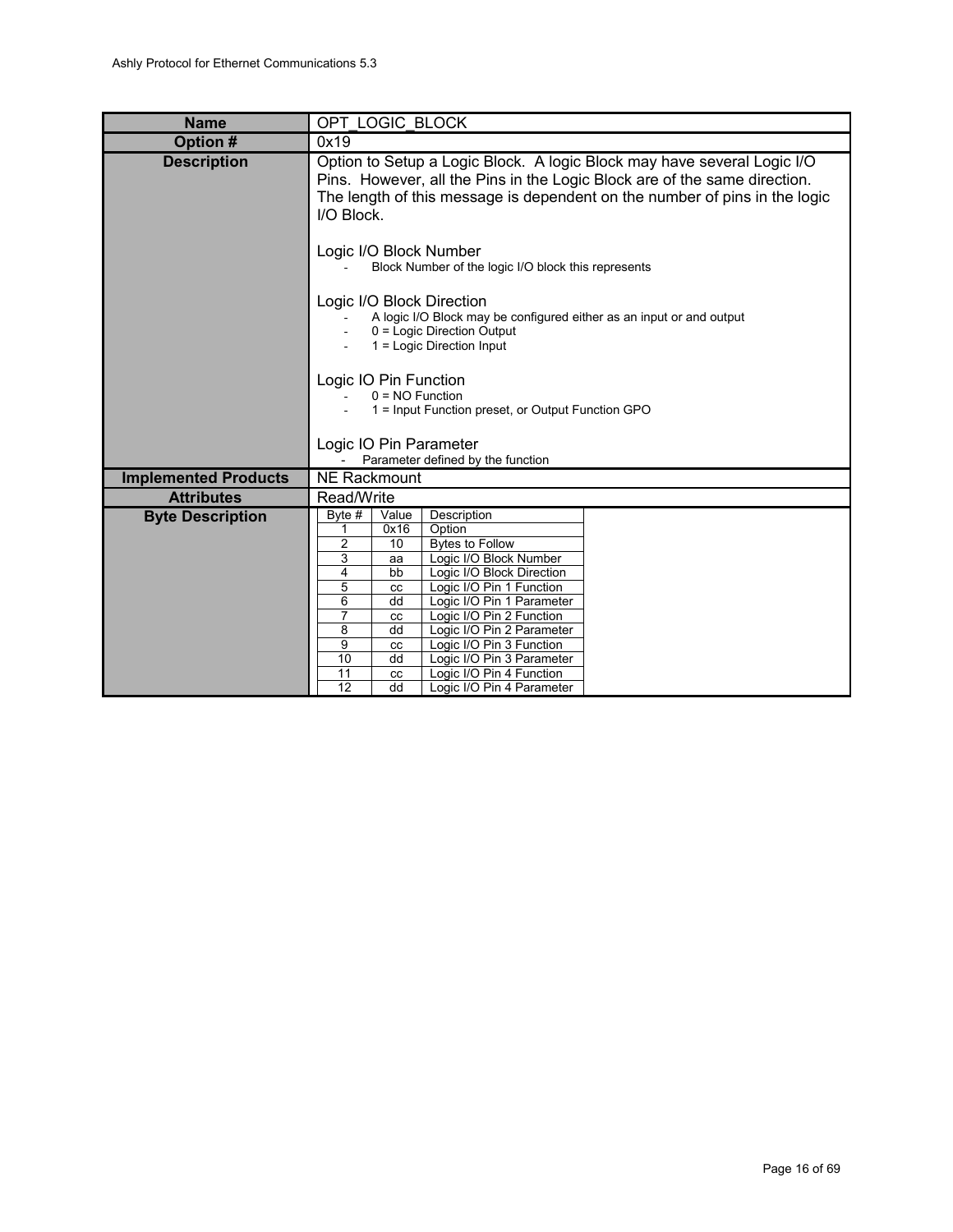<span id="page-16-0"></span>

| <b>Name</b>                 | OPT COBRANET TX                                                                                                                                                                                                                                                    |  |  |  |
|-----------------------------|--------------------------------------------------------------------------------------------------------------------------------------------------------------------------------------------------------------------------------------------------------------------|--|--|--|
| Option #                    | 0x1A                                                                                                                                                                                                                                                               |  |  |  |
| <b>Description</b>          | CobraNet Transmitter Option will allow each CobraNet Transmitter's bundle<br>to be configured. The Bundle specifies which bundle on a CobraNet net the<br>Bundle will send audio data. This will also allow the user to specify the<br>format for each sub bundle. |  |  |  |
|                             | Bundles < 255 are Broadcast and not recommended.                                                                                                                                                                                                                   |  |  |  |
|                             | Transmitter Number (byte xx)<br>$0-3$ = Receivers A to D<br>Not all receivers need be configured only those to be used.<br>All other receiver numbers ignored.<br>TX Bundle (16 bit unsigned integer yy)                                                           |  |  |  |
|                             | Valid Range = $0$ to 65535.<br>$0 = \text{None}$<br>1-255 are Multicast (not recommended)<br>256-65279 Unicast (typical usage)<br>65280-65535 Private (see CobraNet Programmer's Reference pg10)                                                                   |  |  |  |
|                             | TX Format (8bit unsigned integer zz)<br>$0x04 = 16$ Bit<br>$0x05 = 20$ Bit<br>$0x06 = 24$ Bit                                                                                                                                                                      |  |  |  |
| <b>Implemented Products</b> | <b>NE Rackmount</b>                                                                                                                                                                                                                                                |  |  |  |
| <b>Attributes</b>           | Read/Write                                                                                                                                                                                                                                                         |  |  |  |
| <b>Byte Description</b>     | Description<br>Byte #<br>Value<br>0x1A<br>Option<br>1<br>2<br><b>Bytes to Follow</b><br>4<br>3<br><b>Tx Number</b><br>aa<br>$4 - 5$<br>bb<br><b>Tx Bundle</b>                                                                                                      |  |  |  |
|                             | 6<br><b>Bundle Tx Format</b><br>CC                                                                                                                                                                                                                                 |  |  |  |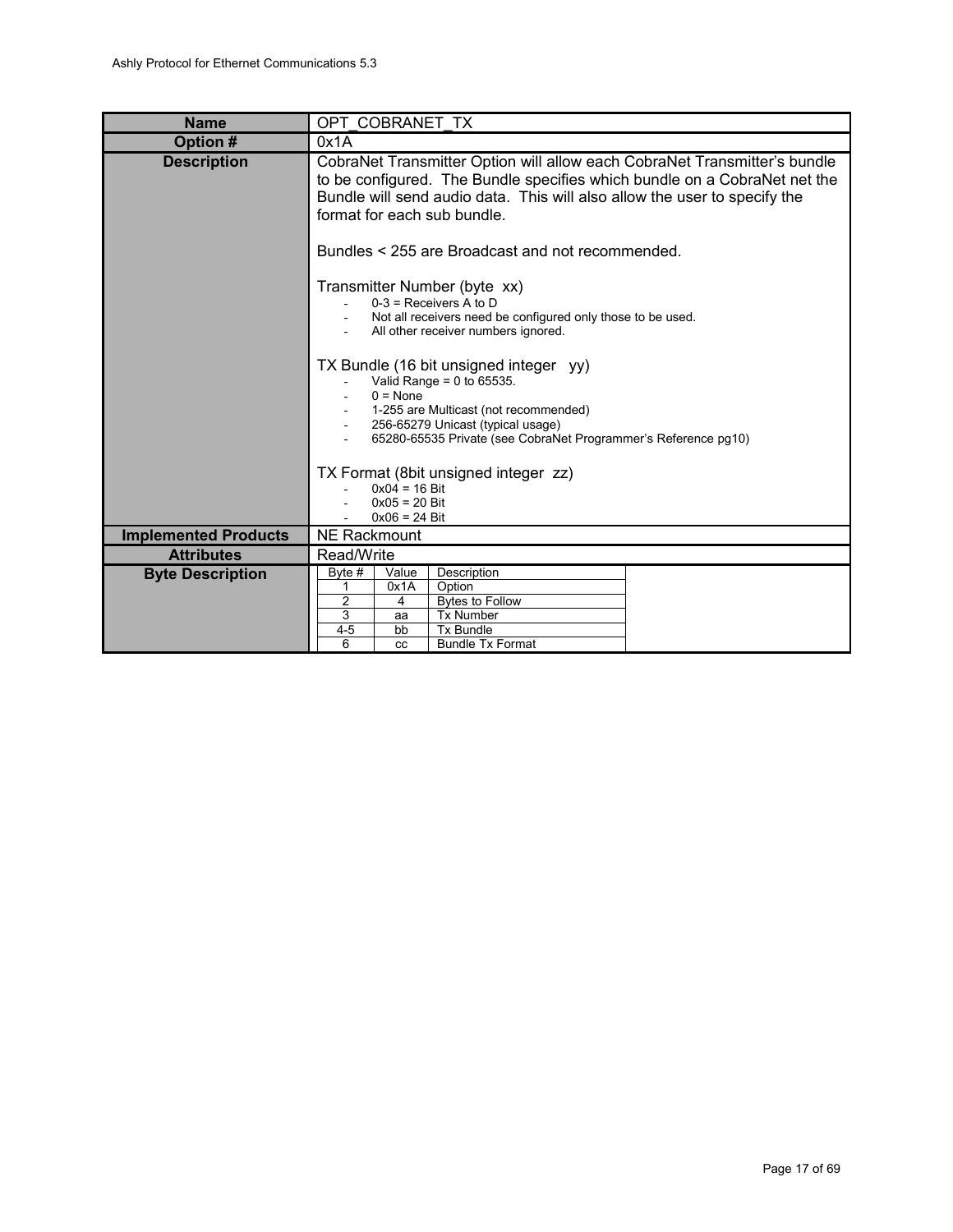<span id="page-17-1"></span>

| <b>Name</b>                 | OPT COBRANET TX MAP                                                                                                                                                                                                                                                                                          |  |                                        |  |
|-----------------------------|--------------------------------------------------------------------------------------------------------------------------------------------------------------------------------------------------------------------------------------------------------------------------------------------------------------|--|----------------------------------------|--|
| Option #                    | 0x1B                                                                                                                                                                                                                                                                                                         |  |                                        |  |
| <b>Description</b>          | Option to get/set the Transmitter Mapping. This mapping allows a particular<br>Transmitter sub Channel to be mapped to a Specific Audio Routing Channel<br>Number. The "Audio Routing Channel Number" Channel on a Protea<br>Device. Typically Audio Routing channels are Mapped 1 to x = Channels 1<br>to x |  |                                        |  |
|                             | Audio Input Channel<br>CobraNet Audio Input Channel (ARChannel)<br>For Ne Rackmount use 1-8<br>Transmitter Number                                                                                                                                                                                            |  |                                        |  |
|                             | $0 =$ None Assigned to channel<br>$1-8$ = Transmitter 1 to 8                                                                                                                                                                                                                                                 |  |                                        |  |
|                             | <b>Bundle Sub Index</b>                                                                                                                                                                                                                                                                                      |  |                                        |  |
|                             | $0-7$ = Sub Index 1 to 8                                                                                                                                                                                                                                                                                     |  |                                        |  |
| <b>Implemented Products</b> | <b>NE Rackmount</b>                                                                                                                                                                                                                                                                                          |  |                                        |  |
| <b>Attributes</b>           | Read/Write                                                                                                                                                                                                                                                                                                   |  |                                        |  |
| <b>Byte Description</b>     | Byte #<br>Value<br>0x1B<br>3                                                                                                                                                                                                                                                                                 |  | Description<br>Option                  |  |
|                             | 2<br>3<br>aa                                                                                                                                                                                                                                                                                                 |  | Bytes to Follow<br>Audio Input Channel |  |
|                             | 4<br>CC                                                                                                                                                                                                                                                                                                      |  | Transmitter Number (0-3 = $1-4$ )      |  |
|                             | 5<br>dd                                                                                                                                                                                                                                                                                                      |  | <b>Bundle Sub Channel</b>              |  |

<span id="page-17-0"></span>

| <b>Name</b>                 | OPT LOGIC PIN                                                                                                                                                                                                                             |  |  |  |
|-----------------------------|-------------------------------------------------------------------------------------------------------------------------------------------------------------------------------------------------------------------------------------------|--|--|--|
| Option #                    | 0x1C                                                                                                                                                                                                                                      |  |  |  |
| <b>Description</b>          | Option to allow a single Pin to be modified w/o specifying the other pins in<br>the bank.<br>Pin Number<br>logic pin number relative to all pins in the box. (in block 2 pin 1 would be pin 5)<br><b>Pin State</b><br>$0 =$ OFF, $1 =$ ON |  |  |  |
| <b>Implemented Products</b> | NE Series (with logic outputs)                                                                                                                                                                                                            |  |  |  |
| <b>Attributes</b>           | <b>Write Only</b>                                                                                                                                                                                                                         |  |  |  |
| <b>Byte Description</b>     | Description<br>Byte #<br>Value<br>0x1C<br>Option<br>$\mathfrak{p}$<br><b>Bytes to Follow</b><br>2<br>3<br>Pin Number<br>aa<br><b>Pin State</b><br>4<br><b>CC</b>                                                                          |  |  |  |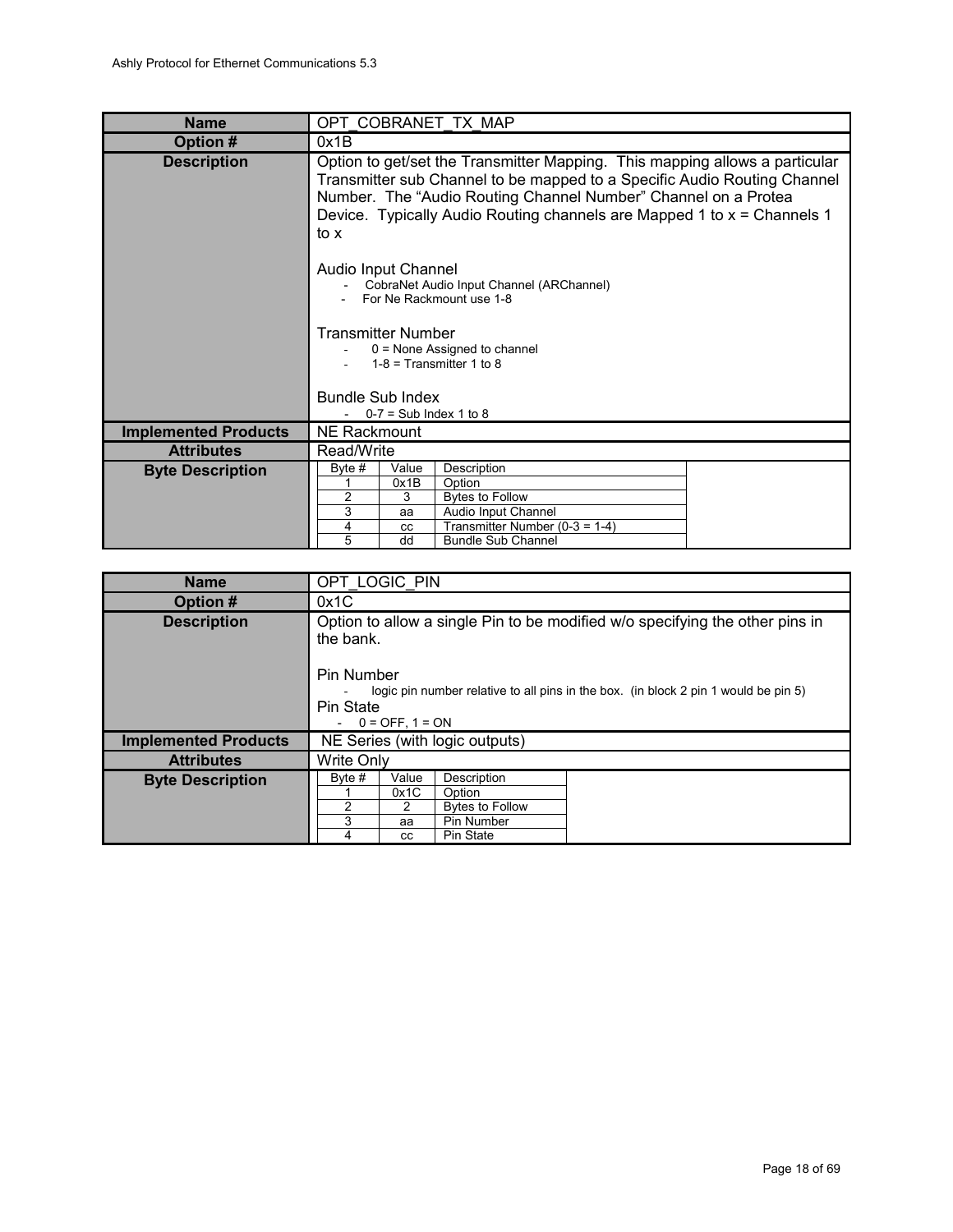<span id="page-18-0"></span>

| <b>Name</b>                 | OPT FR CONFIG                      |                     |                                                              |  |
|-----------------------------|------------------------------------|---------------------|--------------------------------------------------------------|--|
| Option #                    | 0x25                               |                     |                                                              |  |
| <b>Description</b>          |                                    |                     | Option to configure system settings for FR remote.           |  |
|                             |                                    |                     |                                                              |  |
|                             | aa - Brightness Level              |                     |                                                              |  |
|                             |                                    | $0 =$ Quarter       |                                                              |  |
|                             |                                    | $1 = Half$          |                                                              |  |
|                             |                                    | $2$ = Three Quarter |                                                              |  |
|                             |                                    | $3 = Full$          |                                                              |  |
|                             |                                    |                     | bb - Faders Present / Lockout Status (read-only)             |  |
|                             |                                    |                     | bits $0.6$ = number of controllable faders present (8 or 16) |  |
|                             | bit $7 =$ status of lockout switch |                     |                                                              |  |
|                             |                                    |                     | This is a read-only byte and is ignored on write.            |  |
|                             |                                    |                     |                                                              |  |
|                             |                                    |                     | cc, dd - Target User Name and Password                       |  |
|                             |                                    |                     | These null-padded strings are sent to all devices being      |  |
|                             |                                    |                     | controlled by the FR.                                        |  |
| <b>Implemented Products</b> | <b>FR Remotes</b>                  |                     |                                                              |  |
| <b>Attributes</b>           | Read/Write                         |                     |                                                              |  |
| <b>Byte Description</b>     | Byte #                             | Value               | Description                                                  |  |
|                             |                                    | 0x25                | Option                                                       |  |
|                             | 2                                  | 19                  | <b>Bytes to Follow</b>                                       |  |
|                             | 3<br>4                             | 0x00<br>aa          | (reserved for future use)<br><b>Brightness Level</b>         |  |
|                             | 5                                  | bb                  | <b>Faders Present/Lockout Status</b>                         |  |
|                             | 6.13                               | CC                  | <b>Target User Name</b>                                      |  |
|                             | 14.21                              | dd                  | <b>Target Password</b>                                       |  |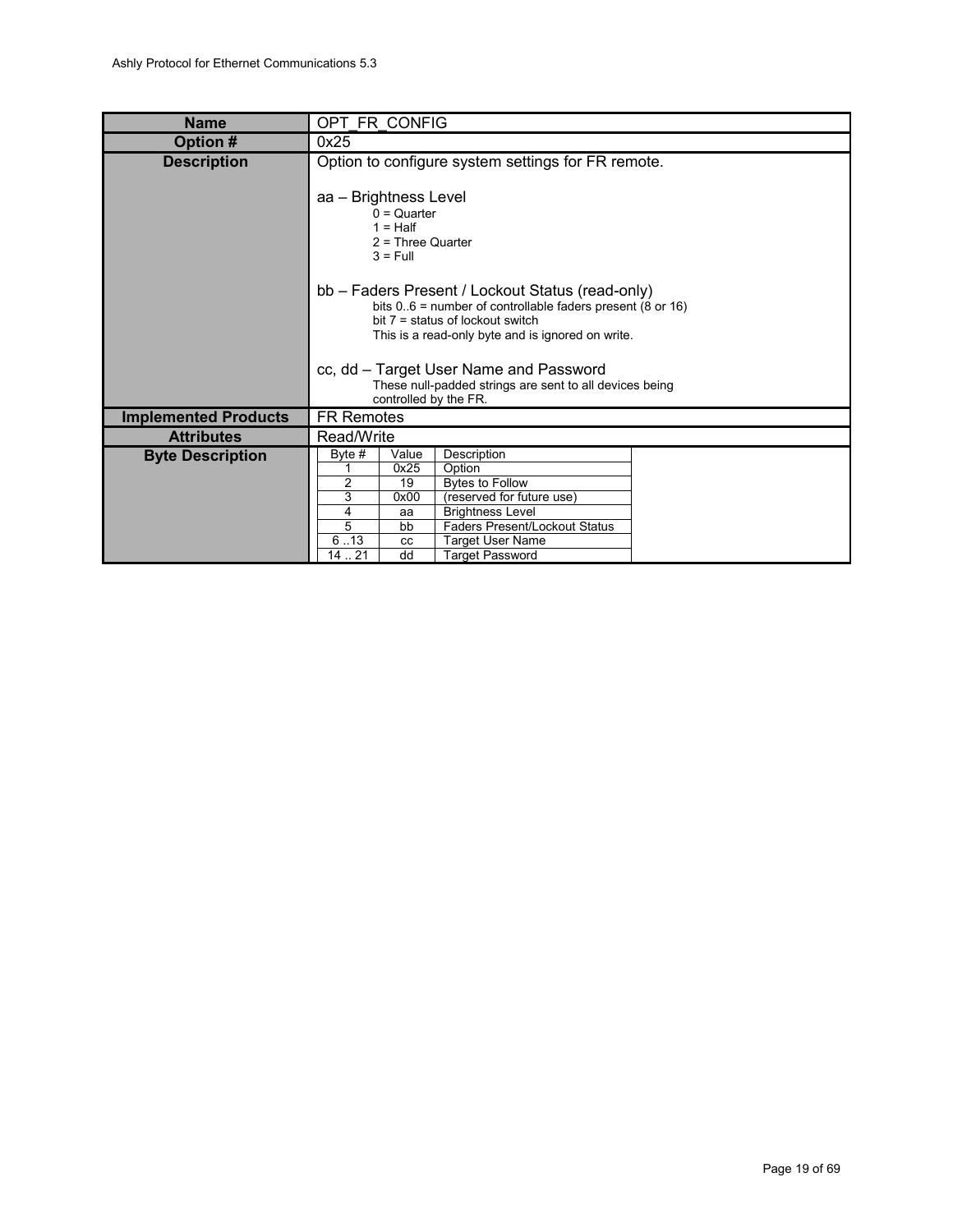<span id="page-19-0"></span>

| <b>Name</b>                                      | OPT_FR_FADER_CONFIG                                                                                               |  |  |  |  |  |  |
|--------------------------------------------------|-------------------------------------------------------------------------------------------------------------------|--|--|--|--|--|--|
| <b>Option#</b>                                   | 0x26                                                                                                              |  |  |  |  |  |  |
| <b>Description</b>                               | Option for per-fader configuration for FR remotes.                                                                |  |  |  |  |  |  |
|                                                  | aa - Fader Number (zero-based)                                                                                    |  |  |  |  |  |  |
|                                                  | bb - Fader Mode                                                                                                   |  |  |  |  |  |  |
|                                                  | $0 = Disabled$                                                                                                    |  |  |  |  |  |  |
|                                                  | $1 =$ Mixer<br>$2 = I/O$ Level                                                                                    |  |  |  |  |  |  |
|                                                  | 3 = Source Select                                                                                                 |  |  |  |  |  |  |
|                                                  | cc - Target MAC address                                                                                           |  |  |  |  |  |  |
|                                                  | dd - Channel Type                                                                                                 |  |  |  |  |  |  |
|                                                  | $0 =$ Output                                                                                                      |  |  |  |  |  |  |
|                                                  | $1 =$ Input                                                                                                       |  |  |  |  |  |  |
|                                                  | ee - Channel Number (zero-based)                                                                                  |  |  |  |  |  |  |
|                                                  | ff - Sub-Channel A                                                                                                |  |  |  |  |  |  |
|                                                  | Ignored in I/O Level mode.                                                                                        |  |  |  |  |  |  |
|                                                  | Specifies the mixer channel being controlled in Mixer mode.<br>Specifies the "A" channel in Source Select mode.   |  |  |  |  |  |  |
|                                                  |                                                                                                                   |  |  |  |  |  |  |
|                                                  | gg - Master Enable                                                                                                |  |  |  |  |  |  |
|                                                  | $0$ = Master fader does not affect this channel<br>1 = Channel's fader is affected by Master fader                |  |  |  |  |  |  |
|                                                  |                                                                                                                   |  |  |  |  |  |  |
|                                                  | hh - Fader Scaling Low                                                                                            |  |  |  |  |  |  |
|                                                  | ii – Fader Scaling High                                                                                           |  |  |  |  |  |  |
|                                                  | The range in dB of the channel's fader, from low to high.<br>Expressed as 16-bit value: $(dB * 10) + 8192$        |  |  |  |  |  |  |
|                                                  | Range is 7692 (-50dB) to 8312 (+12dB).                                                                            |  |  |  |  |  |  |
|                                                  |                                                                                                                   |  |  |  |  |  |  |
|                                                  | jj – Meter Threshold Low                                                                                          |  |  |  |  |  |  |
|                                                  | kk – Meter Threshold High<br>In both Mixer and I/O Level modes, these are the points at which the target device's |  |  |  |  |  |  |
|                                                  | audio levels light the LED green (low threshold) or orange (high threshold).                                      |  |  |  |  |  |  |
|                                                  | Expressed as 16-bit value: (dBu * 10) + 8192                                                                      |  |  |  |  |  |  |
|                                                  | Range is 7892 (-30dBu) to 8392 (+20dBu).                                                                          |  |  |  |  |  |  |
|                                                  | II - Sub-Channel B                                                                                                |  |  |  |  |  |  |
|                                                  | Ignored in I/O Level and Mixer modes.                                                                             |  |  |  |  |  |  |
|                                                  | Specifies the "B" channel in Source Select mode.                                                                  |  |  |  |  |  |  |
| <b>Implemented Products</b><br><b>Attributes</b> | <b>FR Remotes</b><br>Read/Write                                                                                   |  |  |  |  |  |  |
| <b>Byte Description</b>                          | Byte $#$<br>Value<br>Description                                                                                  |  |  |  |  |  |  |
|                                                  | 0x26<br>Option<br>1                                                                                               |  |  |  |  |  |  |
|                                                  | $\overline{c}$<br>21<br><b>Bytes to Follow</b><br>3<br>Fader Number                                               |  |  |  |  |  |  |
|                                                  | aa<br>4<br>Fader Mode<br>bb                                                                                       |  |  |  |  |  |  |
|                                                  | 5.10<br><b>Target MAC Address</b><br>СC                                                                           |  |  |  |  |  |  |
|                                                  | 11<br>Channel Type<br>dd<br>12<br>Channel Number<br>ee                                                            |  |  |  |  |  |  |
|                                                  | 13<br>ff<br>Sub-Channel A                                                                                         |  |  |  |  |  |  |
|                                                  | 14<br>Master Enable<br>gg                                                                                         |  |  |  |  |  |  |
|                                                  | 15.16<br>Fader Scaling Low<br>hh<br>17.18<br>Fader Scaling High<br>ii.                                            |  |  |  |  |  |  |
|                                                  | 19.20<br>ii<br>Meter Threshold Low                                                                                |  |  |  |  |  |  |
|                                                  | 21.22<br>Meter Threshold High<br>kk                                                                               |  |  |  |  |  |  |
|                                                  | Sub-Channel B<br>23<br>Ш                                                                                          |  |  |  |  |  |  |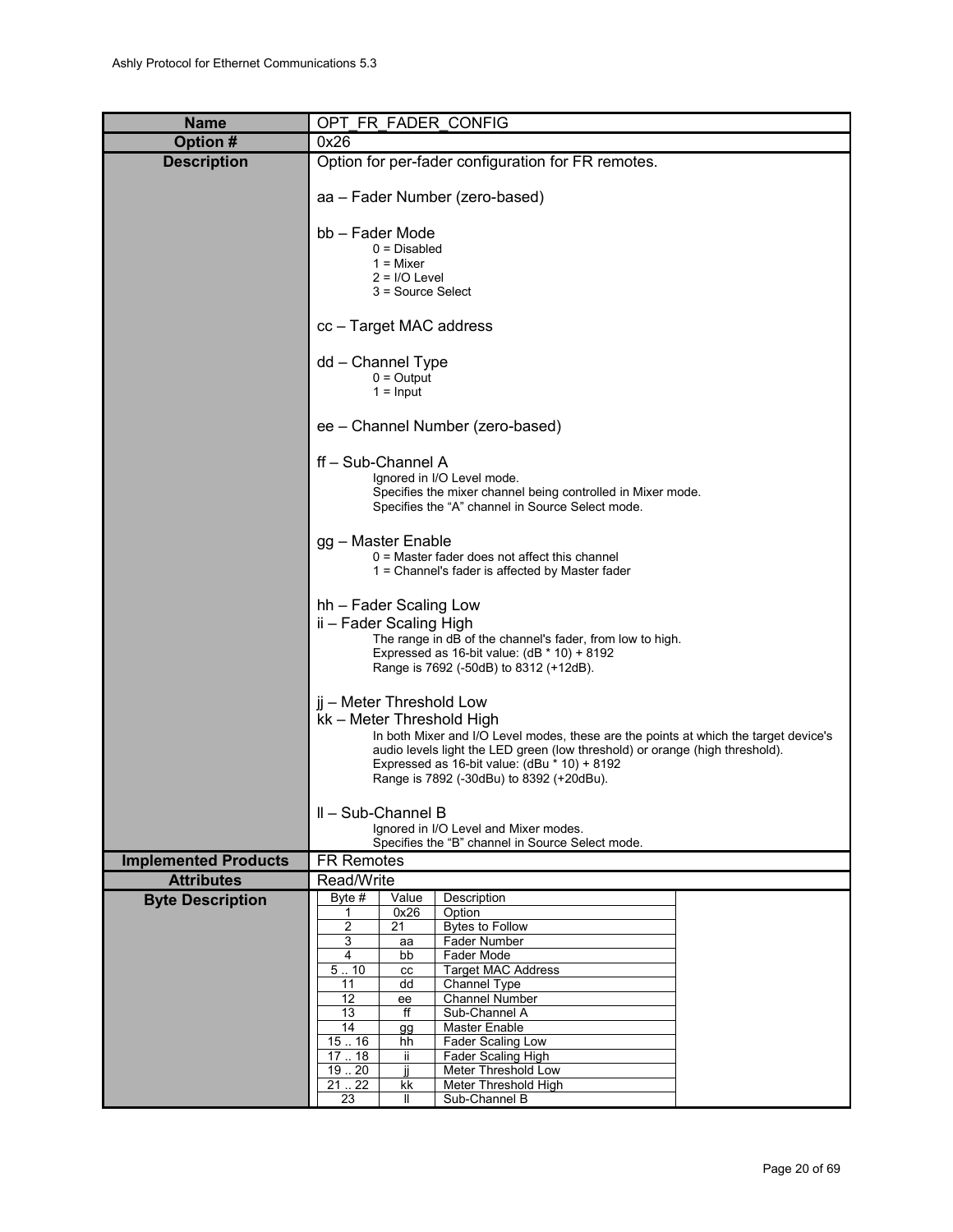<span id="page-20-0"></span>

| <b>Name</b>                 | OPT RTC                                                                                                                                                                                                      |                 |                                               |                                                    |
|-----------------------------|--------------------------------------------------------------------------------------------------------------------------------------------------------------------------------------------------------------|-----------------|-----------------------------------------------|----------------------------------------------------|
| Option #                    | 0x2D                                                                                                                                                                                                         |                 |                                               |                                                    |
| <b>Description</b>          | Option to adjust the RTC Settings For the current time of the amplifier<br>AA – Adjust for DST,<br>0x00 - Do not automatically adjust for DST (Daylight savings time)<br>0x01 - Automatically adjust for DST |                 |                                               |                                                    |
|                             | BB - Current Year (0  99 = 2000 to 2099)                                                                                                                                                                     |                 |                                               |                                                    |
|                             |                                                                                                                                                                                                              |                 |                                               | $CC$ – Current Month (1  12 = January to December) |
|                             |                                                                                                                                                                                                              |                 | DD - Current Date (1  31, depending on month) |                                                    |
|                             | $EE$ – Current Hour (0  23, 0 = Midnight)                                                                                                                                                                    |                 |                                               |                                                    |
|                             | $FF - Current$ Minute (00 - 59)                                                                                                                                                                              |                 |                                               |                                                    |
|                             |                                                                                                                                                                                                              |                 | GG - Current Second (00 - 59)                 |                                                    |
|                             |                                                                                                                                                                                                              |                 |                                               | HH – Current Day of Week $(17 =$ Monday to Sunday) |
| <b>Implemented Products</b> |                                                                                                                                                                                                              |                 | NE Series Products w/ RTC Events              |                                                    |
| <b>Attributes</b>           | Read/Write                                                                                                                                                                                                   |                 |                                               |                                                    |
| <b>Byte Description</b>     | Byte #                                                                                                                                                                                                       | Value           | Description                                   |                                                    |
|                             | 1                                                                                                                                                                                                            | 0x2D            | Option                                        |                                                    |
|                             | $\overline{2}$                                                                                                                                                                                               | 8               | <b>Bytes to Follow</b>                        |                                                    |
|                             | 3                                                                                                                                                                                                            | AA              | Adjust for DST                                |                                                    |
|                             | 4<br>5                                                                                                                                                                                                       | <b>BB</b><br>Cc | Year<br>Month                                 |                                                    |
|                             | 6                                                                                                                                                                                                            | Dd              | Day                                           |                                                    |
|                             | 7                                                                                                                                                                                                            | Ee              | Hour                                          |                                                    |
|                             | 8                                                                                                                                                                                                            | Ff              | Minute                                        |                                                    |
|                             | 9                                                                                                                                                                                                            | Gg              | Second                                        |                                                    |
|                             | 10                                                                                                                                                                                                           | HH              | Day                                           |                                                    |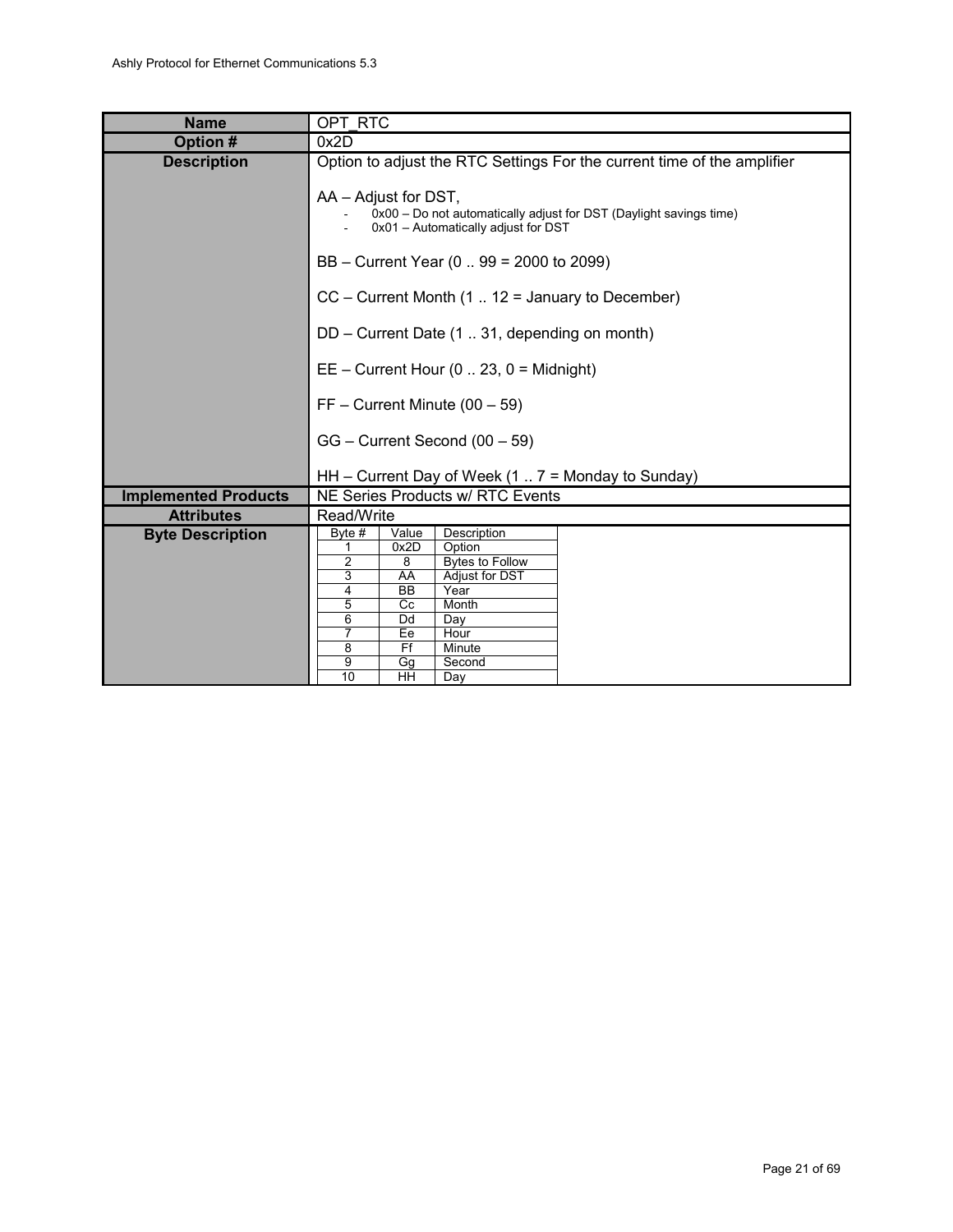<span id="page-21-0"></span>

| <b>Name</b>                 | OPT RTC EVENT                                                                                                                                      |                       |                                                                                     |                                                                                     |  |
|-----------------------------|----------------------------------------------------------------------------------------------------------------------------------------------------|-----------------------|-------------------------------------------------------------------------------------|-------------------------------------------------------------------------------------|--|
| Option #                    | 0x2E                                                                                                                                               |                       |                                                                                     |                                                                                     |  |
| <b>Description</b>          |                                                                                                                                                    |                       | Option to adjust the settings of a specific RTC event.                              |                                                                                     |  |
|                             | AA - Event Number (099)                                                                                                                            |                       | BB - Event Name (20 characters, zero-padded)                                        |                                                                                     |  |
|                             |                                                                                                                                                    |                       |                                                                                     |                                                                                     |  |
|                             | CC - Event Type<br>$0 = None$<br>$1 =$ Preset Recall<br>$2$ = Power State Change<br>$3 =$ Mute Change<br>$4 = Source Change$<br>$5 = Level Change$ |                       |                                                                                     |                                                                                     |  |
|                             | $DD$ – Event Hour (0  23, 0 = Midnight)                                                                                                            |                       |                                                                                     |                                                                                     |  |
|                             | $EE - Event$ Minute (0 to 59)                                                                                                                      |                       |                                                                                     |                                                                                     |  |
|                             | FF - Event Day Mask                                                                                                                                | bit<br>$day \mid N/A$ | Bitwise mask of days this event will run:<br>5<br>7<br>6<br>4<br>Sun<br>$Sat$   Fri | $\overline{c}$<br>3<br>$\mathbf{1}$<br>$\overline{0}$<br>Thur<br>Wed  <br>Tue   Mon |  |
|                             | $GG$ – Channel Type (0 = output, 1 = input)<br>HH - Channel (0  max channel -1)<br>Not used on all events.                                         |                       |                                                                                     |                                                                                     |  |
|                             | II, JJ - Event Parameter 1 and 2:                                                                                                                  |                       |                                                                                     |                                                                                     |  |
|                             |                                                                                                                                                    | Parameter 1           | Description                                                                         | Parameter 2                                                                         |  |
|                             |                                                                                                                                                    | $\boldsymbol{0}$      | None                                                                                | N/A                                                                                 |  |
|                             |                                                                                                                                                    | 1                     | Preset recall                                                                       | $0$ max preset-1                                                                    |  |
|                             |                                                                                                                                                    | 2                     | Power Change                                                                        | $0 = normal (power on)$<br>$1 =$ standby                                            |  |
|                             |                                                                                                                                                    | 3                     | Mute Change                                                                         | $0 =$ unmuted<br>$1 =$ muted                                                        |  |
|                             |                                                                                                                                                    | 4                     | Source Change                                                                       | $0 =$ source enabled<br>$1 =$ source disabled                                       |  |
|                             |                                                                                                                                                    | 5                     | WR5 Level Change                                                                    | $0 =$ Mute (full attenuation)<br>1 $99 = -49.0$ dB to<br>0.0dB" (half dB steps)     |  |
| <b>Implemented Products</b> | NE Series Products w/ RTC Events                                                                                                                   |                       |                                                                                     |                                                                                     |  |
| <b>Attributes</b>           | Read/Write                                                                                                                                         |                       |                                                                                     |                                                                                     |  |
| <b>Byte Description</b>     | Byte #<br>Value                                                                                                                                    | Description           |                                                                                     |                                                                                     |  |
|                             | 0x2E<br>1<br>2<br>35                                                                                                                               | Option                | Bytes to Follow                                                                     |                                                                                     |  |
|                             | 3<br>AA                                                                                                                                            | Event Number          |                                                                                     |                                                                                     |  |
|                             | $4 - 23$<br>Bb                                                                                                                                     | Event Name            |                                                                                     |                                                                                     |  |
|                             | 24<br>$_{\rm Cc}$<br>25<br>Dd                                                                                                                      | Event Type<br>Hour    |                                                                                     |                                                                                     |  |
|                             | 26<br>Ee                                                                                                                                           | Minute                |                                                                                     |                                                                                     |  |
|                             | 27<br>Ff<br>28                                                                                                                                     | Day Mask              |                                                                                     |                                                                                     |  |
|                             | Gg<br>$\overline{29}$<br>HH                                                                                                                        | Chan Type<br>Chan     |                                                                                     |                                                                                     |  |
|                             | $30 - 33$<br>Ш                                                                                                                                     | Event Param 1         |                                                                                     |                                                                                     |  |
|                             | $34 - 37$<br>JJ                                                                                                                                    | Event param 2         |                                                                                     |                                                                                     |  |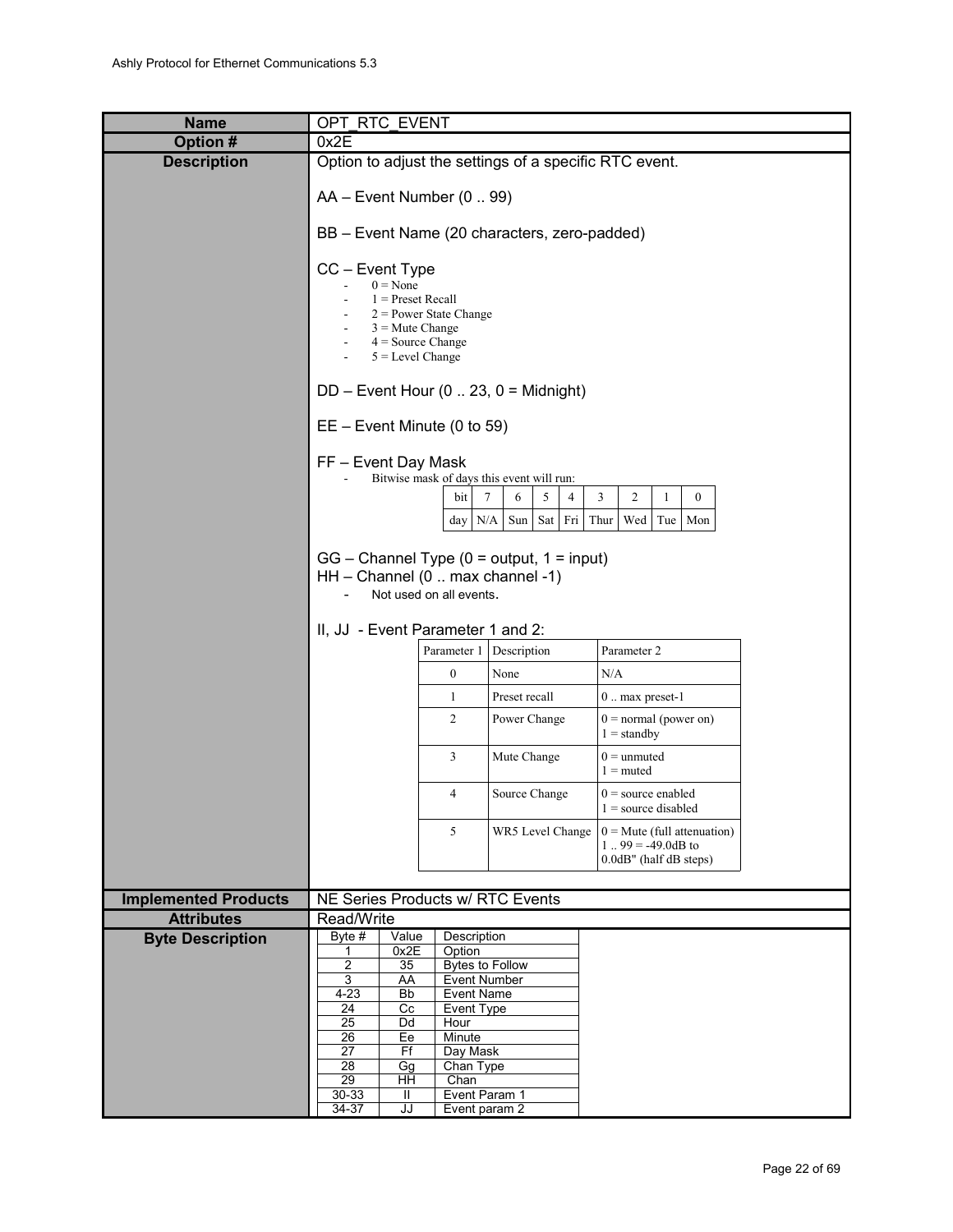<span id="page-22-0"></span>

| <b>Name</b>                 | OPT FAULT LOG                                                                                                                                                                                                                                                                                                                                                                                                                                                                                                     |
|-----------------------------|-------------------------------------------------------------------------------------------------------------------------------------------------------------------------------------------------------------------------------------------------------------------------------------------------------------------------------------------------------------------------------------------------------------------------------------------------------------------------------------------------------------------|
| Option #                    | 0x2F                                                                                                                                                                                                                                                                                                                                                                                                                                                                                                              |
| <b>Description</b>          | Option to Access the Fault Log (and also clear it with a special key)                                                                                                                                                                                                                                                                                                                                                                                                                                             |
|                             | AA - Fault Number<br>16 bit fault number 0 to Max Faults<br>OxFFAA is reserved to indicate Fault Log Clear.<br>If OxFFAA is sent to the device the fault log will clear<br>If 0xFFAA is received via update this indicates the fault log was cleared.                                                                                                                                                                                                                                                             |
|                             | <b>BB</b> - Fault Type<br>Value indicates the type of fault<br>$0 =$ None $-$ No data is sent with a none type<br>1 = Amplifier Channel Thermal<br>2 = Amplifier Channel Protect fault<br>3 = Amplifier Supply Protect fault<br>4 = Amplifier Fuse Protect fault<br>5 = Amplifier Rail protect Fault<br>6 = Amplifier Power On/Off Event<br>$7 =$ DSP Fault<br>8 = Memory Fault<br>9 = Network Fault<br>10 = Network Audio Fault<br>11 = Host microcontroller Fault<br>12 = Security Change<br>$13$ = Time Change |
|                             | CC - Fault Time<br>$1st$ byte is year (00 – 99),<br>$2^{nd}$ byte is Month (1-12)<br>3rd byte is Date (1-31)<br>$4th$ byte is Hour (0-23)<br>5 <sup>th</sup> byte is Minute (0-59)<br>$6th$ byte is Second (0-59)                                                                                                                                                                                                                                                                                                 |
|                             | DD - Fault Channel<br>0 to Maximum Input Channels + Maximum Output Channels<br>< Maximum Input Channel value is input channel<br>else value - max input is output channel number.<br>For some faults this indicates other values such as DSP number                                                                                                                                                                                                                                                               |
|                             | EE - Event Description<br>String description                                                                                                                                                                                                                                                                                                                                                                                                                                                                      |
|                             | FF-Data Length<br>Bytes in data field                                                                                                                                                                                                                                                                                                                                                                                                                                                                             |
|                             | GG - Data<br>Data sent with fault. This varies by fault type.                                                                                                                                                                                                                                                                                                                                                                                                                                                     |
| <b>Implemented Products</b> | NE Series Products w/ Fault Logs                                                                                                                                                                                                                                                                                                                                                                                                                                                                                  |
| <b>Attributes</b>           | Read/Write                                                                                                                                                                                                                                                                                                                                                                                                                                                                                                        |
| <b>Byte Description</b>     | Description<br>Byte #<br>Value<br>0x2F<br>Option<br>1<br>2<br>Bytes to Follow, depends on Fault and data<br>XX<br>AA<br>Fault Number<br>3-4<br>Fault Type<br>5<br>Bb                                                                                                                                                                                                                                                                                                                                              |
|                             | <b>Event Time</b><br>$6 - 11$<br>Сc<br>Event Channel (Host Channel Numbering)<br>12<br>Dd<br>13-42<br><b>Event Description</b><br>Ee<br>Ff<br>43<br>Data Length<br>44 - ??<br>Gg<br>Data                                                                                                                                                                                                                                                                                                                          |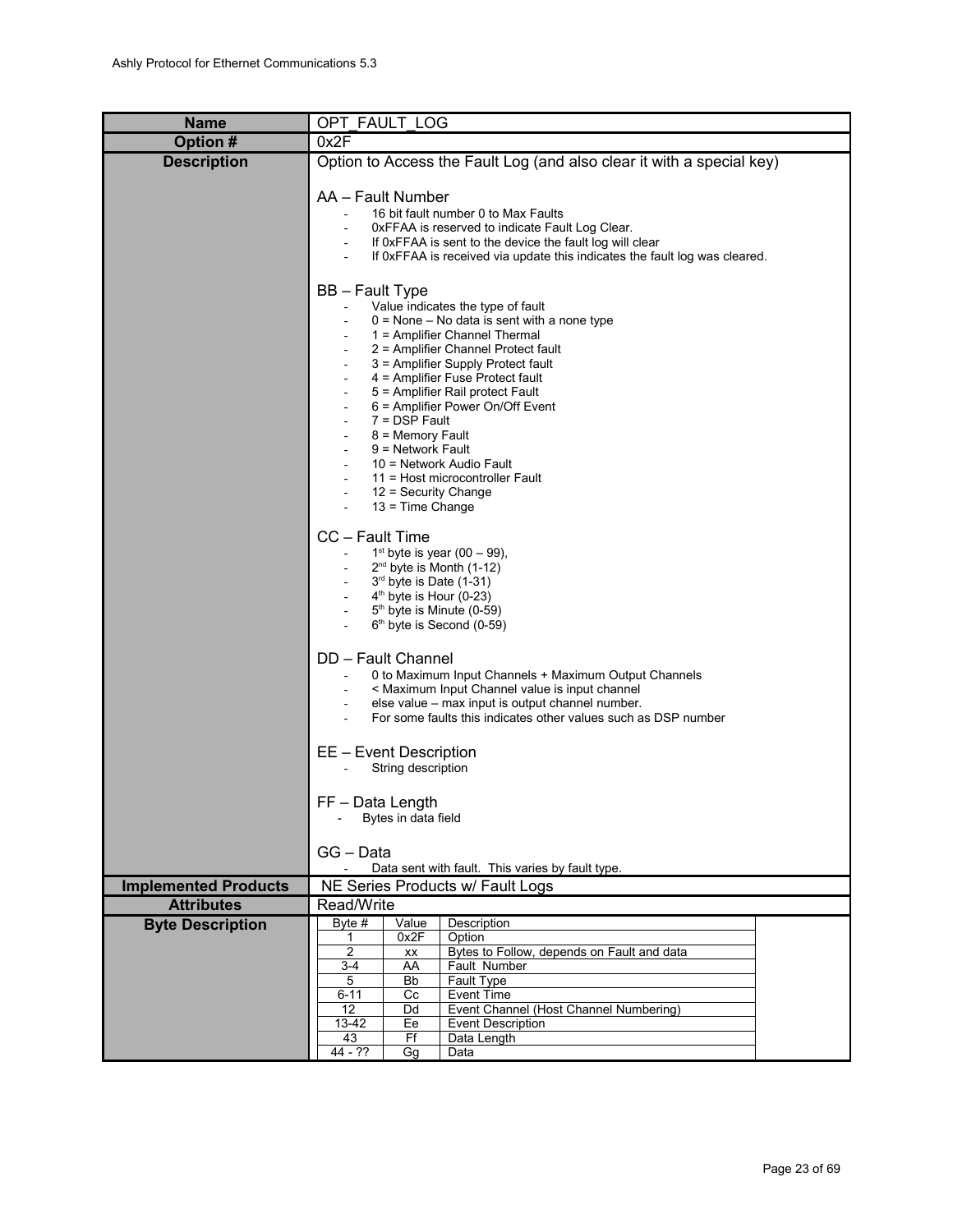<span id="page-23-1"></span>

| <b>Name</b>                 | OPT PRESET INFO                                                                                                                                                                                                                               |
|-----------------------------|-----------------------------------------------------------------------------------------------------------------------------------------------------------------------------------------------------------------------------------------------|
| Option #                    | 0x30                                                                                                                                                                                                                                          |
| <b>Description</b>          | Option Preset Info allows a user to access the Name of a given preset. This<br>option may also be used to access and modify the "Working Preset" Name.<br>The working Preset is the current settings in the device.                           |
|                             | Preset Number (byte xx)<br>The Preset Number to Access<br>1 to $X$ = Presets 1 to X where X is the maximum number of presets<br>0x00 = Working Preset (or working Settings)<br>$0xFF = Temp$ Preset<br>Invalid Values are ignored             |
|                             | Preset Name (string zz)<br>20 Character String<br>Left Justified<br>Fill unused Characters with 0x00<br>Valid Characters are 0x00 & 0x20 to 0x7A                                                                                              |
|                             | Sub Preset (cc)*<br>$0 = Not$ a Sub Preset<br>1-255 Sub Preset<br>Only Valid on PE Multi Channel Amps, NE Rackmount and other products that<br>support Sub Presets.                                                                           |
| <b>Implemented Products</b> | PE DSP Input Card, PE MultiChannel Amp, NE Rackmount                                                                                                                                                                                          |
| <b>Attributes</b>           | Read/Write for working & temp Preset, Read Only for all other Preset<br><b>Numbers</b>                                                                                                                                                        |
| <b>Byte Description</b>     | Description<br>Value<br>Byte #<br>0x30<br>Option<br>1<br>2<br>21<br><b>Bytes to Follow</b><br>3<br>Preset Number<br>XX<br>$4 - 23$<br><b>Preset Name</b><br>ZZ<br>SubPreset*<br>24<br><b>CC</b><br>$*$ - when sub-preset bytes to follow = 22 |

<span id="page-23-0"></span>

| <b>Name</b>                 | OPT PRESET RECALL                                                                                                                                              |  |  |
|-----------------------------|----------------------------------------------------------------------------------------------------------------------------------------------------------------|--|--|
| Option #                    | 0x32                                                                                                                                                           |  |  |
| <b>Description</b>          | Option to recall a preset stored in the Protea NE Unit. This preset may be<br>either a full preset or a sub preset.                                            |  |  |
|                             | Preset Number (byte xx)<br>1 to $x =$ presets 1 to $x =$<br>$x =$ maximum number of presets supported                                                          |  |  |
|                             | Mute Outputs (byte yy)<br>$0 =$ outputs will not be muted unless directed by preset<br>$1-0xFF$ = outputs will be muted regardless of what is<br>in the preset |  |  |
| <b>Implemented Products</b> | PE DSP Input Card                                                                                                                                              |  |  |
| <b>Attributes</b>           | Write Only<br>(Reads are Ignored)                                                                                                                              |  |  |
| <b>Byte Description</b>     | Byte #<br>Value<br>Description<br>0x32<br>Option<br>2<br>2<br><b>Bytes to Follow</b><br>3<br><b>Preset Number</b><br><b>XX</b><br>4<br>Mute<br><b>VV</b>       |  |  |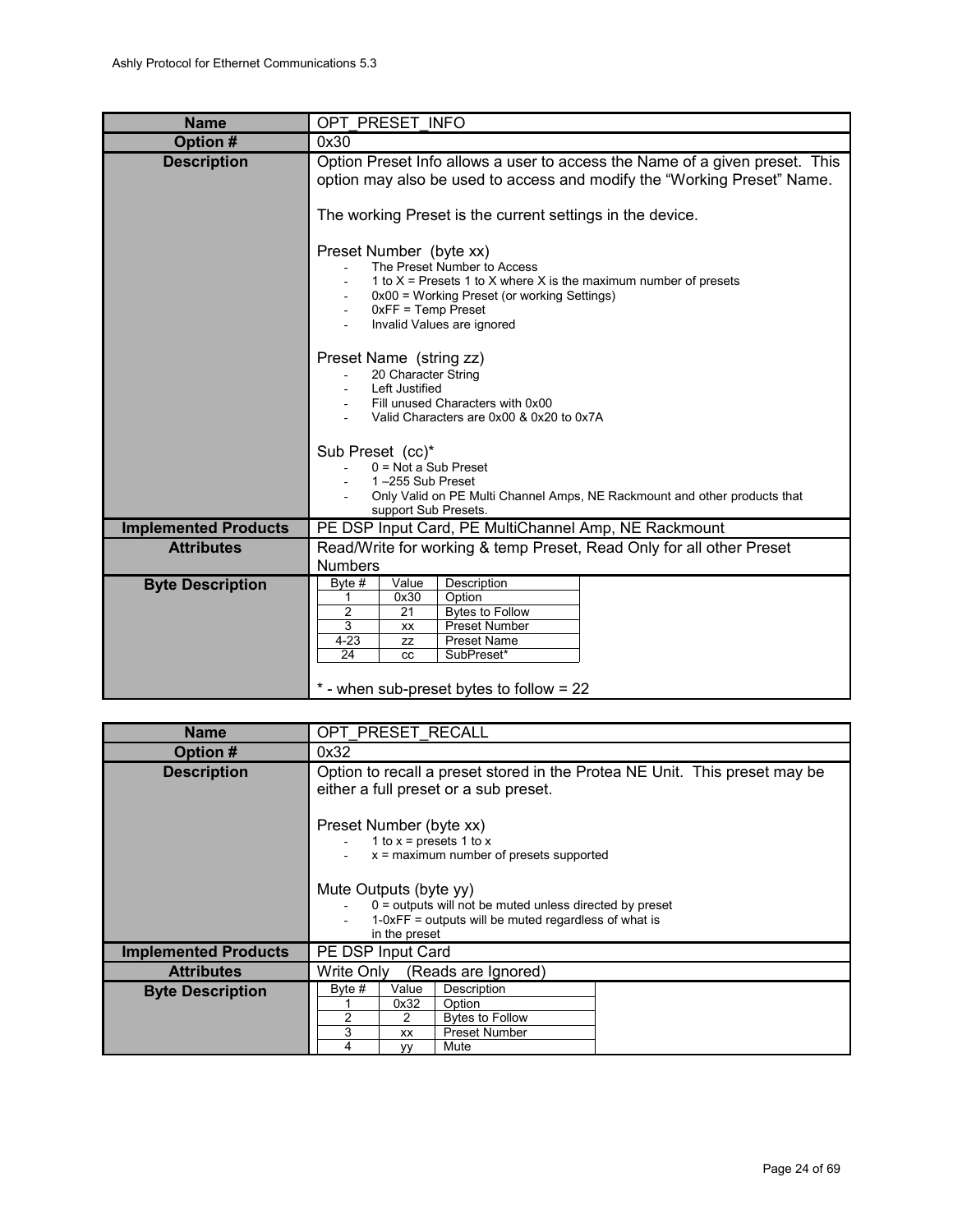<span id="page-24-2"></span>

| Option to save the current settings to a preset location. The settings to be<br>saved may either come from the Working Preset aka Working Settings or<br>the may come from the Temp Preset.   |  |  |
|-----------------------------------------------------------------------------------------------------------------------------------------------------------------------------------------------|--|--|
| Preset Number (byte xx)<br>0 to $x - 1$ = presets 1 to x<br>$x =$ maximum number of presets supported<br>Source (byte yy)<br>0 = Working Preset, all data in the working Preset will be saved |  |  |
|                                                                                                                                                                                               |  |  |
|                                                                                                                                                                                               |  |  |
|                                                                                                                                                                                               |  |  |
|                                                                                                                                                                                               |  |  |
|                                                                                                                                                                                               |  |  |

<span id="page-24-1"></span>

| <b>Name</b>                 |                      |                               | OPT DEVICE MODIFIED                                                                                                                                                      |  |
|-----------------------------|----------------------|-------------------------------|--------------------------------------------------------------------------------------------------------------------------------------------------------------------------|--|
| Option #                    | 0x33                 |                               |                                                                                                                                                                          |  |
| <b>Description</b>          |                      |                               | (Request All parameters again)                                                                                                                                           |  |
| <b>Implemented Products</b> |                      |                               | Protea DSP Input Card & Protea CobraNet Input Card                                                                                                                       |  |
| <b>Attributes</b>           |                      |                               | PC Receive Only, Can not Read or Write                                                                                                                                   |  |
| <b>Byte Description</b>     | Byte #<br>っ<br>$3^*$ | Value<br>0x33<br>0 or 1<br>XX | Description<br>Option<br>Length of data field (if Preset Recall use 1, else 0)<br>Preset Number Recalled (Optional)<br>* Adjust length to 1 if optional argument present |  |

<span id="page-24-0"></span>

| <b>Name</b>                 | OPT TOTAL PRESETS                                                                                         |                                      |                                                                                                                                                                                                                           |
|-----------------------------|-----------------------------------------------------------------------------------------------------------|--------------------------------------|---------------------------------------------------------------------------------------------------------------------------------------------------------------------------------------------------------------------------|
| Option #                    | 0x34                                                                                                      |                                      |                                                                                                                                                                                                                           |
| <b>Description</b>          | Option to obtain the total number of presets supported by a device. Not<br>supported by all products      |                                      |                                                                                                                                                                                                                           |
|                             | Sub Presets Supported: (aa)<br>$0 = Sub$ Presets are not supported<br>$1-255$ = Sub Presets are supported |                                      |                                                                                                                                                                                                                           |
|                             | Total Presets Available: (bb)                                                                             |                                      |                                                                                                                                                                                                                           |
|                             |                                                                                                           | $0 = None$ .                         | 1-255 = Total Number of Presets available.                                                                                                                                                                                |
| <b>Implemented Products</b> |                                                                                                           |                                      | Protea NE Rackmount, PE MultiChannel.                                                                                                                                                                                     |
| <b>Attributes</b>           |                                                                                                           |                                      | PC Receive Only, Can not Read or Write                                                                                                                                                                                    |
| <b>Byte Description</b>     | Byte #<br>2<br>3<br>4<br>5                                                                                | Value<br>0x34<br>3<br>aa<br>bb<br>CC | Description<br>Option<br>Length of data field (if Preset Recall use 1 else 0)<br><b>Sub Presets Supported</b><br>Total Presets Available.<br>Current Working Preset Number*<br>* Supported by products that support neWR5 |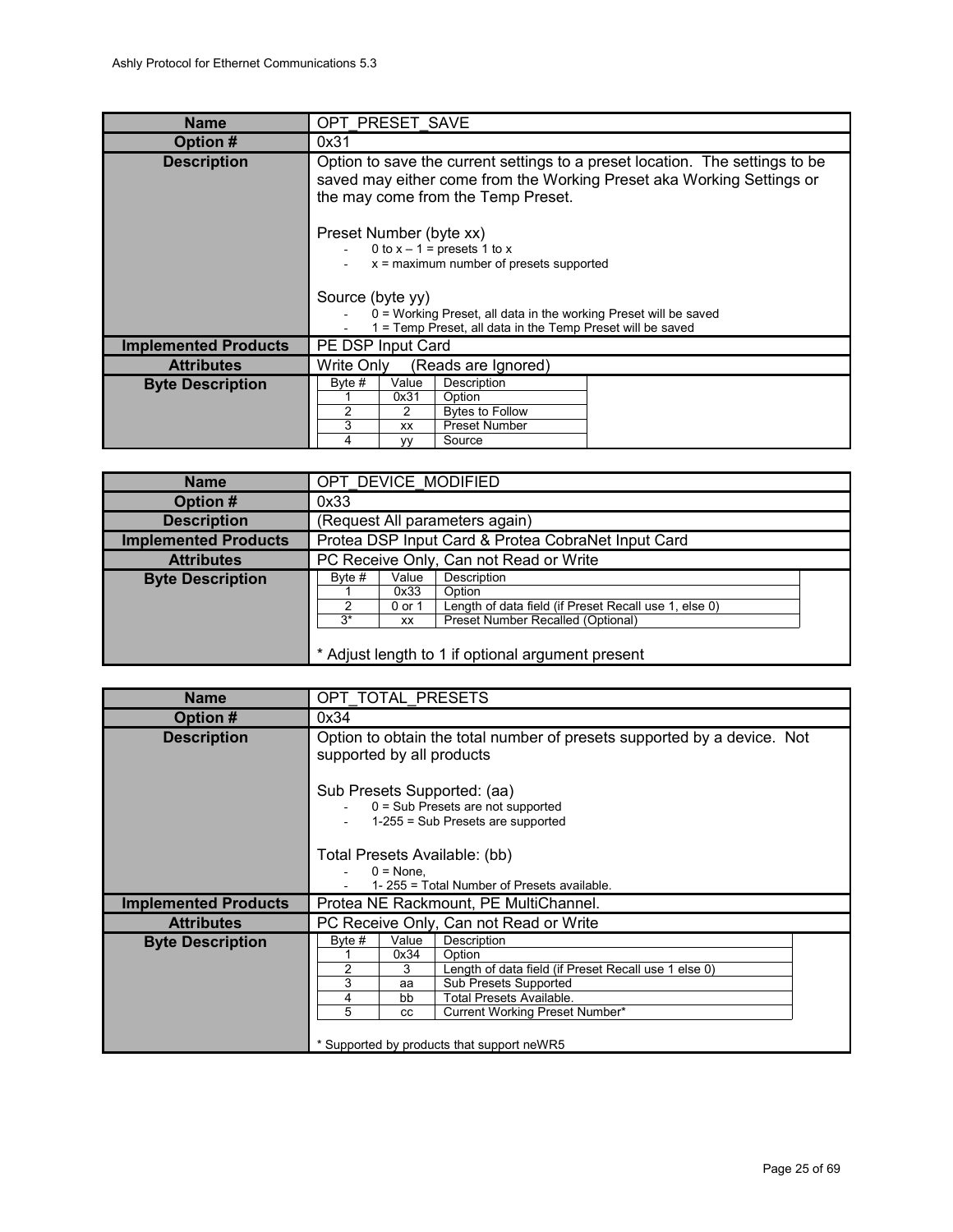<span id="page-25-0"></span>

| <b>Name</b>                 | OPT METER INPUT                                                                                                                                                                                                                  |  |  |
|-----------------------------|----------------------------------------------------------------------------------------------------------------------------------------------------------------------------------------------------------------------------------|--|--|
| Option #                    | 0x40                                                                                                                                                                                                                             |  |  |
| <b>Description</b>          | The meter Input option can be used to Analog Inputs to a device. For<br>example this meter can be used to measure the input to the PE Series<br>Amplifiers. Note: PE Series DSP Inputs should use the DSP Input Meter<br>option. |  |  |
|                             | *Channel Type (byte xx)<br>$0 =$ Amp Channel (only supported value)                                                                                                                                                              |  |  |
|                             | *Channel (byte yy)<br>Amplifier Channel 0 = Channel 1, 1 = Channel 2                                                                                                                                                             |  |  |
|                             | Clip (zz)<br>$0 =$ Signal Not Clipping<br>1 = Signal Clipping<br>There is a Clip hold on the clip value                                                                                                                          |  |  |
|                             | Input Meter                                                                                                                                                                                                                      |  |  |
|                             |                                                                                                                                                                                                                                  |  |  |
|                             | * Required for Valid Request                                                                                                                                                                                                     |  |  |
| <b>Implemented Products</b> | PE Series Standard Input Card & CobraNet Input Card                                                                                                                                                                              |  |  |
| <b>Attributes</b>           | Read Only                                                                                                                                                                                                                        |  |  |
| <b>Byte Description</b>     | Byte #<br>Value<br>Description<br>Option<br>0x40<br>1<br>2<br>Bytes to follow<br>4<br>3<br>Channel Type<br>XX<br>Channel<br>4<br>XX<br>Clip<br>5                                                                                 |  |  |
|                             | yy<br>6<br>Input Meter<br><b>ZZ</b>                                                                                                                                                                                              |  |  |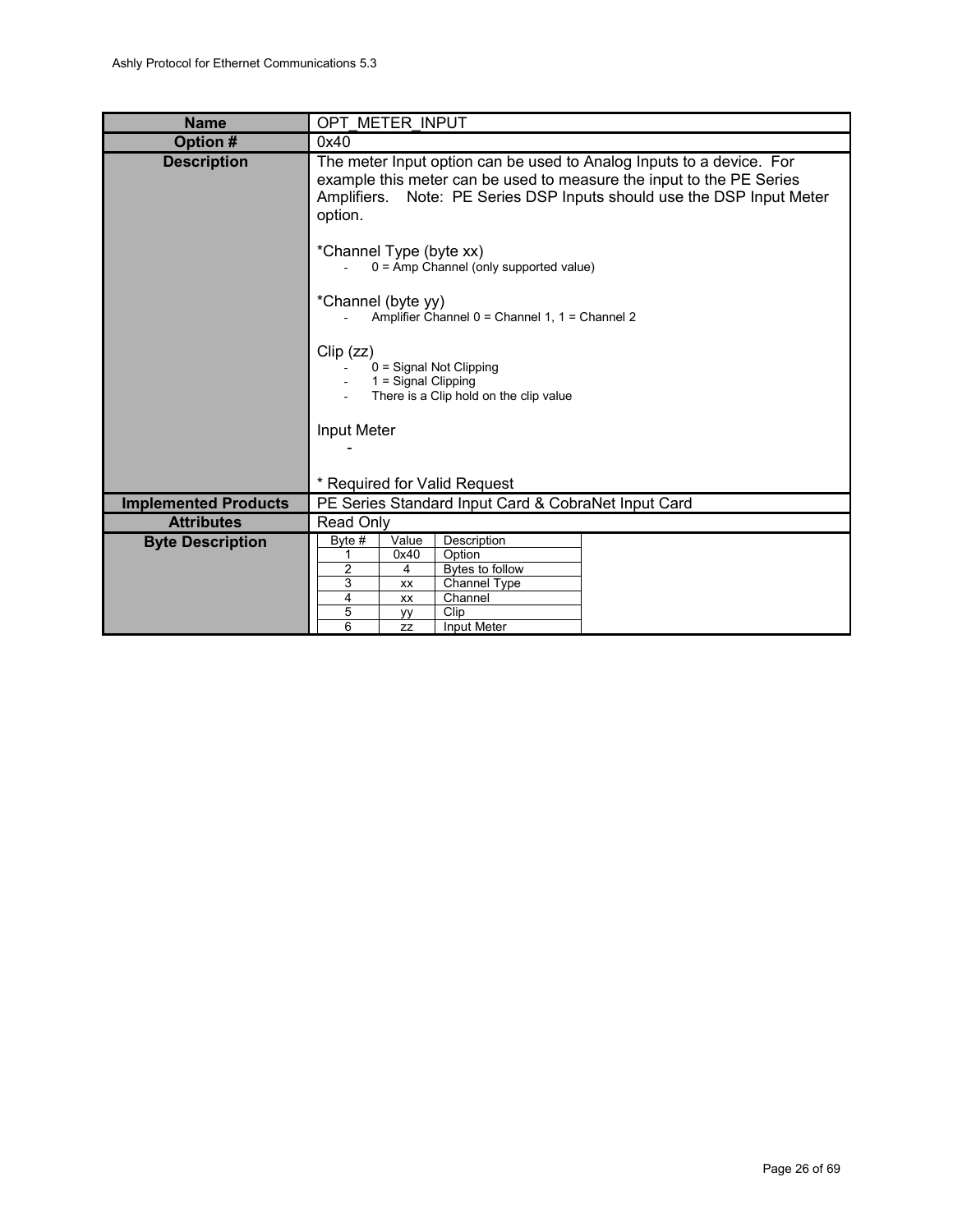<span id="page-26-0"></span>

| <b>Name</b>                 | OPT METER OUTPUT                                                                                                                                                                                                             |  |  |  |
|-----------------------------|------------------------------------------------------------------------------------------------------------------------------------------------------------------------------------------------------------------------------|--|--|--|
| Option #                    | 0x41                                                                                                                                                                                                                         |  |  |  |
| <b>Description</b>          | The Output meter option allows the output level of the amplifier to be<br>metered (in dB Down from clip).                                                                                                                    |  |  |  |
|                             | *Channel Type:<br>$0 = Amp$ Channel<br>1-0xFF are invalid                                                                                                                                                                    |  |  |  |
|                             | *Channel:<br>0 & 1 = Amp Channel 1 & 2<br>$2 - 0xFF$ are invalid                                                                                                                                                             |  |  |  |
|                             | Clip:<br>0 Channel Not Clipping<br>1 Channel is Clipping<br>2-0xFF not used<br>(Clip hold of approximately 0.25 sec)                                                                                                         |  |  |  |
|                             | <b>Output Meter:</b><br>0 to $40 = dB$ down from Clip<br>1dB Steps<br>41 to 255 are not used                                                                                                                                 |  |  |  |
|                             | * Required for a valid Request.                                                                                                                                                                                              |  |  |  |
| <b>Implemented Products</b> | All PE Series Input Cards                                                                                                                                                                                                    |  |  |  |
| <b>Attributes</b>           | <b>Read Only</b>                                                                                                                                                                                                             |  |  |  |
| <b>Byte Description</b>     | Value<br>Description<br>Byte $#$<br>Option<br>0x41<br>1<br>2<br>Length of data field<br>4<br>3<br>Channel Type: 0 = Amp Channel;<br>XX<br>Channel<br>4<br><b>XX</b><br>5<br>Clip $(0 = not Clipped, 1 - FF = Clipped)$<br>yy |  |  |  |
|                             | 6<br><b>Output Meter</b><br><b>VV</b>                                                                                                                                                                                        |  |  |  |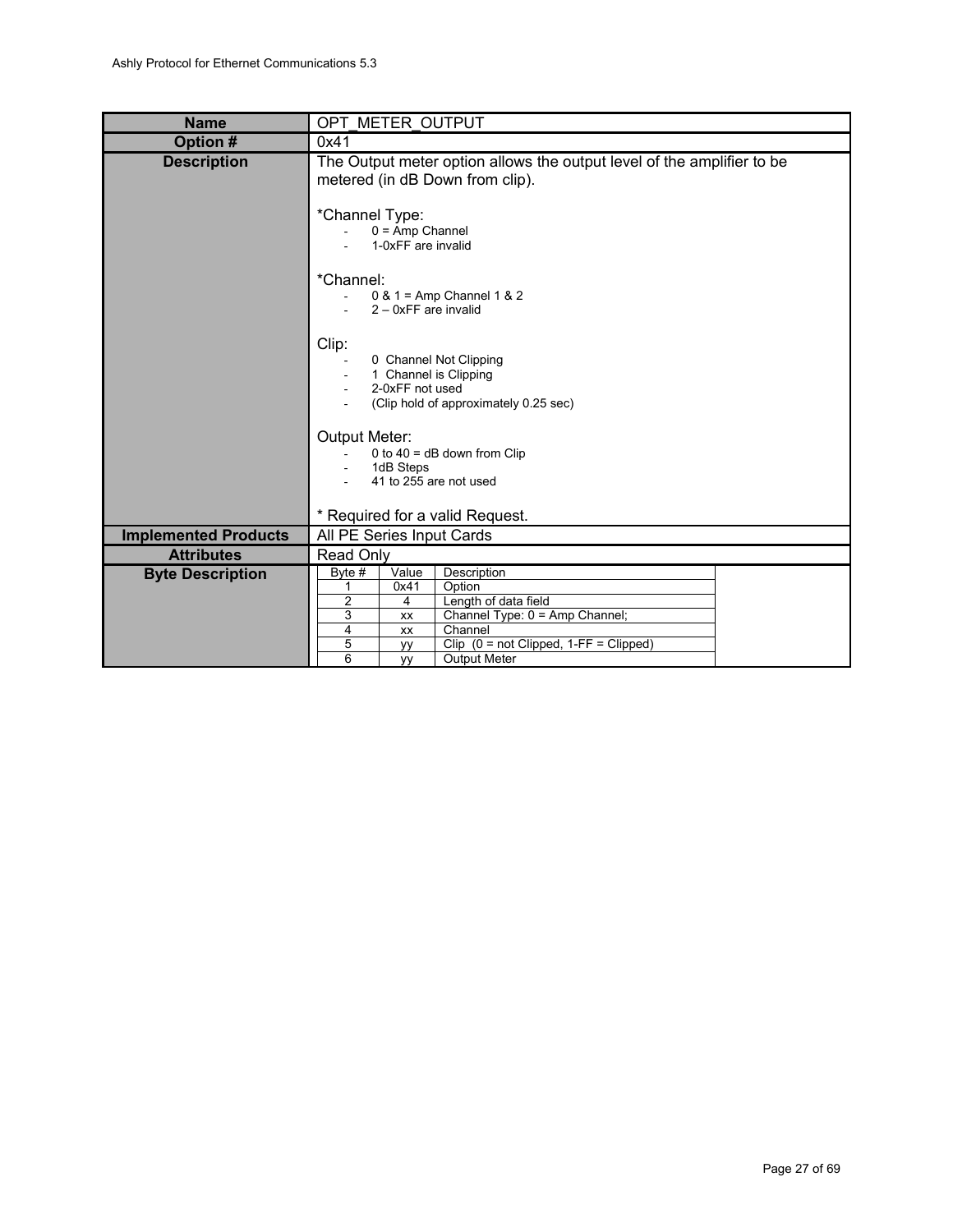<span id="page-27-1"></span>

| <b>Name</b>                 | OPT METER TEMP                                                                                                                                                                                                |           |                                |  |  |
|-----------------------------|---------------------------------------------------------------------------------------------------------------------------------------------------------------------------------------------------------------|-----------|--------------------------------|--|--|
| <b>Option#</b>              | 0x42                                                                                                                                                                                                          |           |                                |  |  |
| <b>Description</b>          | Option to access the current temperature for an Amplifier Channel. This<br>option returns a value between 0 and 1023. 0 indicates 0 deg C, while 1023<br>indicates 94 deg C (with a linear scale in between). |           |                                |  |  |
|                             | Channel Type (aa)<br>$0 = Amp$ Channel<br>All other values currently Invalid                                                                                                                                  |           |                                |  |  |
|                             | Channel (bb)<br>0 to (Maximum Channels available $-1$ )                                                                                                                                                       |           |                                |  |  |
|                             | Temp Meter (cc)                                                                                                                                                                                               |           |                                |  |  |
|                             | Temp value between 0 and 1023                                                                                                                                                                                 |           |                                |  |  |
|                             | $0 = 0$ deqC                                                                                                                                                                                                  |           |                                |  |  |
|                             | $1023 = 94$ deg C<br>All PE Series Amplifier Inputs (Std, DSP, CobraNet)                                                                                                                                      |           |                                |  |  |
| <b>Implemented Products</b> |                                                                                                                                                                                                               |           |                                |  |  |
| <b>Attributes</b>           | Read Only                                                                                                                                                                                                     |           |                                |  |  |
| <b>Byte Description</b>     | Byte #                                                                                                                                                                                                        | Value     | Description                    |  |  |
|                             | 2                                                                                                                                                                                                             | 0x42<br>4 | Option<br>Length of data field |  |  |
|                             | 3                                                                                                                                                                                                             | aa        | Channel Type: 0 = Amp Channel  |  |  |
|                             | 4                                                                                                                                                                                                             | bb        | Channel                        |  |  |
|                             | $5 - 6$                                                                                                                                                                                                       | CC        | <b>Temp Meter</b>              |  |  |

<span id="page-27-0"></span>

| <b>Name</b>                 | OPT METER CURRENT                                                                                                 |                                      |                                                                                                                   |  |  |  |
|-----------------------------|-------------------------------------------------------------------------------------------------------------------|--------------------------------------|-------------------------------------------------------------------------------------------------------------------|--|--|--|
| Option #                    | 0x43                                                                                                              |                                      |                                                                                                                   |  |  |  |
| <b>Description</b>          | Option to access the Current of a PE Series Amplifier. This option returns a<br>current value between 0 and 1023. |                                      |                                                                                                                   |  |  |  |
|                             | Channel Type (aa)<br>$0 = Amp$ Channel<br>All other values currently Invalid                                      |                                      |                                                                                                                   |  |  |  |
|                             | Channel (bb)<br>0 to (Maximum Channels available $-1$ )                                                           |                                      |                                                                                                                   |  |  |  |
|                             | Current Meter (cc)<br>Current value between 0 and 1023                                                            |                                      |                                                                                                                   |  |  |  |
| <b>Implemented Products</b> | All PE Series Inputs (Std, DSP, CobraNet)                                                                         |                                      |                                                                                                                   |  |  |  |
| <b>Attributes</b>           | Read Only                                                                                                         |                                      |                                                                                                                   |  |  |  |
| <b>Byte Description</b>     | Byte $#$<br>2<br>3<br>4<br>$5-6$                                                                                  | Value<br>0x43<br>4<br>aa<br>bb<br>CC | Description<br>Option<br>Length of data field<br>Channel Type: 0 = Amp Channel<br>Channel<br><b>Current Meter</b> |  |  |  |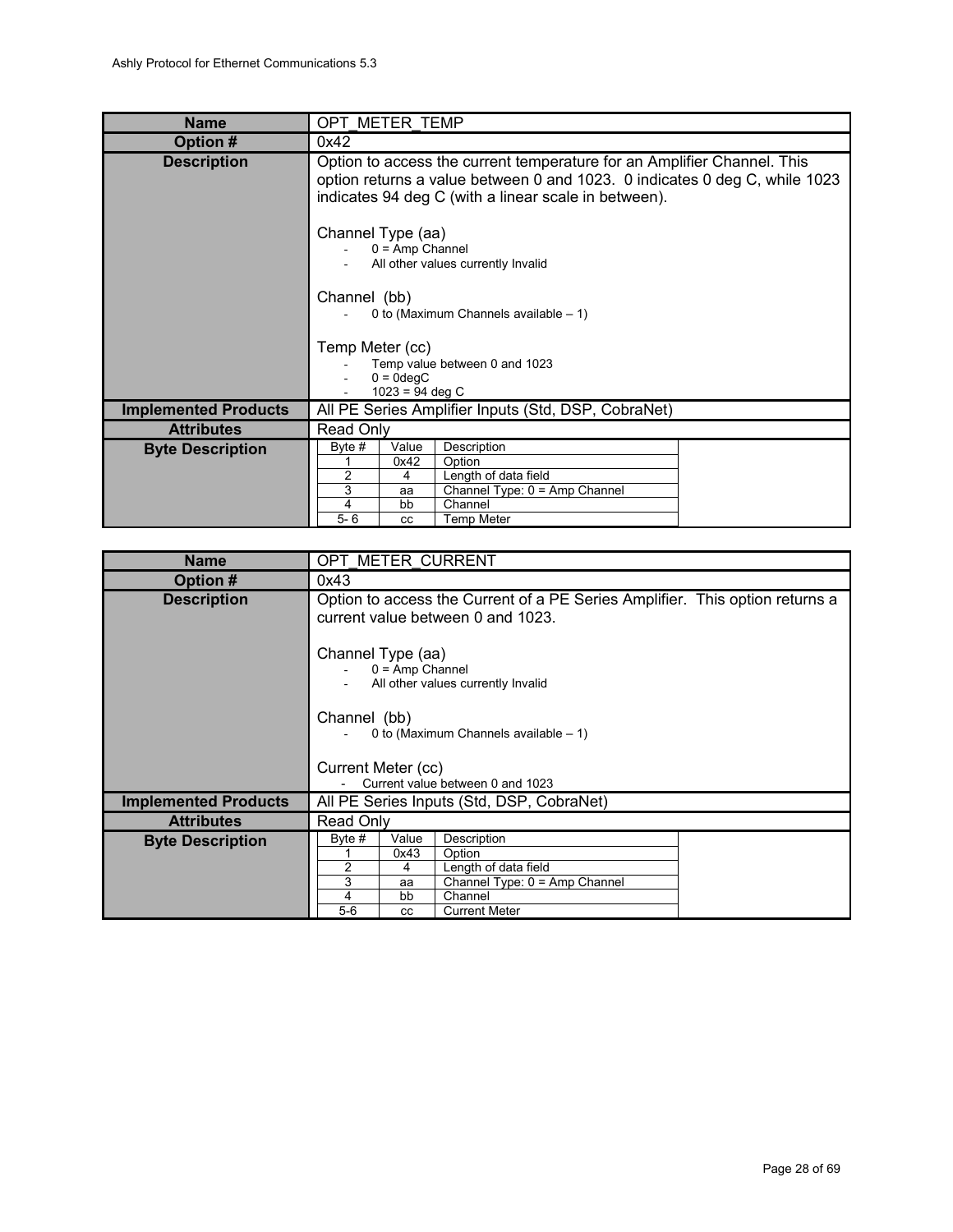<span id="page-28-1"></span>

| <b>Name</b>                 |                                                                                                                                                                                                                            | OPT METER ATTENS                                                                                                                                                 |  |  |  |  |
|-----------------------------|----------------------------------------------------------------------------------------------------------------------------------------------------------------------------------------------------------------------------|------------------------------------------------------------------------------------------------------------------------------------------------------------------|--|--|--|--|
| Option #                    | 0x45                                                                                                                                                                                                                       |                                                                                                                                                                  |  |  |  |  |
| <b>Description</b>          | Option to return the current Attenuation values of the Front and Rear<br>Attenuators. This allows software to know how much the amp is attenuating<br>the signal.                                                          |                                                                                                                                                                  |  |  |  |  |
|                             | Channel Type (aa)<br>$0 = Amp$ Channel<br>All other values currently Invalid<br>Channel (bb)                                                                                                                               |                                                                                                                                                                  |  |  |  |  |
|                             | 0 to (Maximum Channels available $-1$ )<br>Front Panel Attenuation & Rear Panel Attenuation (cc)<br>Amount of front panel attenuation (in dB)<br>$0 = 0$ dB 40 = 40dB of Attenuation<br>$41-255$ = MUTE (full attenuation) |                                                                                                                                                                  |  |  |  |  |
| <b>Implemented Products</b> | All PE Series Amps (Std, DSP, CobraNet)                                                                                                                                                                                    |                                                                                                                                                                  |  |  |  |  |
| <b>Attributes</b>           | Read Only                                                                                                                                                                                                                  |                                                                                                                                                                  |  |  |  |  |
| <b>Byte Description</b>     | Byte #<br>Value<br>0x45<br>$\overline{2}$<br>4<br>3<br>aa<br>bb<br>4<br>5<br><b>CC</b><br>6<br>CC                                                                                                                          | Description<br>Option<br>Length of data field<br>Channel Type (Not used, set to 0)<br>Channel<br><b>Front Panel Attenuation</b><br><b>Rear Panel Attenuation</b> |  |  |  |  |

<span id="page-28-0"></span>

| <b>Name</b>                 | OPT CHANNEL PROTECT                                                                                                                                                                                                                                                                                |           |                                           |  |  |
|-----------------------------|----------------------------------------------------------------------------------------------------------------------------------------------------------------------------------------------------------------------------------------------------------------------------------------------------|-----------|-------------------------------------------|--|--|
| Option #                    | 0x46                                                                                                                                                                                                                                                                                               |           |                                           |  |  |
| <b>Description</b>          | Channel Protect option allows the current "Protect" Status of an amplifier<br>channel to be read. If either channel is in protect, the respective front panel<br>Mute Led will light and the protect led will light. Note that while the amp is in<br>standby, the protect status is always false. |           |                                           |  |  |
|                             | Channel Type (aa)<br>$0 = Amp$ Channel<br>All other values currently Invalid                                                                                                                                                                                                                       |           |                                           |  |  |
|                             | Channel (bb)<br>0 to (Maximum Channels available $-1$ )                                                                                                                                                                                                                                            |           |                                           |  |  |
|                             | Protect (cc)                                                                                                                                                                                                                                                                                       |           |                                           |  |  |
|                             | $0 = Not in$ Protect<br>1 to 0xFF = Channel in Protect                                                                                                                                                                                                                                             |           |                                           |  |  |
| <b>Implemented Products</b> | All PE Series Amps (Std, DSP, CobraNet)                                                                                                                                                                                                                                                            |           |                                           |  |  |
| <b>Attributes</b>           | Read Only                                                                                                                                                                                                                                                                                          |           |                                           |  |  |
| <b>Byte Description</b>     | Description<br>Byte #<br>Value                                                                                                                                                                                                                                                                     |           |                                           |  |  |
|                             |                                                                                                                                                                                                                                                                                                    | 0x46      | Option                                    |  |  |
|                             | 2<br>Length of data field<br>3<br>3<br>Channel Type (Not used, set to 0)<br>XX                                                                                                                                                                                                                     |           |                                           |  |  |
|                             | 4                                                                                                                                                                                                                                                                                                  | <b>XX</b> | Channel                                   |  |  |
|                             | 5                                                                                                                                                                                                                                                                                                  | XX        | Protect $(1 = \text{channel in protect})$ |  |  |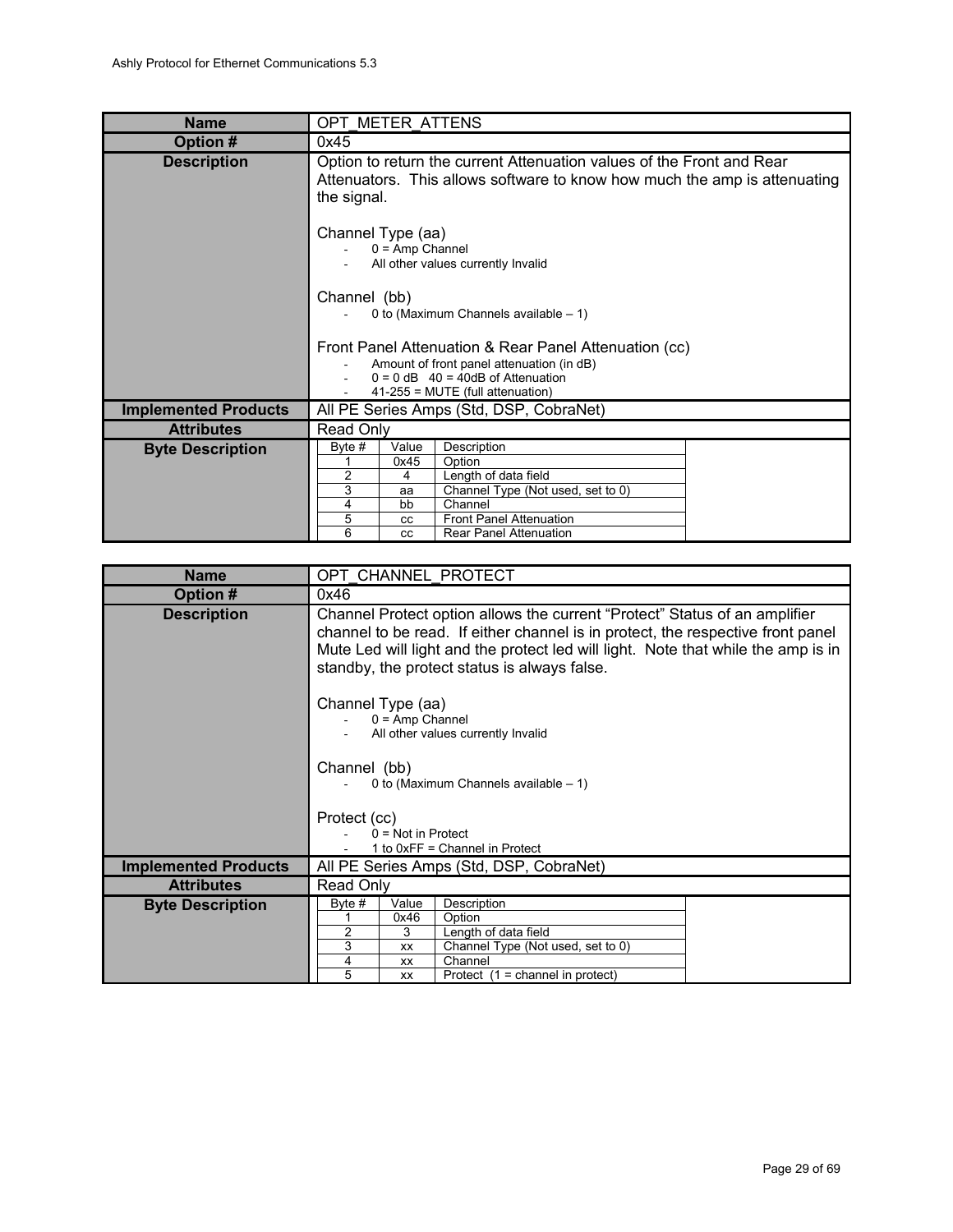<span id="page-29-1"></span>

| <b>Name</b>                 | OPT AES RECEIVER                                                                                                                                                                                                                                                                |  |  |  |  |  |  |  |
|-----------------------------|---------------------------------------------------------------------------------------------------------------------------------------------------------------------------------------------------------------------------------------------------------------------------------|--|--|--|--|--|--|--|
| Option #                    | 0x47                                                                                                                                                                                                                                                                            |  |  |  |  |  |  |  |
| <b>Description</b>          | Option AES Receiver reports the current status for a given AES Receiver.<br>This includes current locked frequency as well as any current error Codes.<br><b>AES Receiver Number</b><br>0 for PE Series Amplifiers<br>All other values ignored.                                 |  |  |  |  |  |  |  |
|                             | <b>AES Frequency</b><br>- Valid Frequencies<br>$-44K1=0$<br>$-48K=2$<br>$-32K=3$<br>$-22K=4$<br>$-11K=5$<br>$-24K=6$<br>$-16K=7$<br>$-88K2=8$<br>$-8K=9$<br>$-96K=10$<br>$-64K=11$<br>- 176K4=12<br>$-192K=14$<br>- INVALID=15-255                                              |  |  |  |  |  |  |  |
|                             | AES Error Code (bitwise value)<br>- ERROR_PARITY = 0x01<br>- ERROR_NON_AUD = 0x02<br>- ERROR_FREQ_CHNG = 0x04<br>- ERROR_INVALID = 0x08<br>- ERROR_UNLOCK = 0x10<br>- ERROR FREQ MISMATCH = 0x20<br>- ERROR NON PCM = $0x40$<br>- ERROR MCLK FAIL = 0x80<br>- ERROR_NONE = 0x00 |  |  |  |  |  |  |  |
| <b>Implemented Products</b> | PE DSP Input Card, PE Multi, NE Rackmount                                                                                                                                                                                                                                       |  |  |  |  |  |  |  |
| <b>Attributes</b>           | (Read Only)                                                                                                                                                                                                                                                                     |  |  |  |  |  |  |  |
| <b>Byte Description</b>     | Description<br>Byte #<br>Value<br>Option<br>1<br>0x47<br>$\overline{2}$<br>3<br><b>Bytes To Follow</b><br>AES Receiver Num (0 for amplifier)<br>3<br>уy<br><b>AES Freq</b><br>4<br>XX<br>5<br><b>AES Error Code</b><br>XX                                                       |  |  |  |  |  |  |  |

<span id="page-29-0"></span>

| <b>Name</b>                 | OPT LOGIC STATE                                                                                                 |                   |             |  |  |  |  |
|-----------------------------|-----------------------------------------------------------------------------------------------------------------|-------------------|-------------|--|--|--|--|
| Option #                    | 0x48                                                                                                            |                   |             |  |  |  |  |
| <b>Description</b>          | Option to return the current Pin State for a Logic IO Block. The Pin State<br>ignores the current pin Direction |                   |             |  |  |  |  |
| <b>Implemented Products</b> | NE Rackmount                                                                                                    |                   |             |  |  |  |  |
| <b>Attributes</b>           | (Read Only)                                                                                                     |                   |             |  |  |  |  |
| <b>Byte Description</b>     | Description<br>Byte #<br>Value                                                                                  |                   |             |  |  |  |  |
|                             | 0x48<br>Option                                                                                                  |                   |             |  |  |  |  |
|                             | 2<br><b>Bytes To Follow</b><br>5                                                                                |                   |             |  |  |  |  |
|                             | 3<br>Logic IO Block Number<br><b>VV</b>                                                                         |                   |             |  |  |  |  |
|                             | Pin 1 State<br>4<br>XX                                                                                          |                   |             |  |  |  |  |
|                             | 5                                                                                                               | Pin 2 State<br>XX |             |  |  |  |  |
|                             | 6                                                                                                               | XX                | Pin 3 State |  |  |  |  |
|                             |                                                                                                                 | XX                | Pin 4 State |  |  |  |  |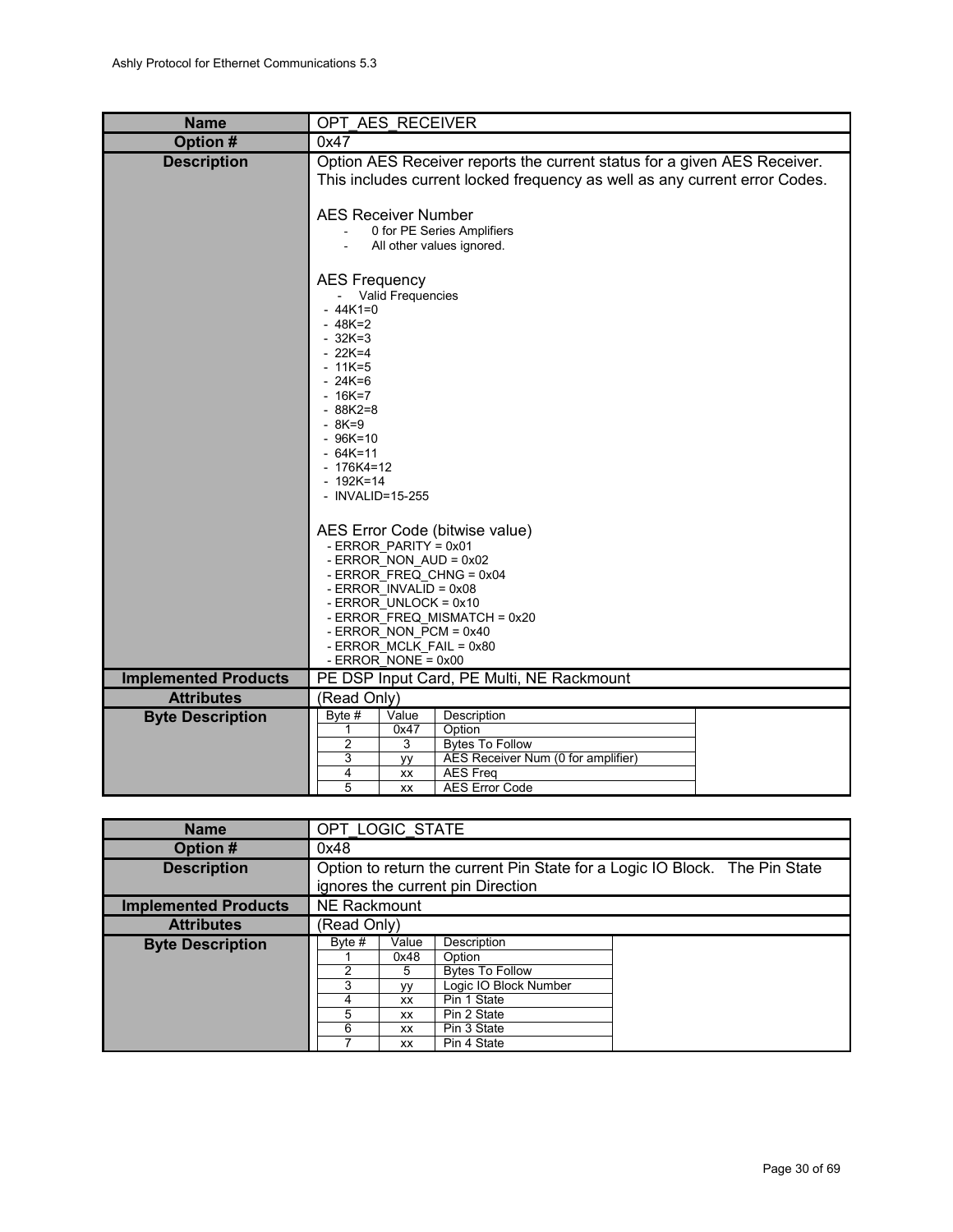<span id="page-30-2"></span>

| <b>Name</b>                 | OPT WORDCLOCK STATUS    |                                                          |                                                                                          |  |  |  |
|-----------------------------|-------------------------|----------------------------------------------------------|------------------------------------------------------------------------------------------|--|--|--|
| Option #                    | 0x49                    |                                                          |                                                                                          |  |  |  |
| <b>Description</b>          |                         | Option to return current status of the word clock input. |                                                                                          |  |  |  |
| <b>Implemented Products</b> | <b>NE Rackmount</b>     |                                                          |                                                                                          |  |  |  |
| <b>Attributes</b>           | (Read Only)             |                                                          |                                                                                          |  |  |  |
| <b>Byte Description</b>     | Byte $#$<br>ົ<br>3<br>4 | Value<br>0x49<br>2<br><b>VV</b><br>XX                    | Description<br>Option<br><b>Bytes To Follow</b><br>Lock Status<br>Detected Sampling Rate |  |  |  |

<span id="page-30-1"></span>

| <b>Name</b>                 | OPT AMP METER PROTECT             |      |                |                                                                          |  |  |
|-----------------------------|-----------------------------------|------|----------------|--------------------------------------------------------------------------|--|--|
| Option #                    | 0x4A                              |      |                |                                                                          |  |  |
| <b>Description</b>          |                                   |      |                | Option to access the current protect status of an amplifier (NE Series). |  |  |
| <b>Implemented Products</b> | <b>NE Amplifiers</b>              |      |                |                                                                          |  |  |
| <b>Attributes</b>           | Read Only                         |      |                |                                                                          |  |  |
| <b>Byte Description</b>     | Description<br>Byte #<br>Value    |      |                |                                                                          |  |  |
|                             |                                   | 0x4A | Option         |                                                                          |  |  |
|                             | Length of data field<br>າ<br>5    |      |                |                                                                          |  |  |
|                             | 3<br><b>Channel Protect</b><br>аа |      |                |                                                                          |  |  |
|                             | <b>Channel Thermal</b><br>bb<br>4 |      |                |                                                                          |  |  |
|                             | 5<br><b>Fuse Protect</b><br>bb    |      |                |                                                                          |  |  |
|                             | 6                                 | bb   | Rail Fault     |                                                                          |  |  |
|                             |                                   | bb   | Supply Protect |                                                                          |  |  |

<span id="page-30-0"></span>

| <b>Name</b>                 | OPT AMP GAIN SETTING           |    |                     |                                                                       |  |  |
|-----------------------------|--------------------------------|----|---------------------|-----------------------------------------------------------------------|--|--|
| Option #                    | 0x4B                           |    |                     |                                                                       |  |  |
| <b>Description</b>          |                                |    |                     | Option to access the current gain switch of an amplifier (NE Series). |  |  |
| <b>Implemented Products</b> | <b>NE Amplifiers</b>           |    |                     |                                                                       |  |  |
| <b>Attributes</b>           | Read Only                      |    |                     |                                                                       |  |  |
| <b>Byte Description</b>     | Description<br>Byte #<br>Value |    |                     |                                                                       |  |  |
|                             | 0x4A<br>Option                 |    |                     |                                                                       |  |  |
|                             | Length of data field<br>າ      |    |                     |                                                                       |  |  |
|                             | 3                              | aa | Gain switch setting |                                                                       |  |  |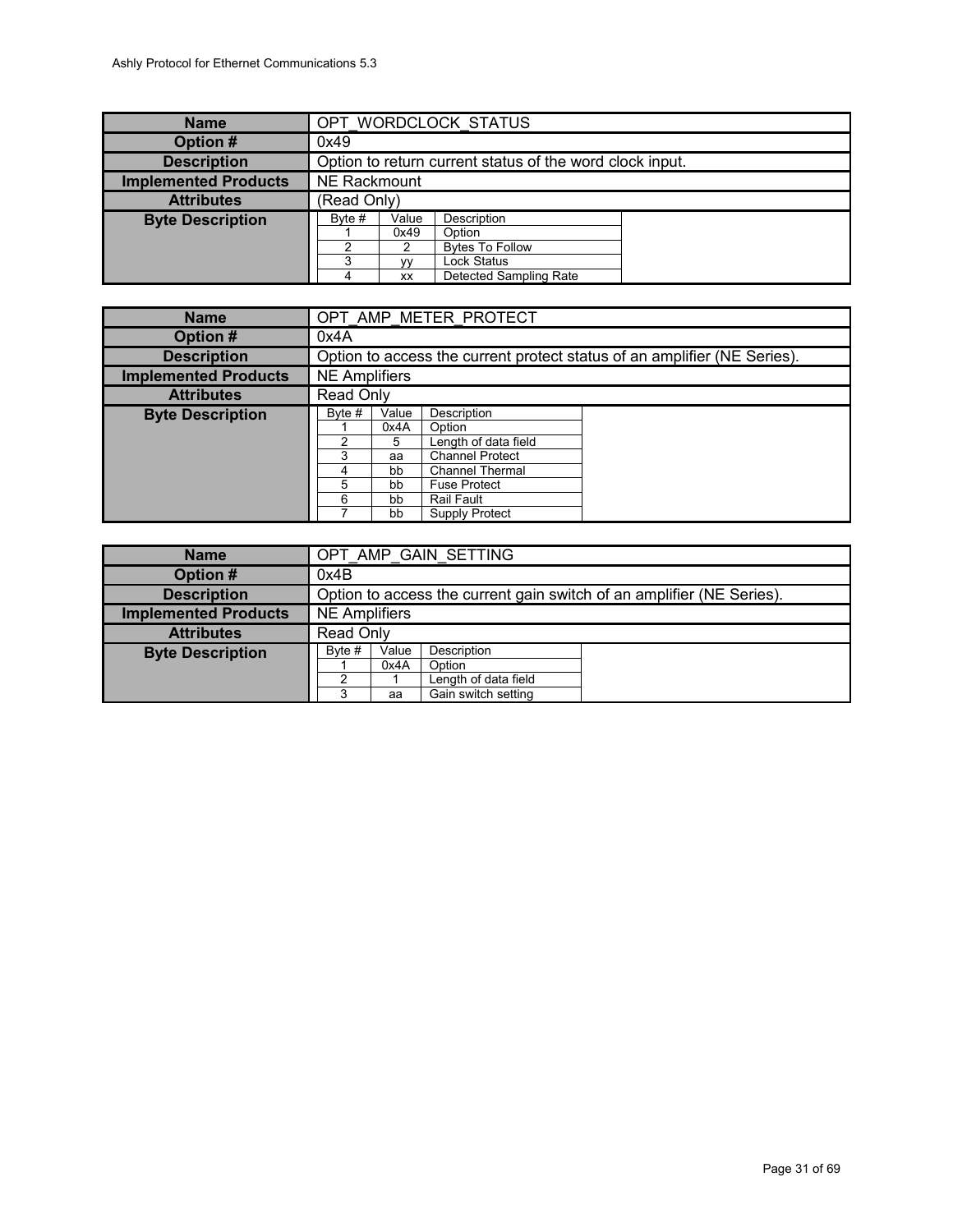<span id="page-31-0"></span>

| <b>Name</b>                 | OPT REMOTE RD8C                                                                                                                                                                                                                                                                                                                                                                                                                                                                                                                                                                                                                                                                                                                                                                                                                                                                      |  |  |  |  |  |  |
|-----------------------------|--------------------------------------------------------------------------------------------------------------------------------------------------------------------------------------------------------------------------------------------------------------------------------------------------------------------------------------------------------------------------------------------------------------------------------------------------------------------------------------------------------------------------------------------------------------------------------------------------------------------------------------------------------------------------------------------------------------------------------------------------------------------------------------------------------------------------------------------------------------------------------------|--|--|--|--|--|--|
| Option #                    | 0x50                                                                                                                                                                                                                                                                                                                                                                                                                                                                                                                                                                                                                                                                                                                                                                                                                                                                                 |  |  |  |  |  |  |
| <b>Description</b>          | This option works with both the RD8C and with the FR-8/16.                                                                                                                                                                                                                                                                                                                                                                                                                                                                                                                                                                                                                                                                                                                                                                                                                           |  |  |  |  |  |  |
|                             | RD8C:<br>The option length is 9 bytes.<br>The fader positions are returned in bytes 4 through 11, as described below.<br>FR-8/16:<br>The option length is 21 bytes.<br>The first eight fader positions are returned in bytes 4 through 11, with the second<br>eight faders positions in bytes 12 through 19.<br>The buttons on the FR-8/16 are treated as a bit array.                                                                                                                                                                                                                                                                                                                                                                                                                                                                                                               |  |  |  |  |  |  |
|                             | Present: (aa)<br>$0 = Not Present$<br>$1-0xFF$ = Present (always present for FR-8/16)                                                                                                                                                                                                                                                                                                                                                                                                                                                                                                                                                                                                                                                                                                                                                                                                |  |  |  |  |  |  |
|                             | Level: (bb)<br>Fader Attenuation Level in dB<br>0 to 124 = 0 to 62dB in 0.5dB increments.<br>Channels 9 through 16 are 0 in the case of a FR-8                                                                                                                                                                                                                                                                                                                                                                                                                                                                                                                                                                                                                                                                                                                                       |  |  |  |  |  |  |
|                             | "Master" button: (cc)<br>$0 = Disengaged$<br>$1 =$ Engaged                                                                                                                                                                                                                                                                                                                                                                                                                                                                                                                                                                                                                                                                                                                                                                                                                           |  |  |  |  |  |  |
|                             | Channel buttons: (dd, ee)<br>The individual bits represent the state of the channel's button (0=Disengaged,<br>$1 = Engaged$ :                                                                                                                                                                                                                                                                                                                                                                                                                                                                                                                                                                                                                                                                                                                                                       |  |  |  |  |  |  |
|                             | $\overline{c}$<br>$\tau$<br>5<br>3<br>$\boldsymbol{0}$<br>bit<br>6<br>4<br>1<br>$\tau$<br>5<br>$\overline{4}$<br>$\mathbf{3}$<br>8<br>6<br>$\overline{c}$<br>$\mathbf{1}$<br>dd:<br>channel<br>9<br>11<br>15 14<br>13 12 <br>10 <sup>1</sup><br>16<br>channel<br>ee:                                                                                                                                                                                                                                                                                                                                                                                                                                                                                                                                                                                                                 |  |  |  |  |  |  |
|                             |                                                                                                                                                                                                                                                                                                                                                                                                                                                                                                                                                                                                                                                                                                                                                                                                                                                                                      |  |  |  |  |  |  |
| <b>Implemented Products</b> | RD8C, FR-8/16                                                                                                                                                                                                                                                                                                                                                                                                                                                                                                                                                                                                                                                                                                                                                                                                                                                                        |  |  |  |  |  |  |
| <b>Attributes</b>           | Read Only                                                                                                                                                                                                                                                                                                                                                                                                                                                                                                                                                                                                                                                                                                                                                                                                                                                                            |  |  |  |  |  |  |
| <b>Byte Description</b>     | Byte #<br>Value<br>Description<br>0x50<br>Option<br>1<br>2<br>9 or 21<br>Length of data field<br>3<br>RD8C or FR-8/16 Present<br>aa<br>4<br>bb<br>RD8C or FR-8/16 Level 1<br>5<br>RD8C or FR-8/16 Level 2<br>bb<br>6<br>RD8C or FR-8/16 Level 3<br>bb<br>7<br>RD8C or FR-8/16 Level 4<br>bb<br>8<br>RD8C or FR-8/16 Level 5<br>bb<br>9<br>bb<br>RD8C or FR-8/16 Level 6<br>10<br>bb<br>RD8C or FR-8/16 Level 7<br>11<br>RD8C or FR-8/16 Level 8<br>bb<br>bb<br>FR-16 Level 9<br>12<br>13<br>FR-16 Level 10<br>bb<br>14<br>bb<br>FR-16 Level 11<br>15<br><b>FR-16 Level 12</b><br>bb<br>16<br><b>FR-16 Level 13</b><br>bb<br>FR-16 Level 14<br>17<br>bb<br>FR-16 Level 15<br>18<br>bb<br>19<br>FR-16 Level 16<br>bb<br>FR-8/16 "Master" Level<br>20<br>bb<br>21<br>FR-8/16 "Master" Button<br>cc<br>22<br>dd<br>FR-8/16 Buttons 1 through 8<br>23<br>FR-16 Buttons 9 through 16<br>ee |  |  |  |  |  |  |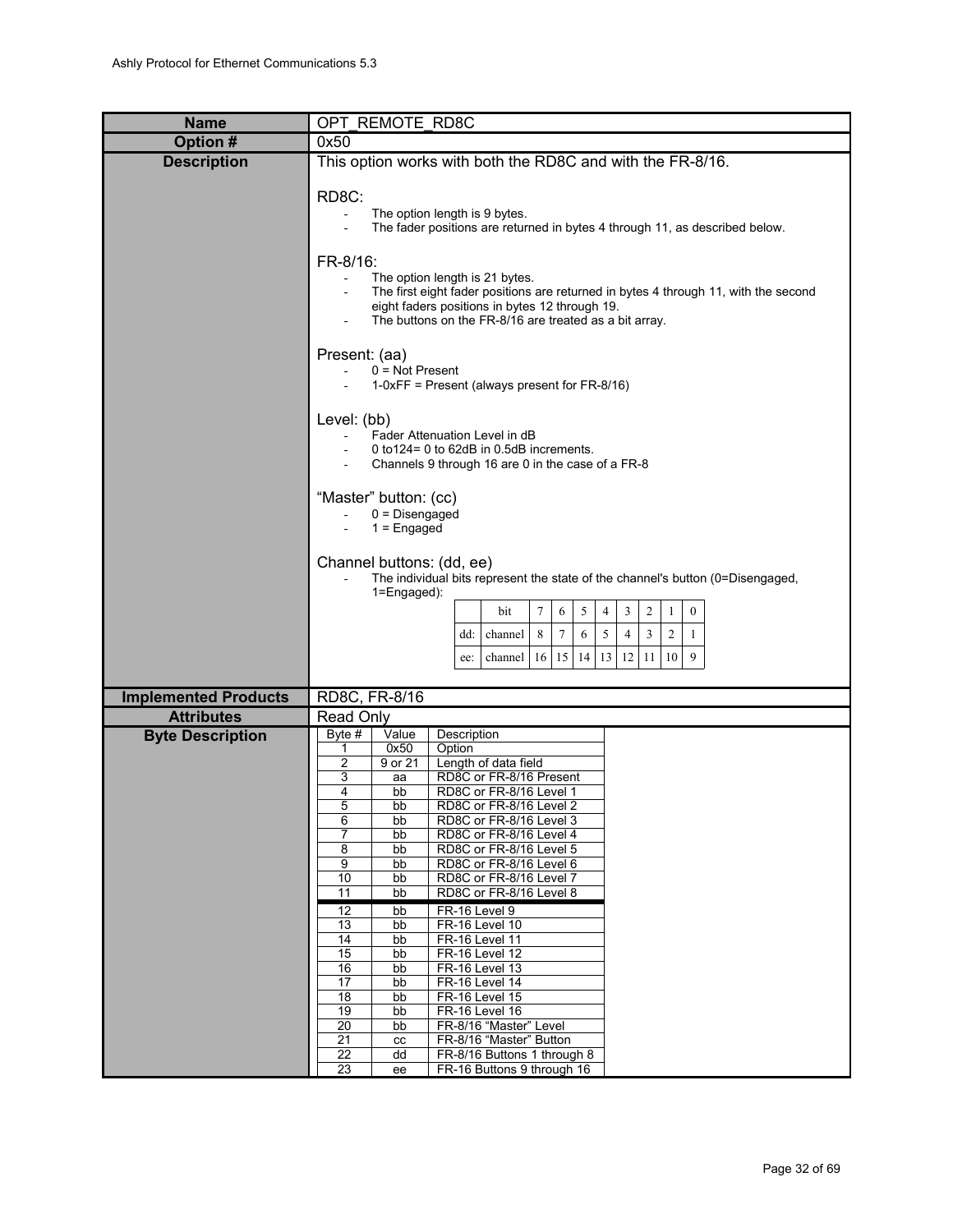<span id="page-32-2"></span>

| <b>Name</b>                 |                                                                                                                                                                                                                                                                                   | OPT REMOTE LEV                                      |  |  |  |  |
|-----------------------------|-----------------------------------------------------------------------------------------------------------------------------------------------------------------------------------------------------------------------------------------------------------------------------------|-----------------------------------------------------|--|--|--|--|
| Option #                    | 0x53                                                                                                                                                                                                                                                                              |                                                     |  |  |  |  |
| <b>Description</b>          |                                                                                                                                                                                                                                                                                   | Option to access the current Rear Panel Attenuators |  |  |  |  |
|                             | Rear Level: (bbbb)<br>Fader Attenuation Level in dB<br>0 to $102 = 0$ to $51$ dB in 0.5dB increments.<br>Anything over 50 is considered Mute                                                                                                                                      |                                                     |  |  |  |  |
| <b>Implemented Products</b> | NE Rackmount                                                                                                                                                                                                                                                                      |                                                     |  |  |  |  |
| <b>Attributes</b>           | Read Only                                                                                                                                                                                                                                                                         |                                                     |  |  |  |  |
| <b>Byte Description</b>     | Byte $#$<br>Value<br>Description<br>0x50<br>Option<br>2<br>Length of data field<br>9<br>3<br>Rear Level 1<br>bb<br>Rear Level 2<br>4<br>bb<br>5<br>Rear Level 3<br>bb<br>6<br>Rear Level 4<br>bb<br>7<br>Rear Level 5<br>bb<br>8<br>Rear Level 6<br>bb<br>9<br>bb<br>Rear Level 7 |                                                     |  |  |  |  |

<span id="page-32-1"></span>

| <b>Name</b>                 |                                                                                                                                                                                                                                                                                        | OPT DEVICE NAME |  |  |  |  |
|-----------------------------|----------------------------------------------------------------------------------------------------------------------------------------------------------------------------------------------------------------------------------------------------------------------------------------|-----------------|--|--|--|--|
| Option #                    | 0x6E                                                                                                                                                                                                                                                                                   |                 |  |  |  |  |
| <b>Description</b>          | Option to access/Modify the Name given to a particular Device. This name<br>is user definable so that any device in the system is easily identifiable.<br>Valid characters are 0x00 and 0x20 to 0x7A. The Name is 20 characters<br>Long. Unused Characters should be filled with 0x00. |                 |  |  |  |  |
| <b>Implemented Products</b> | All Protea NE Products                                                                                                                                                                                                                                                                 |                 |  |  |  |  |
| <b>Attributes</b>           | Read/Write                                                                                                                                                                                                                                                                             |                 |  |  |  |  |
| <b>Byte Description</b>     | Description<br>Byte #<br>Value<br>0x6E<br>Option<br>Length of data field<br>2<br>20<br>Device Name<br>$3 - 23$<br><b>ZZ</b>                                                                                                                                                            |                 |  |  |  |  |

<span id="page-32-0"></span>

| <b>Name</b>                 |                                                                                                                                                                                                                                                                                                            | OPT DEVICE GROUP          |                                                                                             |  |
|-----------------------------|------------------------------------------------------------------------------------------------------------------------------------------------------------------------------------------------------------------------------------------------------------------------------------------------------------|---------------------------|---------------------------------------------------------------------------------------------|--|
| Option #                    | 0x6F                                                                                                                                                                                                                                                                                                       |                           |                                                                                             |  |
| <b>Description</b>          | Option to access/Modify the Group Name given to a particular Device. This<br>name is used in PneS to group Devices into folders. This is purely for<br>display purposes only. Valid characters are 0x00 and 0x20 to 0x7A. The<br>Name is 20 characters Long. Unused Characters should be filled with 0x00. |                           |                                                                                             |  |
| <b>Implemented Products</b> | All Protea NE Products                                                                                                                                                                                                                                                                                     |                           |                                                                                             |  |
| <b>Attributes</b>           | Read/Write                                                                                                                                                                                                                                                                                                 |                           |                                                                                             |  |
| <b>Byte Description</b>     | Byte #<br>2<br>$3 - 23$                                                                                                                                                                                                                                                                                    | Value<br>0x6F<br>20<br>ZZ | Description<br>Option<br>Length of data field<br>Device Group (valid range 0x00, 0x20-0x7A) |  |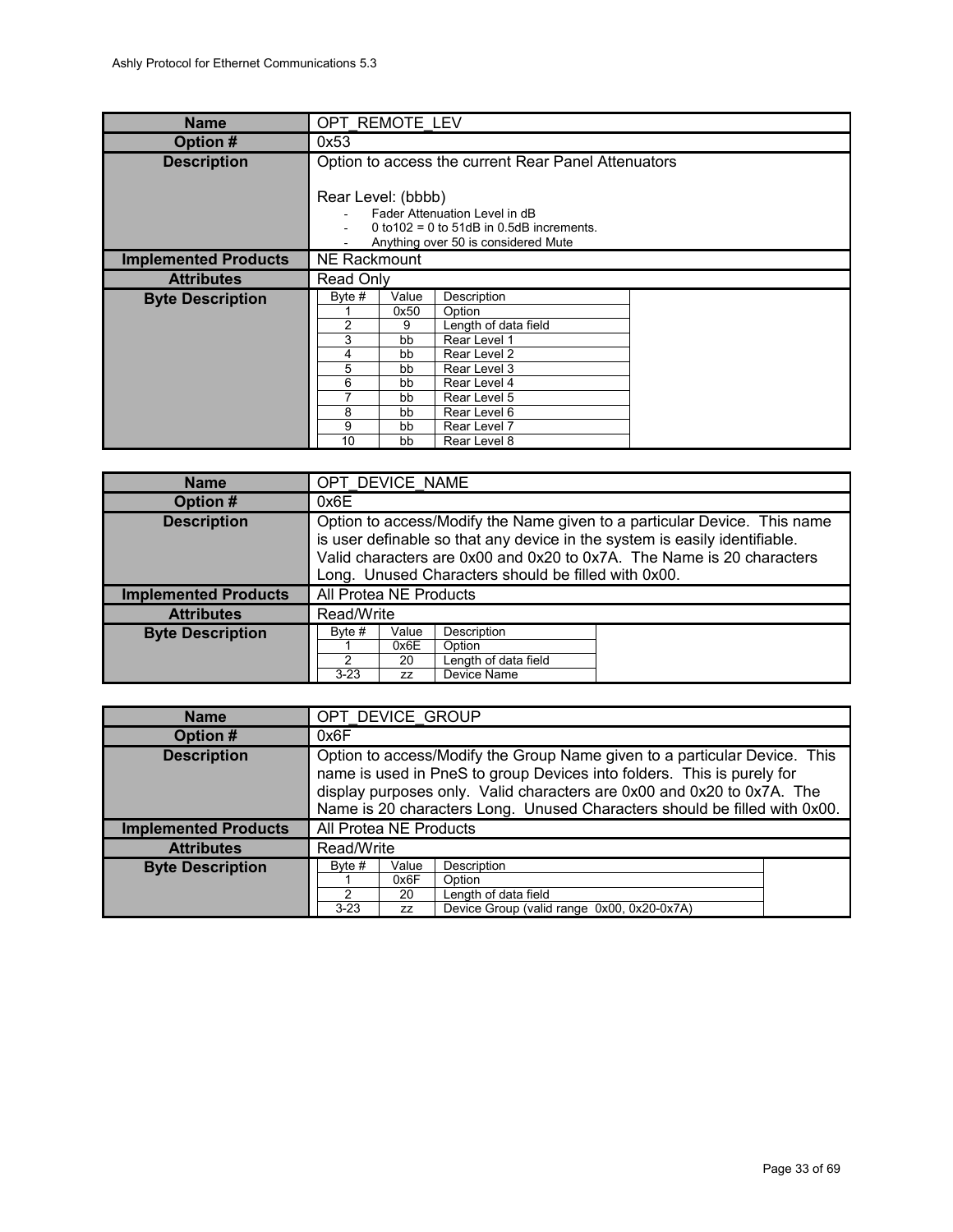<span id="page-33-0"></span>

| <b>Name</b>                 | OPT ILL FRONT                                                                                                                                                                                                                                                                                                       |                            |                                                                                |  |
|-----------------------------|---------------------------------------------------------------------------------------------------------------------------------------------------------------------------------------------------------------------------------------------------------------------------------------------------------------------|----------------------------|--------------------------------------------------------------------------------|--|
| Option #                    | 0x70                                                                                                                                                                                                                                                                                                                |                            |                                                                                |  |
| <b>Description</b>          | Special Option to allow a NE Device to be identified in a rack. When this<br>option is sent to a device the COM Led will turn on and remain lit for a short<br>amount of time, a few seconds. This option can not be read.<br>Illuminate Front Panel: (zz)<br>$0x00 - Do$ nothing<br>0x01 to 0xFF - Turn on COM Led |                            |                                                                                |  |
| <b>Implemented Products</b> | All PE Series Amp Inputs                                                                                                                                                                                                                                                                                            |                            |                                                                                |  |
| <b>Attributes</b>           | <b>Write Only</b>                                                                                                                                                                                                                                                                                                   |                            |                                                                                |  |
| <b>Byte Description</b>     | Byte #<br>2<br>3                                                                                                                                                                                                                                                                                                    | Value<br>0x70<br><b>ZZ</b> | Description<br>Option<br>Length of data field<br><b>Illuminate Front Panel</b> |  |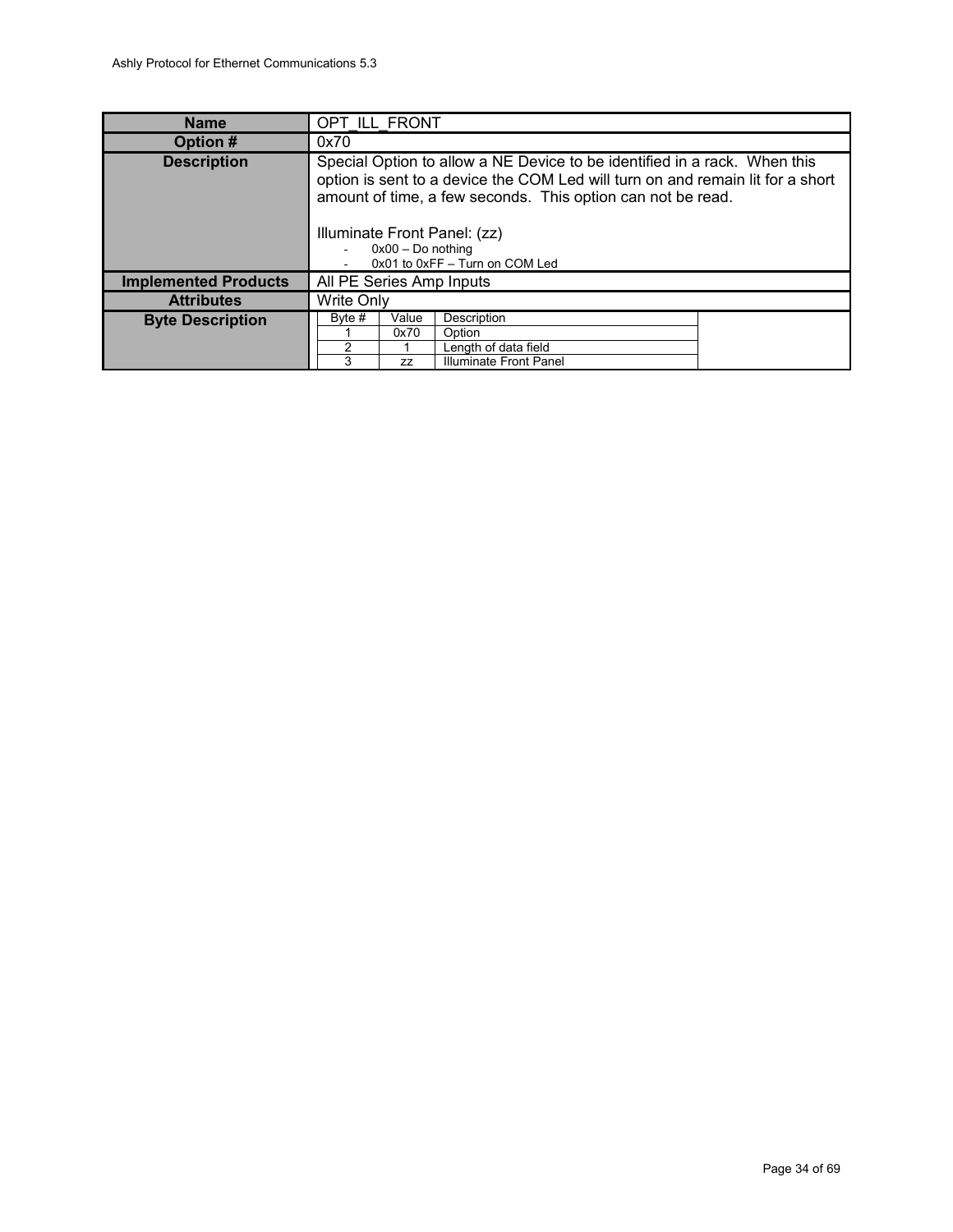<span id="page-34-0"></span>

| <b>Name</b>                 | OPT DEVICE INFO                                                                                                                                                                                                                                                                                                                             |
|-----------------------------|---------------------------------------------------------------------------------------------------------------------------------------------------------------------------------------------------------------------------------------------------------------------------------------------------------------------------------------------|
| Option #                    | 0x71                                                                                                                                                                                                                                                                                                                                        |
| <b>Description</b>          | Option to read the device information for a particular device. This<br>information includes the Device Model Type and also the Firmware<br>Revision:                                                                                                                                                                                        |
|                             | Device Type aa<br>Model Type of the Product<br>$0x06 = ne24.24M$<br>$0x08$ = Standard PE Series Amp Input<br>0x09 = DSPPE Series Amp Input<br>0x0B = CobraNet PE Series Amp Input<br>0x0C = WR5 Active Wall Remote<br>$0x0E = NE$ Rackmount*<br>0x10 = NE Multichannel Amplifiers (4250,4070,8250,8070)*                                    |
|                             | Firmware Revision yz<br>b.c if $b = 1$ , $c = 2$ then firmware Revision = 1.2                                                                                                                                                                                                                                                               |
|                             | Hardware Options*<br>The Products with an * have Hardware Options that may be installed.<br>These are bitwise flags indicating if the option is installed. $1 =$ Installed.                                                                                                                                                                 |
|                             | Model (ee) **                                                                                                                                                                                                                                                                                                                               |
|                             | NE MultiChannel Amplifier Hardware Options<br>0x01 - 8 Channel Amplifier (0 = 4 Channel Amplifier)<br>0x02 - DSP1 Installed (Channels 1-4)<br>0x04 - DSP2 Installed (Channels 5-8)<br>0x08 - CobraNet Installed<br>$0x10 - AES$ Inputs Installed                                                                                            |
|                             | ne24.24M Hardware Options<br>$0x01 -$ Inputs 5-8 Installed<br>0x02 - Inputs 9-12 Installed<br>0x04 - Inputs 13-16 Installed<br>0x08 - Inputs 17-20 Installed<br>0x10 - Outputs 5-8 Installed<br>0x20 - Outputs 9-12 Installed<br>0x40 - Outputs 13-16 Installed<br>0x80 - Outputs 17-20 Installed.<br>0x0100 - Output Logic Card Installed. |
|                             | NE Rackmount Hardware Options<br>0x08 - CobraNet Installed<br>$0x10 - AES$ Inputs Installed<br>0x20 - AES Outputs Installed                                                                                                                                                                                                                 |
|                             | <b>NE Rackmount Models</b><br>$0x00 - Model 4x4$<br>$0x01 - Model 4x8$<br>$0x02 - Model 8x8$<br>0xFF - Unknown Model                                                                                                                                                                                                                        |
| <b>Implemented Products</b> | All Protea NE Products                                                                                                                                                                                                                                                                                                                      |
| <b>Attributes</b>           | Read Only                                                                                                                                                                                                                                                                                                                                   |
| <b>Byte Description</b>     | Byte #<br>Value<br>Description<br>0x71<br>Option<br>1<br>2<br>2<br>Length of data field<br>Device Type<br>3<br>XX<br>4<br>Firmware Revision<br>bc                                                                                                                                                                                           |
|                             | * Products w/ Hardware Options (ME Multi)                                                                                                                                                                                                                                                                                                   |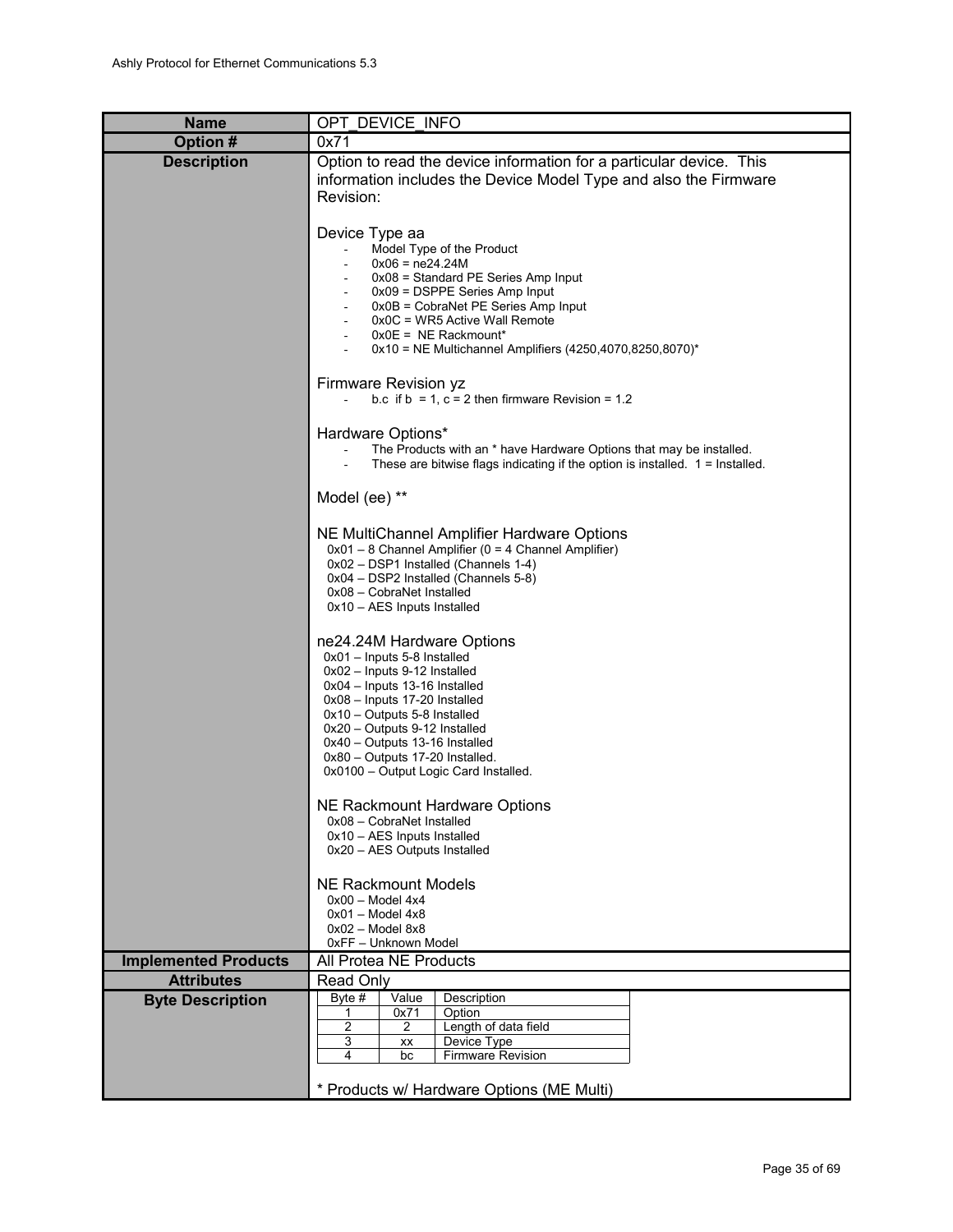| Byte # | Value | Description                                                     |  |
|--------|-------|-----------------------------------------------------------------|--|
|        | 0x71  | Option                                                          |  |
| 2      | 0x03  | Length of data field                                            |  |
| 3      | aa    | Device Type                                                     |  |
| 4      | bc    | <b>Firmware Revision</b>                                        |  |
| 5      | dd    | Hardware Options Installed.                                     |  |
|        |       |                                                                 |  |
|        |       | * Products w/ Hardware Options & Model (NE Rackmount and newer) |  |
| Byte # | Value | Description                                                     |  |
|        | 0x71  | Option                                                          |  |
| 2      | 3     | Length of data field                                            |  |
| 3      | aa    | Device Type                                                     |  |
| 4      | bc    | <b>Firmware Revision</b>                                        |  |
| 5      | dd    | Hardware Options Installed.                                     |  |
| 6      | ee    | Model                                                           |  |

<span id="page-35-0"></span>

| OPT COBRANET INFO                                                                                                                                                                                                                                                                             |  |  |  |
|-----------------------------------------------------------------------------------------------------------------------------------------------------------------------------------------------------------------------------------------------------------------------------------------------|--|--|--|
| 0x78                                                                                                                                                                                                                                                                                          |  |  |  |
| Option to access information about the CM2 Card or CobraNet Chip<br>Installed. This includes firmware information, as well as the Mac address<br>and Description. All of which is read only.                                                                                                  |  |  |  |
| Firmware *:<br>Contains Firmware Number as reported by CobraNet Chip                                                                                                                                                                                                                          |  |  |  |
| Mac:<br>Contains 6 byte, Globally Unique Identifier for CobraNet Chip.<br>Note there is only 1 per CobraNet Card, the two ports are redundant.                                                                                                                                                |  |  |  |
| Description:<br>Firmware Description, as reported by the CobraNet Chip.                                                                                                                                                                                                                       |  |  |  |
| PE Amp CobraNet Input Card                                                                                                                                                                                                                                                                    |  |  |  |
| Read Only                                                                                                                                                                                                                                                                                     |  |  |  |
| Description<br>Byte $#$<br>Value<br>0x78<br>Option<br>??<br>Length of data field (length of desc. $+9$ )<br>$\overline{2}$<br>3<br>Firmware Major<br>XX<br>Firmware Minor<br>4<br>XX<br>5<br><b>Firmware Protocol</b><br>XX<br>$6 - 11$<br><b>MAC</b><br>yy<br>$12 - ??$<br>Description<br>77 |  |  |  |
|                                                                                                                                                                                                                                                                                               |  |  |  |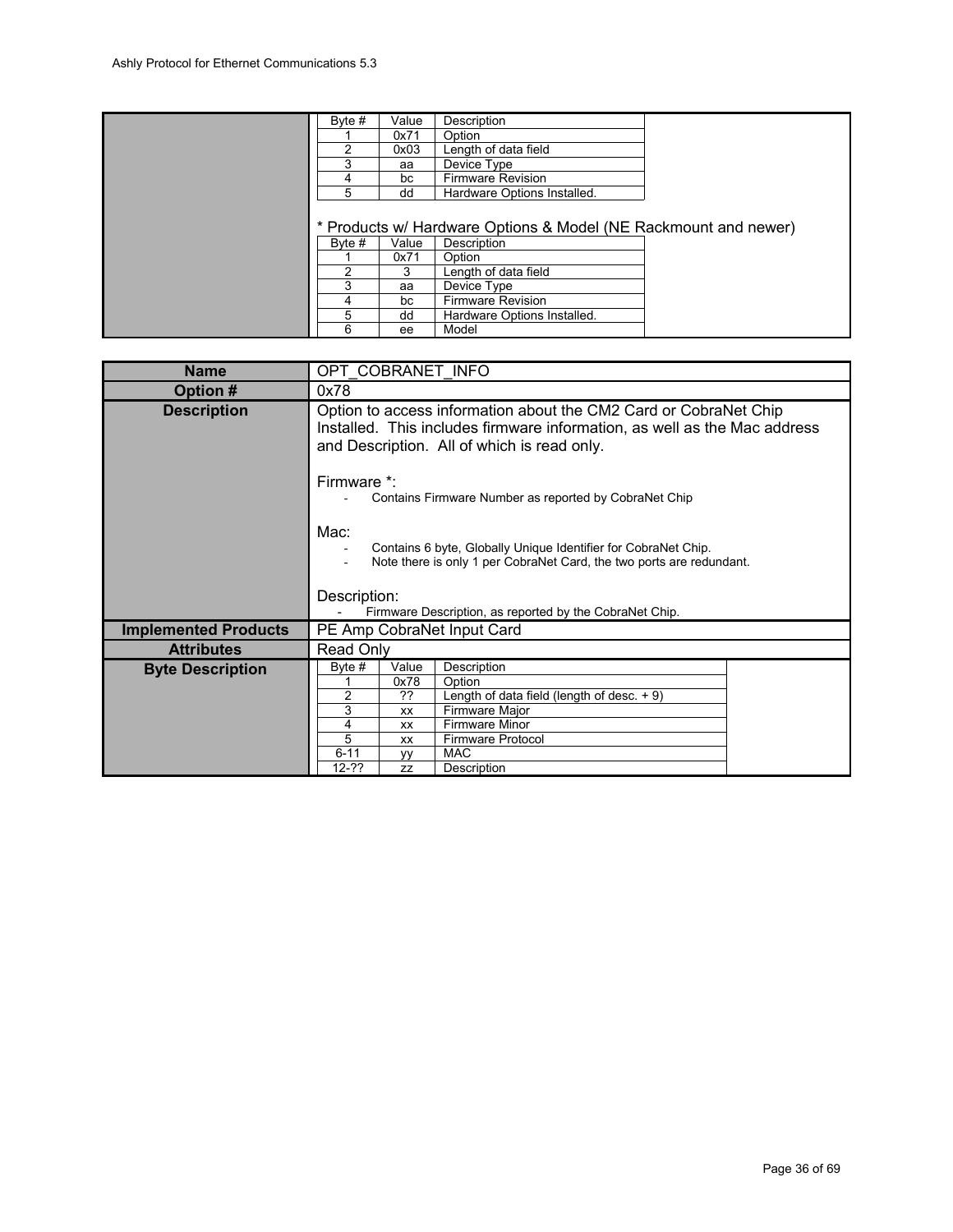<span id="page-36-1"></span>

| <b>Name</b>                 | OPT COBRANET STATUS                                                                                                                                                                                                                                                                                                                      |  |  |
|-----------------------------|------------------------------------------------------------------------------------------------------------------------------------------------------------------------------------------------------------------------------------------------------------------------------------------------------------------------------------------|--|--|
| Option #                    | 0x79                                                                                                                                                                                                                                                                                                                                     |  |  |
| <b>Description</b>          | Option to access the current status of the CobraNet Interface. This includes<br>its conductor Status, Each Ethernet Jack Status as well as the Current<br>Audio Mode and any Error indicators or codes that need to be displayed.                                                                                                        |  |  |
|                             | Conductor Status:<br>$0 = Not Conductor$<br>$1 =$ Conductor<br>All other values undefined                                                                                                                                                                                                                                                |  |  |
| <b>Implemented Products</b> | PE Amp CobraNet Input Card                                                                                                                                                                                                                                                                                                               |  |  |
| <b>Attributes</b>           | Read Only                                                                                                                                                                                                                                                                                                                                |  |  |
| <b>Byte Description</b>     | Description<br>Byte #<br>Value<br>0x79<br>Option<br>2<br>Length of data field<br>14<br>3<br><b>Conductor Status</b><br>XX<br>4<br><b>Current Interface</b><br>XX<br>5<br>Interface 1 Status<br>XX<br>6<br>Interface 2 Status<br>XX<br>7-8<br>Mode Status<br>XX<br>$9 - 12$<br><b>Error Status</b><br>XX<br>$13 - 16$<br>Error Code<br>VV |  |  |

<span id="page-36-0"></span>

| <b>Name</b>                 |                                                            | OPT COBRANET RX STATUS |                                                                 |  |  |
|-----------------------------|------------------------------------------------------------|------------------------|-----------------------------------------------------------------|--|--|
| Option #                    | 0x7A                                                       |                        |                                                                 |  |  |
| <b>Description</b>          |                                                            |                        | Option to access the status of a receiver in a CobraNet Module. |  |  |
|                             |                                                            |                        |                                                                 |  |  |
|                             | Rx Status = 'rxStatus'                                     |                        |                                                                 |  |  |
|                             |                                                            |                        | SubBundleFormat = 'rxSubFormat'                                 |  |  |
|                             |                                                            |                        |                                                                 |  |  |
|                             | Refer to CobraNet Programmers manual for more information. |                        |                                                                 |  |  |
| <b>Implemented Products</b> | PE Amp CobraNet Input Card                                 |                        |                                                                 |  |  |
| <b>Attributes</b>           | <b>Read Only</b>                                           |                        |                                                                 |  |  |
| <b>Byte Description</b>     | Byte #                                                     | Value                  | Description                                                     |  |  |
|                             |                                                            | 0x7A                   | Option                                                          |  |  |
|                             | 2                                                          | 3                      | Length of data field                                            |  |  |
|                             | 3                                                          | XX                     | Receiver Number $(0-3 = 1-4)$                                   |  |  |
|                             | 4                                                          | <b>XX</b>              | Rx Status                                                       |  |  |
|                             | 5                                                          | XX                     | Sub-Bundle Format                                               |  |  |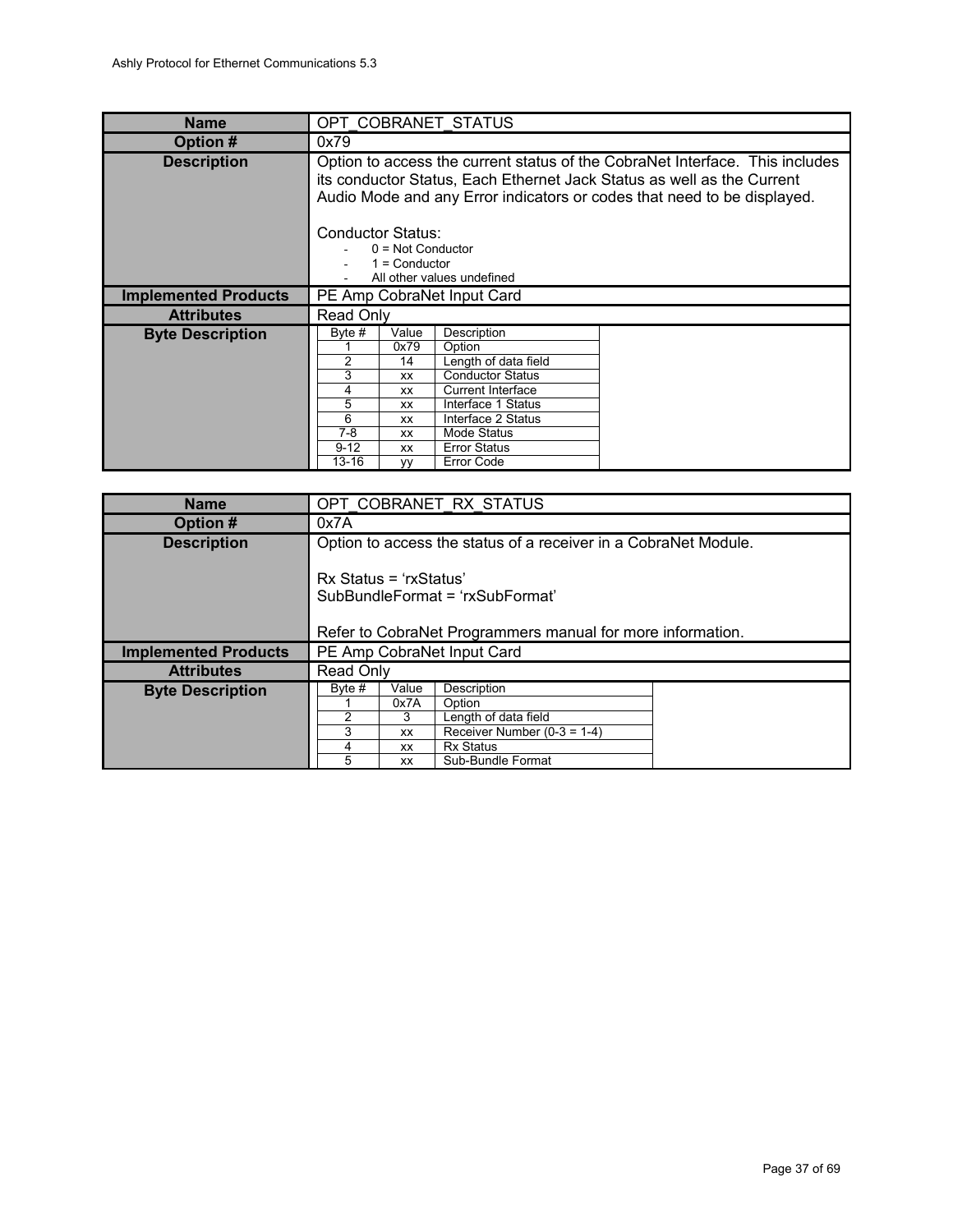<span id="page-37-1"></span>

| <b>Name</b>                 | OPT DSP FUNC PARAMS                                                                                                                                                                                                                                                                                                                                   |  |  |  |  |
|-----------------------------|-------------------------------------------------------------------------------------------------------------------------------------------------------------------------------------------------------------------------------------------------------------------------------------------------------------------------------------------------------|--|--|--|--|
| Option #                    | 0x81                                                                                                                                                                                                                                                                                                                                                  |  |  |  |  |
| <b>Description</b>          | Option to allow access to DSP Function Parameters. This one option is<br>used to access all DSP Function parameters (see Appendix B for a list of<br>valid DSP Options). For each DSP Function Parameter, the first 5 bytes are<br>the same, while the rest vary depending on the DSP Function.                                                       |  |  |  |  |
|                             | <b>DSP Channel Type</b><br>0 = Output Channel<br>$1 =$ Input Channel<br>2 – 0xFF are Undefined and should not be used                                                                                                                                                                                                                                 |  |  |  |  |
|                             | <b>DSP Channel</b><br>Specific Channel Number (0-23 = 1to 24)                                                                                                                                                                                                                                                                                         |  |  |  |  |
|                             | <b>DSP Function</b><br>See Appendix B.                                                                                                                                                                                                                                                                                                                |  |  |  |  |
| <b>Implemented Products</b> | PE Series DSP Input Card                                                                                                                                                                                                                                                                                                                              |  |  |  |  |
| <b>Attributes</b>           | Read/Write                                                                                                                                                                                                                                                                                                                                            |  |  |  |  |
| <b>Byte Description</b>     | Value<br>Byte #<br>Description<br>0x81<br>Option<br>2<br>Length of data field (dependent on function type)<br><b>XX</b><br>3<br>DSP Channel Type $(0 = Output, 1 = Input)$<br><b>VV</b><br>DSP Channel $(0-23 = 1-24)$<br>4<br><b>VV</b><br>5<br>DSP Function (see section on DSP Functions)<br>уу<br>XX<br>XX<br>Parameters Defined by DSP Functions |  |  |  |  |

<span id="page-37-0"></span>

| OPT DSP FUNC METERS                                                                                                                                                                                                                                                                        |  |  |  |  |
|--------------------------------------------------------------------------------------------------------------------------------------------------------------------------------------------------------------------------------------------------------------------------------------------|--|--|--|--|
| 0x82                                                                                                                                                                                                                                                                                       |  |  |  |  |
| Option to allow access to DSP Meter Parameters. This one option is used<br>to access all DSP Function Meters. See Appendix B. for a list of valid DSP<br>Meter Options. Note this only defines the first 5 bytes, the rest are defined<br>in appendix B. Not all DSP Function have Meters! |  |  |  |  |
| <b>DSP Channel Type</b><br>0 = Output Channel<br>$1 =$ Input Channel<br>2 – 0xFF are Undefined and should not be used                                                                                                                                                                      |  |  |  |  |
| <b>DSP Channel</b><br>Specific Channel Number (0-23 = 1to 24)                                                                                                                                                                                                                              |  |  |  |  |
| <b>DSP Function</b>                                                                                                                                                                                                                                                                        |  |  |  |  |
| See Appendix B.                                                                                                                                                                                                                                                                            |  |  |  |  |
| PE Series DSP Input Card                                                                                                                                                                                                                                                                   |  |  |  |  |
| Read Only                                                                                                                                                                                                                                                                                  |  |  |  |  |
| Description<br>Byte #<br>Value<br>0x82<br>Option<br>Length of data field (dependent on function type)<br>2<br>XX<br>3<br>DSP Channel Type $(0 = Output, 1 = Input)$<br><b>VV</b>                                                                                                           |  |  |  |  |
| $\overline{$ DSP Channel (0-23 = 1-24)<br>4<br><b>VV</b>                                                                                                                                                                                                                                   |  |  |  |  |
| 5<br>DSP Function (see section on DSP Functions)<br>уy<br>$\overline{XX}$<br>XX<br>Meters Defined by DSP Functions                                                                                                                                                                         |  |  |  |  |
|                                                                                                                                                                                                                                                                                            |  |  |  |  |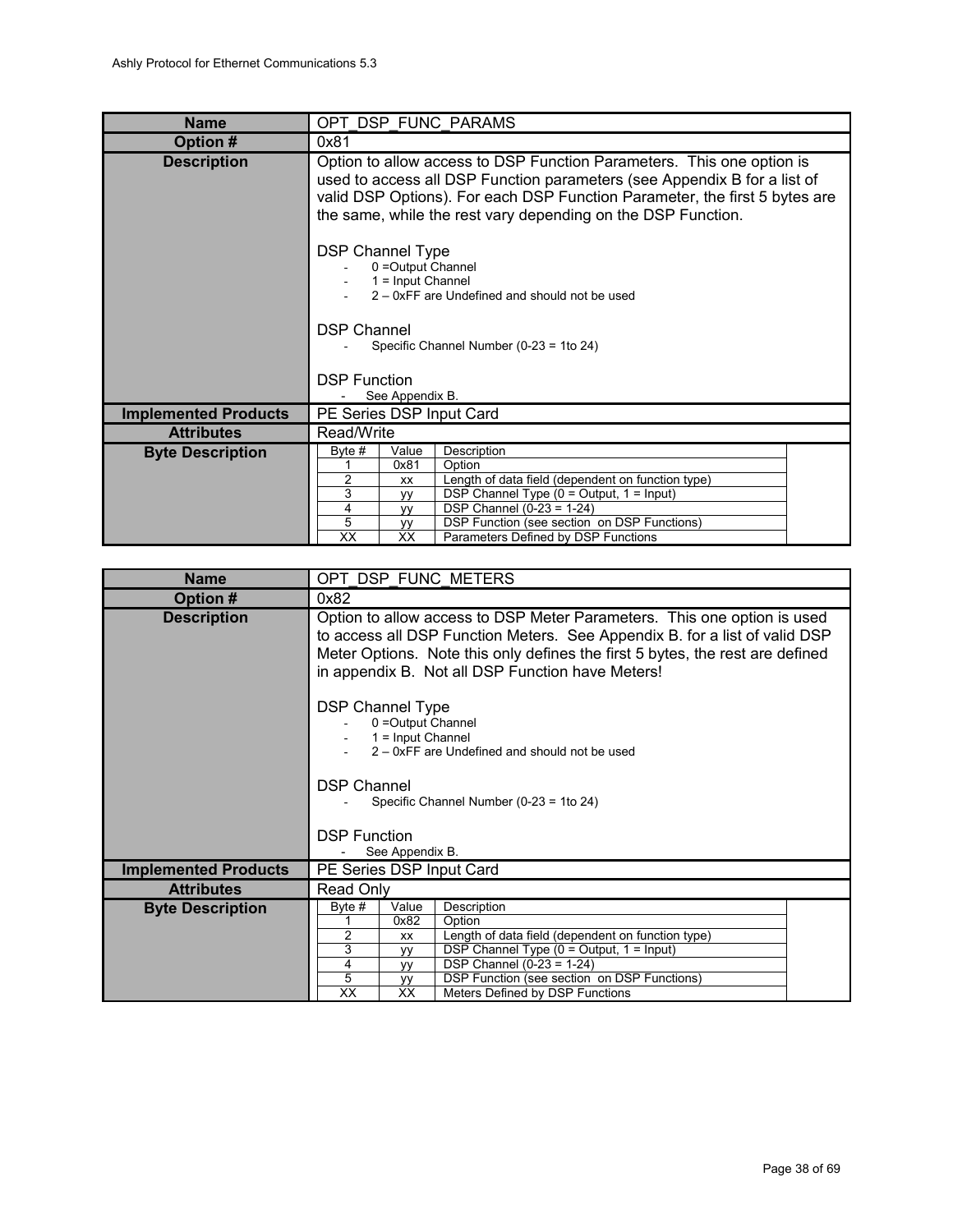<span id="page-38-1"></span>

| <b>Name</b>                 | OPT DSP CHANNEL METER                                                                                                                                                                                                          |  |  |  |  |
|-----------------------------|--------------------------------------------------------------------------------------------------------------------------------------------------------------------------------------------------------------------------------|--|--|--|--|
| Option #                    | 0x88                                                                                                                                                                                                                           |  |  |  |  |
| <b>Description</b>          | Option to access the Meters for DSP Channels. For Output channels this<br>meter is after the last DSP Block before the final Mute. For Input channels<br>this meter is before the input mute.                                  |  |  |  |  |
|                             | <b>DSP Channel Type</b><br>0 = Output Channel<br>$1 =$ Input Channel<br>2 - 0xFF are Undefined and should not be used                                                                                                          |  |  |  |  |
|                             | <b>DSP Channel</b><br>Specific Channel Number (0-23 = 1to 24)                                                                                                                                                                  |  |  |  |  |
|                             | Meter Format:<br>Should Be set to $0 =$ IEEE Format<br>All other values are invalid                                                                                                                                            |  |  |  |  |
|                             | Clip:<br>Indicates if the signal is clipping<br>$1-0xFF = Clipping$<br>$0 = not clipping$                                                                                                                                      |  |  |  |  |
|                             | Meter<br>32 bit IEEE Floating point value where 1.0 = 20dBu<br>$0 = -Inf$                                                                                                                                                      |  |  |  |  |
| <b>Implemented Products</b> | PE Series DSP Input Card                                                                                                                                                                                                       |  |  |  |  |
| <b>Attributes</b>           | Read/Write                                                                                                                                                                                                                     |  |  |  |  |
| <b>Byte Description</b>     | Description<br>Byte #<br>Value<br>Option<br>0x88<br>1<br>Length of data field (dependent on function type)<br>2<br>8<br>DSP Channel Type<br>3<br>X<br><b>DSP Channel</b><br>4<br>х<br>5<br>Meter Format<br>x<br>6<br>Clip<br>х |  |  |  |  |
|                             | $7 - 10$<br>Meter<br>X                                                                                                                                                                                                         |  |  |  |  |

<span id="page-38-0"></span>

| <b>Name</b>                 | OPT END                                                                   |
|-----------------------------|---------------------------------------------------------------------------|
| Option #                    | 0xFF                                                                      |
| <b>Description</b>          | Required Option at the end of all Messages.                               |
|                             | This is a special option in that it doesn't have a following length byte. |
| <b>Implemented Products</b> | All Protea NE Products                                                    |
| <b>Attributes</b>           | N/A                                                                       |
| <b>Byte Description</b>     | Byte #<br>Value<br>Description                                            |
|                             | Option User<br>0xFF                                                       |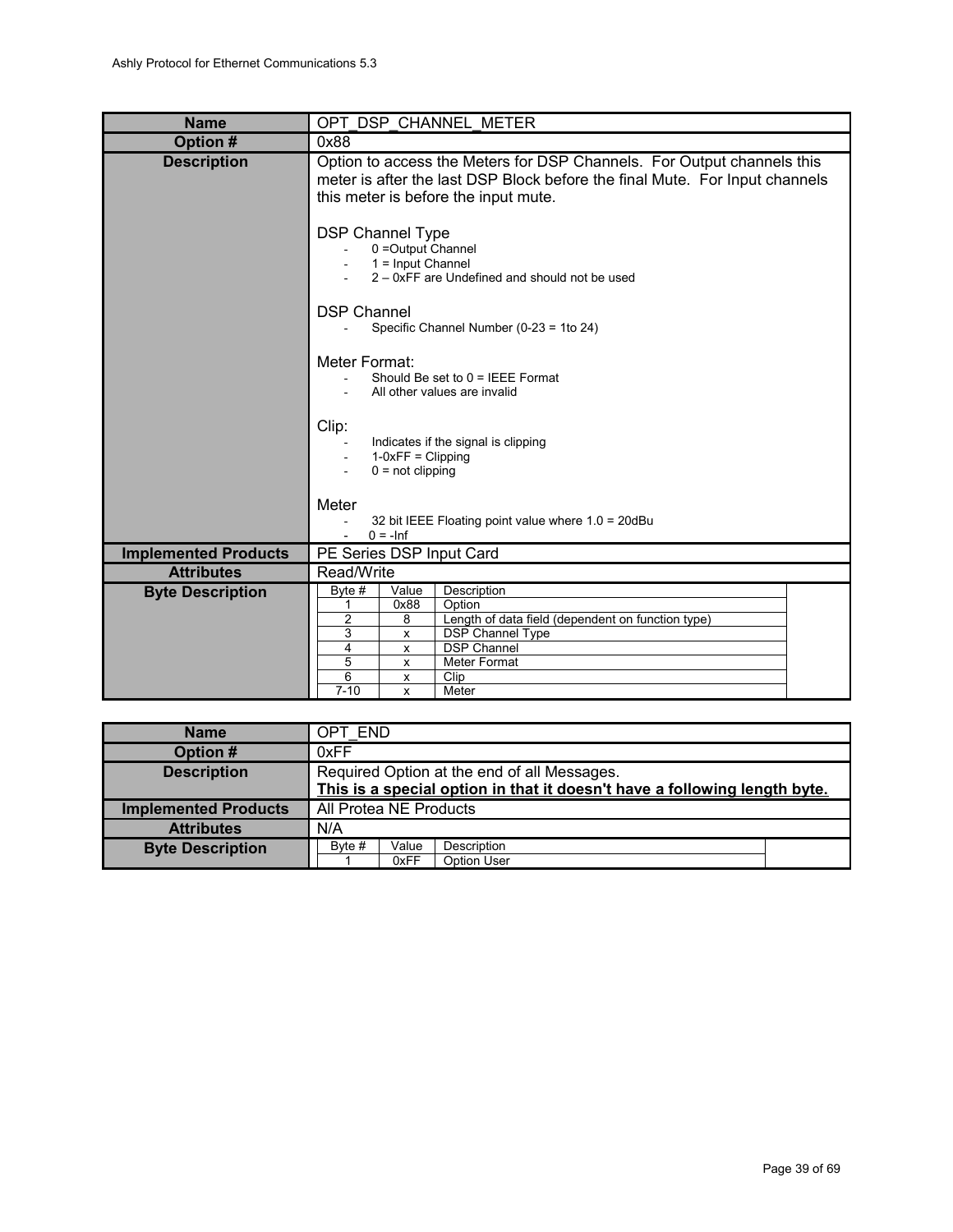# **DSP Sub-Functions**

The DSP Functions are grouped under a single set of options to handle parameters, meters, link group assignment and block assignment. This section defines the different parameters/ meters available for the different functions as well as what the function Identifier is for a particular function

| 0x00 | FUNC NONE                       |
|------|---------------------------------|
| 0x01 | <b>FUNC GEQ28</b>               |
| 0x02 | <b>FUNC SIG GEN</b>             |
| 0x03 | <b>FUNC AUTOLEV</b>             |
| 0x04 | <b>FUNC DUCKER</b>              |
| 0x05 | FUNC<br>LIMITER                 |
| 0x06 | <b>FUNC GATE</b>                |
| 0x07 | <b>FUNC PEQ2</b>                |
| 0x08 | <b>FUNC PEQ4</b>                |
| 0x09 | <b>FUNC</b><br>PEO6             |
| 0x0A | <b>FUNC PEQ10</b>               |
| 0x0C | <b>FUNC PEQ15</b>               |
| 0x0F | <b>FUNC HPF</b>                 |
| 0x10 | <b>FUNC</b><br><b>LPF</b>       |
| 0x11 | <b>FUNC DELAY BASE</b>          |
| 0x12 | <b>FUNC DELAY EXTRA</b>         |
| 0x13 | FUNC MIXER X IN                 |
| 0x17 | <b>FUNC</b><br><b>GAIN</b>      |
| 0x1A | <b>FUNC METER</b>               |
| 0x1F | <b>FUNC CLIP LIMITER</b>        |
| 0x20 | <b>FUNC GEQ31</b>               |
| 0x21 | <b>FUNC</b><br><b>WR5 LEVEL</b> |
| 0x22 | <b>FUNC REMOTE LEVEL</b>        |
| 0x25 | <b>FUNC PREAMP</b>              |
| 0x26 | <b>FUNC FBS CTRL</b>            |
| 0x28 | <b>FUNC ANC</b>                 |
| 0x64 | FUNC GAIN VCA ASSIGNMENT        |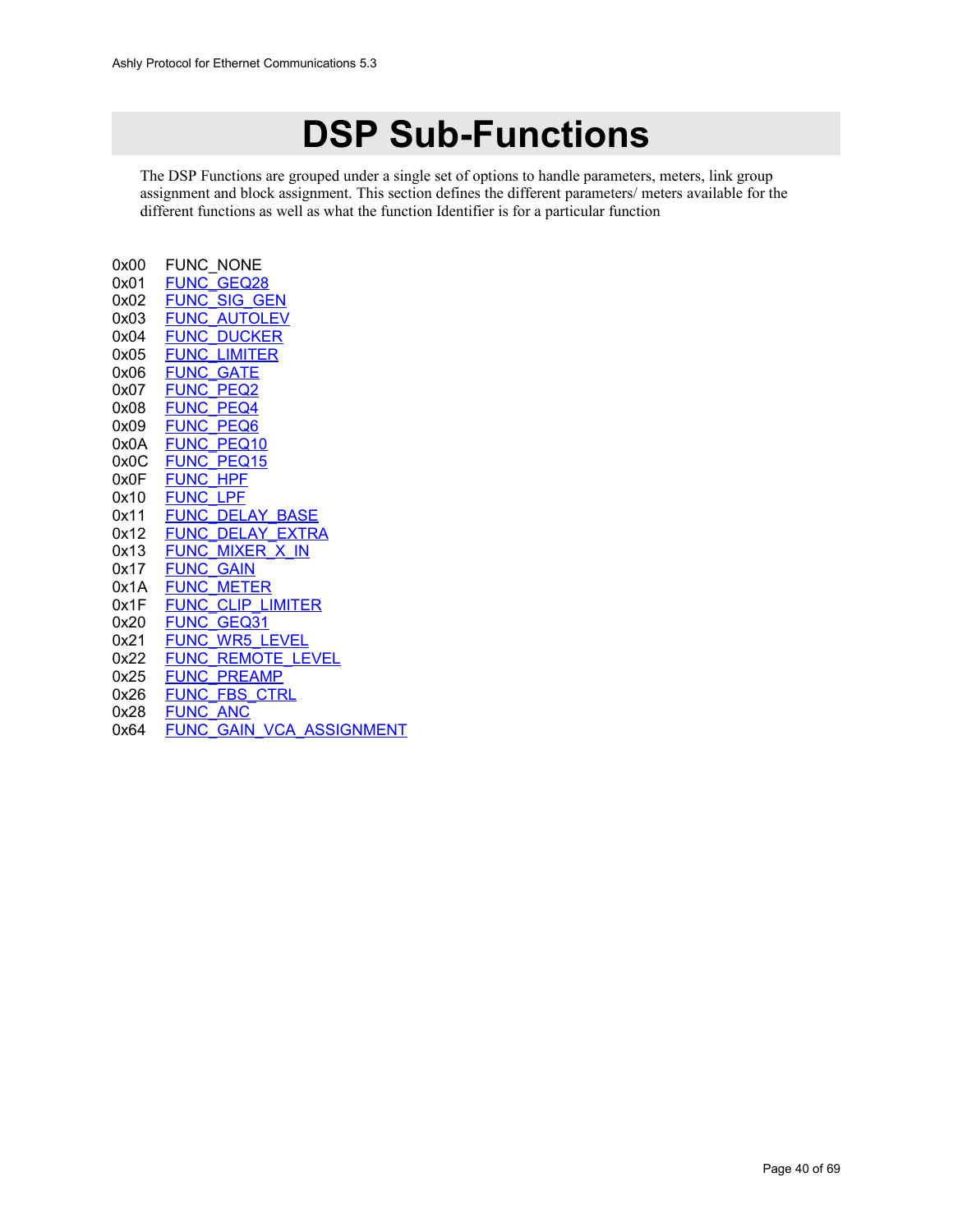<span id="page-40-0"></span>

| <b>Name</b>                 | FUNC GEQ28                                                                                 |  |  |  |  |  |  |  |
|-----------------------------|--------------------------------------------------------------------------------------------|--|--|--|--|--|--|--|
| Option #                    | 0x01                                                                                       |  |  |  |  |  |  |  |
| <b>Description</b>          | Graphic EQ w/ 28 Bands DSP Function. This DSP function has a lot of                        |  |  |  |  |  |  |  |
|                             | data, as it must control 28 filters. The request only requires the first 5 bits.           |  |  |  |  |  |  |  |
|                             |                                                                                            |  |  |  |  |  |  |  |
|                             | Bypass: (aa)                                                                               |  |  |  |  |  |  |  |
|                             | Will Set the GEQ Bypass Status<br>0 = Active (Not Bypassed)                                |  |  |  |  |  |  |  |
|                             | $1-255 = Bypass$                                                                           |  |  |  |  |  |  |  |
|                             |                                                                                            |  |  |  |  |  |  |  |
|                             | GEQ Type: (bb)                                                                             |  |  |  |  |  |  |  |
|                             | Selects the Type of GEQ Filter to use<br>$0 =$ Constant Q                                  |  |  |  |  |  |  |  |
|                             | $1$ = Proportional Q                                                                       |  |  |  |  |  |  |  |
|                             | All other values unsupported.                                                              |  |  |  |  |  |  |  |
|                             |                                                                                            |  |  |  |  |  |  |  |
|                             | GEQ Q: (cc)<br>Q of each GEQ Band<br>$\sim$                                                |  |  |  |  |  |  |  |
|                             | 59 = $\frac{1}{4}$ Octave to 71 = $\frac{1}{2}$ Oct, step = 1/48 Oct.                      |  |  |  |  |  |  |  |
|                             | 0-58 are unsupported,                                                                      |  |  |  |  |  |  |  |
|                             | 72-255 are unsupported                                                                     |  |  |  |  |  |  |  |
|                             | Band x Level: (xxxx)                                                                       |  |  |  |  |  |  |  |
|                             | Boost/Cut for each of the 28 Bands                                                         |  |  |  |  |  |  |  |
|                             | 8042 to 8342 = -15dB to +15dB in .1dB steps                                                |  |  |  |  |  |  |  |
| <b>Implemented Products</b> | PE Series DSP (v1.0+), PE4/8, NE Rackmount                                                 |  |  |  |  |  |  |  |
| <b>Function Parameters</b>  | Byte $#$<br>Value<br>Description<br><b>Option DSP Function Parameters</b><br>0x81<br>1     |  |  |  |  |  |  |  |
| <b>Byte Description</b>     | 2<br>62<br>Length of data field                                                            |  |  |  |  |  |  |  |
|                             | 3<br>DSP Channel Type (0 = Output, 1 = Input)<br>yу                                        |  |  |  |  |  |  |  |
|                             | DSP Channel (0-255 = channels $1-256$ )<br>4<br>уу<br>Function: GEQ                        |  |  |  |  |  |  |  |
|                             | 5<br>0x01<br>6<br><b>Bypass</b><br>SS                                                      |  |  |  |  |  |  |  |
|                             | 7<br>GEQ Type<br>tt                                                                        |  |  |  |  |  |  |  |
|                             | 8<br>GEQ Q<br>XX                                                                           |  |  |  |  |  |  |  |
|                             | $9 - 10$<br>Band 1 Level (31Hz)<br><b>XXXX</b><br>$11 - 12$<br>Band 2 Level<br><b>XXXX</b> |  |  |  |  |  |  |  |
|                             | $13 - 14$<br>Band 3 Level<br><b>XXXX</b>                                                   |  |  |  |  |  |  |  |
|                             | $15 - 16$<br>Band 4 Level<br><b>XXXX</b>                                                   |  |  |  |  |  |  |  |
|                             | $17 - 18$<br>Band 5 Level<br><b>XXXX</b><br>19-20<br>Band 6 Level<br><b>XXXX</b>           |  |  |  |  |  |  |  |
|                             | $21 - 22$<br>Band 7 Level<br><b>XXXX</b>                                                   |  |  |  |  |  |  |  |
|                             | 23-24<br>Band 8 Level<br>XXXX                                                              |  |  |  |  |  |  |  |
|                             | 25-26<br>Band 9 Level<br><b>XXXX</b><br>27-28<br>Band 10 Level<br><b>XXXX</b>              |  |  |  |  |  |  |  |
|                             | 29-30<br>Band 11 Level<br><b>XXXX</b>                                                      |  |  |  |  |  |  |  |
|                             | 31-32<br>Band 12 Level<br><b>XXXX</b>                                                      |  |  |  |  |  |  |  |
|                             | 33-34<br>Band 13 Level<br><b>XXXX</b><br>35-36<br>Band 14 Level<br><b>XXXX</b>             |  |  |  |  |  |  |  |
|                             | 37-38<br>Band 15 Level<br><b>XXXX</b>                                                      |  |  |  |  |  |  |  |
|                             | 39-40<br>Band 16 Level<br><b>XXXX</b>                                                      |  |  |  |  |  |  |  |
|                             | 41-42<br>Band 17 Level<br><b>XXXX</b><br>43-44<br>Band 18 Level<br><b>XXXX</b>             |  |  |  |  |  |  |  |
|                             | 45-46<br>Band 19 Level<br><b>XXXX</b>                                                      |  |  |  |  |  |  |  |
|                             | 47-48<br>Band 20 Level<br><b>XXXX</b>                                                      |  |  |  |  |  |  |  |
|                             | 49-50<br>Band 21 Level<br><b>XXXX</b><br>51-52<br>Band 22 Level<br><b>XXXX</b>             |  |  |  |  |  |  |  |
|                             | 53-54<br>Band 23 Level<br><b>XXXX</b>                                                      |  |  |  |  |  |  |  |
|                             | 55-56<br>Band 24 Level<br><b>XXXX</b>                                                      |  |  |  |  |  |  |  |
|                             | 57-58<br>Band 25 Level<br><b>XXXX</b><br>59-60<br>Band 26 Level<br><b>XXXX</b>             |  |  |  |  |  |  |  |
|                             | 61-62<br>Band 27 Level<br><b>XXXX</b>                                                      |  |  |  |  |  |  |  |
|                             | 63-64<br>Band 28 Level (16Khz)<br>XXXX                                                     |  |  |  |  |  |  |  |
| <b>Function Meters</b>      | None                                                                                       |  |  |  |  |  |  |  |
| <b>Byte Description</b>     |                                                                                            |  |  |  |  |  |  |  |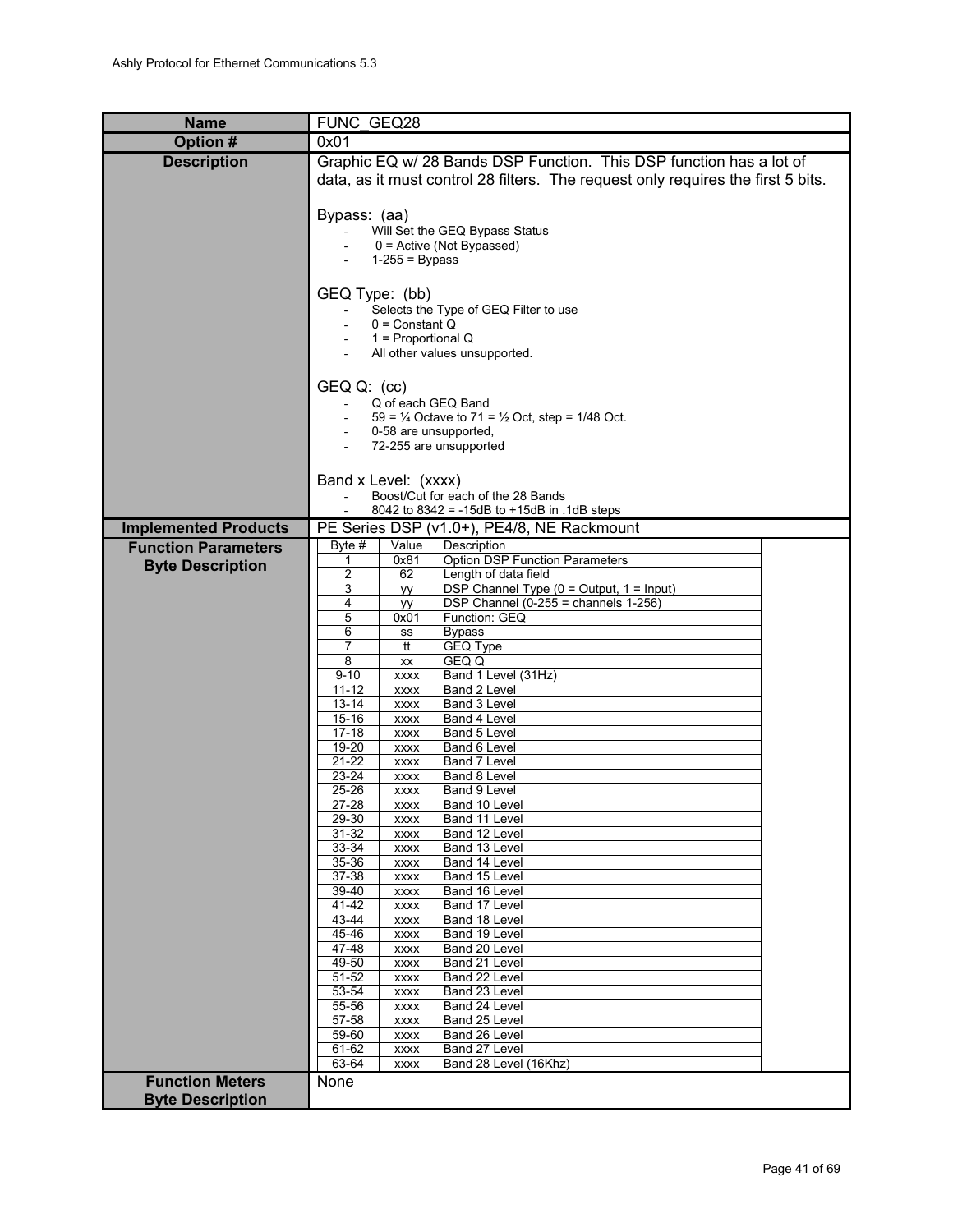<span id="page-41-0"></span>

| <b>Name</b>                 |                       | FUNC SIG GEN |                                                           |  |  |  |
|-----------------------------|-----------------------|--------------|-----------------------------------------------------------|--|--|--|
| Option #                    | 0x02                  |              |                                                           |  |  |  |
| <b>Description</b>          |                       |              |                                                           |  |  |  |
| <b>Implemented Products</b> | PE Series DSP (v1.0+) |              |                                                           |  |  |  |
| <b>Function Parameters</b>  | Byte #                | Value        | Description                                               |  |  |  |
| <b>Byte Description</b>     |                       | 0x81         | <b>Option DSP Function Parameters</b>                     |  |  |  |
|                             | 2                     | 9            | Length of data field                                      |  |  |  |
|                             | 3                     | <b>XX</b>    | Channel Type $(0 = Output, 1 = Input)$                    |  |  |  |
|                             | 4                     | XX           | Channel (0-24= 1-25)                                      |  |  |  |
|                             | 5                     | 0x02         | <b>Function Signal Generator</b>                          |  |  |  |
|                             | 6                     | SS           | Bypass: $0 = active$ : $0x1$ -FF = bypass                 |  |  |  |
|                             |                       | XX           | Signal Type $(0 = Sine, 1 = White Noise, 2 = Pink Noise)$ |  |  |  |
|                             | $8-9$                 | <b>XXXX</b>  | Signal Freq $(20 - 20,000)$                               |  |  |  |
|                             | $10 - 11$             | <b>XXXX</b>  | Signal Level (7692 - 8392 = -50dBu to + 20dBu) $0 =$ OFF  |  |  |  |
| <b>Function Meters</b>      | None                  |              |                                                           |  |  |  |
| <b>Byte Description</b>     |                       |              |                                                           |  |  |  |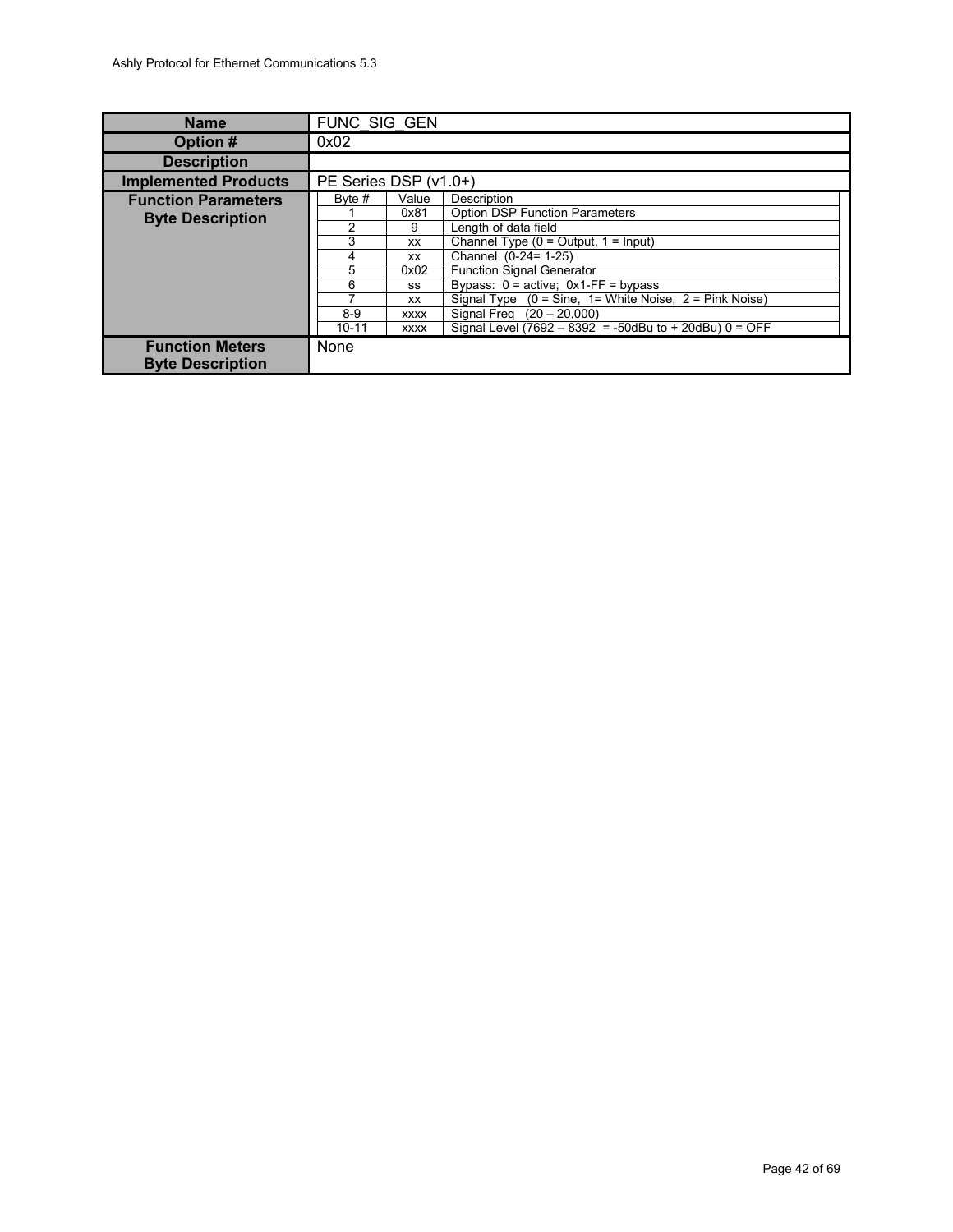<span id="page-42-0"></span>

| <b>Name</b>                 |                                                                                                   | FUNC AUTO LEV           |                                                                                                                   |  |  |  |  |  |
|-----------------------------|---------------------------------------------------------------------------------------------------|-------------------------|-------------------------------------------------------------------------------------------------------------------|--|--|--|--|--|
| Option #                    | 0x03                                                                                              |                         |                                                                                                                   |  |  |  |  |  |
| <b>Description</b>          |                                                                                                   |                         | AutoLeveler Function. This attempts to maintain the output level at a given                                       |  |  |  |  |  |
|                             | <b>Target Level</b>                                                                               |                         |                                                                                                                   |  |  |  |  |  |
|                             |                                                                                                   |                         |                                                                                                                   |  |  |  |  |  |
|                             | Target Level:                                                                                     |                         | 60 to $120 = -40$ dBu to $+20$ dBu                                                                                |  |  |  |  |  |
|                             |                                                                                                   |                         | Level that AutoLeveler will attempt to achieve.                                                                   |  |  |  |  |  |
|                             |                                                                                                   |                         |                                                                                                                   |  |  |  |  |  |
|                             |                                                                                                   | Threshold below target: | 70 to $100 = -30$ to 0dB below target level                                                                       |  |  |  |  |  |
|                             |                                                                                                   |                         | Target - Threshold below Target is the level at which the AutoLeveler will begin to                               |  |  |  |  |  |
|                             |                                                                                                   | apply gain.             |                                                                                                                   |  |  |  |  |  |
|                             | Ratio:                                                                                            |                         |                                                                                                                   |  |  |  |  |  |
|                             | $\blacksquare$                                                                                    | Compression ratio.      |                                                                                                                   |  |  |  |  |  |
|                             |                                                                                                   |                         | The Higher the ratio, the more aggressive the AutoLeveler                                                         |  |  |  |  |  |
|                             |                                                                                                   |                         | The Higher the ratio the higher the maximum gain that will be applied.<br>0 to 6 = 1.2, 1.5, 2, 3, 4, 6, 10: to 1 |  |  |  |  |  |
|                             |                                                                                                   |                         |                                                                                                                   |  |  |  |  |  |
|                             |                                                                                                   | Gain Increase Rate:     |                                                                                                                   |  |  |  |  |  |
|                             |                                                                                                   |                         | Rate at which the AutoLeveler increases Gain<br>0 to 7 = $5,10,20,50,100,200,500,100$ s ms/dB                     |  |  |  |  |  |
|                             |                                                                                                   |                         |                                                                                                                   |  |  |  |  |  |
|                             |                                                                                                   | Gain Decrease Rate:     |                                                                                                                   |  |  |  |  |  |
|                             | $\sim$                                                                                            |                         | Rate at which the AutoLeveler decreases Gain<br>0 to 7 = $5,10,20,50,100,200,500,100$ s ms/dB                     |  |  |  |  |  |
|                             |                                                                                                   |                         |                                                                                                                   |  |  |  |  |  |
|                             | Hold Time:                                                                                        |                         |                                                                                                                   |  |  |  |  |  |
|                             | Time after the level falls below threshold that gain is maintained.<br>0 to $6 = 0$ to 6 seconds. |                         |                                                                                                                   |  |  |  |  |  |
|                             |                                                                                                   |                         |                                                                                                                   |  |  |  |  |  |
|                             | Meter Format                                                                                      |                         |                                                                                                                   |  |  |  |  |  |
|                             |                                                                                                   |                         | Currently Only IEEE Floating Point Meter format is supported                                                      |  |  |  |  |  |
|                             |                                                                                                   | Leave at 0              |                                                                                                                   |  |  |  |  |  |
|                             | Input Meter                                                                                       |                         |                                                                                                                   |  |  |  |  |  |
|                             |                                                                                                   |                         | Input Signal Level in floating point, $1.0 = +20$ dBu                                                             |  |  |  |  |  |
|                             | Gain/Attenuation                                                                                  |                         |                                                                                                                   |  |  |  |  |  |
|                             |                                                                                                   |                         | Gain/ Attenuation value 1.0 = 0dBu Gain/Attenuation                                                               |  |  |  |  |  |
| <b>Implemented Products</b> | <b>NE Rackmount</b>                                                                               |                         |                                                                                                                   |  |  |  |  |  |
| <b>Function Parameters</b>  | Byte #                                                                                            | Value                   | Description                                                                                                       |  |  |  |  |  |
| <b>Byte Description</b>     | 1<br>2                                                                                            | 0x81<br>10              | <b>Option DSP Function Parameters</b><br>Length of data field                                                     |  |  |  |  |  |
|                             | 3                                                                                                 | уу                      | Channel Type $(0 = Output, 1 = Input)$                                                                            |  |  |  |  |  |
|                             | 4<br>5                                                                                            | yy<br>0x03              | Channel (0-24= 1-25)<br>Function Auto Leveler                                                                     |  |  |  |  |  |
|                             | 6                                                                                                 | aa                      | Bypass ( $0 =$ active; $0x1$ -FF = bypass)                                                                        |  |  |  |  |  |
|                             | 7<br>8                                                                                            | bb                      | <b>Target Level</b><br>Threshold                                                                                  |  |  |  |  |  |
|                             | 9                                                                                                 | cc<br>dd                | Ratio                                                                                                             |  |  |  |  |  |
|                             | 10                                                                                                | ee                      | Gain Increase Rate                                                                                                |  |  |  |  |  |
|                             | 11<br>12                                                                                          | ff<br>gg                | Gain Decrease Rate<br>Hold time                                                                                   |  |  |  |  |  |
| <b>Function Meters</b>      | Byte #                                                                                            | Value                   | Description                                                                                                       |  |  |  |  |  |
| <b>Byte Description</b>     | 1<br>$\overline{2}$                                                                               | 0x82<br>12              | <b>Option DSP Function Meters</b><br>Length of data field (dependent on function type)                            |  |  |  |  |  |
|                             | 3                                                                                                 | yу                      | DSP Channel Type (0 = Output, 1 = Input)                                                                          |  |  |  |  |  |
|                             | 4                                                                                                 | yу                      | DSP Channel $(0-255)$ = channels 1-256)                                                                           |  |  |  |  |  |
|                             | 5<br>6                                                                                            | 0x05<br>XX              | Function: Limiter<br>Meter Format                                                                                 |  |  |  |  |  |
|                             | $7 - 10$                                                                                          | <b>ZZZZZZZZZ</b>        | <b>Input Meter</b>                                                                                                |  |  |  |  |  |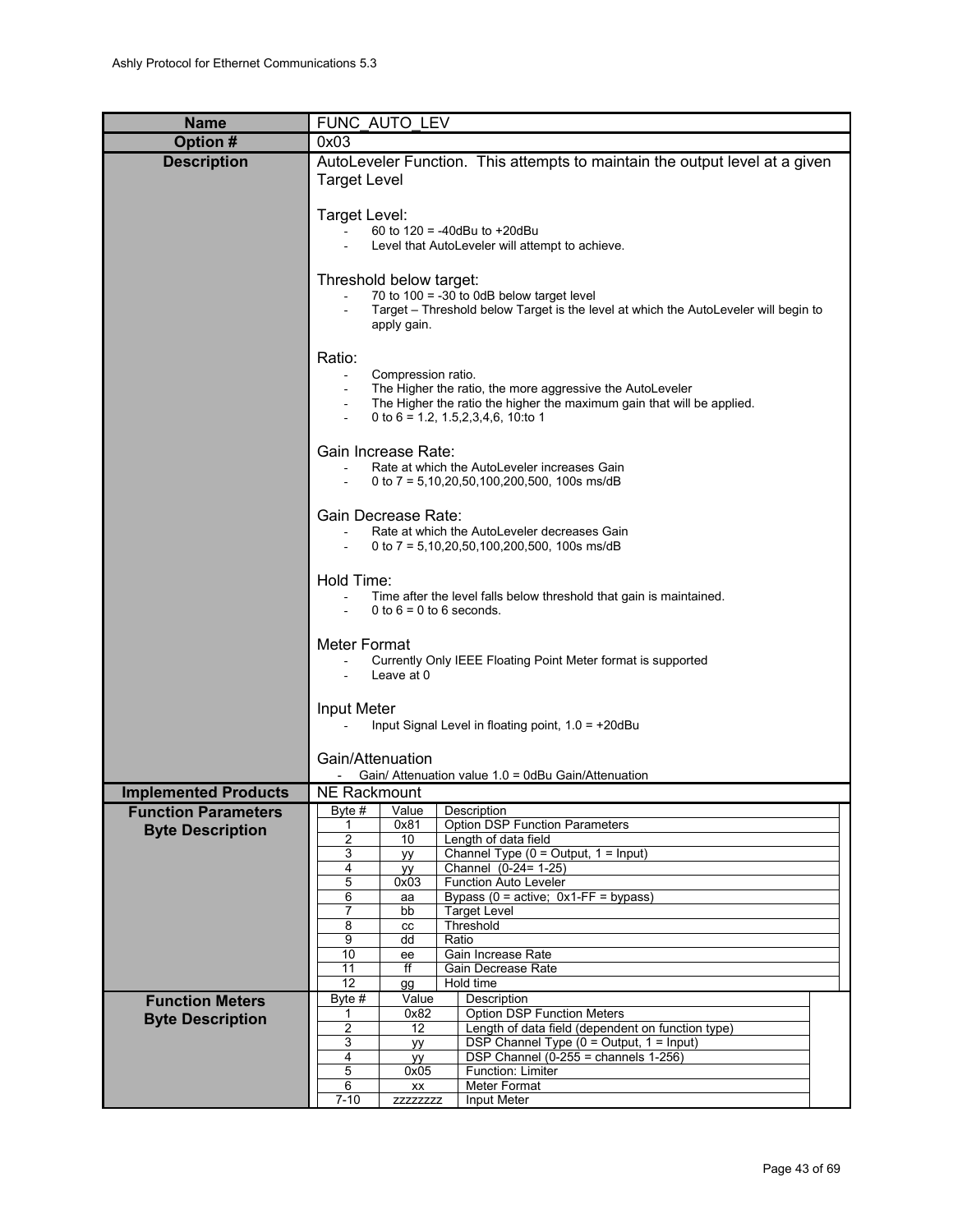<span id="page-43-0"></span>

|                             | $11 - 14$                                                              | ZZZZZZZZZ                             |       | Gain/Attenuation                                                                           |  |  |  |  |  |
|-----------------------------|------------------------------------------------------------------------|---------------------------------------|-------|--------------------------------------------------------------------------------------------|--|--|--|--|--|
|                             |                                                                        |                                       |       |                                                                                            |  |  |  |  |  |
| <b>Name</b>                 | FUNC DUCKER                                                            |                                       |       |                                                                                            |  |  |  |  |  |
| Option #                    | 0x04                                                                   |                                       |       |                                                                                            |  |  |  |  |  |
| <b>Description</b>          |                                                                        |                                       |       | Option to modify the Ducker Function in the DSP. This does not set the                     |  |  |  |  |  |
|                             |                                                                        |                                       |       | Block location however it will adjust all parameters. All parameters must be               |  |  |  |  |  |
|                             | set.                                                                   |                                       |       |                                                                                            |  |  |  |  |  |
|                             |                                                                        |                                       |       |                                                                                            |  |  |  |  |  |
|                             | Bypass: (aa)                                                           |                                       |       |                                                                                            |  |  |  |  |  |
|                             |                                                                        | 0 - Function is Active (not Bypassed) |       |                                                                                            |  |  |  |  |  |
|                             | 1 to 0xFF = Function is Bypassed (will not duck or be ducked)          |                                       |       |                                                                                            |  |  |  |  |  |
|                             |                                                                        |                                       |       |                                                                                            |  |  |  |  |  |
|                             | Threshold: (bb)                                                        |                                       |       |                                                                                            |  |  |  |  |  |
|                             |                                                                        |                                       |       | Point at which channel Begins Ducking other channels<br>20 to $120 = -80$ dBu to $+20$ dBu |  |  |  |  |  |
|                             |                                                                        | 1dB Increments                        |       |                                                                                            |  |  |  |  |  |
|                             |                                                                        |                                       |       | All other values are invalid and will cause the value to be saturated.                     |  |  |  |  |  |
|                             |                                                                        |                                       |       |                                                                                            |  |  |  |  |  |
|                             | Depth: (cc)                                                            |                                       |       |                                                                                            |  |  |  |  |  |
|                             |                                                                        |                                       |       | Amount of Attenuation applied when a channel is ducked                                     |  |  |  |  |  |
|                             |                                                                        |                                       |       | 0 to 31 = 0dB to $-30$ dB, and Infinity (off)                                              |  |  |  |  |  |
|                             |                                                                        |                                       |       |                                                                                            |  |  |  |  |  |
|                             |                                                                        | Release rate: (dd)                    |       | The rate at which attenuation is decreased.                                                |  |  |  |  |  |
|                             |                                                                        |                                       |       | 0 to 7 = 5, 10, 20, 50, 100, 200, 500 and 1000ms/dB                                        |  |  |  |  |  |
|                             |                                                                        |                                       |       |                                                                                            |  |  |  |  |  |
|                             | Ducker Type: (ee)                                                      |                                       |       |                                                                                            |  |  |  |  |  |
|                             | The Type of Ducker                                                     |                                       |       |                                                                                            |  |  |  |  |  |
|                             |                                                                        | 0 - High Priority<br>1 - Low Priority |       |                                                                                            |  |  |  |  |  |
|                             |                                                                        | 2 – Filibuster                        |       |                                                                                            |  |  |  |  |  |
|                             |                                                                        | 3 - Program                           |       |                                                                                            |  |  |  |  |  |
|                             |                                                                        |                                       |       |                                                                                            |  |  |  |  |  |
|                             | All other values will saturate to 1000ms/dB and are considered invalid |                                       |       |                                                                                            |  |  |  |  |  |
| <b>Implemented Products</b> |                                                                        |                                       |       | NE Rackmount, PE Multi Channel Amp                                                         |  |  |  |  |  |
| <b>Function Parameters</b>  | Byte #                                                                 | Value                                 |       | Description                                                                                |  |  |  |  |  |
| <b>Byte Description</b>     | 1<br>2                                                                 | 0x81<br>8                             |       | <b>Option DSP Function Parameters</b><br>Length of data field                              |  |  |  |  |  |
|                             | 3                                                                      | yy                                    |       | DSP Channel Type $(0 = Output, 1 = Input)$                                                 |  |  |  |  |  |
|                             | 4                                                                      | <b>yy</b>                             |       | DSP Channel (0-255 = channels $1-256$ )                                                    |  |  |  |  |  |
|                             | 5                                                                      | 0x04                                  |       | Function: Ducker                                                                           |  |  |  |  |  |
|                             | 6<br>$\overline{7}$                                                    | aa<br>bb                              |       | <b>Bypass</b><br>Threshold                                                                 |  |  |  |  |  |
|                             | 8                                                                      | cc                                    | Depth |                                                                                            |  |  |  |  |  |
|                             | 9                                                                      | dd                                    |       | Release rate                                                                               |  |  |  |  |  |
|                             | 10                                                                     | ee                                    |       | Ducker Type                                                                                |  |  |  |  |  |
| <b>Function Meters</b>      | $B$ yte #                                                              | Value<br>0x82                         |       | Description<br><b>Option DSP Function Meters</b>                                           |  |  |  |  |  |
| <b>Byte Description</b>     | 2                                                                      | 9                                     |       | Length of data field (dependent on function type)                                          |  |  |  |  |  |
|                             | 3                                                                      | yy                                    |       | DSP Channel Type (0 = Output, 1 = Input)                                                   |  |  |  |  |  |
|                             | $\overline{4}$<br>5                                                    | yy<br>0x04                            |       | DSP Channel (0-255 = channels $1-256$ )<br>Function: Ducker                                |  |  |  |  |  |
|                             | 6                                                                      | XX                                    |       | Meter Format                                                                               |  |  |  |  |  |
|                             |                                                                        |                                       |       | Ducking Status (0 = Normal, 1= Ducked, 2 = Ducking, 3-FF =                                 |  |  |  |  |  |
|                             | 7                                                                      | ZZ                                    |       | undefined)                                                                                 |  |  |  |  |  |
|                             | $8 - 11$                                                               | ZZZZZZZZZ                             |       | Input Meter                                                                                |  |  |  |  |  |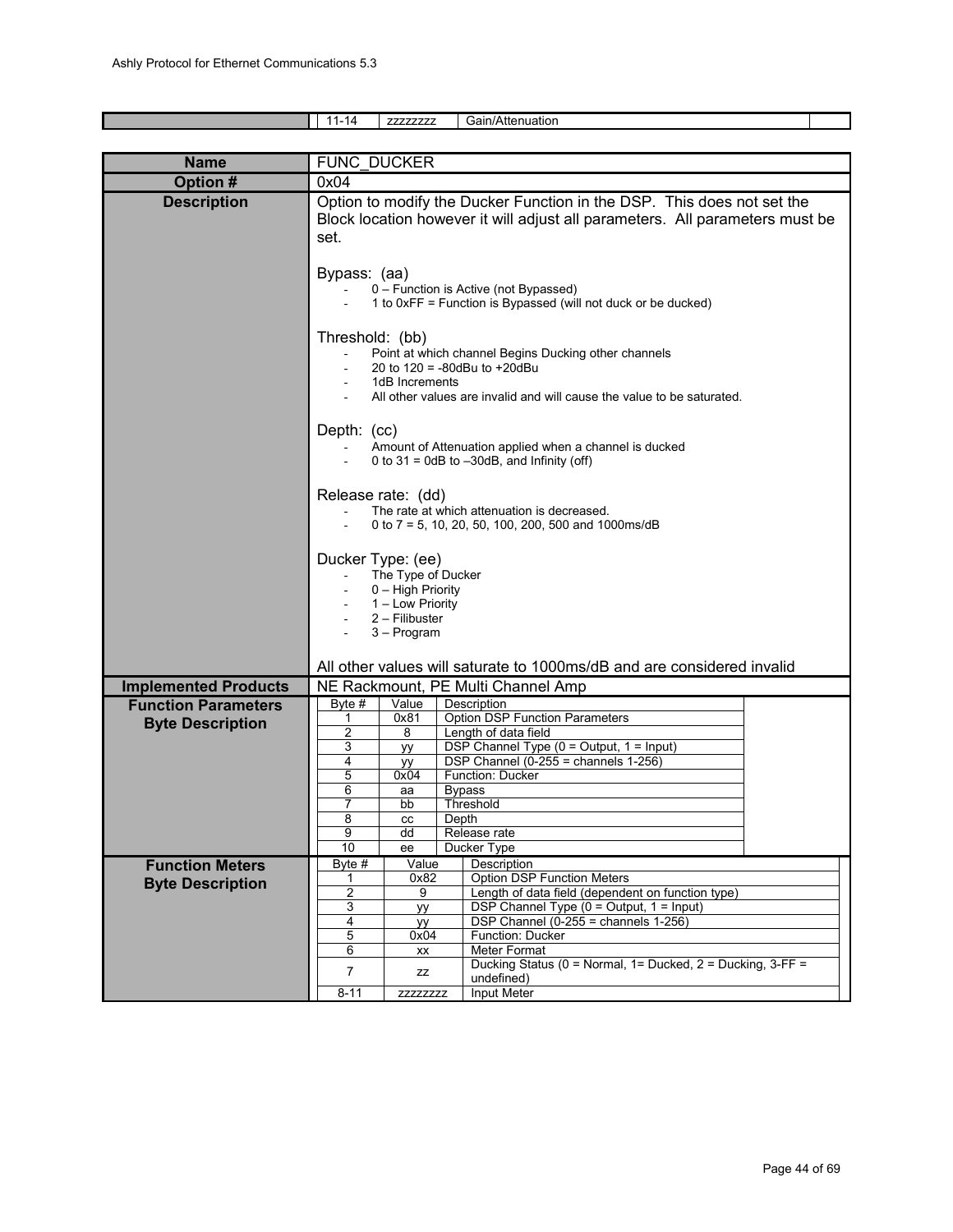<span id="page-44-0"></span>

| <b>Name</b>                                           | <b>FUNC LIMITER</b>                                                                                                                                                                                                                                                                  |
|-------------------------------------------------------|--------------------------------------------------------------------------------------------------------------------------------------------------------------------------------------------------------------------------------------------------------------------------------------|
| <b>DSP Function #</b>                                 | 0x05                                                                                                                                                                                                                                                                                 |
| <b>Description</b>                                    | Option to modify the Limiter Function in the DSP. This does not set the<br>Block location however it will adjust all parameters. All parameters must be<br>set.                                                                                                                      |
|                                                       | Bypass: (aa)<br>0 - Function is Active (not Bypassed)<br>1 to 0xFF = Function is Bypassed                                                                                                                                                                                            |
|                                                       | Threshold: (bb)<br>Point at which Limiting Begins<br>80 to 120 = -20dBu to +20dBu<br>1dB Increments<br>All other values are invalid and will cause the value to be saturated.                                                                                                        |
|                                                       | Ratio: (cc)<br>Ratio of Input Gain to Output Gain<br>$\sim$<br>0 to 8 = $1.2, 1.5, 2, 3, 4, 6, 10, 20$ , Inf to 1<br>All other values will saturate to Inf:1                                                                                                                         |
|                                                       | Attack rate: (dd)<br>Rate at which attenuation is increased<br>0 to 7 = $0.2, 0.5, 1, 2, 5, 10, 20, 50$ ms/dB<br>All other values will saturate to 50ms/dB                                                                                                                           |
|                                                       | Release rate: (ee)<br>The rate at which attenuation is decreased.<br>0 to 7 = 5, 10, 20, 50, 100, 200, 500 and 1000ms/dB<br>All other values will saturate to 1000ms/dB and are considered invalid                                                                                   |
|                                                       | Attenuation Bus: (ff)<br>The attenuation of multiple comp/limiters may be linked together with this option.<br>The highest attenuation of all limiters on a bus is applied to all limiters.<br>$0 =$ None (no attenuation bus)<br>$1$ = Attenuation Bus 1<br>$2$ = Attenuation Bus 2 |
|                                                       | Type: $(gg)$<br>Compressor/Limiter Type determines how the attenuation is calculated<br>$0 =$ Peak Detector used to calculate attenuation.<br>1 = Average Detector used to calculate attenuation.                                                                                    |
|                                                       | Meter Format:<br>Currently only 1 Meter format is supported. That format is IEEE floating point.                                                                                                                                                                                     |
| <b>Implemented Products</b>                           | PE Series DSP (v1.0+), NE Rackmount, PE Multi Channel Amp                                                                                                                                                                                                                            |
| <b>Function Parameters</b><br><b>Byte Description</b> | Value<br>Description<br>Byte #<br><b>Option DSP Function Parameters</b><br>0x81<br>1<br>2<br>Length of data field<br>10<br>DSP Channel Type (0 = Output, 1 = Input)<br>3<br><b>yy</b><br>DSP Channel $(0-23 = 1-24)$<br>4<br>уу                                                      |
|                                                       | 5<br>Function: Limiter<br>0x05<br>6<br><b>Bypass</b><br>аа<br>7<br>Threshold<br>bb<br>8<br>Ratio<br>cc<br>9<br>Attack rate<br>dd<br>10<br>Release rate<br>ee                                                                                                                         |
|                                                       | 11<br><b>Attenuation Bus</b><br>ff<br>$\overline{12}$<br>Type<br>gg                                                                                                                                                                                                                  |
| <b>Function Meters</b>                                | Description<br>Byte #<br>Value                                                                                                                                                                                                                                                       |
| <b>Byte Description</b>                               | <b>Option DSP Function Meters</b><br>0x82<br>1<br>2<br>Length of data field (dependent on function type)<br>6                                                                                                                                                                        |
|                                                       | 3<br>DSP Channel Type (0 = Output, 1 = Input)<br><b>yy</b>                                                                                                                                                                                                                           |
|                                                       | DSP Channel $(0-255)$ = channels $1-256$ )<br>4<br>yy                                                                                                                                                                                                                                |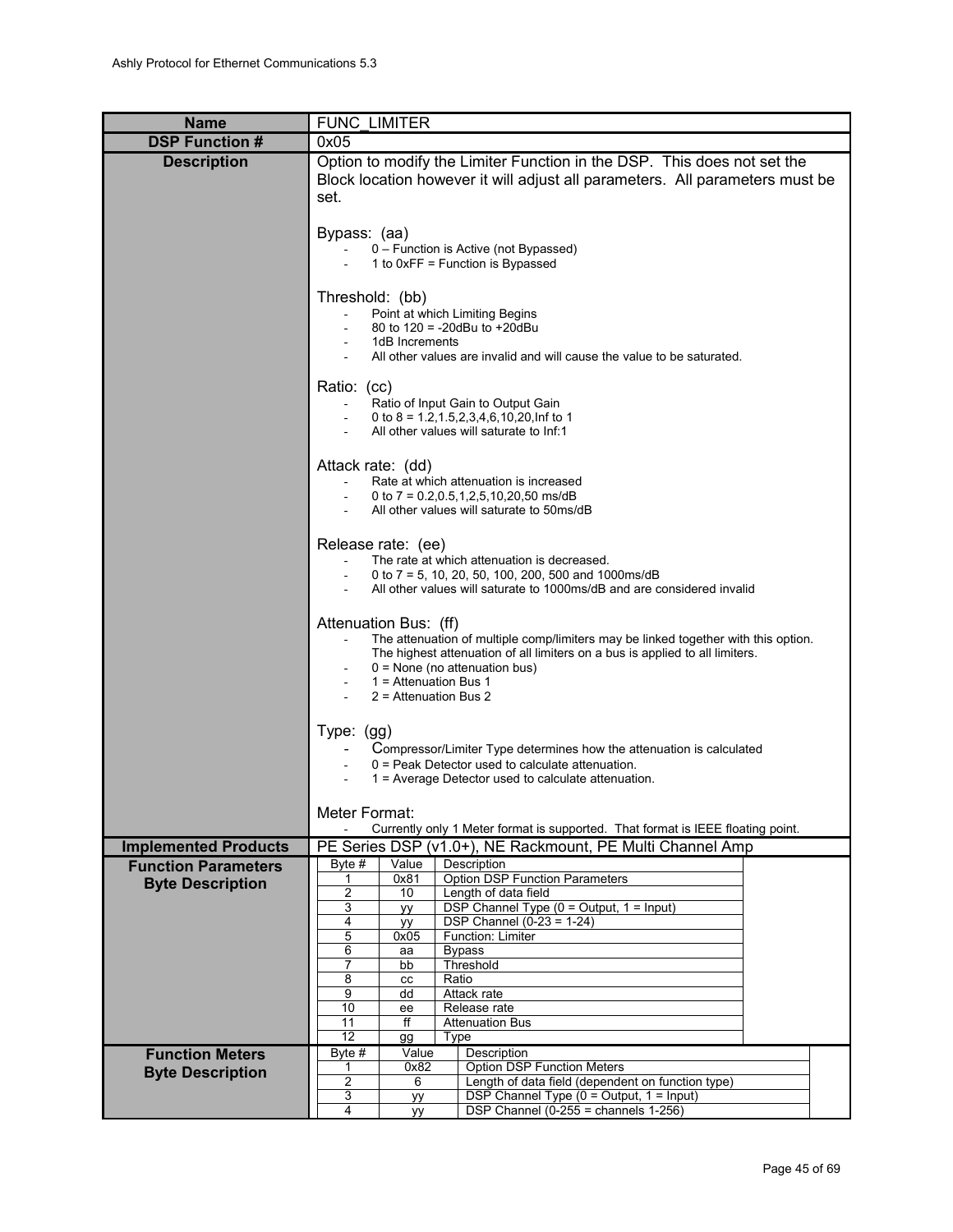|            | 0x05  | <b>Function: Limiter</b> |  |
|------------|-------|--------------------------|--|
|            | XX    | Meter Format             |  |
| 7-10       | 77777 | Input Meter              |  |
| .14<br>ı — | ----  | Attenuation              |  |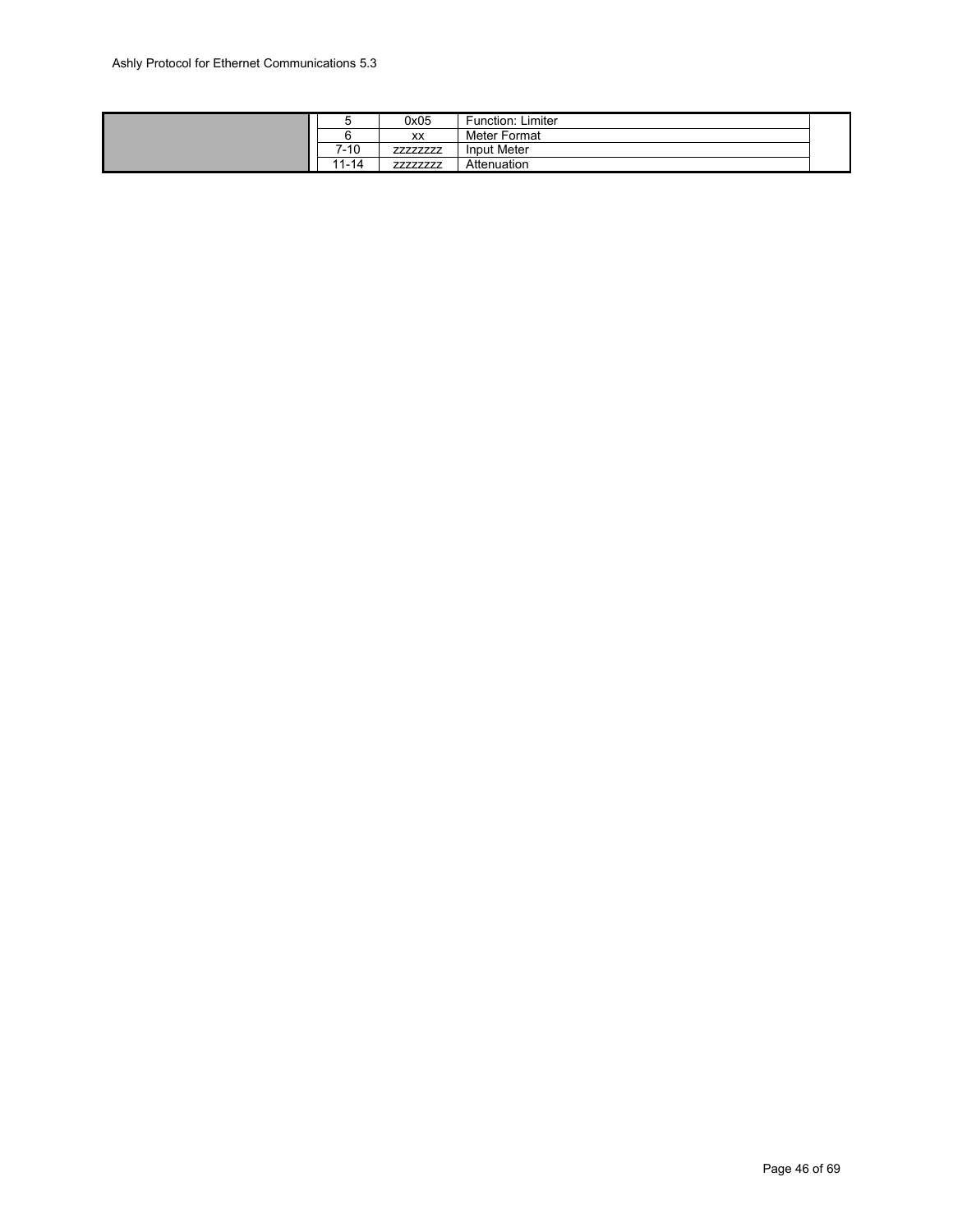<span id="page-46-0"></span>

| <b>Name</b>                 | <b>FUNC GATE</b>                                                                                                                                                                                   |                                                                                                                                                                                                                                                     |                                                                                                                                                           |  |  |  |  |  |  |
|-----------------------------|----------------------------------------------------------------------------------------------------------------------------------------------------------------------------------------------------|-----------------------------------------------------------------------------------------------------------------------------------------------------------------------------------------------------------------------------------------------------|-----------------------------------------------------------------------------------------------------------------------------------------------------------|--|--|--|--|--|--|
| Option #                    | 0x06                                                                                                                                                                                               |                                                                                                                                                                                                                                                     |                                                                                                                                                           |  |  |  |  |  |  |
| <b>Description</b>          |                                                                                                                                                                                                    |                                                                                                                                                                                                                                                     | Option to modify the Gate Function in the DSP. This does not set the Block<br>location however it will adjust all parameters. All parameters must be set. |  |  |  |  |  |  |
|                             | Bypass: (aa)                                                                                                                                                                                       |                                                                                                                                                                                                                                                     | 0 - Function is Active (not Bypassed)<br>1 to 0xFF = Function is Bypassed                                                                                 |  |  |  |  |  |  |
|                             |                                                                                                                                                                                                    | Threshold: (bb)<br>Point at which Limiting Begins<br>20 to 120 = -80dBu to +20dBu<br>1dB Increments<br>All other values are invalid and will cause the value to be saturated.                                                                       |                                                                                                                                                           |  |  |  |  |  |  |
|                             |                                                                                                                                                                                                    | Range: (cc)<br>Amount of Attenuation applied when level is below threshold.<br>0 to $161 = 0dB$ to $-160dB$ , and Infinity (off)<br>The Maximum range allowed is 80-Threshold, if the range is below this value, Infinity<br>is automatically used. |                                                                                                                                                           |  |  |  |  |  |  |
|                             |                                                                                                                                                                                                    | Attack rate: (dd)<br>Rate at which attenuation is increased<br>0 to 7 = $0.2, 0.5, 1, 2, 5, 10, 20, 50$ ms/dB<br>All other values will saturate to 50ms/dB                                                                                          |                                                                                                                                                           |  |  |  |  |  |  |
|                             | Release rate: (ee)<br>The rate at which attenuation is decreased.<br>0 to 7 = 5, 10, 20, 50, 100, 200, 500 and 1000ms/dB<br>All other values will saturate to 1000ms/dB and are considered invalid |                                                                                                                                                                                                                                                     |                                                                                                                                                           |  |  |  |  |  |  |
| <b>Implemented Products</b> |                                                                                                                                                                                                    |                                                                                                                                                                                                                                                     |                                                                                                                                                           |  |  |  |  |  |  |
| <b>Function Parameters</b>  | Byte $#$                                                                                                                                                                                           | Value                                                                                                                                                                                                                                               | PE Series DSP (v1.0+), NE Rackmount, PE Multi Channel Amp<br>Description                                                                                  |  |  |  |  |  |  |
|                             | 1                                                                                                                                                                                                  | 0x81                                                                                                                                                                                                                                                | <b>Option DSP Function Parameters</b>                                                                                                                     |  |  |  |  |  |  |
| <b>Byte Description</b>     | 2                                                                                                                                                                                                  | Length of data field (8 if not using Key & Lockout)<br>13(8)                                                                                                                                                                                        |                                                                                                                                                           |  |  |  |  |  |  |
|                             | 3                                                                                                                                                                                                  | уу                                                                                                                                                                                                                                                  | DSP Channel Type $(0 =$ Output, $1 =$ Input)                                                                                                              |  |  |  |  |  |  |
|                             | 4<br>5                                                                                                                                                                                             | yy<br>0x06                                                                                                                                                                                                                                          | DSP Channel $(0-255)$ = channels 1-256)<br>Function: Gate                                                                                                 |  |  |  |  |  |  |
|                             | 6<br><b>Bypass</b><br>aa                                                                                                                                                                           |                                                                                                                                                                                                                                                     |                                                                                                                                                           |  |  |  |  |  |  |
|                             | 7                                                                                                                                                                                                  | bb                                                                                                                                                                                                                                                  | Threshold                                                                                                                                                 |  |  |  |  |  |  |
|                             | 8<br>9                                                                                                                                                                                             | Range<br>bb<br>cc                                                                                                                                                                                                                                   | Attack rate                                                                                                                                               |  |  |  |  |  |  |
|                             | 10                                                                                                                                                                                                 | dd                                                                                                                                                                                                                                                  | Release rate                                                                                                                                              |  |  |  |  |  |  |
|                             | 11                                                                                                                                                                                                 | ee                                                                                                                                                                                                                                                  | Key Engaged*                                                                                                                                              |  |  |  |  |  |  |
|                             | $12 - 13$<br>14                                                                                                                                                                                    | ffff<br>gg                                                                                                                                                                                                                                          | Key Freq*<br>Key Q*                                                                                                                                       |  |  |  |  |  |  |
|                             | 15                                                                                                                                                                                                 | hh                                                                                                                                                                                                                                                  | Lockout Engaged*                                                                                                                                          |  |  |  |  |  |  |
|                             |                                                                                                                                                                                                    |                                                                                                                                                                                                                                                     |                                                                                                                                                           |  |  |  |  |  |  |
|                             |                                                                                                                                                                                                    |                                                                                                                                                                                                                                                     | * Not Supported by PE DSP v1.x & 2.x                                                                                                                      |  |  |  |  |  |  |
| <b>Function Meters</b>      | Byte $#$                                                                                                                                                                                           | Value<br>0x82                                                                                                                                                                                                                                       | Description<br><b>Option DSP Function Meters</b>                                                                                                          |  |  |  |  |  |  |
| <b>Byte Description</b>     | $\overline{2}$                                                                                                                                                                                     | 9                                                                                                                                                                                                                                                   | Length of data field (dependent on function type)                                                                                                         |  |  |  |  |  |  |
|                             | 3                                                                                                                                                                                                  | yy                                                                                                                                                                                                                                                  | DSP Channel Type $(0 = Output, 1 = Input)$                                                                                                                |  |  |  |  |  |  |
|                             | $\overline{4}$                                                                                                                                                                                     | уу                                                                                                                                                                                                                                                  | DSP Channel (0-255 = channels $1-256$ )                                                                                                                   |  |  |  |  |  |  |
|                             | 5<br>6                                                                                                                                                                                             | 0x06<br>XX                                                                                                                                                                                                                                          | Function: Gate<br><b>Meter Format</b>                                                                                                                     |  |  |  |  |  |  |
|                             |                                                                                                                                                                                                    |                                                                                                                                                                                                                                                     | Gate Status (0 = Closed, 1= Open,                                                                                                                         |  |  |  |  |  |  |
|                             | 6                                                                                                                                                                                                  | ZZ                                                                                                                                                                                                                                                  | $2-FF =$ undefined)                                                                                                                                       |  |  |  |  |  |  |
|                             | $7 - 10$                                                                                                                                                                                           | ZZZZZZZZZ                                                                                                                                                                                                                                           | Input Meter                                                                                                                                               |  |  |  |  |  |  |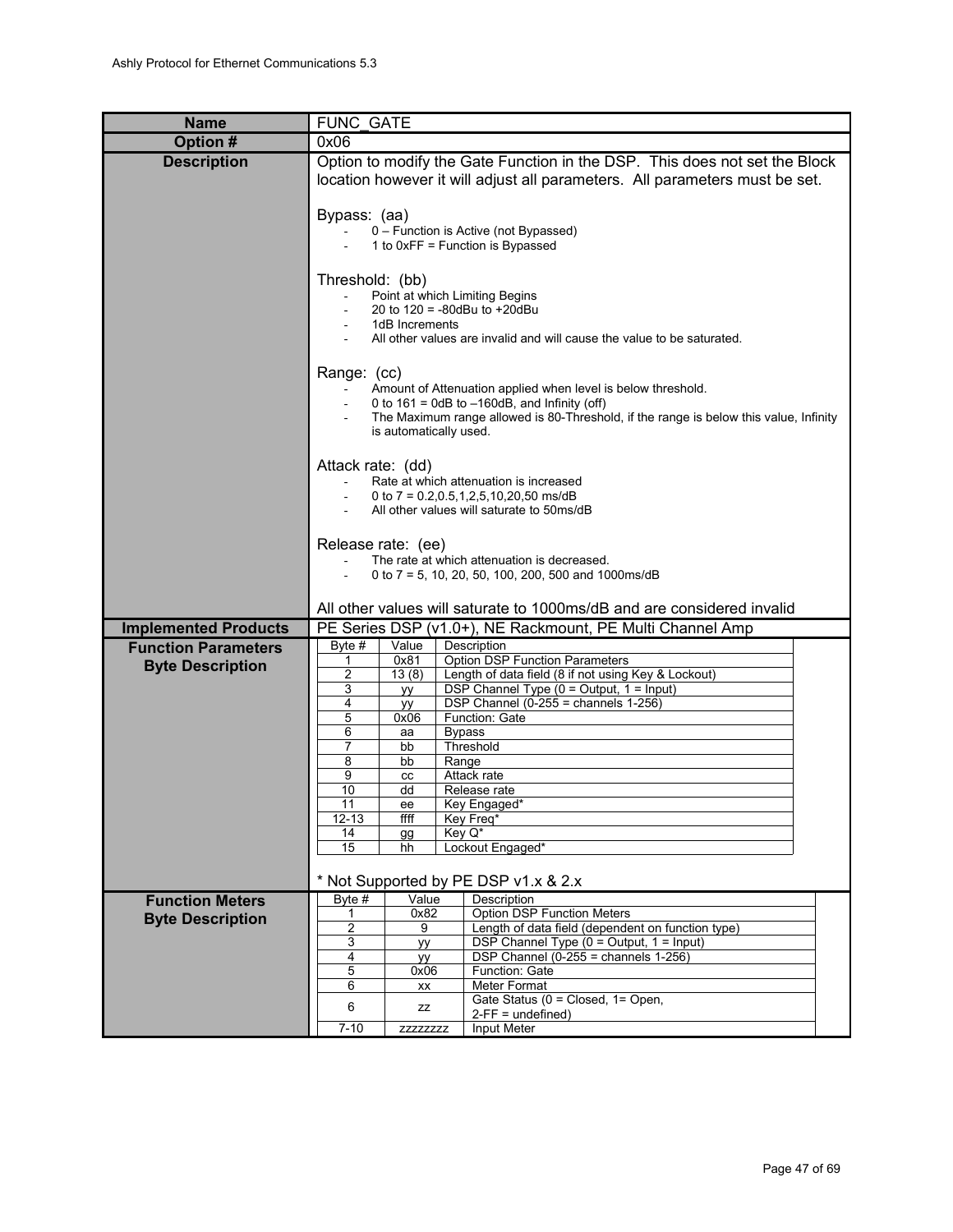<span id="page-47-0"></span>

| <b>Name</b>                                           | FUNC PEQ2                                                                                                                           |                                                                                                                                                      |                                                                                                                                                                                                                                                                                                                                                                                                                                                                                                                             |  |  |  |
|-------------------------------------------------------|-------------------------------------------------------------------------------------------------------------------------------------|------------------------------------------------------------------------------------------------------------------------------------------------------|-----------------------------------------------------------------------------------------------------------------------------------------------------------------------------------------------------------------------------------------------------------------------------------------------------------------------------------------------------------------------------------------------------------------------------------------------------------------------------------------------------------------------------|--|--|--|
| Option #                                              | 0x07                                                                                                                                |                                                                                                                                                      |                                                                                                                                                                                                                                                                                                                                                                                                                                                                                                                             |  |  |  |
| <b>Description</b>                                    | Note:<br>Option 1 - VariQ supported (replaces Normal LP & HP)<br>Option 2 - Band Pass Filter<br>Option 3 - Full Range HPF/LPF       |                                                                                                                                                      |                                                                                                                                                                                                                                                                                                                                                                                                                                                                                                                             |  |  |  |
| <b>Implemented Products</b>                           | PE Series DSP (v1.0+)                                                                                                               |                                                                                                                                                      |                                                                                                                                                                                                                                                                                                                                                                                                                                                                                                                             |  |  |  |
| <b>Function Parameters</b><br><b>Byte Description</b> | Byte $#$<br>$\overline{2}$<br>3<br>4<br>5<br>6<br>7<br>8<br>$9 - 10$<br>$11 - 12$<br>13<br>14<br>14<br>$15 - 16$<br>$17 - 18$<br>19 | Value<br>0x81<br>18<br>XX<br><b>XX</b><br>0x07<br>SS<br>SS<br>XX<br><b>XXXX</b><br><b>XXXX</b><br>XX<br>SS<br>XX<br><b>XXXX</b><br><b>XXXX</b><br>XX | Description<br><b>Option DSP Function Parameters</b><br>Length of data field<br>Channel Type $(0 = Output, 1 = Input)$<br>Channel<br>Function PEQ 2<br>Bypass ( $0 =$ active; $0x1$ -FF = bypass)<br>Filter 1 Bypass: $0 = \text{active}, \space 0x1$ -FF = bypass<br>Filter 1 Type (0-8=PEQ, LS1, LS2, HS1, HS2, ALLPASS, LP, HP,<br>NOTCH)<br>Filter 1 Freg 20Hz - 20Khz<br>Filter 1 Level $20-120 = -80$ to $+20$ dBu<br>Filter 1 Q<br>Filter 2 Bypass<br>Filter 2 Type<br>Filter 2 Freq<br>Filter 2 Level<br>Filter 2 Q |  |  |  |
| <b>Function Meters</b><br><b>Byte Description</b>     | None                                                                                                                                |                                                                                                                                                      |                                                                                                                                                                                                                                                                                                                                                                                                                                                                                                                             |  |  |  |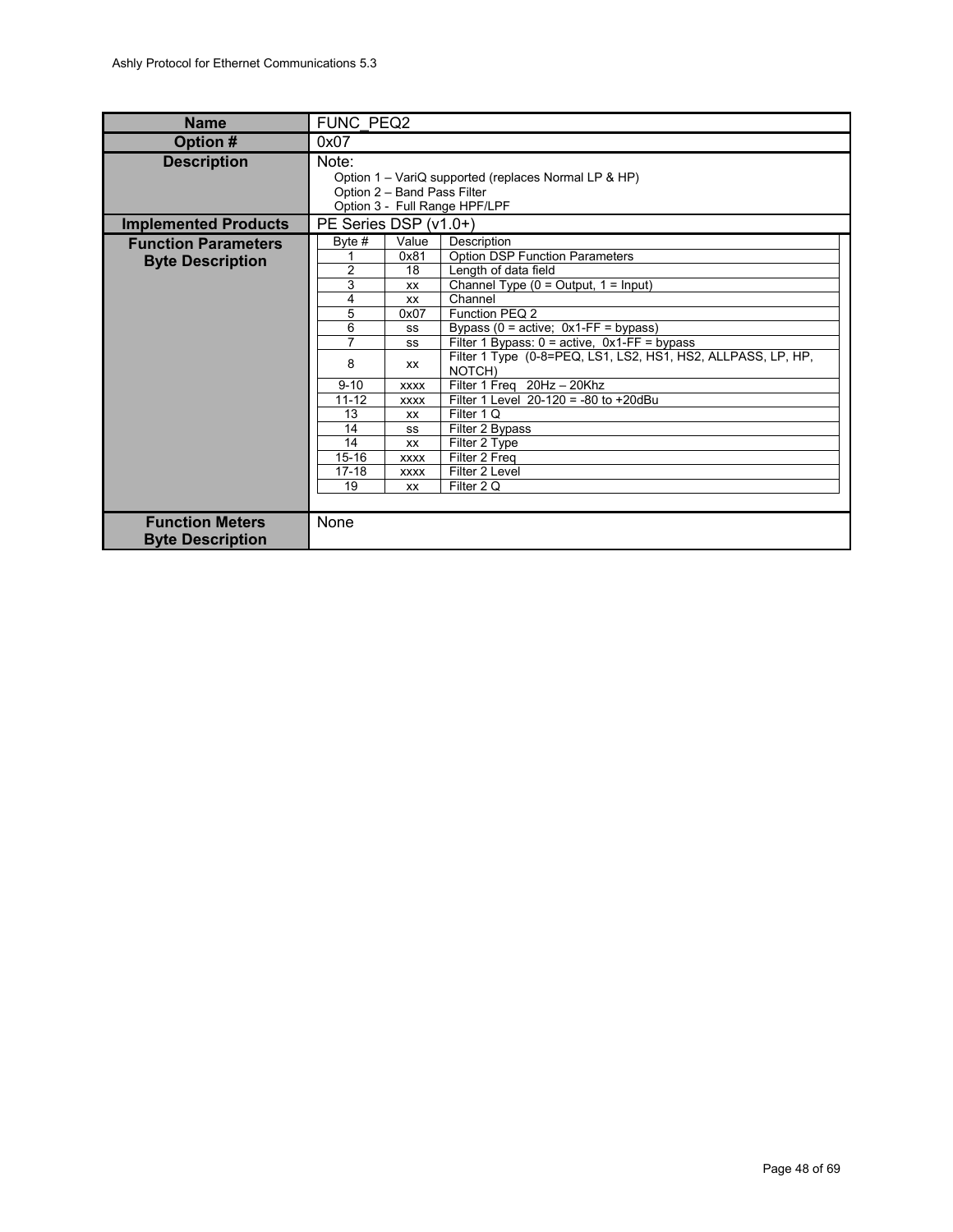<span id="page-48-0"></span>

| <b>Name</b>                 | FUNC PEQ4                   |                                                      |                                            |  |  |  |  |
|-----------------------------|-----------------------------|------------------------------------------------------|--------------------------------------------|--|--|--|--|
| Option #                    | 0x08                        |                                                      |                                            |  |  |  |  |
| <b>Description</b>          | Note:                       |                                                      |                                            |  |  |  |  |
|                             |                             | Option 1 – VariQ supported (replaces Normal LP & HP) |                                            |  |  |  |  |
|                             |                             |                                                      | Option 2 - Band Pass Filter                |  |  |  |  |
|                             |                             |                                                      | Option 3 - Full Range HPF/LPF              |  |  |  |  |
| <b>Implemented Products</b> | PE Series DSP (v1.0+)       |                                                      |                                            |  |  |  |  |
| <b>Function Parameters</b>  | Byte $#$                    | Value                                                | Description                                |  |  |  |  |
| <b>Byte Description</b>     | 1                           | 0x81                                                 | <b>Option DSP Function Parameters</b>      |  |  |  |  |
|                             | 2                           | 32                                                   | Length of data field                       |  |  |  |  |
|                             | 3                           | XX                                                   | Channel Type $(0 = Output, 1 = Input)$     |  |  |  |  |
|                             | 4                           | XX                                                   | Channel                                    |  |  |  |  |
|                             | 5                           | 0x08                                                 | Function PEQ 4                             |  |  |  |  |
|                             | 6                           | SS                                                   | Bypass ( $0 =$ active, $0x1$ -FF = bypass) |  |  |  |  |
|                             | 7                           | XX                                                   | Filter 1 Bypass                            |  |  |  |  |
|                             | 8<br>$9 - 10$               | XX                                                   | Filter 1 Type<br>Filter 1 Freg             |  |  |  |  |
|                             | $11 - 12$                   | <b>XXXX</b><br><b>XXXX</b>                           | Filter 1 Level                             |  |  |  |  |
|                             | 13                          | XX                                                   | Filter 1 Q                                 |  |  |  |  |
|                             | 14                          | XX                                                   | Filter 2 Bypass                            |  |  |  |  |
|                             | $\overline{15}$             | XX                                                   | Filter 2 Type                              |  |  |  |  |
|                             | $16 - 17$                   | <b>XXXX</b>                                          | Filter 2 Freg                              |  |  |  |  |
|                             | $18 - 19$                   | <b>XXXX</b>                                          | Filter 2 Level                             |  |  |  |  |
|                             | 20                          | XX                                                   | Filter 2 Q                                 |  |  |  |  |
|                             | 21                          | XX                                                   | Filter 3 Bypass                            |  |  |  |  |
|                             | 22                          | <b>XX</b>                                            | Filter 3 Type                              |  |  |  |  |
|                             | 23-24                       | <b>XXXX</b>                                          | Filter 3 Freq                              |  |  |  |  |
|                             | $25 - 26$                   | <b>XXXX</b>                                          | Filter 3 Level                             |  |  |  |  |
|                             | 27                          | XX                                                   | Filter 3 Q                                 |  |  |  |  |
|                             | 28                          | XX                                                   | Filter 4 Bypass                            |  |  |  |  |
|                             | 29                          | XX                                                   | Filter 4 Type                              |  |  |  |  |
|                             | $30 - 31$                   | <b>XXXX</b>                                          | Filter 4 Freq                              |  |  |  |  |
|                             | 32-33                       | <b>XXXX</b>                                          | Filter 4 Level                             |  |  |  |  |
|                             | 34                          | XX                                                   | Filter 4 Q                                 |  |  |  |  |
| <b>Function Meters</b>      | Metering                    |                                                      |                                            |  |  |  |  |
| <b>Byte Description</b>     | None – see clipping message |                                                      |                                            |  |  |  |  |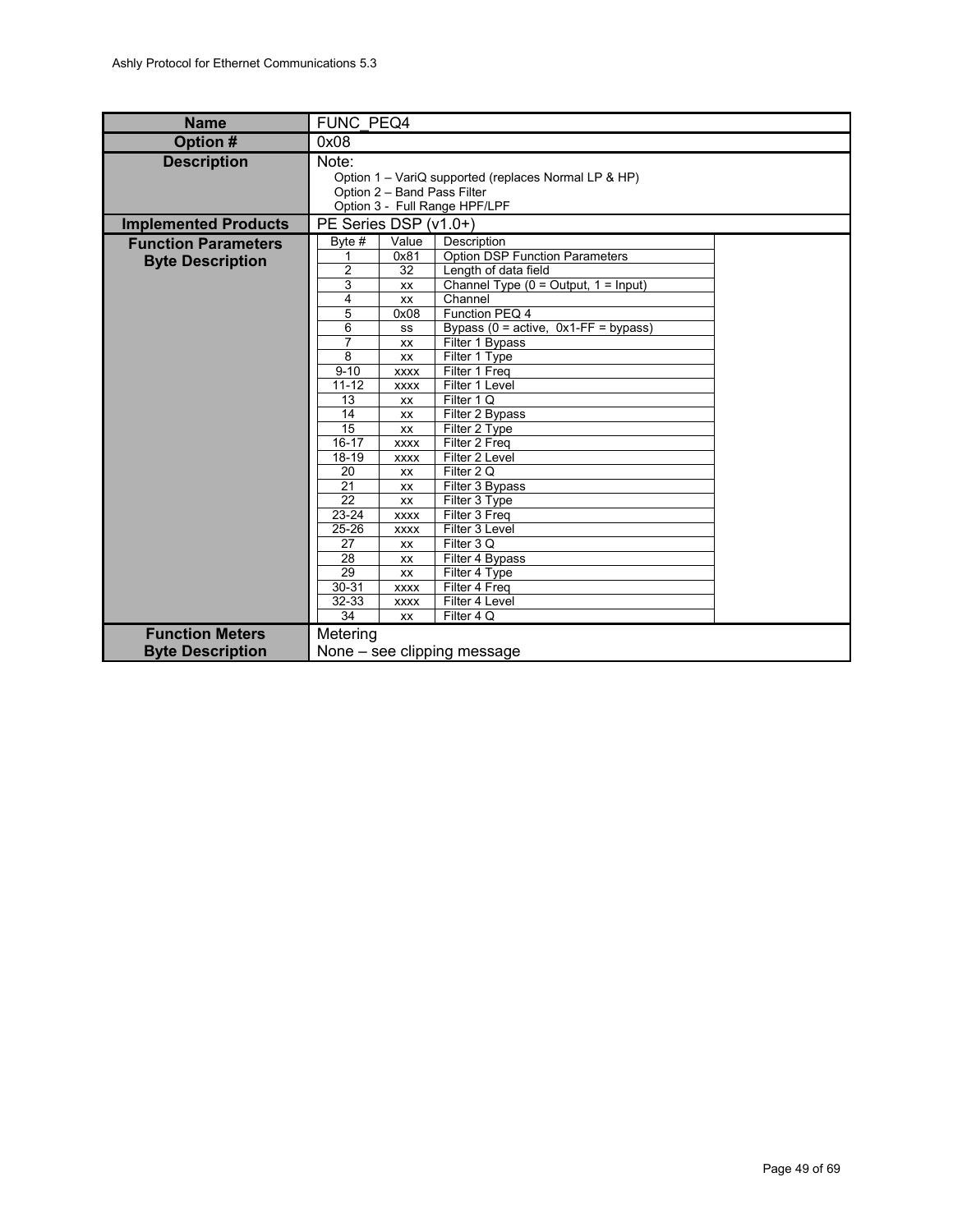<span id="page-49-0"></span>

| <b>Name</b>                 | <b>FUNC PEQ6</b>            |                              |                                                              |  |  |  |  |
|-----------------------------|-----------------------------|------------------------------|--------------------------------------------------------------|--|--|--|--|
| Option #                    | 0x09                        |                              |                                                              |  |  |  |  |
| <b>Description</b>          | Note:                       |                              |                                                              |  |  |  |  |
|                             |                             |                              | Option 1 - VariQ supported (replaces Normal LP & HP)         |  |  |  |  |
|                             |                             |                              | Option 2 - Band Pass Filter<br>Option 3 - Full Range HPF/LPF |  |  |  |  |
|                             |                             |                              |                                                              |  |  |  |  |
| <b>Implemented Products</b> |                             | PE Series DSP (v1.0+)        |                                                              |  |  |  |  |
| <b>Function Parameters</b>  | Byte $#$<br>1               | Value<br>0x81                | Description<br><b>Option DSP Function Parameters</b>         |  |  |  |  |
| <b>Byte Description</b>     | $\overline{c}$              | 46                           | Length of data field                                         |  |  |  |  |
|                             | 3                           | XX                           | Channel Type $(0 = Output, 1 = Input)$                       |  |  |  |  |
|                             | 4                           | XX                           | Channel                                                      |  |  |  |  |
|                             | 5                           | 0x09                         | Function PEQ6                                                |  |  |  |  |
|                             | 6                           | SS                           | Bypass ( $0 =$ active, $0 \times 1 - 7F =$ bypass)           |  |  |  |  |
|                             | 7                           | XX                           | Filter 1 Bypass                                              |  |  |  |  |
|                             | 8                           | XX                           | Filter 1 Type                                                |  |  |  |  |
|                             | $9 - 10$                    | <b>XXXX</b>                  | Filter 1 Freq                                                |  |  |  |  |
|                             | $11 - 12$<br>13             | <b>XXXX</b>                  | Filter 1 Level                                               |  |  |  |  |
|                             | 14                          | XX<br>$\mathsf{X}\mathsf{X}$ | Filter 1 Q<br>Filter 2 Bypass                                |  |  |  |  |
|                             | 15                          | XX                           | Filter 2 Type                                                |  |  |  |  |
|                             | $16 - 17$                   | <b>XXXX</b>                  | Filter 2 Freq                                                |  |  |  |  |
|                             | $18 - 19$                   | <b>XXXX</b>                  | Filter 2 Level                                               |  |  |  |  |
|                             | 20                          | XX                           | Filter 2 Q                                                   |  |  |  |  |
|                             | $\overline{21}$             | XX                           | Filter 3 Bypass                                              |  |  |  |  |
|                             | $\overline{22}$             | XX                           | Filter 3 Type                                                |  |  |  |  |
|                             | $23 - 24$                   | <b>XXXX</b>                  | Filter 3 Freq                                                |  |  |  |  |
|                             | $25 - 26$                   | <b>XXXX</b>                  | Filter 3 Level                                               |  |  |  |  |
|                             | 27                          | XX                           | Filter 3Q                                                    |  |  |  |  |
|                             | 28<br>$\overline{29}$       | XX<br>XX                     | Filter 4 Bypass<br>Filter 4 Type                             |  |  |  |  |
|                             | $30 - 31$                   | <b>XXXX</b>                  | Filter 4 Freq                                                |  |  |  |  |
|                             | $32 - 33$                   | <b>XXXX</b>                  | Filter 4 Level                                               |  |  |  |  |
|                             | 34                          | XX                           | Filter 4 Q                                                   |  |  |  |  |
|                             | 35                          | XX                           | Filter 5 Bypass                                              |  |  |  |  |
|                             | 36                          | XX                           | Filter 5 Type                                                |  |  |  |  |
|                             | $37 - 38$                   | <b>XXXX</b>                  | Filter 5 Freq                                                |  |  |  |  |
|                             | 39-40                       | <b>XXXX</b>                  | Filter 5 Level                                               |  |  |  |  |
|                             | 41                          | XX                           | Filter 5 Q                                                   |  |  |  |  |
|                             | 42                          | XX                           | Filter 6 Bypass                                              |  |  |  |  |
|                             | 43                          | XX                           | Filter 6 Type                                                |  |  |  |  |
|                             | 44-45<br>46-47              | <b>XXXX</b><br><b>XXXX</b>   | Filter 6 Freq<br>Filter 6 Level                              |  |  |  |  |
|                             | 48                          | XX                           | Filter 6 Q                                                   |  |  |  |  |
| <b>Function Meters</b>      | Metering                    |                              |                                                              |  |  |  |  |
|                             |                             |                              |                                                              |  |  |  |  |
| <b>Byte Description</b>     | None - See clipping message |                              |                                                              |  |  |  |  |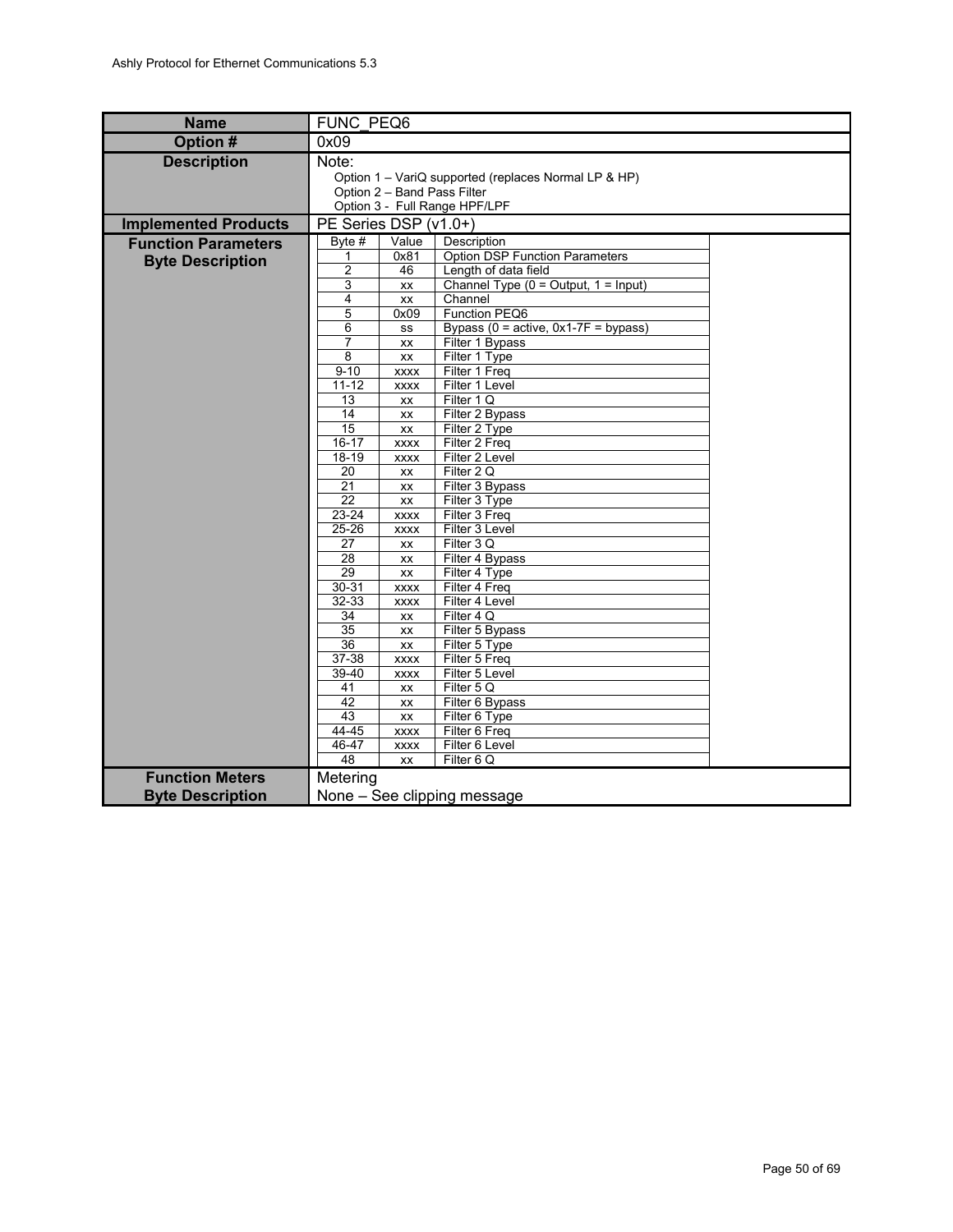<span id="page-50-0"></span>

| <b>Name</b>                 | FUNC PEQ10            |                             |                                                      |  |  |  |
|-----------------------------|-----------------------|-----------------------------|------------------------------------------------------|--|--|--|
| <b>Option#</b>              | 0x0A                  |                             |                                                      |  |  |  |
| <b>Description</b>          | Note:                 |                             |                                                      |  |  |  |
|                             |                       |                             | Option 1 - VariQ supported (replaces Normal LP & HP) |  |  |  |
|                             |                       | Option 2 - Band Pass Filter | Option 3 - Full Range HPF/LPF                        |  |  |  |
|                             | PE Series DSP (v1.0+) |                             |                                                      |  |  |  |
| <b>Implemented Products</b> | Byte #                | Value                       | Description                                          |  |  |  |
| <b>Function Parameters</b>  | 1                     | 0x81                        | <b>Option DSP Function Parameters</b>                |  |  |  |
| <b>Byte Description</b>     | $\overline{2}$        | 74                          | Length of data field                                 |  |  |  |
|                             | 3                     | XX                          | Channel Type $(0 = Output, 1 = Input)$               |  |  |  |
|                             | 4<br>5                | XX<br>0x0a                  | Channel<br>Function PEQ 10                           |  |  |  |
|                             | 6                     | SS                          | Bypass ( $0 =$ active, $0 \times 1 - 7F =$ bypass)   |  |  |  |
|                             | 7                     | XX                          | Filter 1 Bypass                                      |  |  |  |
|                             | 8                     | XX                          | Filter 1 Type                                        |  |  |  |
|                             | $9 - 10$<br>$11 - 12$ | <b>XXXX</b>                 | Filter 1 Freq<br>Filter 1 Level                      |  |  |  |
|                             | 13                    | <b>XXXX</b><br>XX           | Filter 1 Q                                           |  |  |  |
|                             | 14                    | XX                          | Filter 2 Bypass                                      |  |  |  |
|                             | 15                    | XX                          | Filter 2 Type                                        |  |  |  |
|                             | $16 - 17$             | <b>XXXX</b>                 | Filter 2 Freq                                        |  |  |  |
|                             | 18-19<br>20           | <b>XXXX</b><br>XX           | Filter 2 Level<br>Filter 2 Q                         |  |  |  |
|                             | 21                    | XX                          | Filter 3 Bypass                                      |  |  |  |
|                             | 22                    | XX                          | Filter 3 Type                                        |  |  |  |
|                             | $23 - 24$             | <b>XXXX</b>                 | Filter 3 Freq                                        |  |  |  |
|                             | $25 - 26$<br>27       | <b>XXXX</b><br>XX           | Filter 3 Level<br>Filter 3 Q                         |  |  |  |
|                             | 28                    | XX                          | Filter 4 Bypass                                      |  |  |  |
|                             | 29                    | XX                          | Filter 4 Type                                        |  |  |  |
|                             | $30 - 31$             | <b>XXXX</b>                 | Filter 4 Freq                                        |  |  |  |
|                             | 32-33<br>34           | <b>XXXX</b><br>XX           | Filter 4 Level<br>Filter 4 Q                         |  |  |  |
|                             | $\overline{35}$       | XX                          | Filter 5 Bypass                                      |  |  |  |
|                             | 36                    | XX                          | Filter 5 Type                                        |  |  |  |
|                             | $37 - 38$             | <b>XXXX</b>                 | Filter 5 Freq                                        |  |  |  |
|                             | 39-40<br>41           | <b>XXXX</b>                 | Filter 5 Level<br>Filter 5 Q                         |  |  |  |
|                             | 42                    | XX<br>XX                    | Filter 6 Bypass                                      |  |  |  |
|                             | 43                    | XX                          | Filter 6 Type                                        |  |  |  |
|                             | 44-45                 | <b>XXXX</b>                 | Filter 6 Freq                                        |  |  |  |
|                             | 46-47<br>48           | <b>XXXX</b>                 | Filter 6 Level<br>Filter 6 Q                         |  |  |  |
|                             | 49                    | XX<br>XX                    | Filter 7 Bypass                                      |  |  |  |
|                             | 50                    | XX                          | Filter 7 Type                                        |  |  |  |
|                             | $51 - 52$             | <b>XXXX</b>                 | Filter 7 Freg                                        |  |  |  |
|                             | 53-54<br>55           | <b>XXXX</b>                 | Filter 7 Level<br>Filter 7 Q                         |  |  |  |
|                             | 56                    | XX<br>XX                    | Filter 8 Bypass                                      |  |  |  |
|                             | 57                    | XX                          | Filter 8 Type                                        |  |  |  |
|                             | 58-59                 | <b>XXXX</b>                 | Filter 8 Freq                                        |  |  |  |
|                             | 60-61                 | <b>XXXX</b>                 | Filter 8 Level<br>Filter 8 Q                         |  |  |  |
|                             | 62<br>63              | XX<br>XX                    | Filter 9 Bypass                                      |  |  |  |
|                             | 64                    | XX                          | Filter 9 Type                                        |  |  |  |
|                             | 65-66                 | <b>XXXX</b>                 | Filter 9 Freq                                        |  |  |  |
|                             | 67-68                 | <b>XXXX</b>                 | Filter 9 Level                                       |  |  |  |
|                             | 69<br>70              | XX<br>XX                    | Filter 9 Q<br>Filter 10 Bypass                       |  |  |  |
|                             | 71                    | XX                          | Filter 10 Type                                       |  |  |  |
|                             | $72 - 73$             | <b>XXXX</b>                 | Filter 10 Freq                                       |  |  |  |
|                             | 74-75                 | <b>XXXX</b>                 | Filter 10 Level                                      |  |  |  |
| <b>Function Meters</b>      | 76                    | XX                          | Filter 10 Q                                          |  |  |  |
|                             | None                  |                             |                                                      |  |  |  |
| <b>Byte Description</b>     |                       |                             |                                                      |  |  |  |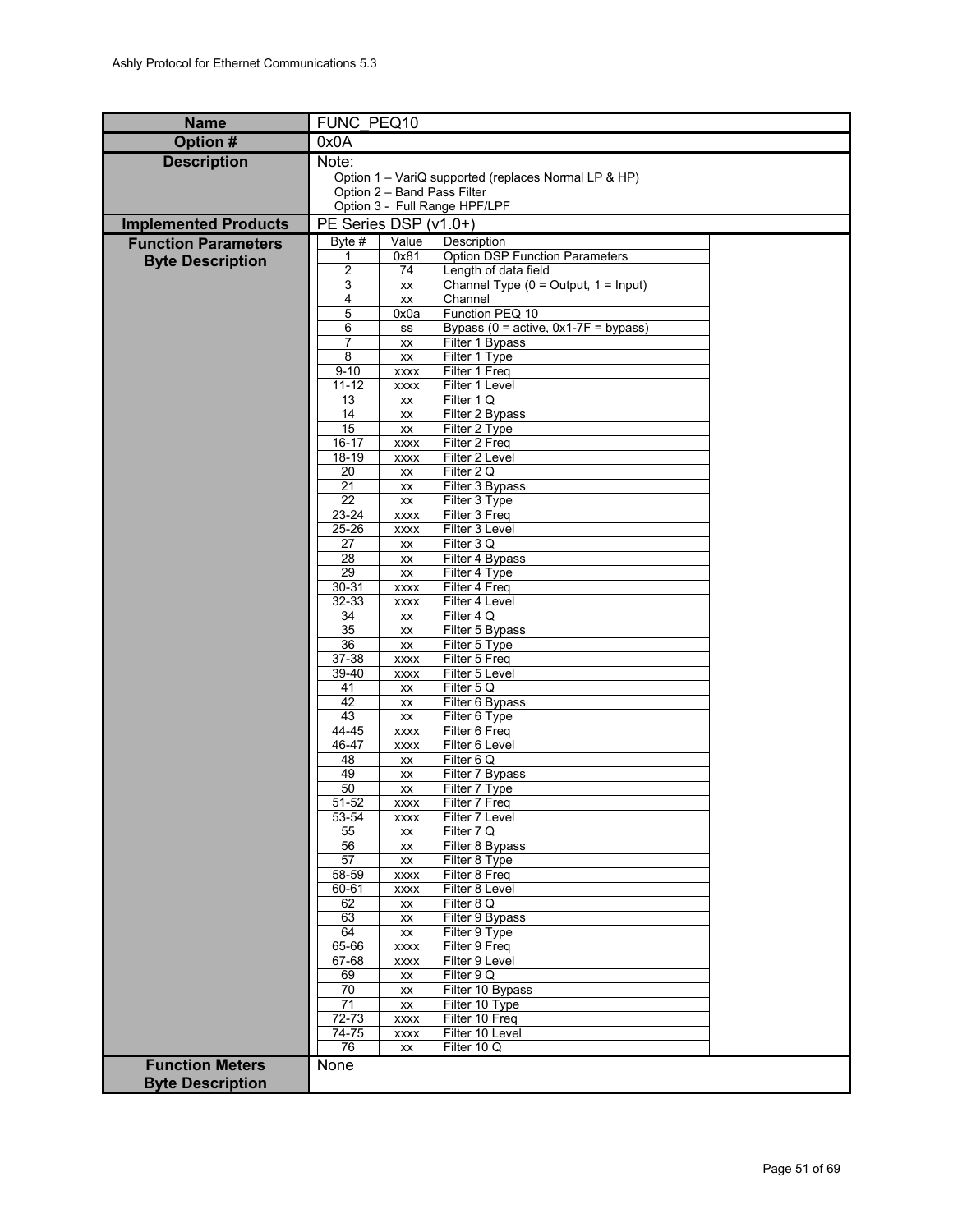<span id="page-51-0"></span>Name FUNC\_PEQ15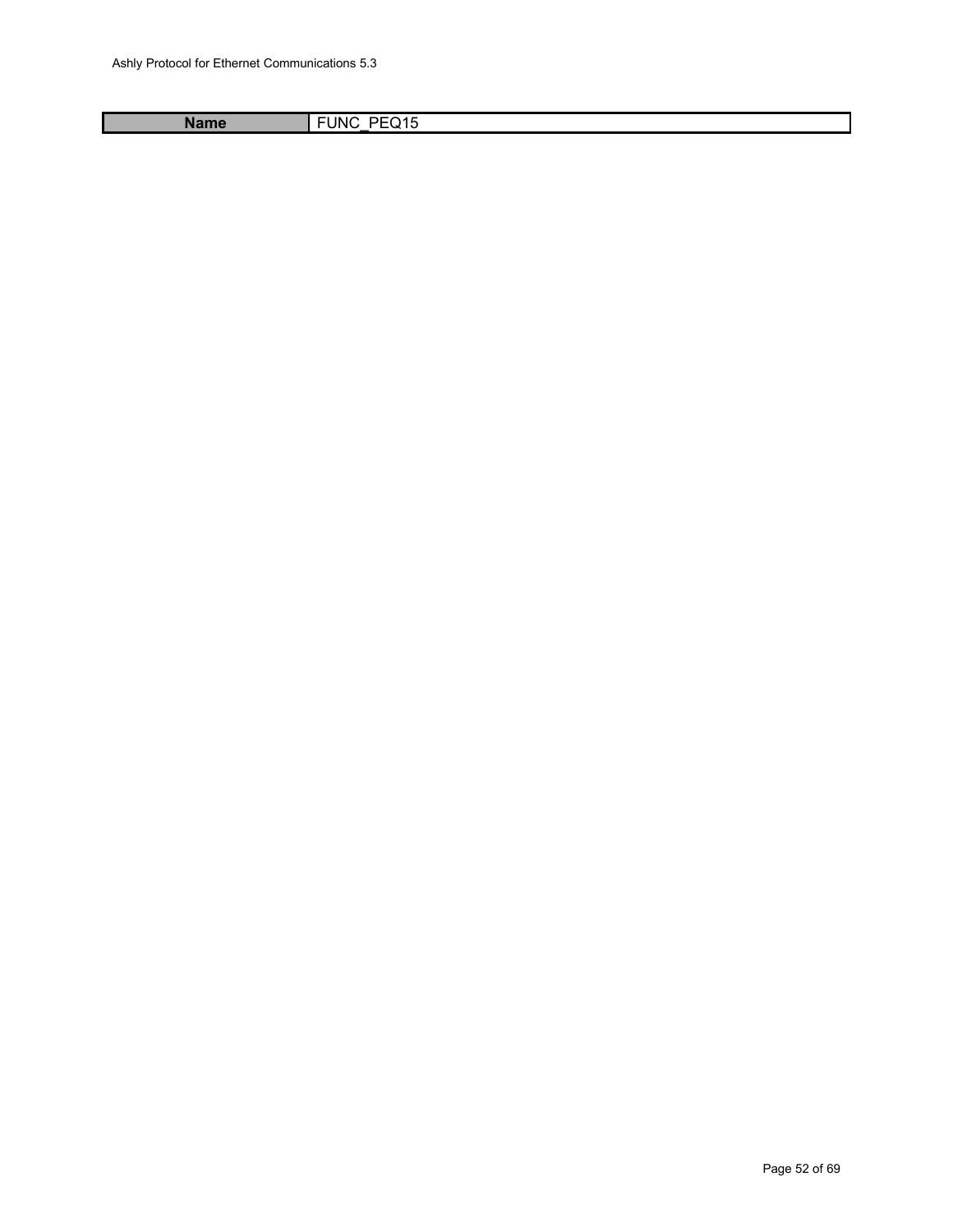| Option #                    | 0x0B                          |                            |                                                              |  |  |  |
|-----------------------------|-------------------------------|----------------------------|--------------------------------------------------------------|--|--|--|
| <b>Description</b>          | Note:                         |                            |                                                              |  |  |  |
|                             |                               |                            | Option 1 – VariQ supported (replaces Normal LP & HP)         |  |  |  |
|                             | Option 2 - Band Pass Filter   |                            |                                                              |  |  |  |
|                             | Option 3 - Full Range HPF/LPF |                            |                                                              |  |  |  |
| <b>Implemented Products</b> | PE Series DSP (v1.0+)         |                            |                                                              |  |  |  |
| <b>Function Parameters</b>  | Byte $#$                      | Value                      | Description                                                  |  |  |  |
| <b>Byte Description</b>     | 1<br>$\overline{2}$           | 0x81<br>109                | <b>Option DSP Function Parameters</b>                        |  |  |  |
|                             | 3                             | XX                         | Length of data field<br>Channel Type (0 = Output, 1 = Input) |  |  |  |
|                             | 4                             | XX                         | Channel                                                      |  |  |  |
|                             | 5                             | 0x0a                       | Function PEQ 10                                              |  |  |  |
|                             | 6                             | SS                         | Bypass: $0 = active$ ; $0x1-7F = bypass$                     |  |  |  |
|                             | 7                             | XX                         | Filter 1 Bypass                                              |  |  |  |
|                             | 8                             | XX                         | Filter 1 Type                                                |  |  |  |
|                             | $9 - 10$<br>$11 - 12$         | <b>XXXX</b><br><b>XXXX</b> | Filter 1 Freq<br>Filter 1 Level                              |  |  |  |
|                             | 13                            | XX                         | Filter 1 Q                                                   |  |  |  |
|                             | 14                            | XX                         | Filter 2 Bypass                                              |  |  |  |
|                             | 15                            | XX                         | Filter 2 Type                                                |  |  |  |
|                             | $16 - 17$                     | <b>XXXX</b>                | Filter 2 Freq                                                |  |  |  |
|                             | 18-19                         | <b>XXXX</b>                | Filter 2 Level                                               |  |  |  |
|                             | 20<br>21                      | XX                         | Filter 2 Q                                                   |  |  |  |
|                             | 22                            | XX<br>XX                   | Filter 3 Bypass<br>Filter 3 Type                             |  |  |  |
|                             | 23-24                         | <b>XXXX</b>                | Filter 3 Freq                                                |  |  |  |
|                             | $25 - 26$                     | <b>XXXX</b>                | Filter 3 Level                                               |  |  |  |
|                             | 27                            | XX                         | Filter 3 Q                                                   |  |  |  |
|                             | 28                            | XX                         | Filter 4 Bypass                                              |  |  |  |
|                             | 29                            | XX                         | Filter 4 Type                                                |  |  |  |
|                             | $30 - 31$<br>32-33            | <b>XXXX</b><br><b>XXXX</b> | Filter 4 Freq<br>Filter 4 Level                              |  |  |  |
|                             | 34                            | XX                         | Filter 4 Q                                                   |  |  |  |
|                             | 35                            | XX                         | Filter 5 Bypass                                              |  |  |  |
|                             | 36                            | XX                         | Filter 5 Type                                                |  |  |  |
|                             | 37-38                         | <b>XXXX</b>                | Filter 5 Freq                                                |  |  |  |
|                             | 39-40<br>41                   | <b>XXXX</b>                | Filter 5 Level                                               |  |  |  |
|                             | 42                            | XX<br>XX                   | Filter 5 Q<br>Filter 6 Bypass                                |  |  |  |
|                             | 43                            | XX                         | Filter 6 Type                                                |  |  |  |
|                             | 44-45                         | <b>XXXX</b>                | Filter 6 Freq                                                |  |  |  |
|                             | 46-47                         | <b>XXXX</b>                | Filter 6 Level                                               |  |  |  |
|                             | 48                            | XX                         | Filter 6 Q                                                   |  |  |  |
|                             | 49                            | XX                         | Filter 7 Bypass                                              |  |  |  |
|                             | 50<br>51-52                   | XX<br><b>XXXX</b>          | Filter 7 Type<br>Filter 7 Freq                               |  |  |  |
|                             | 53-54                         | <b>XXXX</b>                | Filter 7 Level                                               |  |  |  |
|                             | 55                            | ХX                         | Filter / Q                                                   |  |  |  |
|                             | 56                            | XX                         | Filter 8 Bypass                                              |  |  |  |
|                             | 57                            | XX                         | Filter 8 Type                                                |  |  |  |
|                             | 58-59                         | <b>XXXX</b>                | Filter 8 Freq                                                |  |  |  |
|                             | 60-61<br>62                   | <b>XXXX</b>                | Filter 8 Level<br>Filter 8 Q                                 |  |  |  |
|                             | 63                            | XX<br>XX                   | Filter 9 Bypass                                              |  |  |  |
|                             | 64                            | XX                         | Filter 9 Type                                                |  |  |  |
|                             | 65-66                         | <b>XXXX</b>                | Filter 9 Freq                                                |  |  |  |
|                             | $67 - 68$                     | <b>XXXX</b>                | Filter 9 Level                                               |  |  |  |
|                             | 69                            | XX                         | Filter 9 Q                                                   |  |  |  |
|                             | 70<br>71                      | XX                         | Filter 10 Bypass<br>Filter 10 Type                           |  |  |  |
|                             | 72-73                         | XX<br><b>XXXX</b>          | Filter 10 Freq                                               |  |  |  |
|                             | 74-75                         | <b>XXXX</b>                | Filter 10 Level                                              |  |  |  |
|                             | 76                            | XX                         | Filter 10 Q                                                  |  |  |  |
|                             | $\overline{77}$               | XX                         | Filter 11 Bypass                                             |  |  |  |
|                             | 78                            | XX                         | Filter 11 Type                                               |  |  |  |
|                             | 79-80                         | <b>XXXX</b>                | Filter 11 Freq                                               |  |  |  |
|                             | 81-82<br>83                   | <b>XXXX</b><br>XX          | Filter 11 Level<br>Filter 11 Q                               |  |  |  |
|                             |                               |                            |                                                              |  |  |  |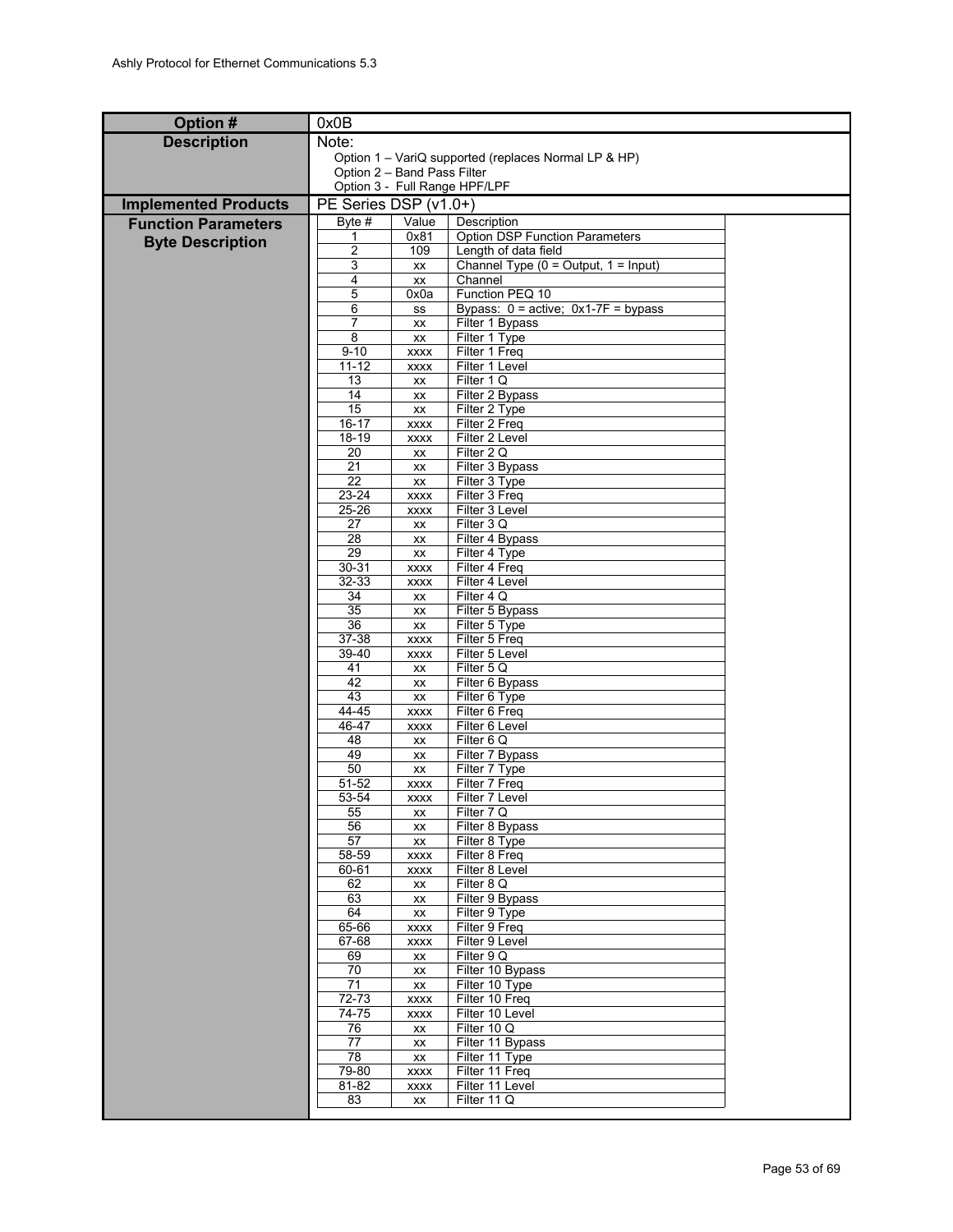|                         | 84      | XX          | Filter 12 Bypass |  |
|-------------------------|---------|-------------|------------------|--|
|                         | 85      | XX          | Filter 12 Type   |  |
|                         | 86-87   | <b>XXXX</b> | Filter 12 Freq   |  |
|                         | 88-89   | <b>XXXX</b> | Filter 12 Level  |  |
|                         | 90      | <b>XX</b>   | Filter 12 Q      |  |
|                         | 91      | XX          | Filter 13 Bypass |  |
|                         | 92      | XX          | Filter 13 Type   |  |
|                         | 93-94   | <b>XXXX</b> | Filter 13 Freq   |  |
|                         | 95-96   | XXXX        | Filter 13 Level  |  |
|                         | 97      | XX          | Filter 13 Q      |  |
|                         | 98      | <b>XX</b>   | Filter 14 Bypass |  |
|                         | 99      | XX          | Filter 14 Type   |  |
|                         | 100-101 | <b>XXXX</b> | Filter 14 Freg   |  |
|                         | 102-103 | <b>XXXX</b> | Filter 14 Level  |  |
|                         | 104     | XX          | Filter 14 Q      |  |
|                         | 105     | XX          | Filter 15 Bypass |  |
|                         | 106     | XX          | Filter 15 Type   |  |
|                         | 107-108 | <b>XXXX</b> | Filter 15 Freq   |  |
|                         | 109-110 | <b>XXXX</b> | Filter 15 Level  |  |
|                         | 111     | XX          | Filter 15 Q      |  |
| <b>Function Meters</b>  | None    |             |                  |  |
| <b>Byte Description</b> |         |             |                  |  |

<span id="page-53-0"></span>

| <b>Name</b>                                           | <b>FUNC HPF</b>                                                                                                                                                                                                                                                                                                                                                                                                                                                                                                                                                                                                      |  |  |  |
|-------------------------------------------------------|----------------------------------------------------------------------------------------------------------------------------------------------------------------------------------------------------------------------------------------------------------------------------------------------------------------------------------------------------------------------------------------------------------------------------------------------------------------------------------------------------------------------------------------------------------------------------------------------------------------------|--|--|--|
| Option #                                              | 0x0F                                                                                                                                                                                                                                                                                                                                                                                                                                                                                                                                                                                                                 |  |  |  |
| <b>Description</b>                                    | High Pass Filter Function. This option modifies the HPF for a particular<br>channel.<br>HPF Type: (aa)<br>Type of High Pass Filter to use<br>0 - Butterworth (12dB/Octave)<br>1 - Bessel (12dB/Octave)<br>2 - Linkwitz/Riley (12dB/Octave)<br>3 - Butterworth/Linkwitz/Riley (18dB/Octave)<br>4 - Bessel (18dB/Octave)<br>5 - Butterworth (24dB/Octave)<br>6 - Bessel (24dB/Octave)<br>7 - Linkwitz/Riley (24dB/Octave)<br>8 - Butterworth (48dB/Octave)<br>9 - Bessel (48dB/Octave)<br>10 - Linkwitz/Riley (48dB/Octave)<br>HPF Freq: (bb)<br><b>HPF Frequency</b><br>Valid Range 20 to 20,000<br>$19 = \text{Off}$ |  |  |  |
| <b>Implemented Products</b>                           | PE Series DSP (v1.0+)                                                                                                                                                                                                                                                                                                                                                                                                                                                                                                                                                                                                |  |  |  |
| <b>Function Parameters</b><br><b>Byte Description</b> | Value<br>Byte #<br>Description<br><b>Option DSP Function Parameters</b><br>0x81<br>1<br>2<br>6<br>Length of data field<br>3<br>DSP Channel Type (0 = Output, 1 = Input)<br>yy<br>4<br>DSP Channel $(0-255)$ = channels 1-256)<br>yу<br>5<br>Function: HPF<br>0x0F<br>6<br><b>HPF Type</b><br>aa<br>$7 - 8$<br>bbbb<br><b>HPF Freq</b>                                                                                                                                                                                                                                                                                |  |  |  |
| <b>Function Meters</b><br><b>Byte Description</b>     | None                                                                                                                                                                                                                                                                                                                                                                                                                                                                                                                                                                                                                 |  |  |  |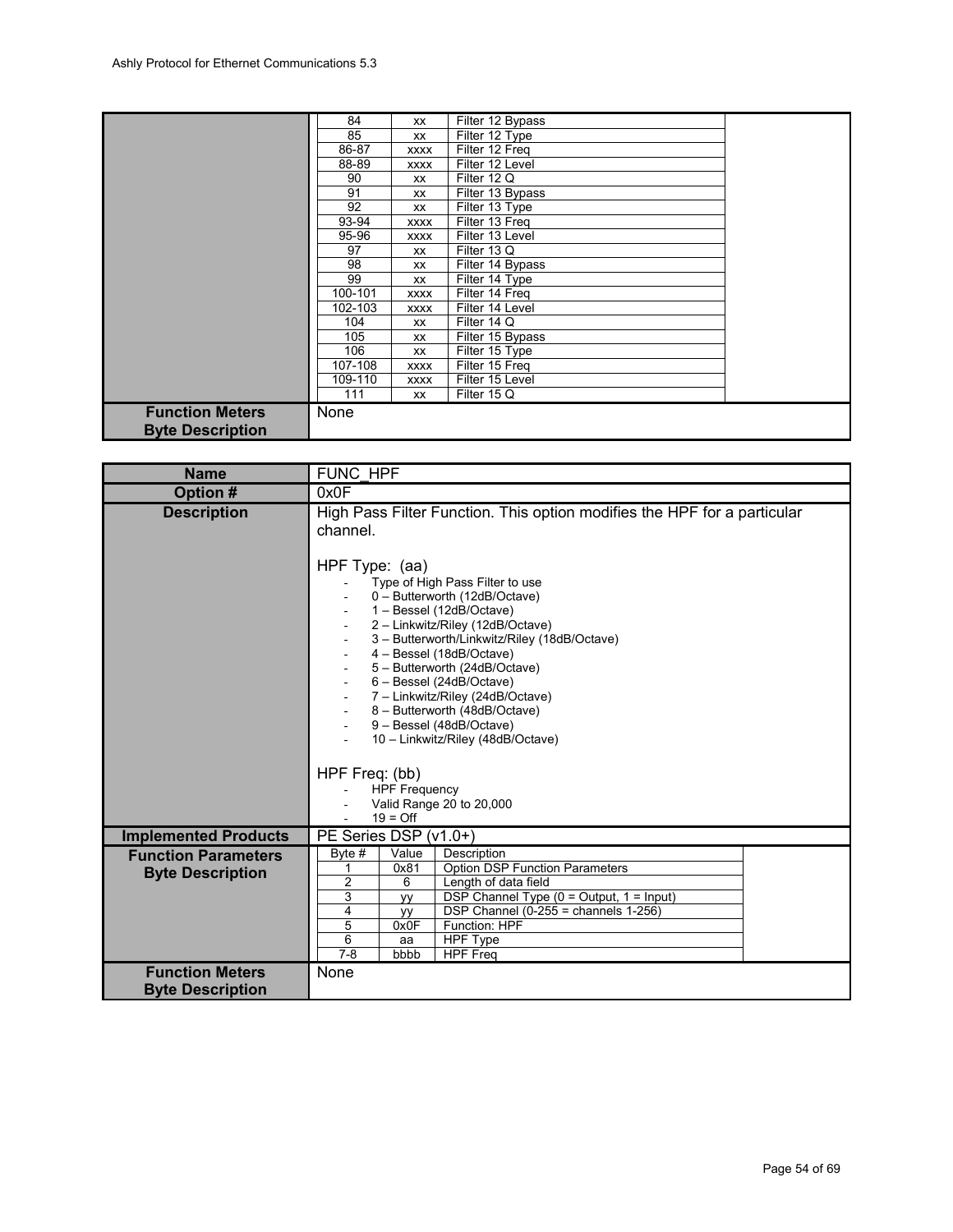<span id="page-54-1"></span>

| <b>Name</b>                                           | FUNC LPF                                                                                                                                                                                                                                                                                                                                                                                                                                            |  |  |  |  |
|-------------------------------------------------------|-----------------------------------------------------------------------------------------------------------------------------------------------------------------------------------------------------------------------------------------------------------------------------------------------------------------------------------------------------------------------------------------------------------------------------------------------------|--|--|--|--|
| Option #                                              | 0x10                                                                                                                                                                                                                                                                                                                                                                                                                                                |  |  |  |  |
| <b>Description</b>                                    | Low pass filter<br>LPF Type: (aa)<br>Type of Low Pass Filter to use<br>0 - Butterworth (12dB/Octave)<br>1 - Bessel (12dB/Octave)<br>2 - Linkwitz/Riley (12dB/Octave)<br>3 - Butterworth/Linkwitz/Riley (18dB/Octave)<br>4 - Bessel (18dB/Octave)<br>5 - Butterworth (24dB/Octave)<br>6 - Bessel (24dB/Octave)<br>7 - Linkwitz/Riley (24dB/Octave)<br>8 - Butterworth (48dB/Octave)<br>9 - Bessel (48dB/Octave)<br>10 - Linkwitz/Riley (48dB/Octave) |  |  |  |  |
|                                                       | LPF Freq: (bb)<br>Low Pass Filter Frequency<br>Valid Range 20 to 20,000<br>$20,001 = \overline{OFF}$<br>all other values are invalid                                                                                                                                                                                                                                                                                                                |  |  |  |  |
| <b>Implemented Products</b>                           | PE Series DSP (v1.0+)                                                                                                                                                                                                                                                                                                                                                                                                                               |  |  |  |  |
| <b>Function Parameters</b><br><b>Byte Description</b> | Byte #<br>Value<br>Description<br><b>Option DSP Function Parameters</b><br>0x81<br>1<br>$\overline{2}$<br>6<br>Length of data field<br>3<br>DSP Channel Type ( $0 =$ Output, $1 =$ Input)<br>yy<br>4<br>DSP Channel (0-255 = channels $1-256$ )<br>уy<br>5<br>Function: HPF<br>0x10<br>6<br>LPF Type<br>aa<br>$7 - 9$<br>LPF Freq (20-20000)<br>bbbb                                                                                                |  |  |  |  |
| <b>Function Meters</b><br><b>Byte Description</b>     | None                                                                                                                                                                                                                                                                                                                                                                                                                                                |  |  |  |  |

<span id="page-54-0"></span>

| <b>Name</b>                                       |                       | FUNC DELAY BASE |                                                                                                                                                              |  |
|---------------------------------------------------|-----------------------|-----------------|--------------------------------------------------------------------------------------------------------------------------------------------------------------|--|
| Option #                                          | 0x11                  |                 |                                                                                                                                                              |  |
| <b>Description</b>                                |                       |                 |                                                                                                                                                              |  |
| <b>Implemented Products</b>                       | PE Series DSP (v1.0+) |                 |                                                                                                                                                              |  |
| <b>Function Parameters</b>                        | Byte $#$              | Value           | Description                                                                                                                                                  |  |
| <b>Byte Description</b>                           |                       | 0x81            | <b>Option DSP Function Parameters</b>                                                                                                                        |  |
|                                                   | 2                     | 6               | Length of data field                                                                                                                                         |  |
|                                                   | 3                     | VV              | DSP Channel Type $(0 = Output, 1 = Input)$                                                                                                                   |  |
|                                                   | 4                     | <b>VV</b>       | DSP Channel $(0-255)$ = channels 1-256)                                                                                                                      |  |
|                                                   | 5                     | 0x11            | Function: Delay Base                                                                                                                                         |  |
|                                                   |                       | ZZ              | Bypass: $0 =$ active: $0x1-7F =$ bypass                                                                                                                      |  |
|                                                   | 7-8                   | <b>ZZZZ</b>     | Delay in samples<br>Input (0 - 24575 samples = 511.979ms @ 48KHz, 255.990ms<br>@ 96KHz)<br>Output (0 - 1023 samples = 21.333ms @ 48KHz, 10.667ms @<br>96KHz) |  |
| <b>Function Meters</b><br><b>Byte Description</b> | None                  |                 |                                                                                                                                                              |  |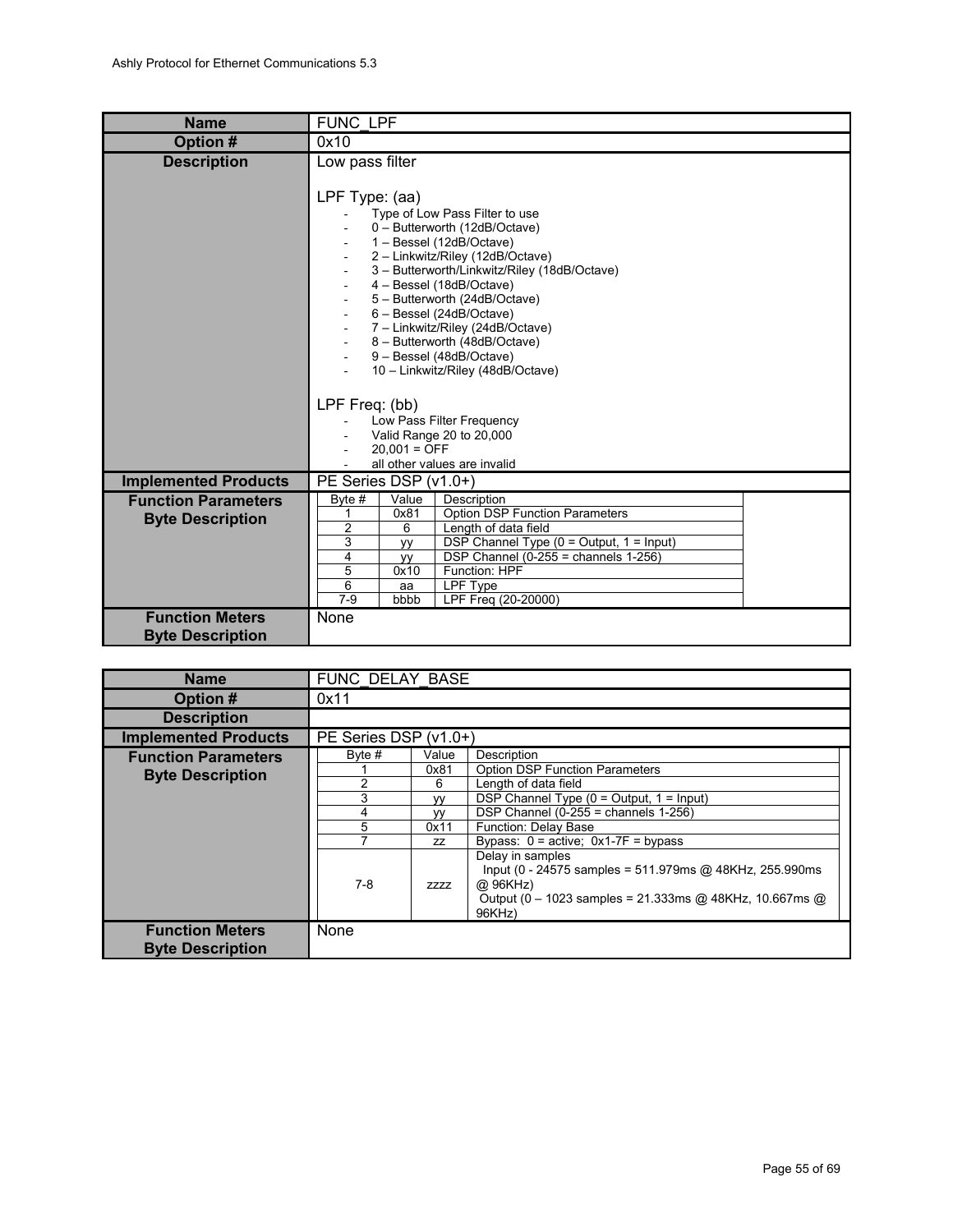<span id="page-55-1"></span>

| <b>Name</b>                 | FUNC DELAY EXTRA                                                |             |                                                                                               |  |
|-----------------------------|-----------------------------------------------------------------|-------------|-----------------------------------------------------------------------------------------------|--|
| Option #                    | 0x12                                                            |             |                                                                                               |  |
| <b>Description</b>          |                                                                 |             |                                                                                               |  |
| <b>Implemented Products</b> | PE Series DSP (v1.0+)                                           |             |                                                                                               |  |
| <b>Function Parameters</b>  | Byte #                                                          | Value       | Description                                                                                   |  |
| <b>Byte Description</b>     |                                                                 | 0x81        | <b>Option DSP Function Parameters</b>                                                         |  |
|                             | 2                                                               | 6           | Length of data field                                                                          |  |
|                             | 3<br>DSP Channel Type ( $0 =$ Output, $1 =$ Input)<br><b>VV</b> |             |                                                                                               |  |
|                             | 4                                                               | <b>VV</b>   | DSP Channel $(0-255)$ = channels 1-256)                                                       |  |
|                             | 5                                                               | 0x12        | Function: Delay Extra                                                                         |  |
|                             | 6                                                               | ZZ          | Bypass: $0 =$ active: $0x1-7F =$ bypass                                                       |  |
|                             | $7-8$                                                           | <b>ZZZZ</b> | Delay in samples - Input/Output (0 - 21844 samples = 455.083ms @<br>48KHz, 227.542ms @ 96KHz) |  |
| <b>Function Meters</b>      | None                                                            |             |                                                                                               |  |
| <b>Byte Description</b>     |                                                                 |             |                                                                                               |  |

<span id="page-55-0"></span>

| <b>Name</b>                                           | FUNC MIXER X IN                                                                                                                                                                                                                                                                                                                                                                                                                                                                                                                                                                                                                            |  |  |  |  |
|-------------------------------------------------------|--------------------------------------------------------------------------------------------------------------------------------------------------------------------------------------------------------------------------------------------------------------------------------------------------------------------------------------------------------------------------------------------------------------------------------------------------------------------------------------------------------------------------------------------------------------------------------------------------------------------------------------------|--|--|--|--|
| Option #                                              | 0x13                                                                                                                                                                                                                                                                                                                                                                                                                                                                                                                                                                                                                                       |  |  |  |  |
| <b>Description</b>                                    | DSP Function to handle Mixer Settings. The PE Series DSP does not<br>Support the Enable Flag, Only Mute.<br>The number of channels specified by this message is the maximum number<br>of input channels in the product's family, not the physical number of inputs<br>in the target device. The unused channels can be padded out with zeroes.                                                                                                                                                                                                                                                                                             |  |  |  |  |
|                                                       | <b>Maximum Channels</b><br><b>Product Family</b><br><b>Message Length</b>                                                                                                                                                                                                                                                                                                                                                                                                                                                                                                                                                                  |  |  |  |  |
|                                                       | $\overline{2}$<br>$2*3+3=9$<br>All 2-channel amps                                                                                                                                                                                                                                                                                                                                                                                                                                                                                                                                                                                          |  |  |  |  |
|                                                       | All multichannel amps<br>AII PEMA<br>8<br>$8*3+3=27$<br>All neXX00 signal processors                                                                                                                                                                                                                                                                                                                                                                                                                                                                                                                                                       |  |  |  |  |
|                                                       | 20<br>Any ne24.24M signal processor<br>$20*3+3=63$                                                                                                                                                                                                                                                                                                                                                                                                                                                                                                                                                                                         |  |  |  |  |
|                                                       | Gain: aaaa<br>Level/Gain for a given Input<br>Range = -50 to + 12dB (7692 to 8312)<br>$0 = \text{Off}$<br>Mute/Enable: (bb)<br><b>Bitwise Flags</b><br>Bit $0 =$ Mute $(0 =$ Unmuted, $1 =$ mute)<br>Bit 1 = Enabled (0 = Enabled, 1 = Not Enabled) $*$                                                                                                                                                                                                                                                                                                                                                                                    |  |  |  |  |
| <b>Implemented Products</b>                           | * Not Supported By PE Series DSP                                                                                                                                                                                                                                                                                                                                                                                                                                                                                                                                                                                                           |  |  |  |  |
| <b>Function Parameters</b><br><b>Byte Description</b> | PE Series DSP (v1.0+), NE Rackmount, PE Multichannel Amplifier.<br>Byte $#$<br>Value<br>Description<br><b>Option DSP Function Parameters</b><br>0x81<br>1<br>$\overline{c}$<br>Length of data = $9, 27,$ or 63<br>XX<br>3<br>DSP Channel Type (0 = Output, 1 = Input)<br>уу<br>DSP Channel (0-255 = channels $1-256$ )<br>4<br><b>ZZ</b><br>5<br>Function: Mixer<br>0x13<br>In 1 Gain (-50 to +12 = $7692$ to 8312, Off = 0)<br>$6 - 7$<br>aaaa<br>In 1 Mute / Enable<br>8<br>bb<br>In 2 Gain (-50 to +12 = 7692 to 8312, Off = 0)<br>$9 - 10$<br>aaaa<br>11<br>In 2 Mute / Enable<br>bb<br>This may be extended for more than 2 channels. |  |  |  |  |
| <b>Function Meters</b><br><b>Byte Description</b>     | (none) see clipping message                                                                                                                                                                                                                                                                                                                                                                                                                                                                                                                                                                                                                |  |  |  |  |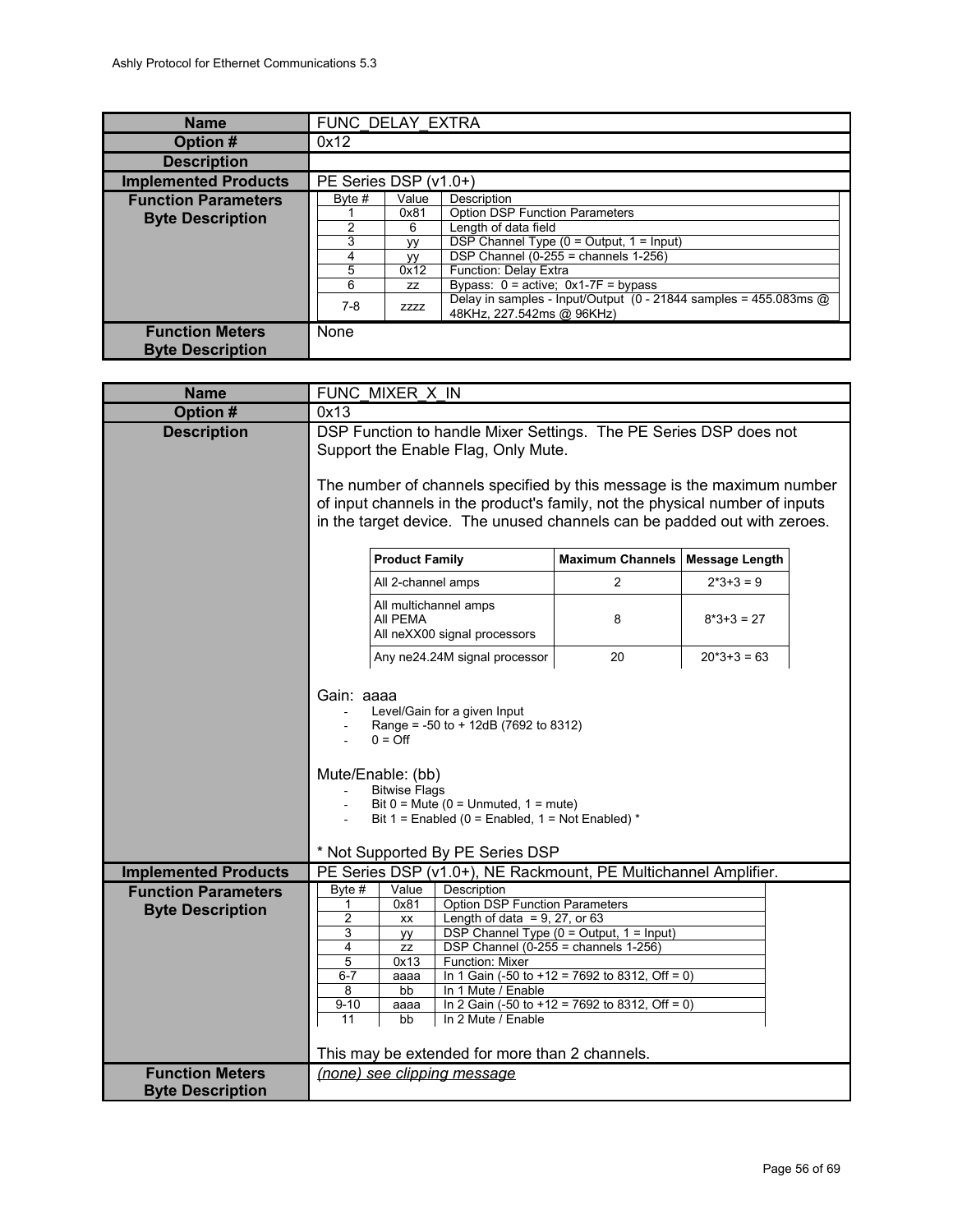<span id="page-56-1"></span>

| <b>Name</b>                                           | <b>FUNC GAIN</b>                                                                                                                                                                                                                                                                                                                |  |  |  |
|-------------------------------------------------------|---------------------------------------------------------------------------------------------------------------------------------------------------------------------------------------------------------------------------------------------------------------------------------------------------------------------------------|--|--|--|
| Option #                                              | 0x17                                                                                                                                                                                                                                                                                                                            |  |  |  |
| <b>Description</b>                                    | Option to modify the Gain Function in the DSP. This does not set the Block<br>location however it will adjust all parameters. All parameters must be set.                                                                                                                                                                       |  |  |  |
|                                                       | Gain: (aaaa)<br>The amount of Gain/Attenuation to apply.<br>7692 to 8312 = -50dB to +12dB<br>$0 = \text{Off (Mute)}$<br>.1dB increments                                                                                                                                                                                         |  |  |  |
|                                                       | Polarity: (bb)<br>Sets the polarity of the gain block                                                                                                                                                                                                                                                                           |  |  |  |
|                                                       | $0 =$ Normal polarity.<br>$1 =$ Inverted polarity.                                                                                                                                                                                                                                                                              |  |  |  |
| <b>Implemented Products</b>                           | PE Series DSP (v1.0+), NE Rackmount, PE Multi Channel Amp                                                                                                                                                                                                                                                                       |  |  |  |
| <b>Function Parameters</b><br><b>Byte Description</b> | Byte #<br>Value<br>Description<br><b>Option DSP Function Parameters</b><br>0x81<br>2<br>Length of data field<br>6<br>3<br>DSP Channel Type $(0 = Output, 1 = Input)$<br><b>VV</b><br>DSP Channel $(0-255)$ = channels 1-256)<br>4<br><b>VV</b><br>5<br>0x17<br>Function: Gain<br>$6 - 7$<br>Gain<br>aaaa<br>8<br>Polarity<br>bb |  |  |  |
| <b>Function Meters</b><br><b>Byte Description</b>     | None – see clipping message                                                                                                                                                                                                                                                                                                     |  |  |  |

<span id="page-56-0"></span>

| <b>Name</b>                                           | <b>FUNC METER</b>                                                                                                                                                                                                                                                                   |                                                                 |                                                                                                                                                                                                                                                         |  |
|-------------------------------------------------------|-------------------------------------------------------------------------------------------------------------------------------------------------------------------------------------------------------------------------------------------------------------------------------------|-----------------------------------------------------------------|---------------------------------------------------------------------------------------------------------------------------------------------------------------------------------------------------------------------------------------------------------|--|
| <b>Option#</b>                                        | 0x1A                                                                                                                                                                                                                                                                                |                                                                 |                                                                                                                                                                                                                                                         |  |
| <b>Description</b>                                    | Option to modify the Meter Block. The meter block has No parameters and<br>thus not Function Parameters Message. However there is a meter<br>message to receive the Meter level                                                                                                     |                                                                 |                                                                                                                                                                                                                                                         |  |
|                                                       | Meter Format: (aa)<br>$0 = IEEE$ Floating Point<br>Currently only IEEE Floating point is supported<br>This parameter may be used for the request to request metering in a specific format.<br>Input Meter: (bbbbbbbb)<br>- 4 byte input meter in specified format from Meter Format |                                                                 |                                                                                                                                                                                                                                                         |  |
| <b>Implemented Products</b>                           |                                                                                                                                                                                                                                                                                     | $PE$ Series DSP $(v1.0+)$                                       |                                                                                                                                                                                                                                                         |  |
| <b>Function Parameters</b><br><b>Byte Description</b> | (NONE)                                                                                                                                                                                                                                                                              |                                                                 |                                                                                                                                                                                                                                                         |  |
| <b>Function Meters</b><br><b>Byte Description</b>     | Byte $#$<br>2<br>3<br>4<br>5<br>6<br>$7 - 10$                                                                                                                                                                                                                                       | Value<br>0x82<br>5<br>VV<br><b>VV</b><br>0x1A<br>aa<br>bbbbbbbb | Description<br><b>Option DSP Function Meters</b><br>Length of data field (dependent on function type)<br>DSP Channel Type $(0 = Output, 1 = Input)$<br>DSP Channel $(0-255)$ = channels 1-256)<br><b>Function: Meter</b><br>Meter Format<br>Input Meter |  |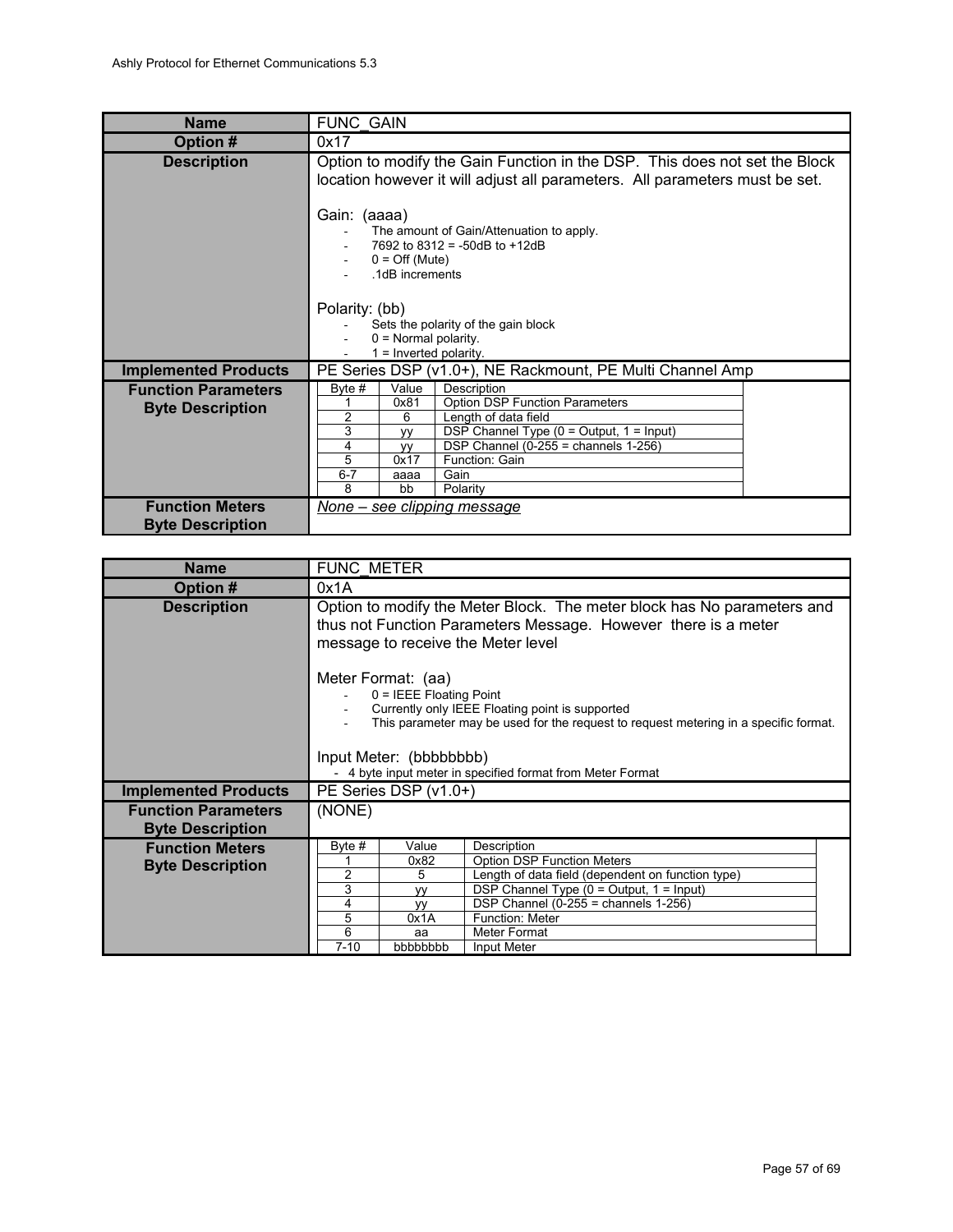<span id="page-57-0"></span>

| <b>Name</b>                 | FUNC CLIP LIMITER                                                                                                                                                                                                                                                                                       |                |                                                                                 |
|-----------------------------|---------------------------------------------------------------------------------------------------------------------------------------------------------------------------------------------------------------------------------------------------------------------------------------------------------|----------------|---------------------------------------------------------------------------------|
| Option #                    | 0x1F                                                                                                                                                                                                                                                                                                    |                |                                                                                 |
| <b>Description</b>          | Option to modify the Clip Limiter Function in the DSP. This does not set the<br>Block location however it will adjust all parameters. All parameters must be<br>set. The Clip limiter is a more limited version of the compressor limiter. It<br>does not allow for changes in the type and also ratio. |                |                                                                                 |
|                             | Bypass: (aa)<br>0 - Function is Active (not Bypassed)<br>1 to 0xFF = Function is Bypassed                                                                                                                                                                                                               |                |                                                                                 |
|                             | Threshold: (bb)<br>Point at which Limiting Begins<br>$\mathcal{L}_{\mathcal{A}}$<br>80 to 120 = -20dBu to +20dBu<br>1dB Increments<br>All other values are invalid and will cause the value to be saturated.                                                                                            |                |                                                                                 |
|                             | Attack rate: (dd)<br>Rate at which attenuation is increased<br>0 to 7 = $0.2, 0.5, 1, 2, 5, 10, 20, 50$ ms/dB<br>All other values will saturate to 50ms/dB                                                                                                                                              |                |                                                                                 |
|                             | Release rate: (ee)<br>The rate at which attenuation is decreased.<br>0 to 7 = 5, 10, 20, 50, 100, 200, 500 and 1000ms/dB<br>All other values will saturate to 1000ms/dB and are considered invalid<br>Meter Format:                                                                                     |                |                                                                                 |
|                             |                                                                                                                                                                                                                                                                                                         |                | Currently only 1 Meter format is supported. That format is IEEE floating point. |
| <b>Implemented Products</b> |                                                                                                                                                                                                                                                                                                         |                | PE Series DSP (v1.0+), NE Rackmount, PE Multi Channel Amp                       |
| <b>Function Parameters</b>  | $B$ yte #                                                                                                                                                                                                                                                                                               | Value          | Description                                                                     |
| <b>Byte Description</b>     | 1                                                                                                                                                                                                                                                                                                       | 0x81           | <b>Option DSP Function Parameters</b>                                           |
|                             | $\overline{2}$                                                                                                                                                                                                                                                                                          | $\overline{7}$ | Length of data field                                                            |
|                             | 3<br>4                                                                                                                                                                                                                                                                                                  | yy             | DSP Channel Type (0 = Output, 1 = Input)<br><b>DSP Channel (0-23 = 1-24)</b>    |
|                             | 5                                                                                                                                                                                                                                                                                                       | yy<br>0x1F     | Function: Clip Limiter                                                          |
|                             | 6                                                                                                                                                                                                                                                                                                       | aa             | <b>Bypass</b>                                                                   |
|                             | 7                                                                                                                                                                                                                                                                                                       | bb             | Threshold                                                                       |
|                             | 8<br>9                                                                                                                                                                                                                                                                                                  | dd<br>ee       | Attack rate<br>Release rate                                                     |
| <b>Function Meters</b>      | Byte #                                                                                                                                                                                                                                                                                                  | Value          | Description                                                                     |
| <b>Byte Description</b>     | 1                                                                                                                                                                                                                                                                                                       | 0x82           | <b>Option DSP Function Meters</b>                                               |
|                             | $\overline{2}$                                                                                                                                                                                                                                                                                          | 6              | Length of data field (dependent on function type)                               |
|                             | 3                                                                                                                                                                                                                                                                                                       | yy             | DSP Channel Type (0 = Output, 1 = Input)                                        |
|                             | $\overline{4}$<br>5                                                                                                                                                                                                                                                                                     | уy<br>0x1F     | DSP Channel $(0-255)$ = channels 1-256)<br>Function: Limiter                    |
|                             | 6                                                                                                                                                                                                                                                                                                       | XX             | Meter Format                                                                    |
|                             | $7 - 10$                                                                                                                                                                                                                                                                                                | ZZZZZZZZZ      | Input Meter                                                                     |
|                             | $11 - 14$                                                                                                                                                                                                                                                                                               | ZZZZZZZZZ      | Attenuation                                                                     |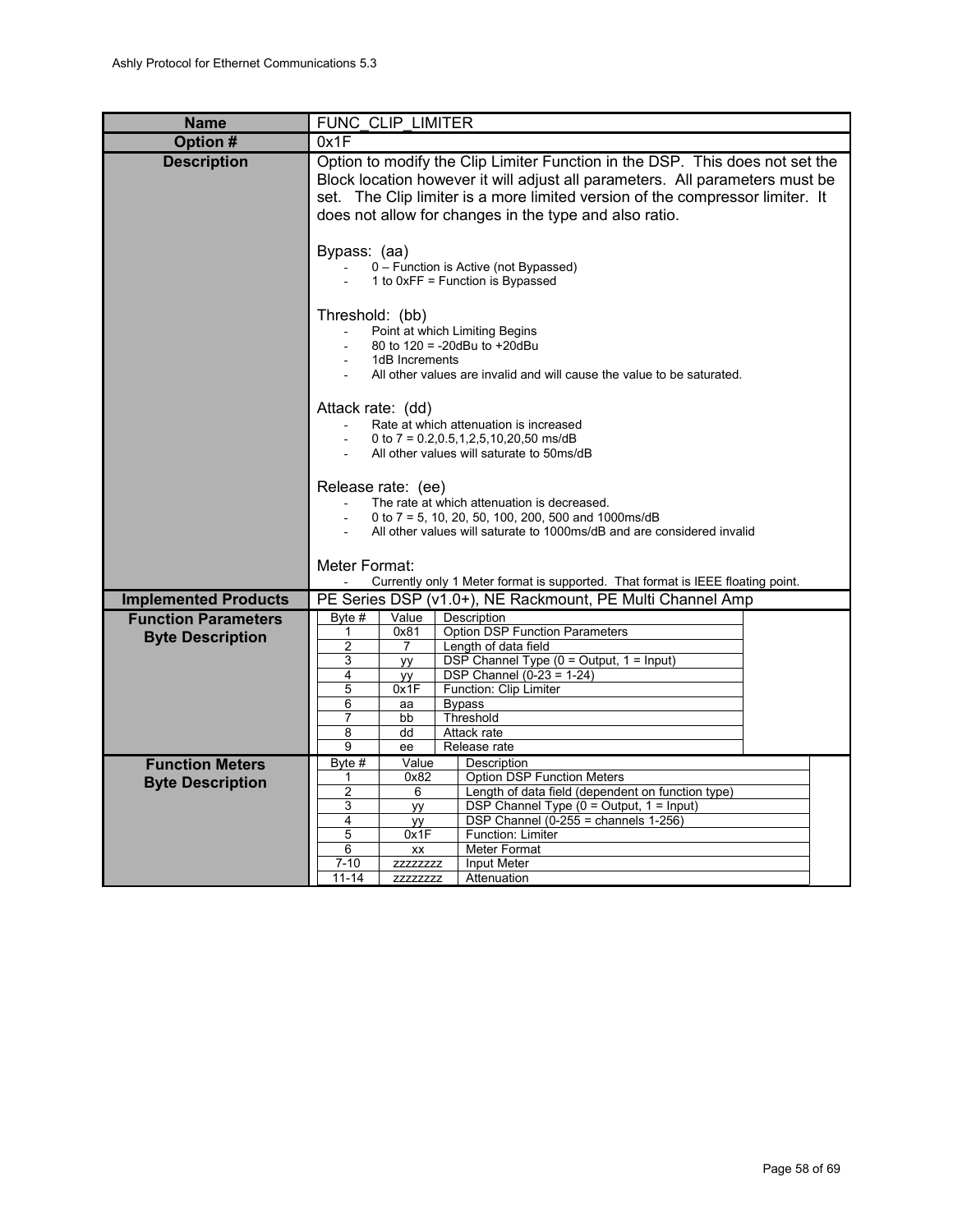<span id="page-58-0"></span>

| <b>Name</b>                 | FUNC GEQ31                                                              |                            |                                                                                  |  |
|-----------------------------|-------------------------------------------------------------------------|----------------------------|----------------------------------------------------------------------------------|--|
| Option #                    | 0x20                                                                    |                            |                                                                                  |  |
| <b>Description</b>          |                                                                         |                            | Graphic EQ w/ 31 Bands DSP Function. This DSP function has a lot of              |  |
|                             |                                                                         |                            | data, as it must control 31 filters. The request only requires the first 5 bits. |  |
|                             |                                                                         |                            |                                                                                  |  |
|                             | Bypass: (aa)                                                            |                            |                                                                                  |  |
|                             |                                                                         |                            | Will Set the GEQ Bypass Status                                                   |  |
|                             |                                                                         | $1-255 = Bypass$           | $0 =$ Active (Not Bypassed)                                                      |  |
|                             |                                                                         |                            |                                                                                  |  |
|                             | GEQ Type: (bb)                                                          |                            |                                                                                  |  |
|                             |                                                                         |                            | Selects the Type of GEQ Filter to use                                            |  |
|                             | $0 =$ Constant Q<br>1 = Proportional Q<br>All other values unsupported. |                            |                                                                                  |  |
|                             |                                                                         |                            |                                                                                  |  |
|                             |                                                                         |                            |                                                                                  |  |
|                             | GEQ Q: (cc)                                                             |                            |                                                                                  |  |
|                             |                                                                         | Q of each GEQ Band         |                                                                                  |  |
|                             |                                                                         |                            | $59 = \frac{1}{4}$ Octave to 71 = $\frac{1}{2}$ Oct, step = 1/48 Oct.            |  |
|                             |                                                                         | 0-58 are unsupported,      | 72-255 are unsupported                                                           |  |
|                             |                                                                         |                            |                                                                                  |  |
|                             | Band x Level: (xxxx)                                                    |                            |                                                                                  |  |
|                             |                                                                         |                            | Boost/Cut for each of the 28 Bands                                               |  |
|                             |                                                                         |                            | 8042 to 8342 = -15dB to +15dB in .1dB steps                                      |  |
| <b>Implemented Products</b> | Byte $#$                                                                | Value                      | PE Series DSP (v1.0+), PE4/8, NE Rackmount<br>Description                        |  |
| <b>Function Parameters</b>  | 1                                                                       | 0x81                       | <b>Option DSP Function Parameters</b>                                            |  |
| <b>Byte Description</b>     | $\overline{c}$                                                          | 68                         | Length of data field                                                             |  |
|                             | 3                                                                       | yy                         | DSP Channel Type (0 = Output, 1 = Input)                                         |  |
|                             | 4<br>5                                                                  | уу<br>0x20                 | DSP Channel $(0-255)$ = channels $1-256$ )<br>Function: GEQ31                    |  |
|                             | 6                                                                       | SS                         | <b>Bypass</b>                                                                    |  |
|                             | 7                                                                       | tt                         | <b>GEQ Type</b>                                                                  |  |
|                             | 8<br>$9 - 10$                                                           | XX                         | GEQ Q<br>Band 1 Level (20Hz)                                                     |  |
|                             | $11 - 12$                                                               | <b>XXXX</b><br><b>XXXX</b> | Band 2 Level                                                                     |  |
|                             | $13 - 14$                                                               | <b>XXXX</b>                | Band 3 Level                                                                     |  |
|                             | $15 - 16$                                                               | <b>XXXX</b>                | Band 4 Level                                                                     |  |
|                             | $17 - 18$<br>19-20                                                      | <b>XXXX</b><br><b>XXXX</b> | Band 5 Level<br>Band 6 Level                                                     |  |
|                             | $21 - 22$                                                               | <b>XXXX</b>                | Band 7 Level                                                                     |  |
|                             | 23-24                                                                   | XXXX                       | Band 8 Level                                                                     |  |
|                             | 25-26<br>27-28                                                          | <b>XXXX</b>                | Band 9 Level                                                                     |  |
|                             | 29-30                                                                   | <b>XXXX</b><br><b>XXXX</b> | Band 10 Level<br>Band 11 Level                                                   |  |
|                             | $31 - 32$                                                               | <b>XXXX</b>                | Band 12 Level                                                                    |  |
|                             | 33-34                                                                   | <b>XXXX</b>                | Band 13 Level                                                                    |  |
|                             | 35-36<br>37-38                                                          | <b>XXXX</b><br><b>XXXX</b> | Band 14 Level<br>Band 15 Level                                                   |  |
|                             | 39-40                                                                   | <b>XXXX</b>                | Band 16 Level                                                                    |  |
|                             | 41-42                                                                   | <b>XXXX</b>                | Band 17 Level                                                                    |  |
|                             | 43-44<br>45-46                                                          | <b>XXXX</b>                | Band 18 Level<br>Band 19 Level                                                   |  |
|                             | 47-48                                                                   | <b>XXXX</b><br><b>XXXX</b> | Band 20 Level                                                                    |  |
|                             | 49-50                                                                   | <b>XXXX</b>                | Band 21 Level                                                                    |  |
|                             | 51-52                                                                   | <b>XXXX</b>                | Band 22 Level                                                                    |  |
|                             | 53-54<br>55-56                                                          | <b>XXXX</b><br><b>XXXX</b> | Band 23 Level<br>Band 24 Level                                                   |  |
|                             | 57-58                                                                   | <b>XXXX</b>                | Band 25 Level                                                                    |  |
|                             | 59-60                                                                   | <b>XXXX</b>                | Band 26 Level                                                                    |  |
|                             | 61-62                                                                   | <b>XXXX</b>                | Band 27 Level                                                                    |  |
|                             | 63-64<br>65-66                                                          | <b>XXXX</b><br><b>XXXX</b> | Band 28 Level<br>Band 29 Level                                                   |  |
|                             | 67-68                                                                   | <b>XXXX</b>                | Band 30 Level                                                                    |  |
|                             | 69-70                                                                   | <b>XXXX</b>                | Band 31 Level                                                                    |  |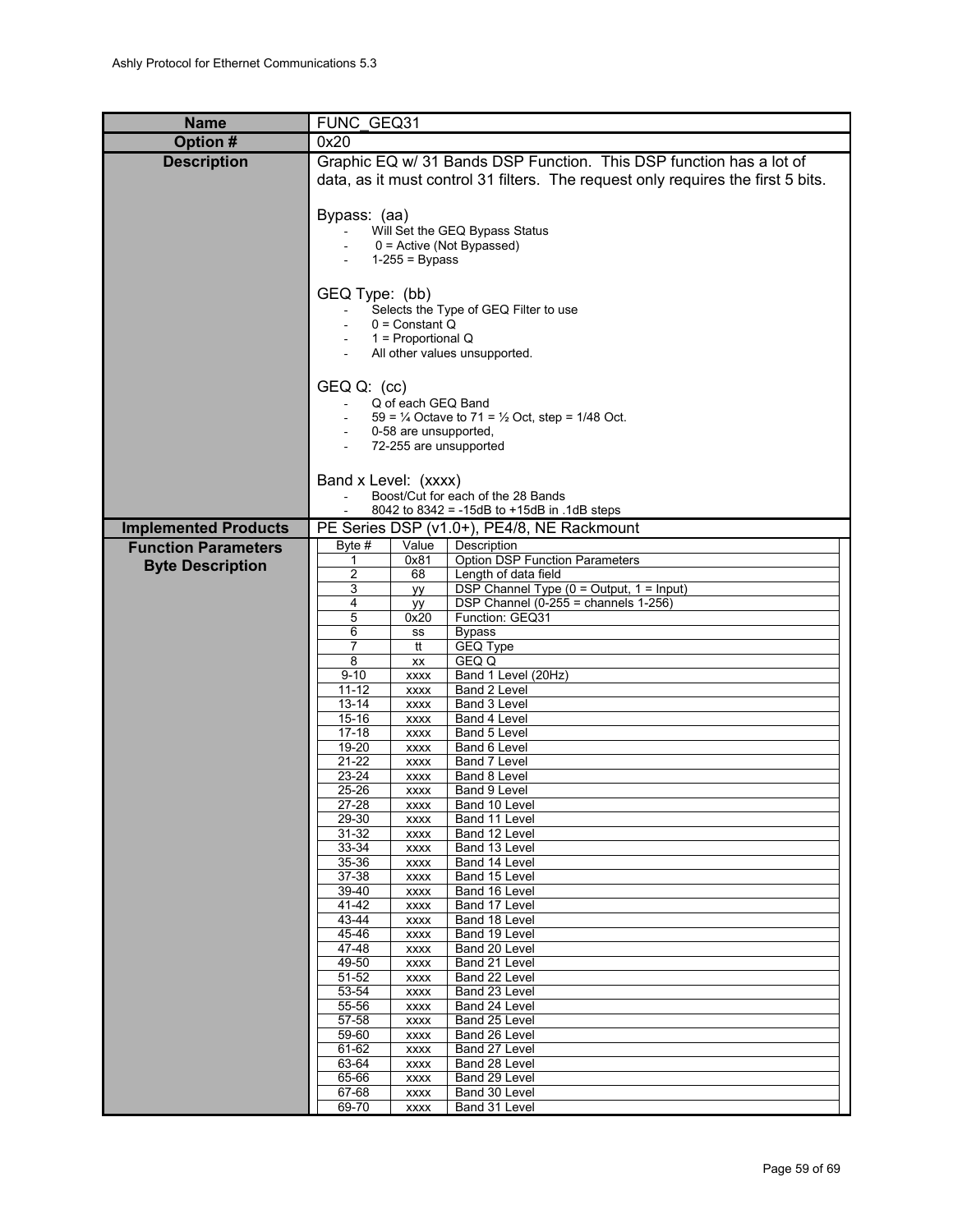| <b>Function Meters</b><br><b>Byte Description</b> | <b>None</b> |
|---------------------------------------------------|-------------|
|                                                   |             |

<span id="page-59-1"></span>

| <b>Name</b>                                           | FUNC WR5 LEVEL                                                                                                                                                                                                                                                                                                                                                             |  |  |  |
|-------------------------------------------------------|----------------------------------------------------------------------------------------------------------------------------------------------------------------------------------------------------------------------------------------------------------------------------------------------------------------------------------------------------------------------------|--|--|--|
| Option #                                              | 0x21                                                                                                                                                                                                                                                                                                                                                                       |  |  |  |
| <b>Description</b>                                    | Option to modify the WR5 Level DSP Block. The WR5 Level block applies<br>attenuation to the signal based on WR5's that are present in the System.<br>This is also user adjustable and will be tracked by assigned WR5s.<br>WR5 Atten (bb)<br>WR5 Attenuation Value between 0 & 99<br>$0 =$ Full Attenuation (mute)<br>99 = No Attenuation<br>each step is $\frac{1}{2}$ dB |  |  |  |
| <b>Implemented Products</b>                           | NE Rackmount, PE Multi Channel Amp                                                                                                                                                                                                                                                                                                                                         |  |  |  |
| <b>Function Parameters</b><br><b>Byte Description</b> | Byte #<br>Value<br>Description<br><b>Option DSP Function Parameters</b><br>0x81<br>$\overline{2}$<br>Length of data field<br>5<br>3<br>DSP Channel Type ( $0 =$ Output, $1 =$ Input)<br>۷V<br>DSP Channel $(0-23 = 1-24)$<br>4<br><b>VV</b><br>5<br>Function: WR5 Atten<br>0x21<br>6<br>00<br>Reserved<br>7<br><b>WR5</b> Attenuation<br>bb                                |  |  |  |
| <b>Function Meters</b><br><b>Byte Description</b>     | (none)                                                                                                                                                                                                                                                                                                                                                                     |  |  |  |

<span id="page-59-0"></span>

| <b>Name</b>                                           | FUNC REMOTE LEVEL                                                                                                                                                                                              |                                                                                                                                                                                                                                                                                                                             |                                    |  |  |  |  |  |  |  |
|-------------------------------------------------------|----------------------------------------------------------------------------------------------------------------------------------------------------------------------------------------------------------------|-----------------------------------------------------------------------------------------------------------------------------------------------------------------------------------------------------------------------------------------------------------------------------------------------------------------------------|------------------------------------|--|--|--|--|--|--|--|
| Option #                                              | 0x22                                                                                                                                                                                                           |                                                                                                                                                                                                                                                                                                                             |                                    |  |  |  |  |  |  |  |
| <b>Description</b>                                    | Option to modify the Remote Level DSP Block. The Remote Level block<br>applies attenuation to the signal based on various types of remotes such as<br>RD8C And Rear panel Pots that are present in the System. |                                                                                                                                                                                                                                                                                                                             |                                    |  |  |  |  |  |  |  |
|                                                       | Bypass: (aa)<br>0 – Function is Active (not Bypassed)<br>1 to 0xFF = Function is Bypassed                                                                                                                      |                                                                                                                                                                                                                                                                                                                             |                                    |  |  |  |  |  |  |  |
|                                                       | RD8C Assignments (cc) and<br>Rear Panel Assignments (bb)<br>Bitwise flag indicating if each fader is assigned<br>Bit $0 =$ fader 1, Bit $1 =$ fader 2, etc.<br>$0 = Not$ Assigned, $1 =$ Assigned.             |                                                                                                                                                                                                                                                                                                                             |                                    |  |  |  |  |  |  |  |
| <b>Implemented Products</b>                           |                                                                                                                                                                                                                |                                                                                                                                                                                                                                                                                                                             | NE Rackmount, PE Multi Channel Amp |  |  |  |  |  |  |  |
| <b>Function Parameters</b><br><b>Byte Description</b> | Byte #<br>1<br>2<br>3<br>4<br>5<br>6<br>7<br>8                                                                                                                                                                 | Value<br>Description<br><b>Option DSP Function Parameters</b><br>0x81<br>6<br>Length of data field<br>DSP Channel Type (0 = Output, 1 = Input)<br><b>VV</b><br>DSP Channel $(0-23 = 1-24)$<br><b>VV</b><br>Function: Clip Limiter<br>0x22<br><b>Bypass</b><br>aa<br>Rear Panel Assignments<br>bb<br><b>RD8C Assignments</b> |                                    |  |  |  |  |  |  |  |
| <b>Function Meters</b><br><b>Byte Description</b>     | (none)                                                                                                                                                                                                         |                                                                                                                                                                                                                                                                                                                             |                                    |  |  |  |  |  |  |  |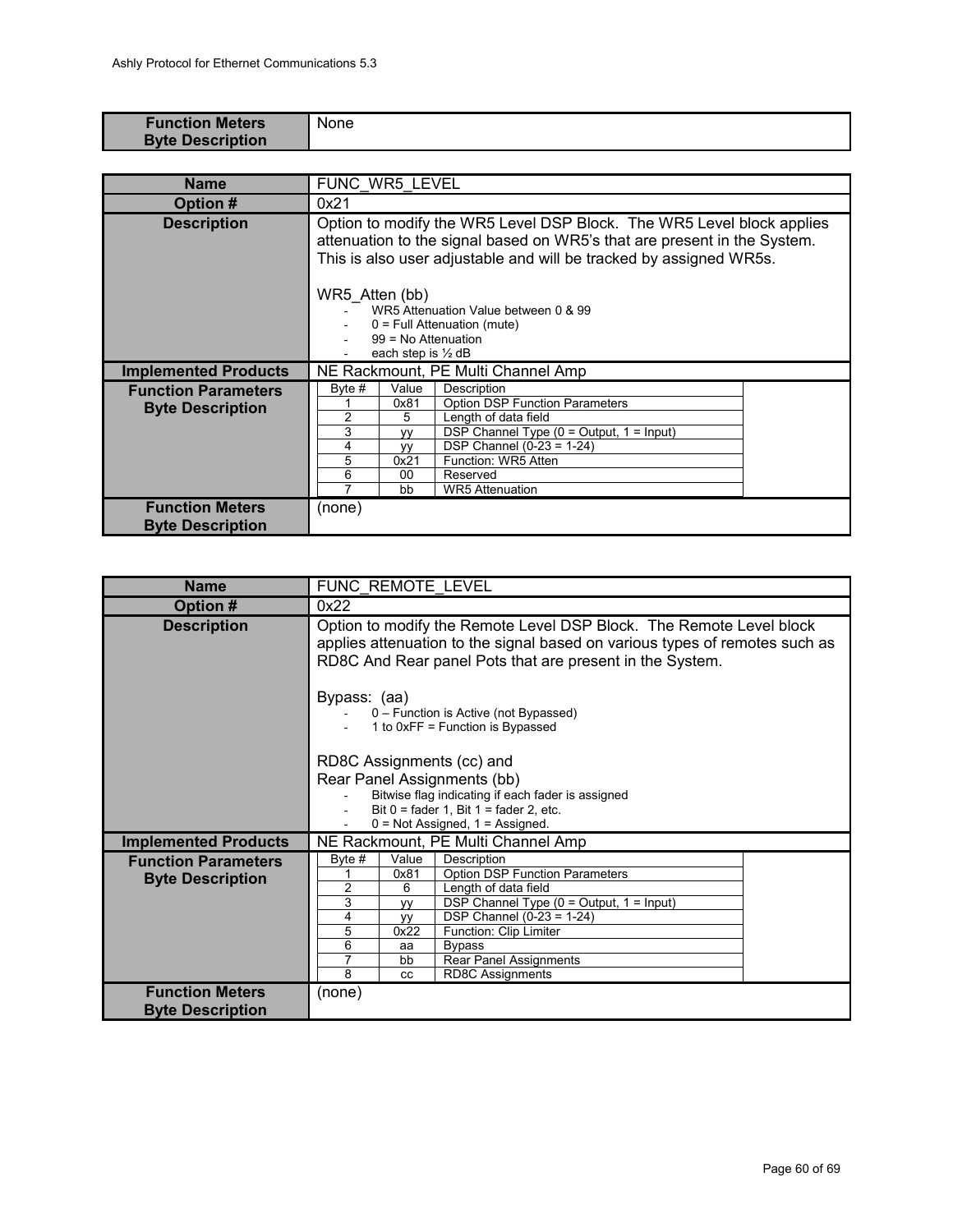<span id="page-60-1"></span>

| <b>Name</b>                                       | <b>FUNC PREAMP</b>                                                                                                                                             |  |  |  |  |  |  |  |  |
|---------------------------------------------------|----------------------------------------------------------------------------------------------------------------------------------------------------------------|--|--|--|--|--|--|--|--|
| Option #                                          | 0x25                                                                                                                                                           |  |  |  |  |  |  |  |  |
| <b>Description</b>                                | Option to modify the Preamp Function in the DSP. This does not set the<br>Block location however it will adjust all parameters. All parameters must be<br>set. |  |  |  |  |  |  |  |  |
|                                                   | Preamp Gain: (aa)<br>Preamp Gain level in dB.<br>$0 = 0$ d $B$<br>$20 = 20dB$<br>$40 = 40dB$<br>$60 = 60dB$                                                    |  |  |  |  |  |  |  |  |
|                                                   | Phantom Power: (bb)<br>$0 =$ Phantom Power Off<br>1-FF = Phantom Power On                                                                                      |  |  |  |  |  |  |  |  |
|                                                   | Touch To Talk Enabled (cc)<br>$0 =$ Touch To Talk Off<br>1-FF = Touch To Talk On.                                                                              |  |  |  |  |  |  |  |  |
|                                                   | Touch To Talk Logic Input<br>Logic input number to use for touch to talk.                                                                                      |  |  |  |  |  |  |  |  |
| <b>Implemented Products</b>                       | <b>NE24.24M</b>                                                                                                                                                |  |  |  |  |  |  |  |  |
| <b>Function Parameters</b>                        | Value<br>Description<br>Byte $#$                                                                                                                               |  |  |  |  |  |  |  |  |
| <b>Byte Description</b>                           | <b>Option DSP Function Parameters</b><br>0x81<br>1                                                                                                             |  |  |  |  |  |  |  |  |
|                                                   | 2<br>Bytes to follow<br>7<br>DSP Channel Type (0 = Output, 1 = Input)<br>3<br>yу                                                                               |  |  |  |  |  |  |  |  |
|                                                   | DSP Channel (0-255 = channels $1-256$ )<br>4<br><b>VV</b>                                                                                                      |  |  |  |  |  |  |  |  |
|                                                   | 0x25<br>5<br>Function: Preamp                                                                                                                                  |  |  |  |  |  |  |  |  |
|                                                   | 6<br>Preamp Gain<br>aa                                                                                                                                         |  |  |  |  |  |  |  |  |
|                                                   | 7<br><b>Phantom Power</b><br>bb                                                                                                                                |  |  |  |  |  |  |  |  |
|                                                   | 8<br><b>Touch To Talk Enabled</b><br>cc<br>9<br>dd<br>Touch To Talk Input                                                                                      |  |  |  |  |  |  |  |  |
| <b>Function Meters</b><br><b>Byte Description</b> | None - see clipping message                                                                                                                                    |  |  |  |  |  |  |  |  |

<span id="page-60-0"></span>

| <b>Name</b>                                           | FUNC FBS CTRL                                            |                                                                                                                                                                                             |                                                                                                                                                                                                                                             |  |  |  |  |  |  |  |
|-------------------------------------------------------|----------------------------------------------------------|---------------------------------------------------------------------------------------------------------------------------------------------------------------------------------------------|---------------------------------------------------------------------------------------------------------------------------------------------------------------------------------------------------------------------------------------------|--|--|--|--|--|--|--|
| Option #                                              | 0x26                                                     |                                                                                                                                                                                             |                                                                                                                                                                                                                                             |  |  |  |  |  |  |  |
| <b>Description</b>                                    |                                                          | Option to modify the FBS Function in the DSP. This does not set the Block<br>location however it will adjust all parameters. All parameters must be set.<br>Note: Only Supported on Inputs! |                                                                                                                                                                                                                                             |  |  |  |  |  |  |  |
| <b>Implemented Products</b>                           | <b>NE Rackmount</b>                                      |                                                                                                                                                                                             |                                                                                                                                                                                                                                             |  |  |  |  |  |  |  |
| <b>Function Parameters</b><br><b>Byte Description</b> | Byte #<br>$\mathfrak{p}$<br>3<br>4<br>5<br>6<br>$8 - 11$ | Value<br>0x81<br>9<br><b>VV</b><br><b>VV</b><br>0x26<br>aa<br>bb<br><b>CC</b>                                                                                                               | Description<br><b>Option DSP Function Parameters</b><br>Bytes to follow<br>DSP Channel Type $(0 = Output, 1 = Input)$<br>DSP Channel $(0-255)$ = channels 1-256)<br>Function: FBS<br><b>Bypass</b><br>Sensitivity<br><b>Filters Timeout</b> |  |  |  |  |  |  |  |
| <b>Function Meters</b><br><b>Byte Description</b>     | None – see clipping message                              |                                                                                                                                                                                             |                                                                                                                                                                                                                                             |  |  |  |  |  |  |  |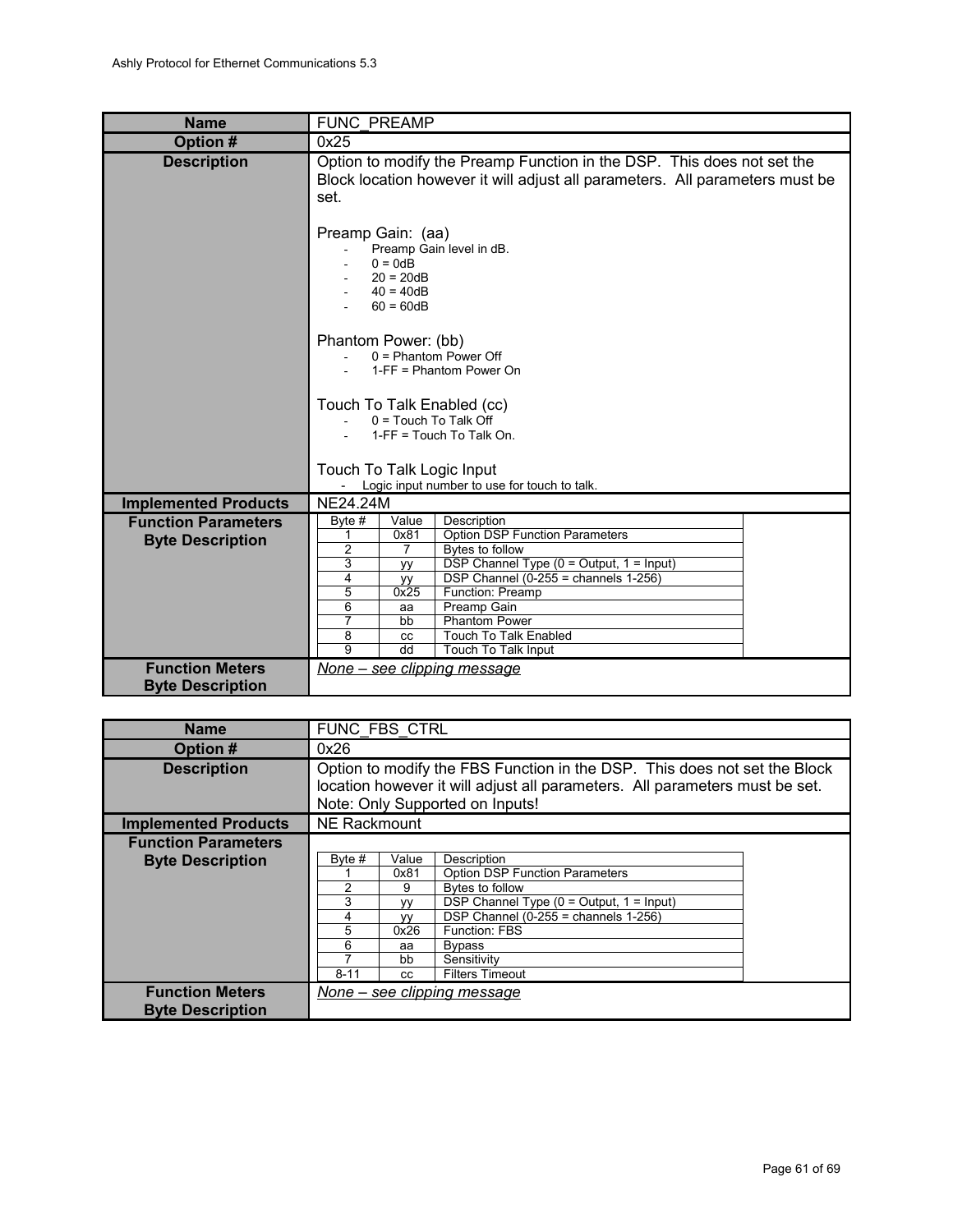<span id="page-61-0"></span>

| <b>Name</b>                 | FUNC ANC                                                   |                                                      |                                                       |  |  |  |  |  |
|-----------------------------|------------------------------------------------------------|------------------------------------------------------|-------------------------------------------------------|--|--|--|--|--|
| Option #                    | 0x28                                                       |                                                      |                                                       |  |  |  |  |  |
| <b>Description</b>          |                                                            |                                                      | Option to modify the Ambient noise compensation block |  |  |  |  |  |
| <b>Implemented Products</b> | <b>NE Rackmount</b>                                        |                                                      |                                                       |  |  |  |  |  |
| <b>Function Parameters</b>  |                                                            |                                                      |                                                       |  |  |  |  |  |
| <b>Byte Description</b>     | Byte #                                                     | Value<br>Description                                 |                                                       |  |  |  |  |  |
|                             |                                                            | 0x81<br><b>Option DSP Function Parameters</b>        |                                                       |  |  |  |  |  |
|                             | $\overline{2}$                                             | Bytes to follow<br>25                                |                                                       |  |  |  |  |  |
|                             | 3<br>DSP Channel Type (0 = Output, 1 = Input)<br><b>VV</b> |                                                      |                                                       |  |  |  |  |  |
|                             | 4                                                          | DSP Channel (0-255 = channels $1-256$ )<br><b>VV</b> |                                                       |  |  |  |  |  |
|                             | 5                                                          | 0x28<br>Function: ANC                                |                                                       |  |  |  |  |  |
|                             | 6                                                          | Aa<br><b>Bypass</b>                                  |                                                       |  |  |  |  |  |
|                             | $7 - 10$                                                   | <b>Bb</b>                                            | Max Gain                                              |  |  |  |  |  |
|                             | $11 - 14$                                                  | bb                                                   | Min Gain                                              |  |  |  |  |  |
|                             | $15 - 18$                                                  | <b>Bb</b>                                            | Gain Change Rate: 1                                   |  |  |  |  |  |
|                             | 19                                                         | Cc                                                   | Mixer Input Channel                                   |  |  |  |  |  |
|                             | $20 - 23$                                                  | <b>Bb</b>                                            | Noise Threshold (dBFS)                                |  |  |  |  |  |
|                             | 24-27                                                      | <b>Bb</b>                                            | Prog/ Amb. Ratio: 1                                   |  |  |  |  |  |
| <b>Function Meters</b>      | Byte $#$                                                   | Value                                                | Description                                           |  |  |  |  |  |
| <b>Byte Description</b>     |                                                            | 0x82                                                 | <b>Option DSP Function Meters</b>                     |  |  |  |  |  |
|                             | 2                                                          | 6                                                    | Length of data field (dependent on function type)     |  |  |  |  |  |
|                             | 3                                                          | VV                                                   | DSP Channel Type $(0 = Output, 1 = Input)$            |  |  |  |  |  |
|                             | 4                                                          | VV                                                   | DSP Channel $(0-255)$ = channels 1-256)               |  |  |  |  |  |
|                             | 5                                                          | 0x28                                                 | Function: ANC                                         |  |  |  |  |  |
|                             | 6                                                          | <b>XX</b>                                            | Meter Format                                          |  |  |  |  |  |
|                             | $7 - 10$                                                   | <b>ZZZZZZZZZ</b>                                     | <b>Channel Meter</b>                                  |  |  |  |  |  |
|                             | $11 - 14$                                                  | <b>ZZZZZZZZZ</b>                                     | Gain/ Attenuation                                     |  |  |  |  |  |
|                             | $15 - 18$                                                  | <b>Zzzzzzzzz</b>                                     | Ambient Input Meter                                   |  |  |  |  |  |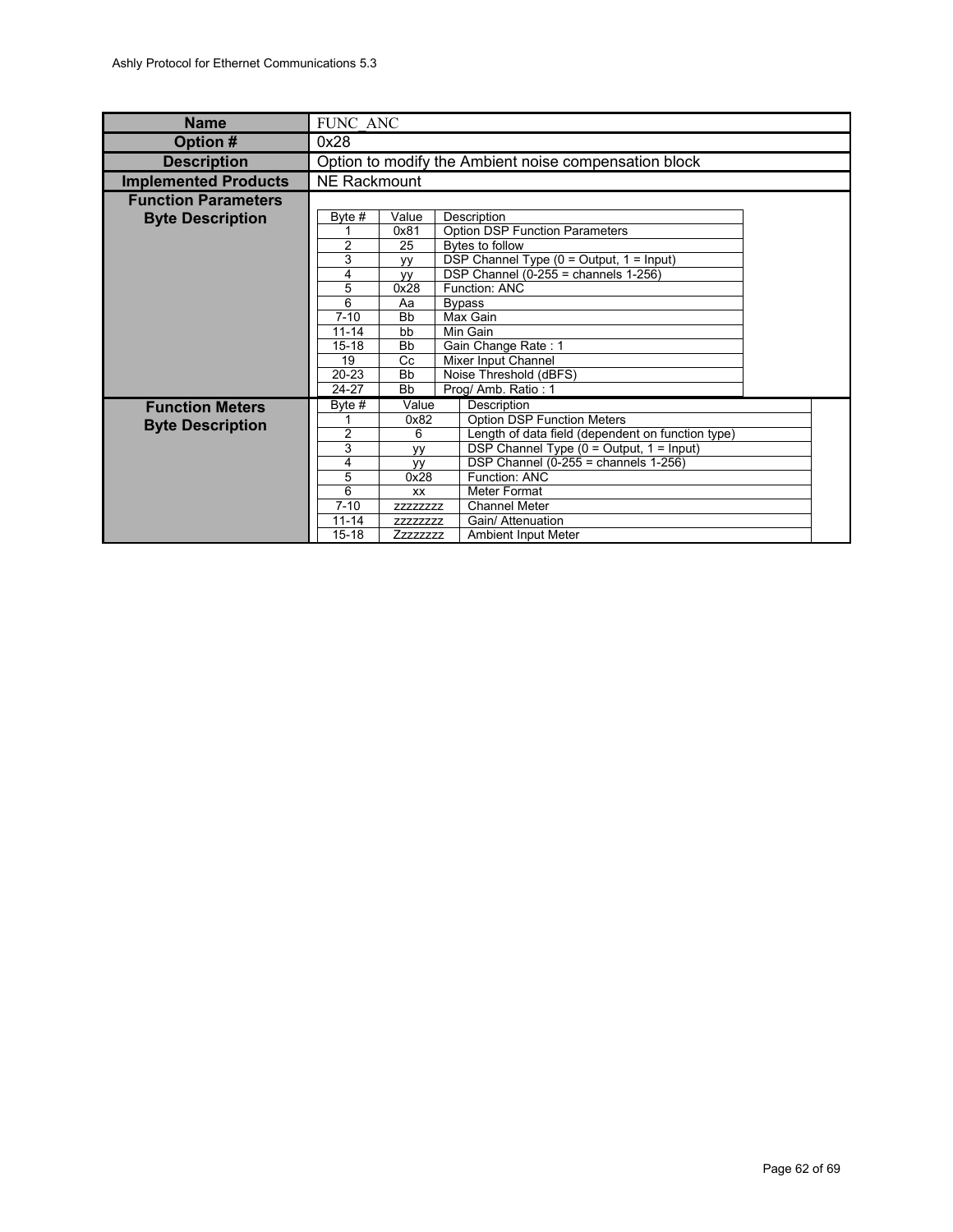<span id="page-62-0"></span>

| <b>Name</b>                                           | FUNC GAIN VCA ASSIGNMENT                                                                                                                                                                                                                                                                                                                                                                                                          |  |  |  |  |  |  |  |  |
|-------------------------------------------------------|-----------------------------------------------------------------------------------------------------------------------------------------------------------------------------------------------------------------------------------------------------------------------------------------------------------------------------------------------------------------------------------------------------------------------------------|--|--|--|--|--|--|--|--|
| Option #                                              | 0x64                                                                                                                                                                                                                                                                                                                                                                                                                              |  |  |  |  |  |  |  |  |
| <b>Description</b>                                    | Option to modify the VCA Gain Assignment for a gain block in the DSP.<br>This does not set the Block location however it will adjust all parameters.<br>All parameters must be set. This function does not have a specific block<br>associated with it; rather it is part of the Gain block.                                                                                                                                      |  |  |  |  |  |  |  |  |
|                                                       | VCAs Enabled: (aa)<br>0x01 to 0xFF = True indicates that VCA's should be used with the Gain block on this<br>channel<br>$0x00$ = False indicates that VCA's should NOT be used with the gain block on this<br>channel.<br>The gain block as defined in this document will function in either case.<br>When VCA's are enabled then the total gain applied by the block is the sum of all<br>assigned VCA's + the Gain blocks Gain. |  |  |  |  |  |  |  |  |
|                                                       | VCA Assignments (bb)<br>Bitwise assignment Variable, if a bit is set then the corresponding VCA is assigned to<br>the gain block on this channel (if VCA's Enabled)<br>Bit $0 = VCA 1$ (Mask: 0x01)<br>Bit $1 = VCA2$ (Mask: 0x02)<br>Bit $2 = VCA3$ (Mask: 0x04)<br>Bit $3 = VCA 4$ (Mask: 0x08)                                                                                                                                 |  |  |  |  |  |  |  |  |
| <b>Implemented Products</b>                           | PE Series DSP (v1.0+), NE Rackmount, PE Multi Channel Amp                                                                                                                                                                                                                                                                                                                                                                         |  |  |  |  |  |  |  |  |
| <b>Function Parameters</b><br><b>Byte Description</b> | Value<br>Description<br>Byte #<br><b>Option DSP Function Parameters</b><br>0x81<br>1<br>2<br>Length of data field<br>5<br>3<br>DSP Channel Type ( $0 =$ Output, $1 =$ Input)<br>yy<br>DSP Channel $(0-255)$ = channels 1-256)<br>4<br><b>VV</b><br>5<br>Function: Gain VCA Assignments<br>0x64<br><b>VCAs Enabled</b><br>6<br>aa<br>7<br>VCA Assignments (bitwise)<br>bb                                                          |  |  |  |  |  |  |  |  |
| <b>Function Meters</b><br><b>Byte Description</b>     | (NONE)                                                                                                                                                                                                                                                                                                                                                                                                                            |  |  |  |  |  |  |  |  |

| <b>Name</b>                                           | FUNC FBS FILTER                                                                    |                                                                                                     |                                                                                                                                                                                                                                                                                                                                                                                             |  |  |  |  |  |  |
|-------------------------------------------------------|------------------------------------------------------------------------------------|-----------------------------------------------------------------------------------------------------|---------------------------------------------------------------------------------------------------------------------------------------------------------------------------------------------------------------------------------------------------------------------------------------------------------------------------------------------------------------------------------------------|--|--|--|--|--|--|
| Option #                                              |                                                                                    |                                                                                                     |                                                                                                                                                                                                                                                                                                                                                                                             |  |  |  |  |  |  |
| <b>Description</b>                                    |                                                                                    |                                                                                                     |                                                                                                                                                                                                                                                                                                                                                                                             |  |  |  |  |  |  |
| <b>Implemented Products</b>                           | NE Rackmount                                                                       |                                                                                                     |                                                                                                                                                                                                                                                                                                                                                                                             |  |  |  |  |  |  |
| <b>Function Parameters</b><br><b>Byte Description</b> | Byte #<br>2<br>3<br>4<br>5<br>6<br>8<br>9<br>10<br>$11 - 14$<br>$15 - 18$<br>19-22 | Value<br>0x81<br>22<br><b>VV</b><br><b>VV</b><br>XX<br>aa<br>bb<br>CC<br>dd<br>ee<br>Ff<br>Gg<br>Hh | Description<br><b>Option DSP Function Parameters</b><br>Bytes to follow<br>DSP Channel Type $(0 = Output, 1 = Input)$<br>DSP Channel $(0-255)$ = channels 1-256)<br><b>Filter Number</b><br><b>Filter Bypass</b><br><b>Filter Type</b><br>Filter Mode.<br>Filter Lockout<br>Filter Freg (IEEE Floating Point Hz)<br>Filter Level (IEEE Floating Point dB)<br>Filter Q (IEEE Floating Point) |  |  |  |  |  |  |
| <b>Function Meters</b><br><b>Byte Description</b>     | None – see clipping message                                                        |                                                                                                     |                                                                                                                                                                                                                                                                                                                                                                                             |  |  |  |  |  |  |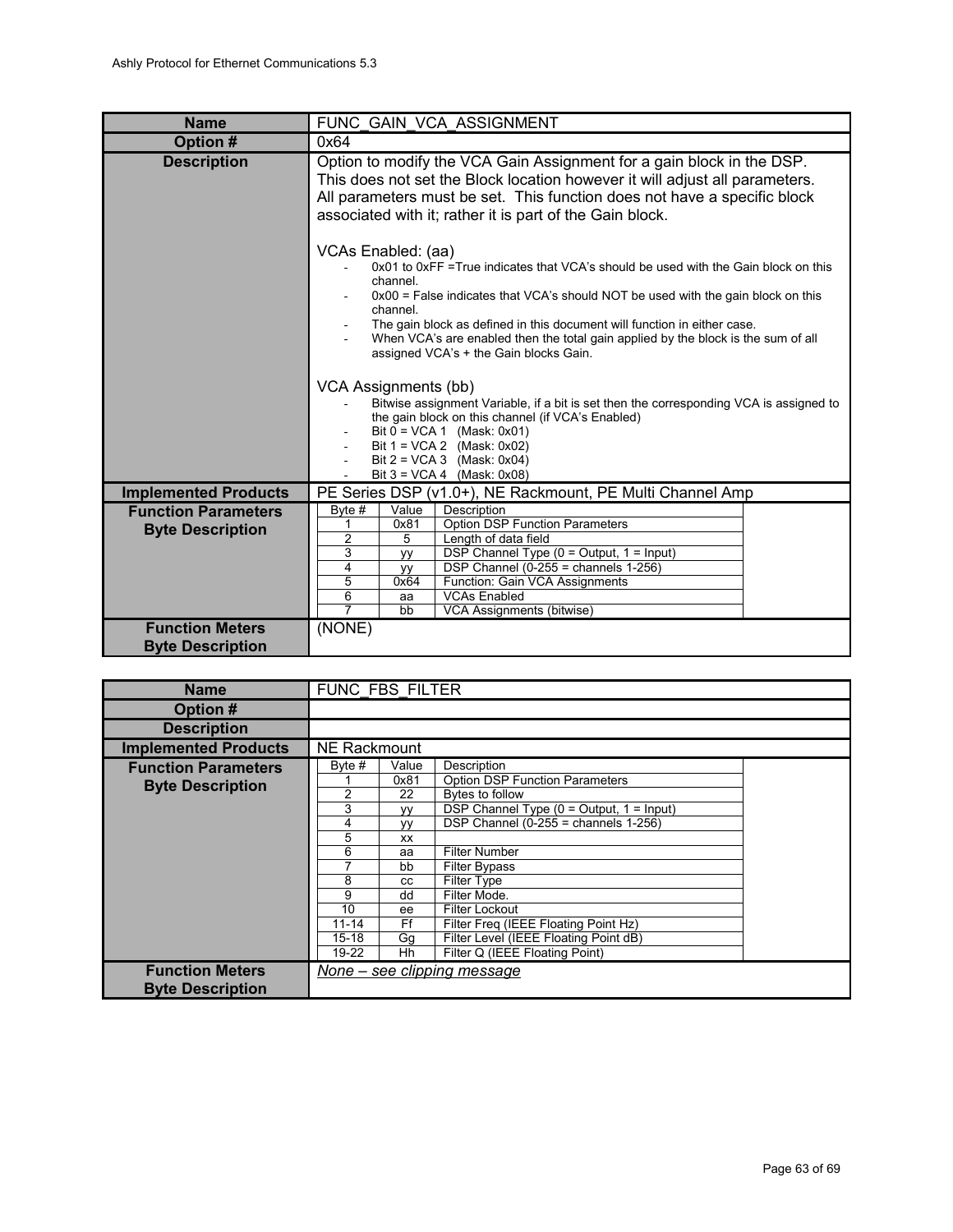## **Example Messages**

#### **Sample Mute Message**

These messages will Get the Mute Status as well as Mute/Unmute a channel on a particular Ashly Device. Since All Ashly Network products use the same protocol this will work on All Networked products.

#### **Getting the Current Mute Status**

To Request the settings from a Device we will use the "Get Message" Protocol as well as the Mute Option. This option will be completely specified in HEX (Base 16).

| Byte $1 \mid 2 \mid 3 \mid 4 \mid 5 \mid 6$ |  |  |  |  | 8 9 10 11 12 13 14 15 16 17 18 19 |  |  |  |  |                                                                        |
|---------------------------------------------|--|--|--|--|-----------------------------------|--|--|--|--|------------------------------------------------------------------------|
| ValueI0x8FI0x8FI0x8FI0x8FI <mark>0</mark> ; |  |  |  |  |                                   |  |  |  |  | <u>\1 </u> 0x00 0x00 0x00 0x00 0x02  <mark>0x02 0x00 </mark> 0x00 0xFF |

Bytes 1-4 are the Header Information required to talk to the Get Parameter Server.

Bytes 5-10 are the MAC Address of the device you wish to access. These are important since you are not required to send the UDP Message to a particular address; instead you may broadcast the message. This Mac will be used to determine which device will change.

Bytes 11-14 are basically reserved again by the Get Parameter Header.

Bytes 15-18 are where the Mute Option is specified:

Byte 15 - 0x02 is the value for the Mute Option.

Byte 16 - is part of the mute option and specifies the number of bytes to follow that will also be part of the mute option. This length is important and must be adjusted when a length of a message is changed.

Byte 17 – is also part of the mute option and specifies if an Input or Output Channel is to be accessed.

Byte 18 – is the Channel number to be accessed (Either Input or Output). This message has specified to access Output Number 1. (Or Amplifier Channel number 1).

Byte 19 – is the End Option Byte. This byte must always be placed after the last option.

In this message we only requested 1 option, the mute status for Output 1. Also since we are requesting a parameter we can truncate the mute message and not specify a dummy value. This is why the message length is only two bytes long instead of three. The Message should be sent to the device via UDP and on port 3100. The device will then reply to the port from which it received the request with the following message:

| <b>B</b> vte              |  |  |  | $\mathbf{R}$ | . 91 | ່ 10   11   12   13   . |  | 14115      | 16   17 | 18 | 19  | $\frac{1}{20}$ |
|---------------------------|--|--|--|--------------|------|-------------------------|--|------------|---------|----|-----|----------------|
| ValueI0x8FI0x8FI0x8FI0x8F |  |  |  |              |      |                         |  | า⊽กก∣∩⊽กว⊩ |         |    | NXU | 01l0xFFI       |

Note: The Reply Message is very similar to the request (only a few bytes have changed)

Byte 11 – Now is 0x01 indicating this is a reply Message.

Byte 16 – Has been changed to 0x03 as the Mute option is now has 3 bytes following the length.

Byte 19 – Has been added to the mute message. This indicates the current Mute status. 0x01 indicates the Output is currently muted.

Byte 20 – This is the End Option Byte. It has been moved by 1, due to the Mute option containing an extra byte.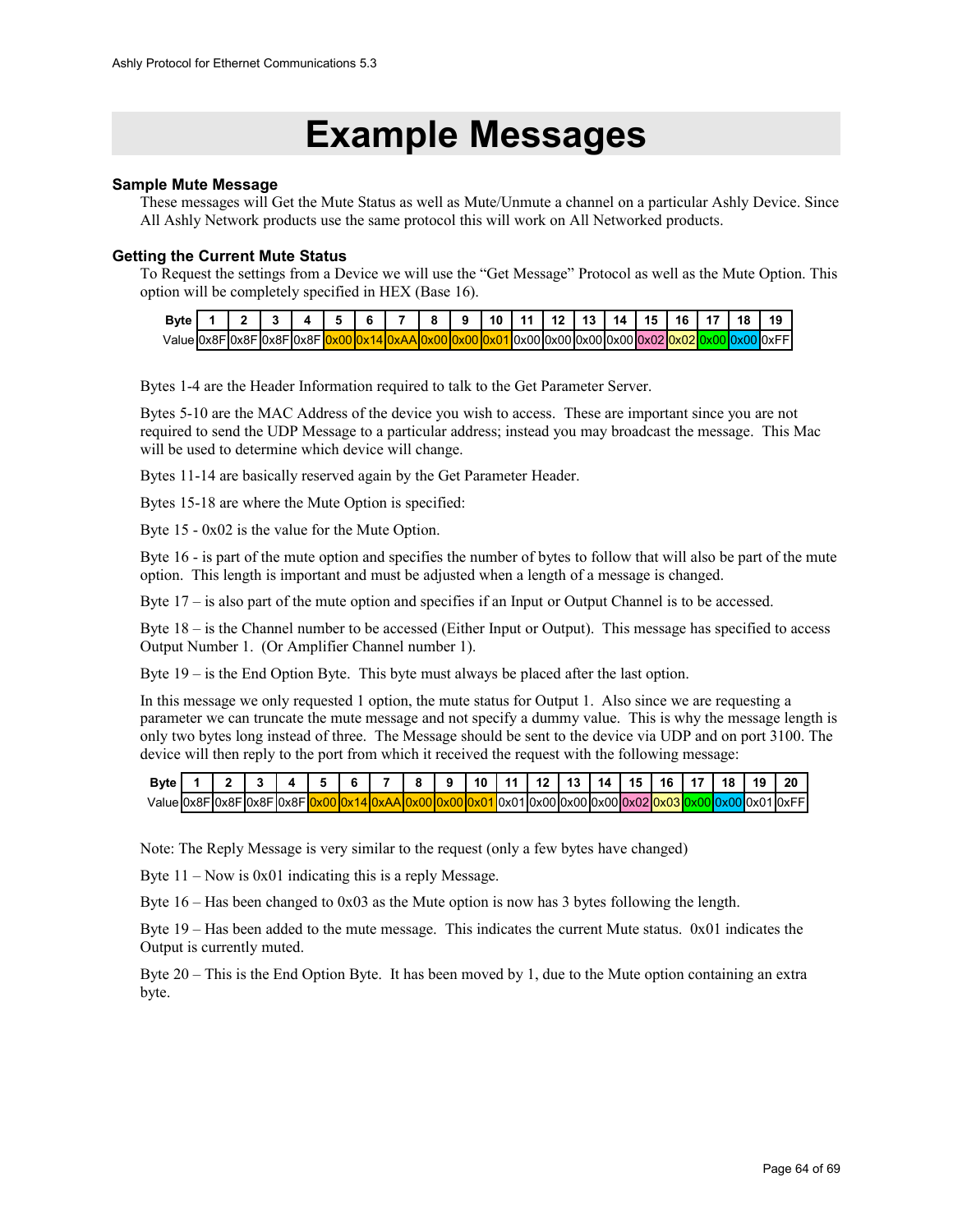#### **Multiple Payload Message**

It is also possible to request multiple options in a single message. The following message will request the mute status for outputs 1 & 2.

| <b>Byte</b>                    |    |    | $\bullet$ |    | 5  | 6 | $\rightarrow$ | 8 | <b>Q</b> | 10 <sub>1</sub> | 44 <sub>1</sub> | 12 | 13 | 14 | 15 | 16 | 18 |
|--------------------------------|----|----|-----------|----|----|---|---------------|---|----------|-----------------|-----------------|----|----|----|----|----|----|
|                                |    |    |           |    |    |   |               |   |          |                 |                 |    |    |    |    |    |    |
| Byte                           | 19 | 20 | 21        | 22 | 23 |   |               |   |          |                 |                 |    |    |    |    |    |    |
| Value 0x02 0x02 0x00 0x01 0xFF |    |    |           |    |    |   |               |   |          |                 |                 |    |    |    |    |    |    |

#### **Changing the Current Mute Status**

To Change a setting on an Ashly Network device is very similar to requesting a parameter. The header changes; however, the general Structure of the options is similar. Also, the options must be fully specified (i.e. the new parameter values specified).

| <b>Byte</b>                                                                                                  |    | 2  | 3  | 4  | 5  | 6  |    | 8  | 9  | 10 | 11 | 12 <sup>12</sup> | 13 | 14 | 15 | 16 |
|--------------------------------------------------------------------------------------------------------------|----|----|----|----|----|----|----|----|----|----|----|------------------|----|----|----|----|
| ValueI0xAAI0xAAI0xAAI0xAAI0x00I0x14I0xAAI0xA0I0x00I0x01I0x64I0x65I0x66I0x61I0x75I0x6CI                       |    |    |    |    |    |    |    |    |    |    |    |                  |    |    |    |    |
| Byte                                                                                                         | 17 | 18 | 19 | 20 | 21 | 22 | 23 | 24 | 25 | 26 | 27 | 28               | 29 | 30 | 31 | 32 |
| Value 0x74   0x00   0x00   0x00   0x00   0x00   0x00   0x00   0x00   0x00   0x00   0x00   0x00   0x00   0x00 |    |    |    |    |    |    |    |    |    |    |    |                  |    |    |    |    |
| <b>Byte</b>                                                                                                  | 33 | 34 | 35 | 36 |    |    |    |    |    |    |    |                  |    |    |    |    |
| Value 0x00 0x00 0x01 0xFFI                                                                                   |    |    |    |    |    |    |    |    |    |    |    |                  |    |    |    |    |

Bytes 1-4 are the Header, which is used to talk to the Set Parameter Server.

Bytes 5-10 are the MAC Address of the device you wish to access. These are important since you are not required to send the UDP Message to a particular address. Instead, you may broadcast the message. This MAC will be used to determine which device will change.

Bytes 11-18 are the user name to use for security. Here, it is entered as "default "

Bytes 19-26 is the password for the user, the default user has no password so it is left as all 0x00s. If another user is specified the password for that user should be entered here.

Bytes 27-28 are the message number, this is used for the ACK from the device however it can be ignored and set to 0x00s

Byte 29 is the ACK status of the message. This should be set to 0x00 indicating original message.

Byte 30 is reserved, set to 0x00

Bytes 31- 35 are the Mute Option:

Byte  $31 - 0x02$  = Mute Option Number

Byte 32 -- the number of bytes to follow in the option

Byte  $33$  – the channel type  $0 =$  Output Channel

Byte  $34$  – the Channel number  $(0)$  = channel 1)

Byte  $35$  – the new mute status,  $(1)$  = Muted)

Byte 36 – is the required end option.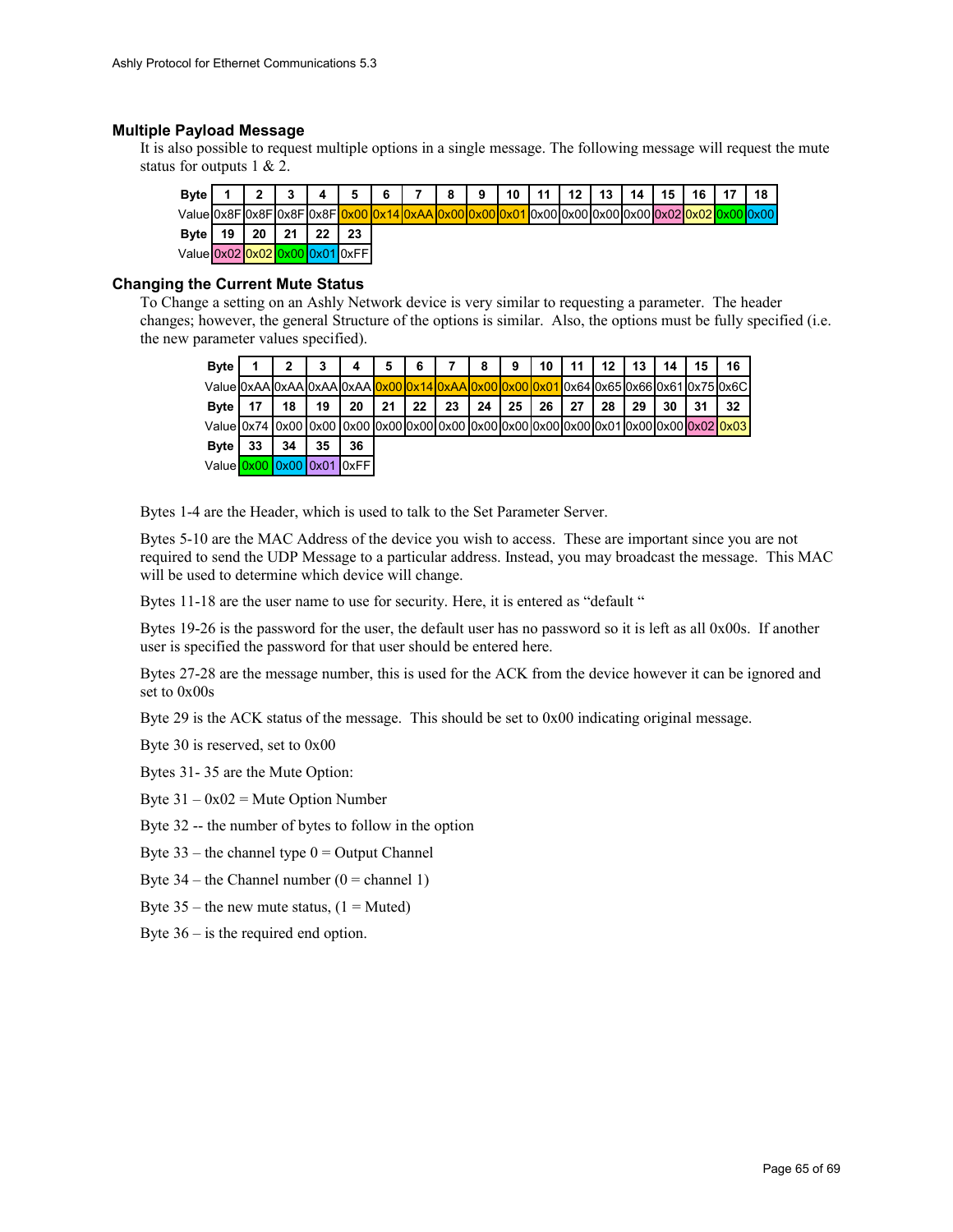## **Mixer Mute/Gain Messages**

#### **Purpose**

The FUNC\_MIXER\_X\_IN message allows changing the mixer's parameters (level, mute, and routing status) for each channel. Unfortunately, this message doesn't allow changing these parameters *independently* on *individual* mixer channels. To use FUNC\_MIXER\_X\_IN, you have to fully specify *all* parameters for *all* channels of the mixer. This works if the controlling application knows all of the mixer's parameters and can resend all of them. But usually, this is not the case and you want to be able to vary individual mixer parameters independently of others.

To address this, two additional DSP messages were added to allow independent control over the level and mute parameters on individual channels. These messages work with all Ashly NE (Network Enabled) equipment with DSPs.

#### **Notation**

As in our other documentation, we notate hexadecimal numbers with a 0x prefix and do not use any prefix for decimal numbers. Our choice of using hexadecimal or decimal numbers depends on which is more natural for a particular kind of value. But numbers are numbers; the decimal value 255 is exactly the same as the hexadecimal value 0xFF. It's just two different notations to represent the exact same value; the value itself isn't hexadecimal or decimal. It's just a number.

Likewise, when you take the numbers in our documentation and use them with other systems, you're free to choose whatever representation is most natural or required by that system. The *values* are all the same, you're just changing *notation*.

If you need help with converting between hexadecimal and decimal numbers, there are many tools and techniques for this. The built-in calculator that comes with Windows allows converting between hexadecimal and decimal (if you put it in "Scientific" or "Programmer" mode).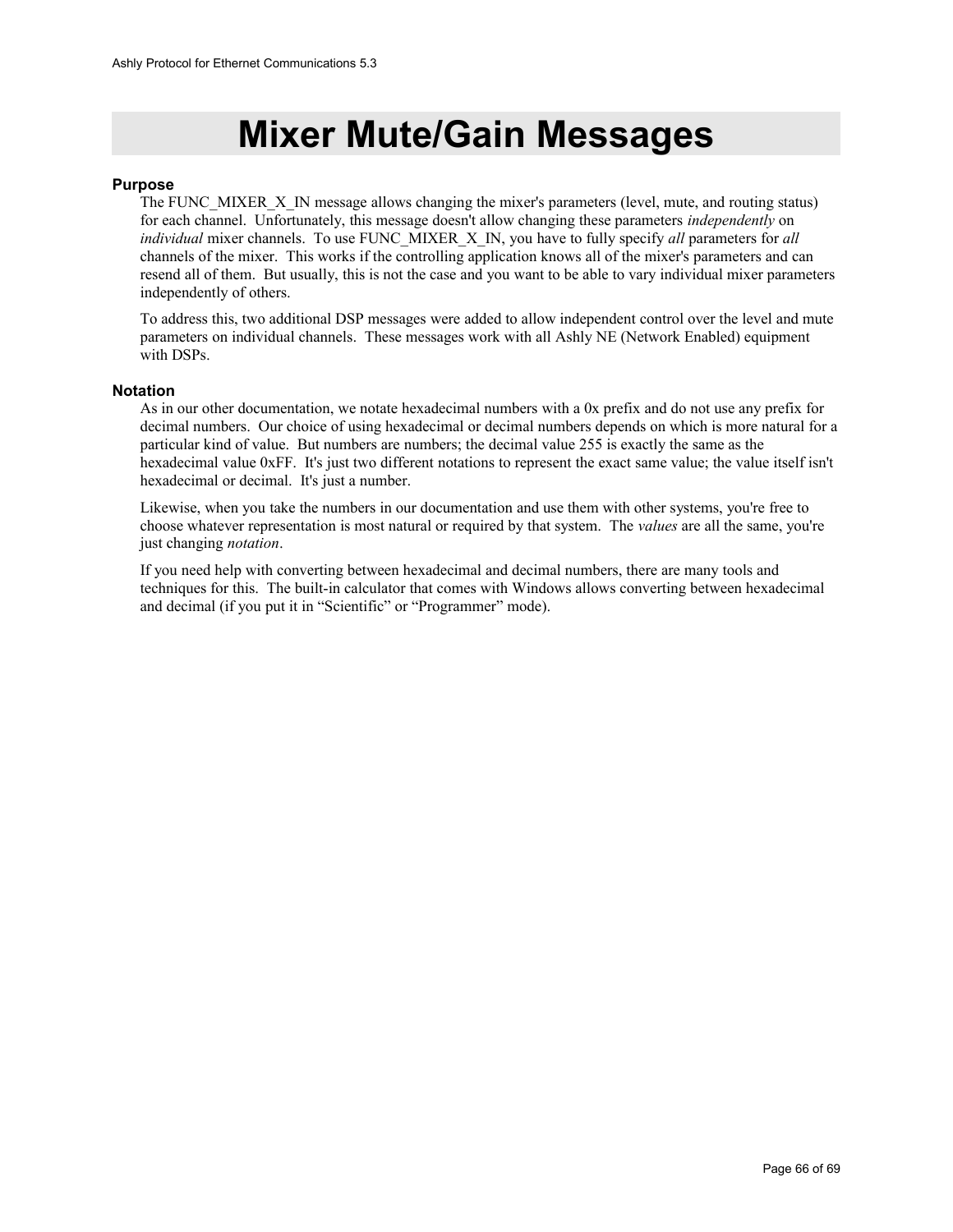### **Messages**

| <b>Name</b>                |                                                                                                                                                         | FUNC_MIXER_MUTE  |                                                                                                                                               |  |  |  |  |  |  |  |  |
|----------------------------|---------------------------------------------------------------------------------------------------------------------------------------------------------|------------------|-----------------------------------------------------------------------------------------------------------------------------------------------|--|--|--|--|--|--|--|--|
| <b>Option #</b>            | 0x74                                                                                                                                                    |                  |                                                                                                                                               |  |  |  |  |  |  |  |  |
| <b>Description</b>         | Allows independently muting and unmuting on one or more individual<br>mixer channels. Level and routing parameters are not affected by this<br>message. |                  |                                                                                                                                               |  |  |  |  |  |  |  |  |
| <b>Attributes</b>          | Write Only                                                                                                                                              |                  |                                                                                                                                               |  |  |  |  |  |  |  |  |
| <b>Function Parameters</b> | $B$ <i>yte</i> #                                                                                                                                        | Value            | <b>Description</b>                                                                                                                            |  |  |  |  |  |  |  |  |
| <b>Byte Description</b>    | 1                                                                                                                                                       | 0x81(129)        | OPT_DSP_FUNC_PARAMS                                                                                                                           |  |  |  |  |  |  |  |  |
|                            | $\overline{c}$                                                                                                                                          | 0xb(11)          | Number of bytes to follow                                                                                                                     |  |  |  |  |  |  |  |  |
|                            | 3                                                                                                                                                       | $\theta$         | DSP channel type (must be always be 0 for this message)                                                                                       |  |  |  |  |  |  |  |  |
|                            | 4                                                                                                                                                       | 0 to 23          | DSP channel number with mixer you want to control                                                                                             |  |  |  |  |  |  |  |  |
|                            | 5                                                                                                                                                       | 0x74(116)        | FUNC_MIXER_MUTE                                                                                                                               |  |  |  |  |  |  |  |  |
|                            | 6                                                                                                                                                       | bits 31 to 24    | A 32-bit value describing the set of channels to mute. If a bit is 1, the                                                                     |  |  |  |  |  |  |  |  |
|                            | 7                                                                                                                                                       | bits 23 to 16    | corresponding channel is muted. If a bit is 0, the corresponding channel<br>is unchanged. All bits may be 0, which means that no channels are |  |  |  |  |  |  |  |  |
|                            | 8                                                                                                                                                       | bits $15$ to $8$ | being muted.                                                                                                                                  |  |  |  |  |  |  |  |  |
|                            | 9                                                                                                                                                       | bits 7 to 0      |                                                                                                                                               |  |  |  |  |  |  |  |  |
|                            | 10                                                                                                                                                      | bits 31 to 24    | A 32-bit value describing the set of channels to unmute. If a bit is 1, the                                                                   |  |  |  |  |  |  |  |  |
|                            | 11                                                                                                                                                      | bits 23 to 16    | corresponding channel is unmuted. If a bit is 0, the corresponding<br>channel is unchanged. All bits may be 0, which means that no channels   |  |  |  |  |  |  |  |  |
|                            | 12                                                                                                                                                      | bits 15 to 8     | are being unmuted.                                                                                                                            |  |  |  |  |  |  |  |  |
|                            | 13                                                                                                                                                      | bits 7 to 0      |                                                                                                                                               |  |  |  |  |  |  |  |  |
|                            |                                                                                                                                                         |                  |                                                                                                                                               |  |  |  |  |  |  |  |  |

| <b>Name</b>                |                | FUNC MIXER GAIN                                                                                                                                    |                                                                                                                                                              |  |  |  |  |  |  |  |  |  |
|----------------------------|----------------|----------------------------------------------------------------------------------------------------------------------------------------------------|--------------------------------------------------------------------------------------------------------------------------------------------------------------|--|--|--|--|--|--|--|--|--|
| <b>Option #</b>            | 0x75           |                                                                                                                                                    |                                                                                                                                                              |  |  |  |  |  |  |  |  |  |
| <b>Description</b>         |                | Allows independently controlling level on one or more individual mixer<br>channels. Level and routing parameters are not affected by this message. |                                                                                                                                                              |  |  |  |  |  |  |  |  |  |
| <b>Attributes</b>          |                | Write Only                                                                                                                                         |                                                                                                                                                              |  |  |  |  |  |  |  |  |  |
| <b>Function Parameters</b> | Byte#          | Value                                                                                                                                              | <b>Description</b>                                                                                                                                           |  |  |  |  |  |  |  |  |  |
| <b>Byte Description</b>    | 1              | 0x81(129)                                                                                                                                          | OPT DSP FUNC PARAMS                                                                                                                                          |  |  |  |  |  |  |  |  |  |
|                            | 2              | 0x9(9)                                                                                                                                             | Number of bytes to follow                                                                                                                                    |  |  |  |  |  |  |  |  |  |
|                            | 3              | $\theta$                                                                                                                                           | DSP channel type (must be always be 0 for this message)                                                                                                      |  |  |  |  |  |  |  |  |  |
|                            | $\overline{4}$ | DSP channel number with mixer you want to control                                                                                                  |                                                                                                                                                              |  |  |  |  |  |  |  |  |  |
|                            | 5              | FUNC MIXER GAIN                                                                                                                                    |                                                                                                                                                              |  |  |  |  |  |  |  |  |  |
|                            | 6              | bits 31 to 24                                                                                                                                      | A 32-bit value describing the set of channels to receive a change in                                                                                         |  |  |  |  |  |  |  |  |  |
|                            | 7              | bits 23 to 16                                                                                                                                      | level. If a bit is 1, the corresponding channel is set to the level specified<br>in the following bytes. If a bit is 0, the corresponding channel's level is |  |  |  |  |  |  |  |  |  |
|                            | 8              | bits $15$ to $8$                                                                                                                                   | left alone. All bits may be 0, in which case this message does nothing.                                                                                      |  |  |  |  |  |  |  |  |  |
|                            | 9              | bits 7 to 0                                                                                                                                        |                                                                                                                                                              |  |  |  |  |  |  |  |  |  |
|                            | 10             | bits 15 to 8                                                                                                                                       | A 16-bit value with the encoded level. Note that the value 0 or a level                                                                                      |  |  |  |  |  |  |  |  |  |
|                            | 11             | bits 7 to 0                                                                                                                                        | below -50dB is <i>effectively</i> a mute, although the mute status is not<br>affected.                                                                       |  |  |  |  |  |  |  |  |  |
|                            |                |                                                                                                                                                    |                                                                                                                                                              |  |  |  |  |  |  |  |  |  |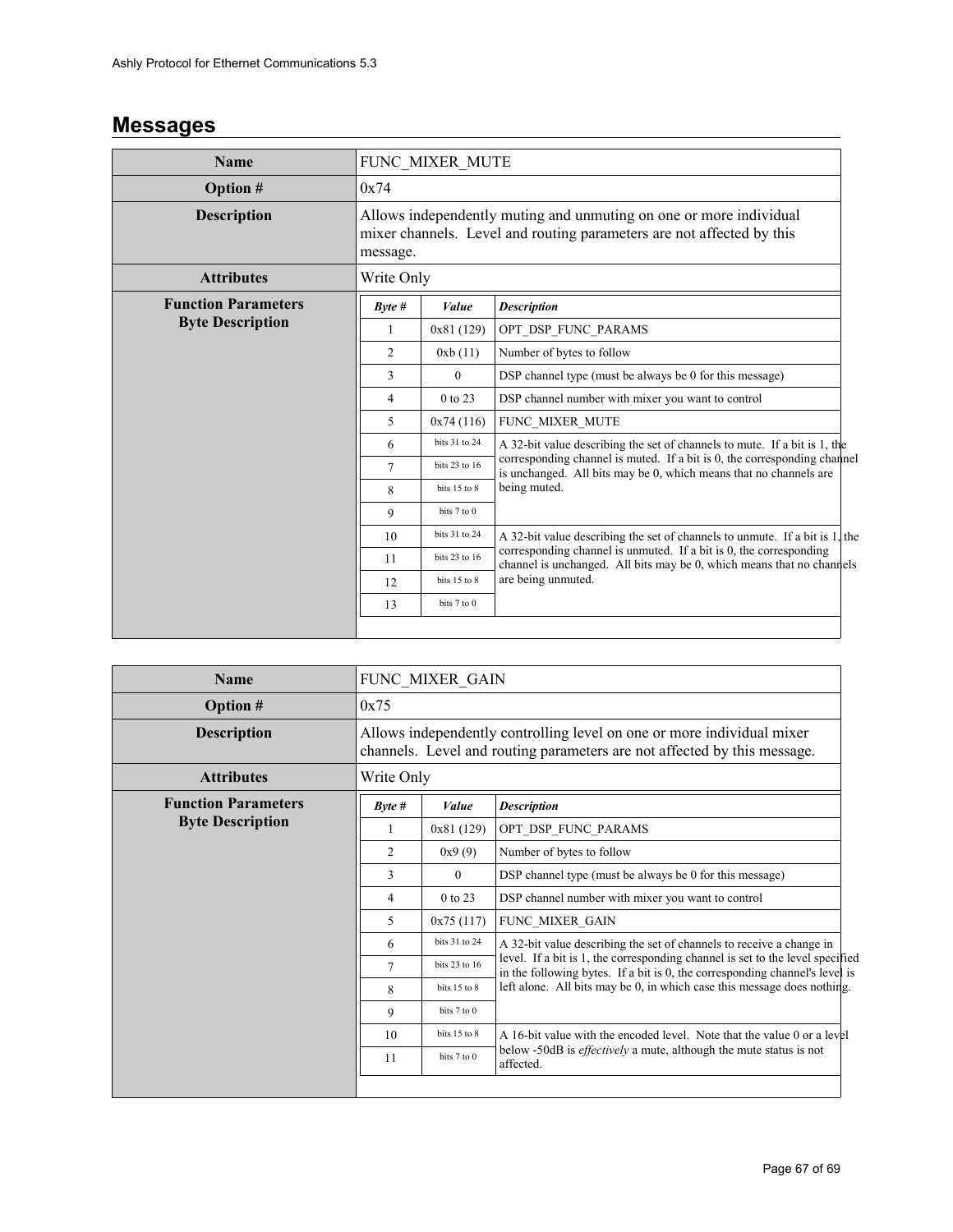### **Specifying Sets of Channels as 32-bit Numbers**

Both of these messages use 32-bit numbers to encode the set of channels the messages operate on. The mapping between set of channels and bits is to take the channel number and ensure the corresponding bit is 1. Keep in mind that as with other messages, channel numbers start at zero (so channel 1 is represented in the message as 0, channel 2 is represented as 1, etc.).

For example, if you wanted to represent the set of channels 1, 3, 7, 16, and 22 the bits would look like this:

| bvte # |  |                                                                                                                                                                                                                                         |  |          |                |                |          |                |                |                |  |          |              |                |                |                |  |                |                |                |                |                |                |                |                |   |                |  |                |  |  |
|--------|--|-----------------------------------------------------------------------------------------------------------------------------------------------------------------------------------------------------------------------------------------|--|----------|----------------|----------------|----------|----------------|----------------|----------------|--|----------|--------------|----------------|----------------|----------------|--|----------------|----------------|----------------|----------------|----------------|----------------|----------------|----------------|---|----------------|--|----------------|--|--|
| bit#   |  | $\vert 31 \vert 30 \vert 29 \vert 28 \vert 27 \vert 26 \vert 25 \vert 24 \vert 23 \vert 22 \vert 21 \vert 20 \vert 19 \vert 18 \vert 17 \vert 16 \vert 15 \vert 14 \vert 13 \vert 12 \vert 11 \vert 10 \vert 9 \vert 8 \vert 7 \vert 1$ |  |          |                |                |          |                |                |                |  |          |              |                |                |                |  |                |                |                |                |                |                |                |                | 6 |                |  | $\sim$         |  |  |
|        |  |                                                                                                                                                                                                                                         |  | $\theta$ | $\overline{0}$ | $\overline{0}$ | $\theta$ | $\overline{0}$ | $\overline{0}$ | $\overline{0}$ |  | $\theta$ | $\mathbf{0}$ | $\overline{0}$ | $\overline{0}$ | $\overline{0}$ |  | $\overline{0}$ | $\overline{0}$ | 0 <sup>1</sup> | $\overline{0}$ | $\overline{0}$ | $\overline{0}$ | $\overline{0}$ | 0 <sup>1</sup> |   | $\overline{0}$ |  | $\overline{0}$ |  |  |

Converting these bits into bytes is easiest using hexadecimal numbers. Each digit in a hexadecimal number represents four bits according to this table:

|              | <b>Bits</b> |          |   | Hexadecimal<br>Value |   | <b>Bits</b> |          | Hexadecimal<br>Value |               |  |  |
|--------------|-------------|----------|---|----------------------|---|-------------|----------|----------------------|---------------|--|--|
| 0            | $_{0}$      | 0        | 0 | $\theta$             | 1 | 0           | 0        | $\theta$             | 8             |  |  |
| 0            | 0           | $\theta$ |   |                      | 1 | 0           | 0        | 1                    | 9             |  |  |
| 0            | $_{0}$      |          | 0 | $\overline{2}$       | 1 | 0           | 1        | $\theta$             | A             |  |  |
| $\mathbf{0}$ | $\Omega$    |          |   | $\mathbf{3}$         | 1 | 0           | 1        | 1                    | B             |  |  |
| $\mathbf{0}$ | 1           | $\theta$ | 0 | $\overline{4}$       | 1 | 1           | $\theta$ | 0                    | $\mathcal{C}$ |  |  |
| $\mathbf{0}$ | 1           | 0        |   | 5                    | 1 | 1           | $\theta$ | 1                    | D             |  |  |
| $\theta$     | 1           |          | 0 | 6                    | 1 | 1           | 1        | $\theta$             | E             |  |  |
| 0            |             |          |   |                      |   |             |          | 1                    | F             |  |  |

For example, if you had the bits 0101, that would be the hexadecimal value 5.

The process of converting these 32-bit numbers to 4 bytes is then to collect bits left to right, four at a time, find the hexadecimal value, and append these together. So taking the above example, the bits in groups of four are 0000, 0000, 0010, 0000, 1000, 0000, 0100, 0101. Looking up the hexadecimal values, that is 00208045. Then, take pairs of the hexadecimal digits and you have the four bytes:  $0x00$ ,  $0x20$ ,  $0x80$ ,  $0x45$ .

This is only one way of converting the 32-bit numbers to bytes. Use whatever method makes sense to you.